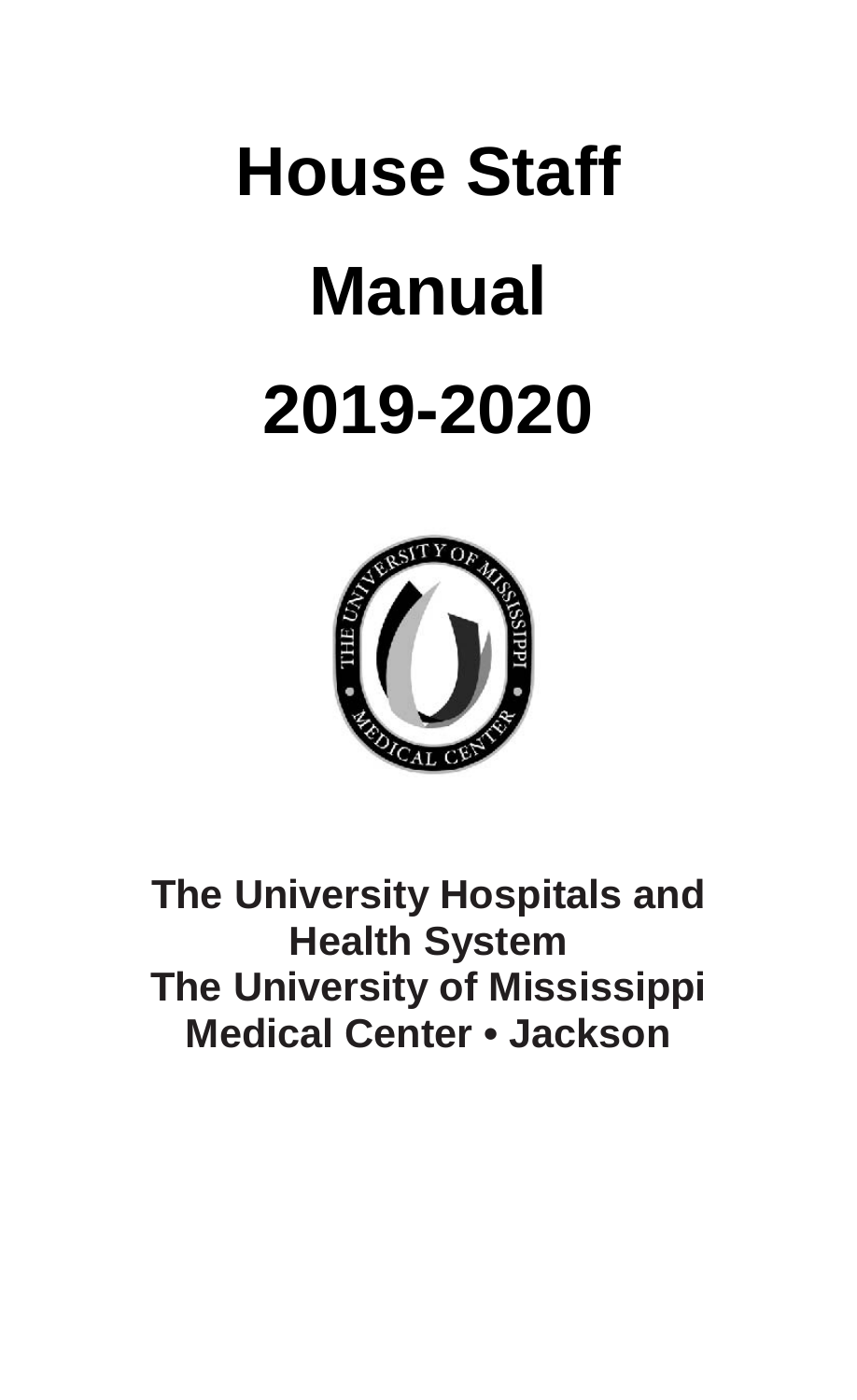Published by the Office of Graduate Medical Education The University of Mississippi Medical Center 2500 North State Street Jackson, Mississippi 39216-4505

Ŷ The University of Mississippi Medical Center offers equal opportunity in education and employment and in all its programs and services, M/F/D/V.

April, 2019

Ŷ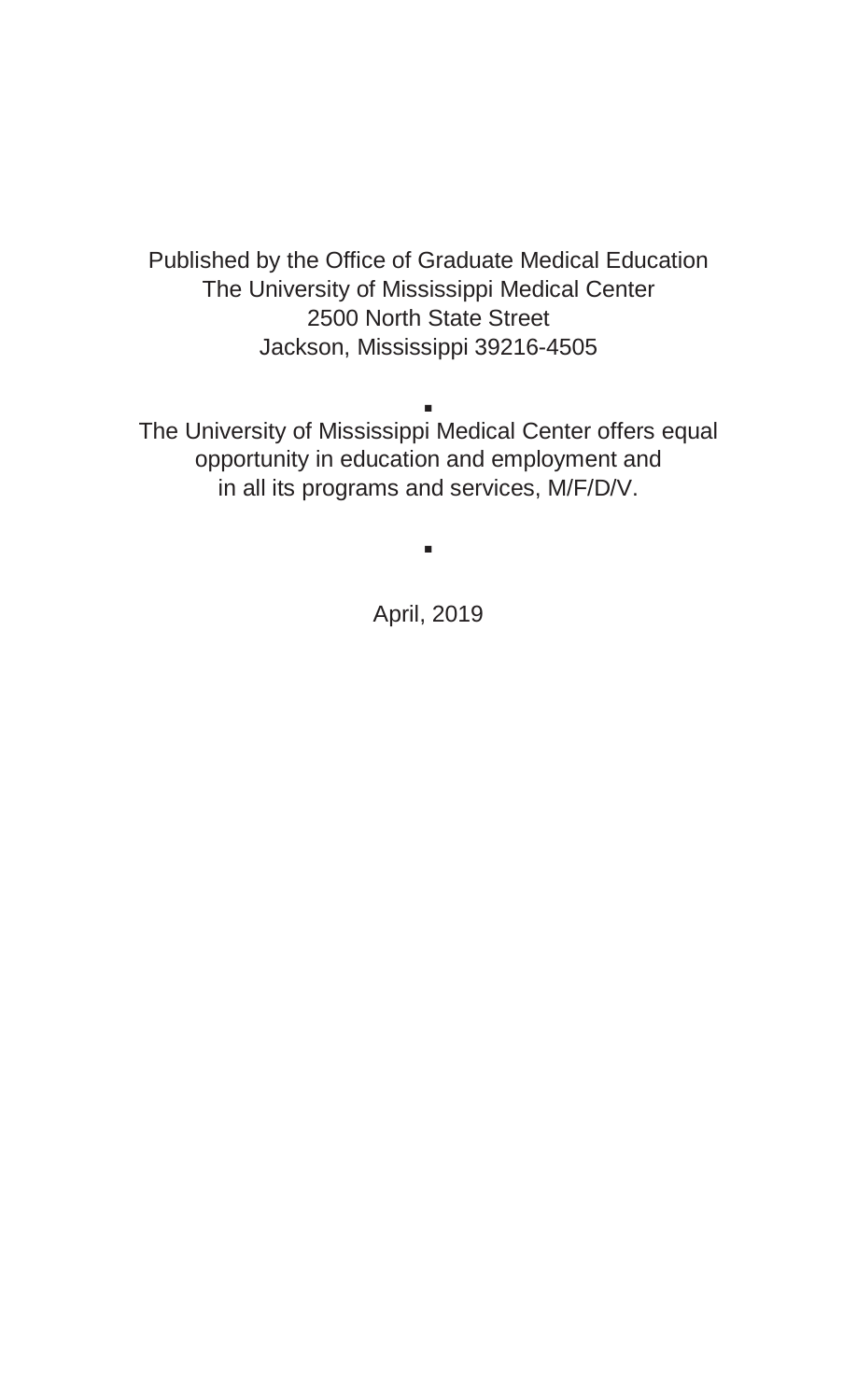#### **To the Members of the House Staff:**

Welcome to the University Hospitals and Health System (UHHS) and the University of Mississippi Medical Center (UMMC). You represent an important aspect of the mission of our hospitals and we are very pleased that you have chosen this institution as the site for your postgraduate training.

This **House Staff Manual** contains information, which is designed to assist you in becoming more familiar with the hospital and its routines. An Administrative Policy and Procedure Manual provides supplemental information and may be found online on each of the hospitals' patient care units. **I would encourage you to review and become familiar with both the manuals**. A knowledge of their contents will facilitate your work.

Every employee of the hospital is dedicated to helping you progress in your professional development. At the same time, we invite you to join us as we seek to provide each patient with the best care possible.

Again, welcome to the UMMC family. Please feel free to contact Hospital Administration at any time for assistance. However, I would also ask that you assist the hospital by making us aware of any suggestions that you believe would improve the hospital environment or patient care.

Liz Youngblood, MBA, RN, FACHE<br> **Chief Executive Officer (Adult Hospitals)** Chief Executive Officer **Chief Executive Officer (Adult Hospitals) Chief Executive Officer** The University Hospitals & Health Systems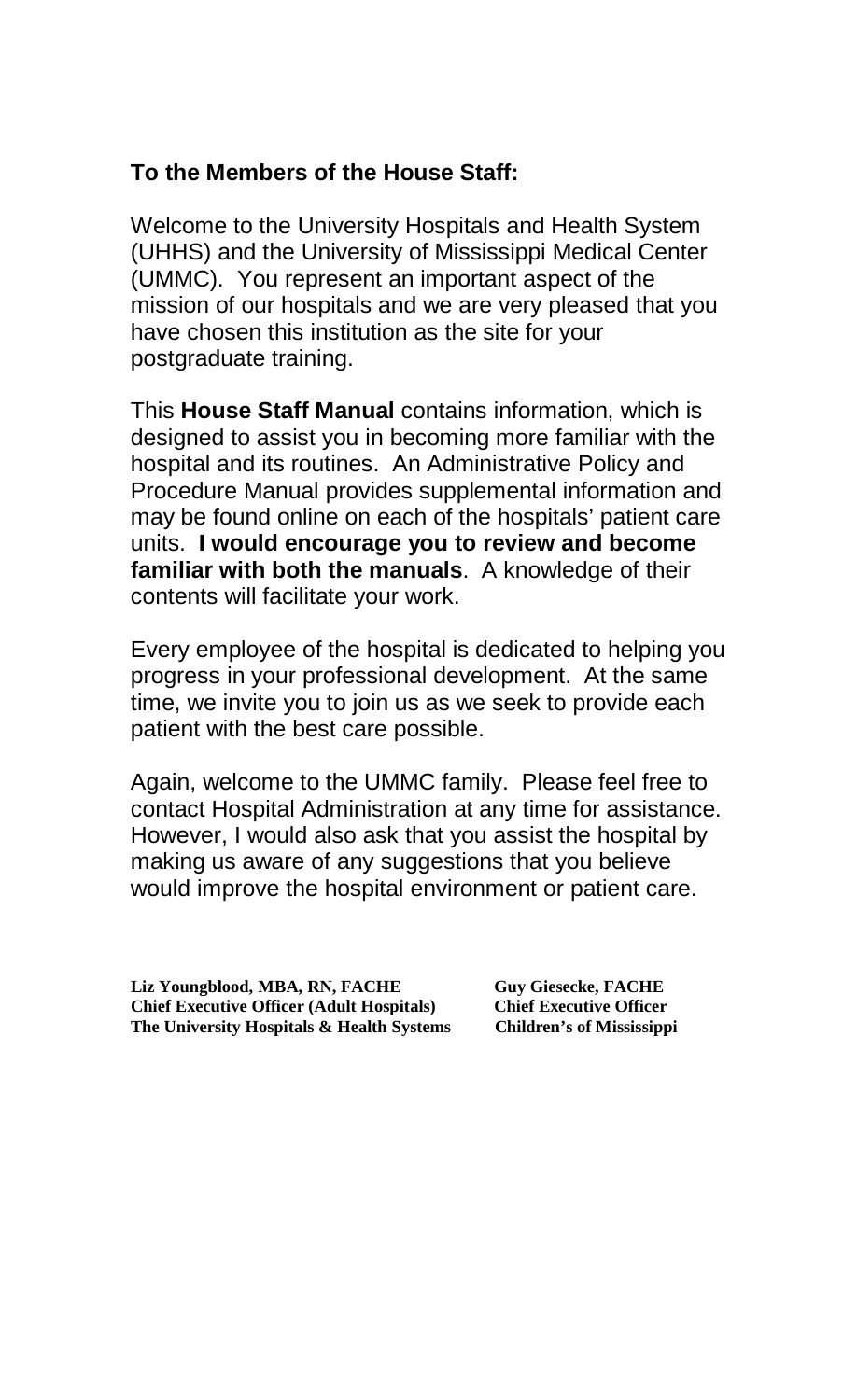| <b>TABLE OF CONTENTS</b>                      |  |
|-----------------------------------------------|--|
| <b>TABLE OF CONTENTS</b>                      |  |
| STATEMENT OF PURPOSE  11                      |  |
| HISTORY OF THE UNIVERSITY HOSPITALS AND       |  |
|                                               |  |
|                                               |  |
|                                               |  |
| Telephone Dialing Instructions 14             |  |
|                                               |  |
| Numbers Frequently Called 14                  |  |
|                                               |  |
|                                               |  |
|                                               |  |
| STUDENT EMPLOYEE HEALTH20                     |  |
|                                               |  |
|                                               |  |
|                                               |  |
| <b>Clinical Nutrition Services-Registered</b> |  |
|                                               |  |
|                                               |  |
|                                               |  |
|                                               |  |
|                                               |  |
|                                               |  |
| GRADUATE MEDICAL EDUCATION24                  |  |
| POSTGRADUATE MEDICAL EDUCATION 25             |  |
| LEAVE OF ABSENCE DURING HOURS OF              |  |
|                                               |  |
|                                               |  |
|                                               |  |
| RECRUITMENT AND APPOINTMENT OF                |  |
|                                               |  |
|                                               |  |

 RESIDENT ELIGIBILITY AND SELECTION.......28 RESIDENT TRANSFER .....................................28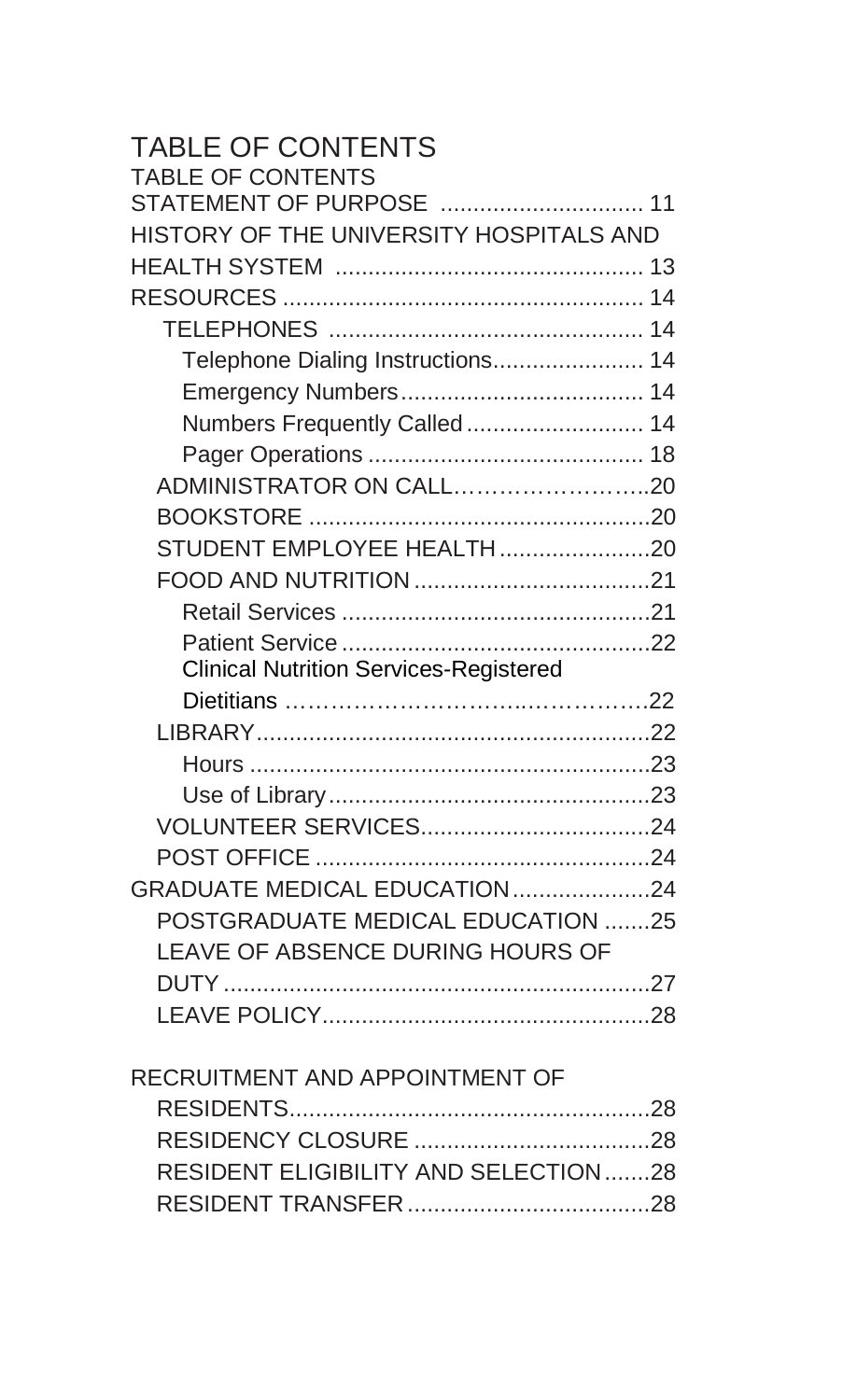| RESIDENT PROFESSIONAL LIABILITY              |  |
|----------------------------------------------|--|
|                                              |  |
|                                              |  |
|                                              |  |
|                                              |  |
|                                              |  |
|                                              |  |
|                                              |  |
|                                              |  |
|                                              |  |
|                                              |  |
| <b>WORK HOURS EXTENSION34</b>                |  |
| WORK ENVIRONMENT POLICY35                    |  |
| QUALITYOF EDUCATION POLICY35                 |  |
| EVALUATION AND PROMOTION AND                 |  |
| DISMISSAL OF RESIDENTS POLICY 36             |  |
| DISCIPLINE AND BEHAVIOR36                    |  |
|                                              |  |
|                                              |  |
| ASSIGNMENT SCHEDULES37                       |  |
|                                              |  |
| Drug Enforcement Administration38            |  |
|                                              |  |
| Visas for International Medical Graduates 39 |  |
|                                              |  |
|                                              |  |
|                                              |  |
|                                              |  |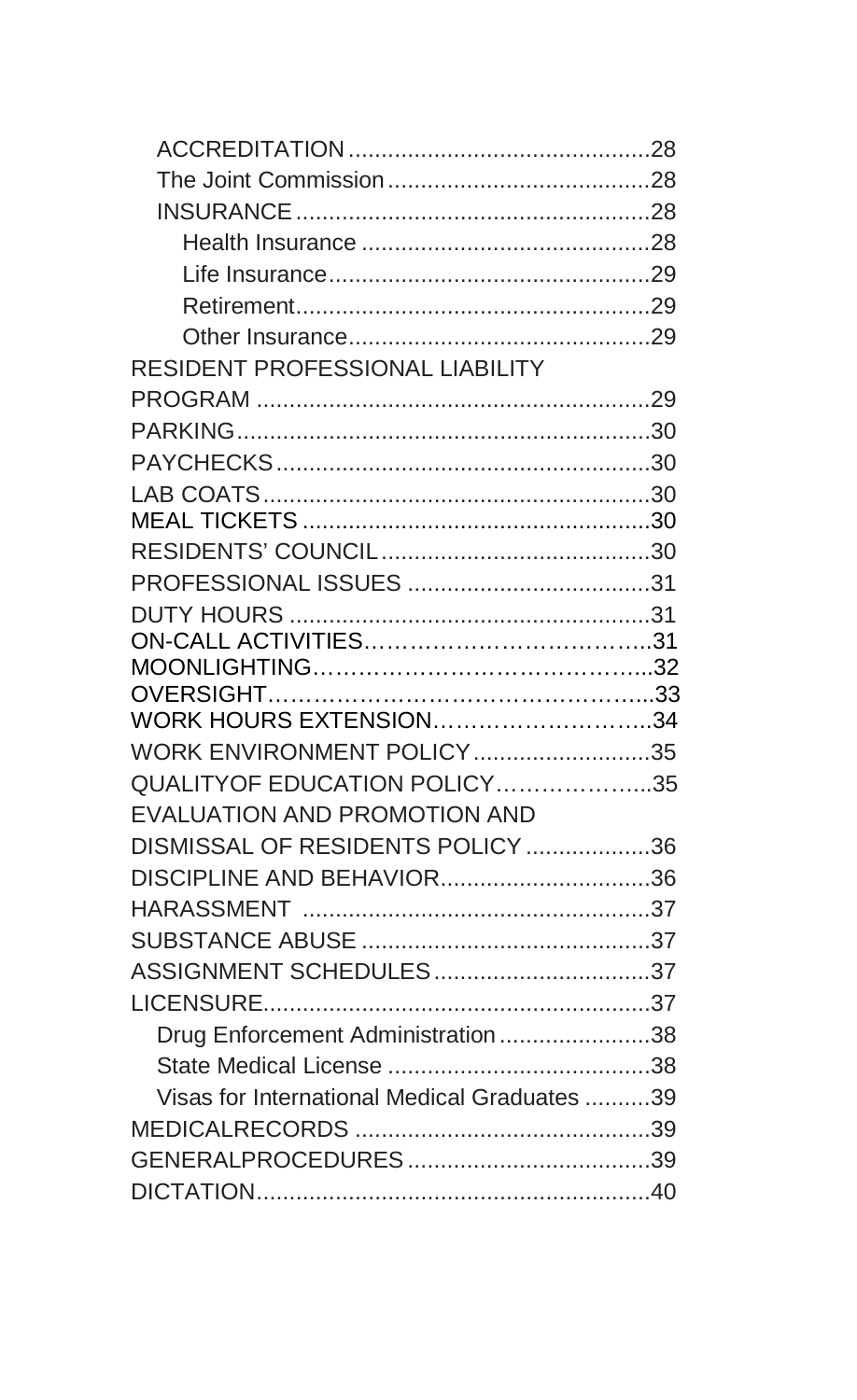| COMPLETION OF MEDICAL RECORDS AND     |  |
|---------------------------------------|--|
| GUIDELINES FOR RECORDING              |  |
|                                       |  |
| History and Physical Examination41    |  |
|                                       |  |
|                                       |  |
|                                       |  |
|                                       |  |
|                                       |  |
|                                       |  |
|                                       |  |
|                                       |  |
| Vacations and Off-Campus Rotations44  |  |
| DELINQUENT MEDICAL RECORDS44          |  |
| REQUEST FOR MEDICAL RECORDS 45        |  |
|                                       |  |
|                                       |  |
|                                       |  |
| MEDICAL RECORD LEGAL CONSIDERATIONS45 |  |
| RELEASE OF PATIENT INFORMATION 45     |  |
|                                       |  |
| COMPUTERS AT UNIVERSITY HOSPITAL 46   |  |
|                                       |  |
|                                       |  |
| A COMPREHENSIVE TOBACCO TREATMENT     |  |
|                                       |  |
| POISON CONTROL CENTER 48              |  |
| ADMISSIONS DEPARTMENT 48              |  |
|                                       |  |
|                                       |  |
|                                       |  |
|                                       |  |
| AGAINST MEDICAL ADVICE (AMA)49        |  |
|                                       |  |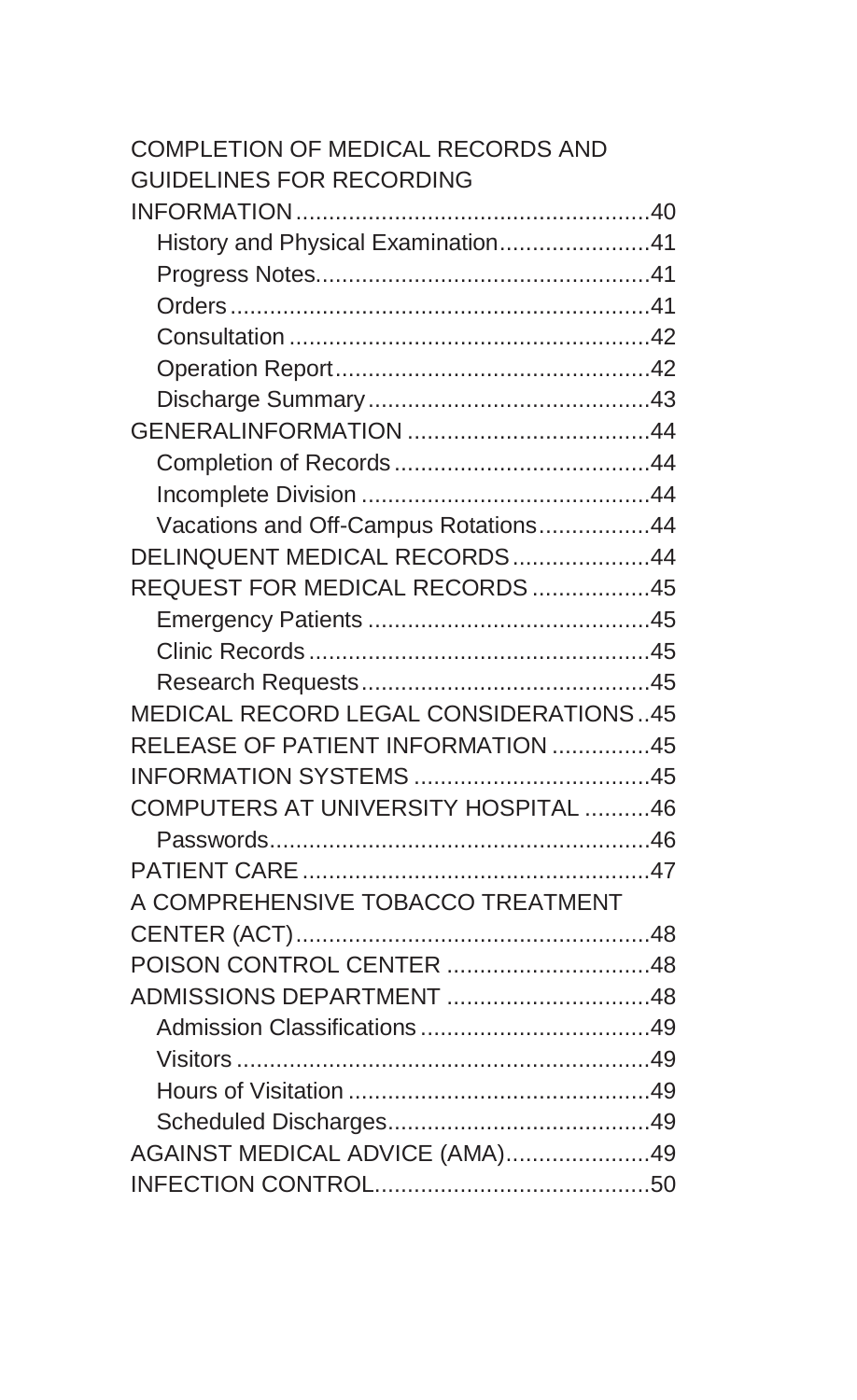| INVOLUNTARY COMMITMENT TO MENTAL                |  |
|-------------------------------------------------|--|
|                                                 |  |
|                                                 |  |
|                                                 |  |
|                                                 |  |
|                                                 |  |
|                                                 |  |
|                                                 |  |
| Response to Other Emergencies54                 |  |
| Incidents in Close Proximity to the University, |  |
| Batson Children's Hospital, Conerly Hospital    |  |
| For Critical Care, Wiser Hospital 54            |  |
| Medical Emergencies in School                   |  |
|                                                 |  |
|                                                 |  |
| Medical Emergencies in Methodist                |  |
|                                                 |  |
|                                                 |  |
| Coordinated Care Department-Children's of       |  |
| Mississippi and Newborn Services (NICU and      |  |
|                                                 |  |
|                                                 |  |
| Dept.-Children's of MS & NICU 57                |  |
| Case Managers/Utilization Review Nurses57       |  |
|                                                 |  |
|                                                 |  |
|                                                 |  |
| OCCUPATIONAL THERAPY 58                         |  |
|                                                 |  |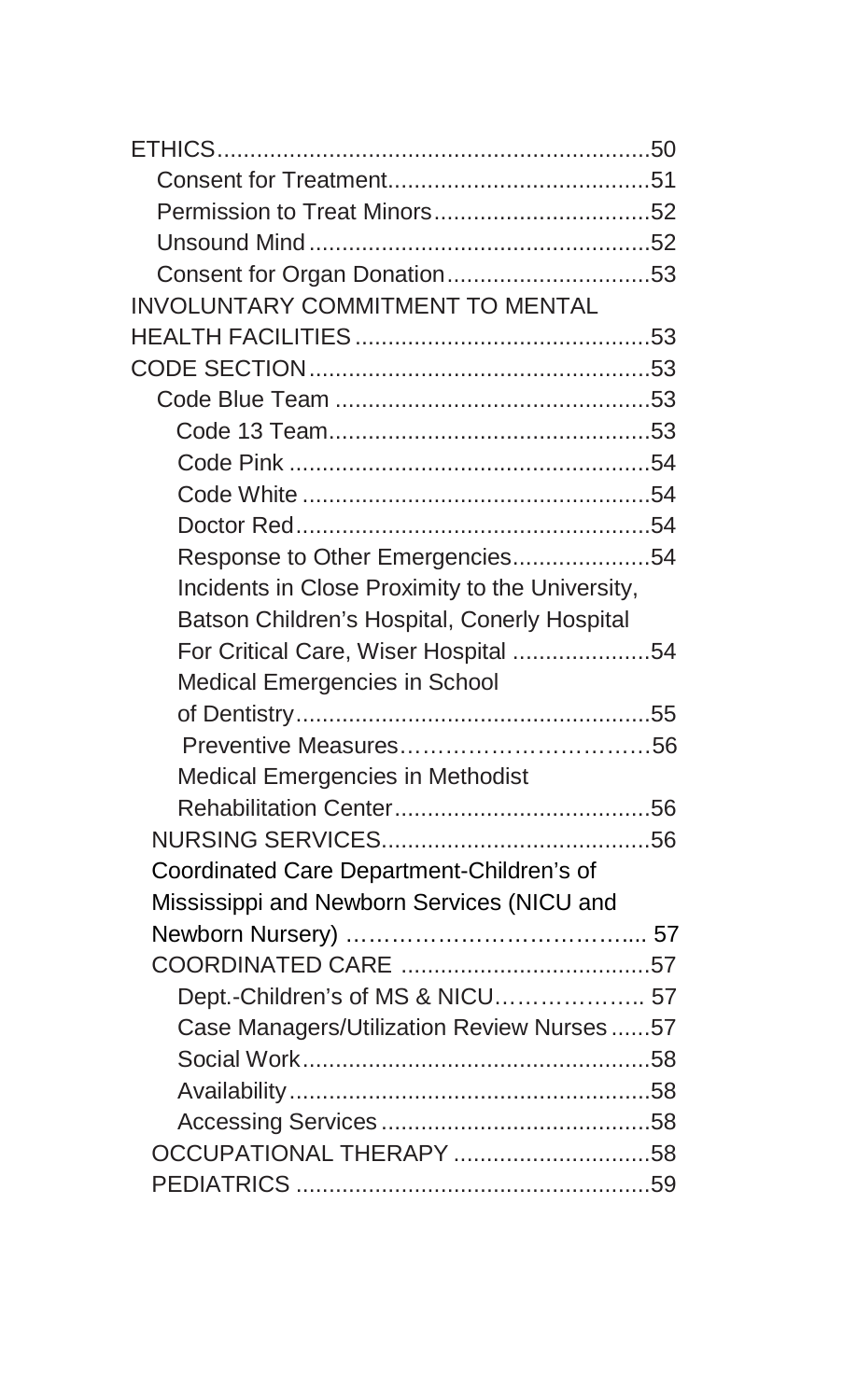| Laboratory Telephone Extensions63    |  |
|--------------------------------------|--|
|                                      |  |
|                                      |  |
|                                      |  |
|                                      |  |
| RADIOLOGY RELEASE OF INFORMATION 66  |  |
|                                      |  |
|                                      |  |
| Clinics, Conf. Research CDs &        |  |
|                                      |  |
|                                      |  |
| <b>SPECIAL REQUIREMENTS FOR</b>      |  |
|                                      |  |
|                                      |  |
| PEDIATRIC RADIOLOGY MODALITY 67      |  |
| EMERGENCY RADIOLOGY MODALITY 67      |  |
|                                      |  |
| INTERVENTIONAL RADIOLOGY MODALITY 68 |  |
| DIAGNOSTIC ULTRASOUND MODALITY68     |  |
| DIAGNOSTIC ULTRASOUND MODALITY       |  |
|                                      |  |
| NUCLEAR MEDICINE MODALITY68          |  |
| POSITRON EMISSION TOMOGRAPHY (PET    |  |
|                                      |  |
| COMPUTERIZED AXIAL TOMOGRAPHY (CT)   |  |
|                                      |  |
|                                      |  |
|                                      |  |
| MAGNETIC RESONANCE IMAGING           |  |
|                                      |  |
|                                      |  |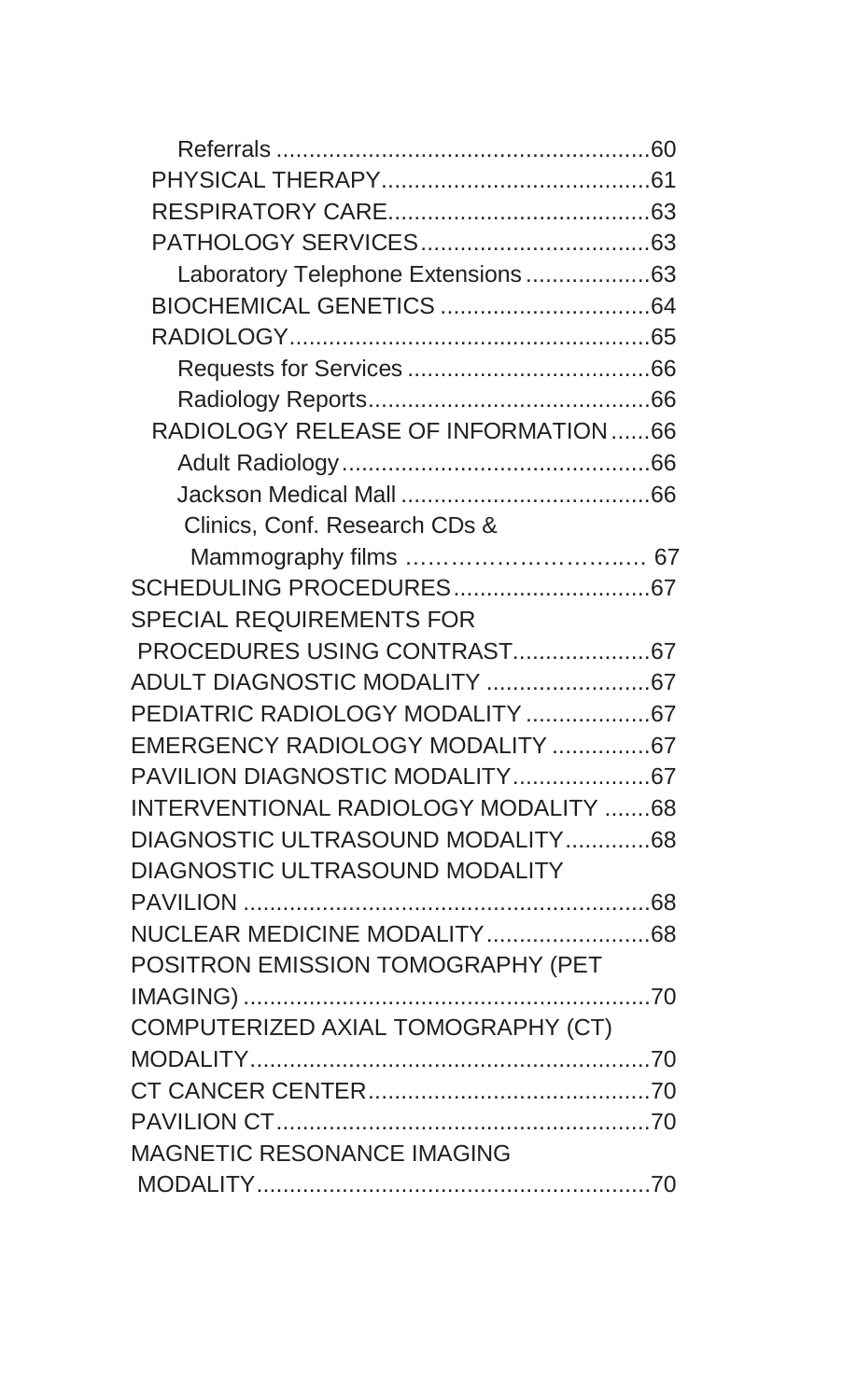| <b>JACKSON MEDICAL MALL</b>                  |  |
|----------------------------------------------|--|
| MAMMOGRAPHY2MODALITY 72                      |  |
| PAVILION MAMMOGRAPHY MODALITY 72             |  |
| GRANT'S FERRY MAMMOGRAPHY MODALITY72         |  |
|                                              |  |
|                                              |  |
|                                              |  |
|                                              |  |
| Hospital Pharmacy Information and Contacts75 |  |
|                                              |  |
| Adverse Drug Reaction Reporting System75     |  |
|                                              |  |
|                                              |  |
|                                              |  |
|                                              |  |
| EMERGENCY NOTIFICATION LIST77                |  |
| EMERGENCYPREPAREDNESS78                      |  |
| MEDICAL DISASTER RESPONSE PLAN79             |  |
| PROCEDURE IN THE EVENT OF A FIRE79           |  |
|                                              |  |
|                                              |  |
| ANY COMMUNICABLE DISEASES 81                 |  |
|                                              |  |
|                                              |  |
| Postmortem Requests to Pathology82           |  |
|                                              |  |
| Certification of Death and Reporting83       |  |
|                                              |  |
|                                              |  |
|                                              |  |
|                                              |  |
|                                              |  |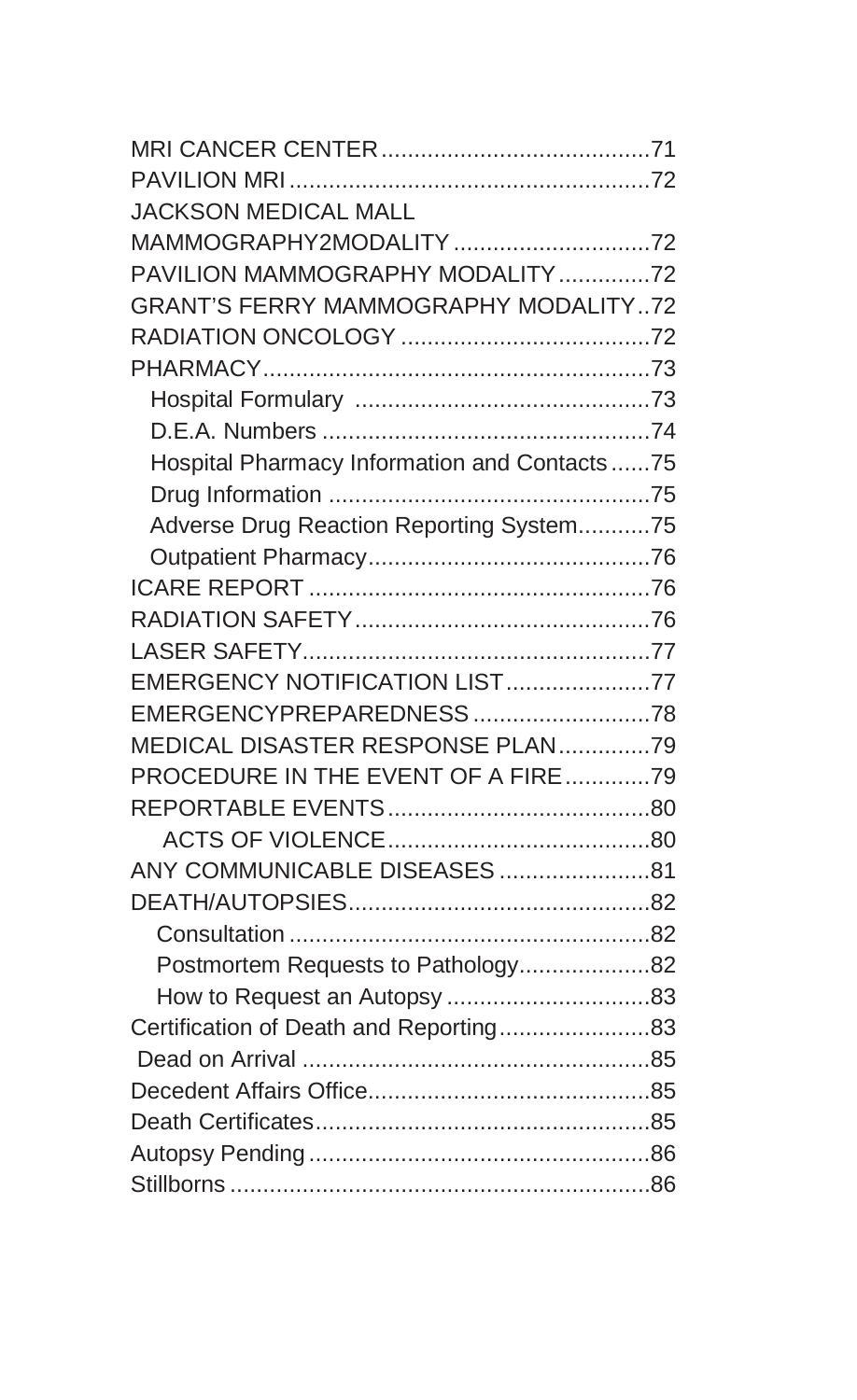| Mississippi Organ Recovery Agency (MORA)87   |  |
|----------------------------------------------|--|
| Responsibilities of physician caring for the |  |
|                                              |  |
| The Huddle & Effective Request Process88     |  |
| Suggested Transition Language & Key88        |  |
| Authorization for Organ Donation 88          |  |
|                                              |  |
| DIVISION OF PUBLIC AFFAIRS89                 |  |
| RELEASE OF INFORMATION TO THE MEDIA 89       |  |
| DEPARTMENT OF HUMAN RESOURCES90              |  |
| PERFORMANCE IMPROVEMENT91                    |  |
|                                              |  |
|                                              |  |
|                                              |  |
|                                              |  |
|                                              |  |
|                                              |  |
|                                              |  |
|                                              |  |
|                                              |  |
|                                              |  |
| <b>PATIENT SATISFACTION MEASUREMENTS94</b>   |  |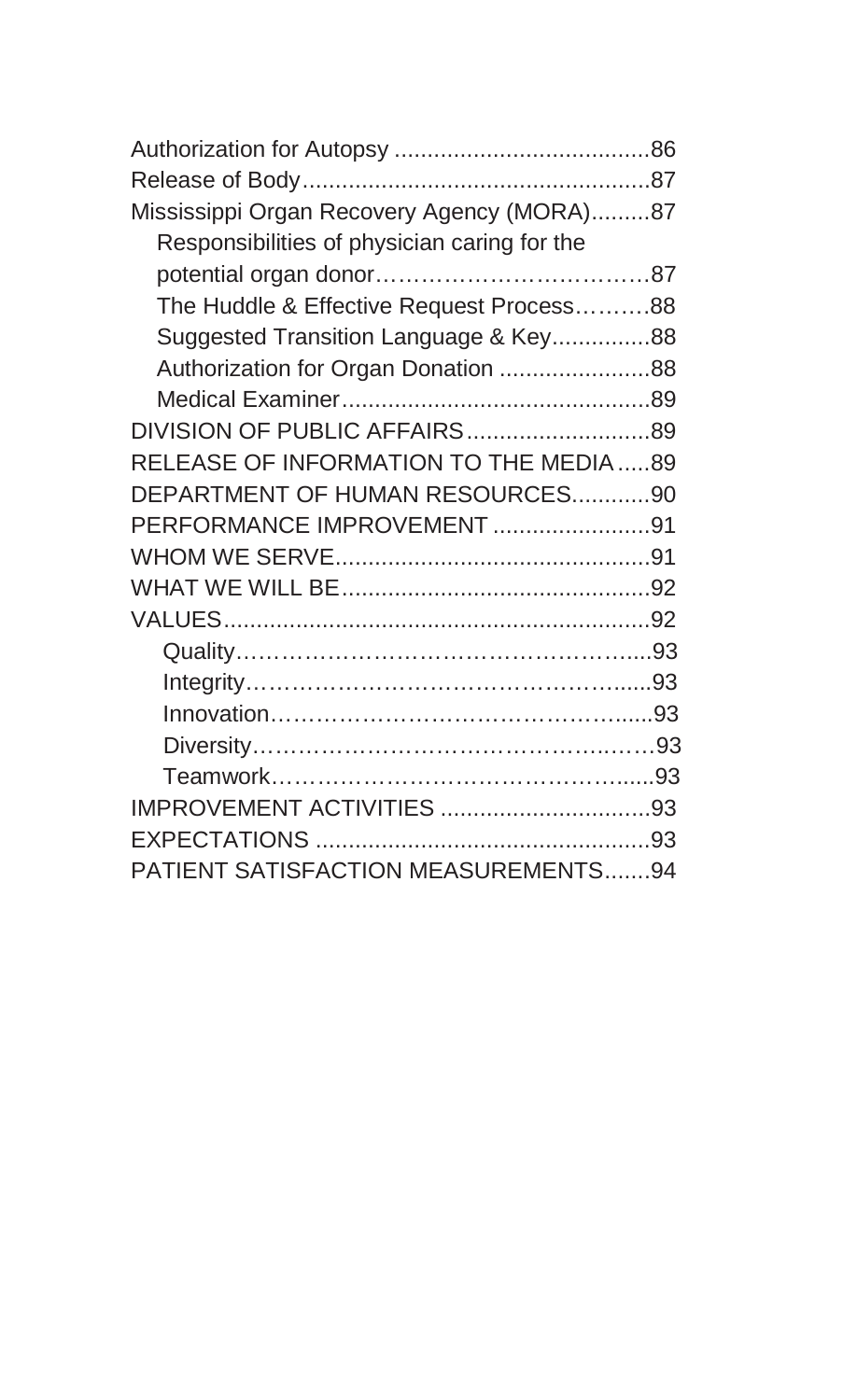#### **MEDICAL CENTER STATEMENT OF PURPOSE**

The 1950 Mississippi Legislature enlarged and strengthened health professions education in Mississippi by enacting bills to establish and construct the Medical Center in Jackson as part of the University of Mississippi. The School of Medicine and graduate program enrolled students in 1955; the School of Nursing moved from the parent campus to Jackson in 1956; the School of Health Related Professions was established in 1971; and the School of Dentistry admitted its first class in 1975.

The University of Mississippi Medical Center unites the interrelated activities of education in the health sciences and accepts responsibility for teaching, research, service and leadership in this field. Its programs embrace training for physicians, dentists, nurses, and related members of the health team, graduate medical education; graduate dental education; graduate study in the health sciences, and the delivery of health care in the teaching hospitals and clinics. The Medical Center offers equal opportunity in all its programs and services regardless of race, creed, sex, color, religion, marital status, sexual orientation, age, national origin, and disability or veteran status.

The parent campus, the University of Mississippi, which was chartered in 1844, has five areas of focus in its current Statement of Purpose. One of these is health. "The University will continue to provide the professional education of those who deliver and administer human health services and those who perform research aimed at improving the efficiency, the effectiveness, quality, and availability of health care..."

Within this framework, the Medical Center's principal and continuing purpose is to accomplish the interrelated goals of health professional education for Mississippi: to teach in a superior manner the art and science of health care to students of exceptional promise and talent; to provide high quality treatment for all patients using the disciplines and specialties of modern health care; to lead the way to discoveries which will raise the health level of raise the health level of Mississippians and, indeed, all mankind; to fo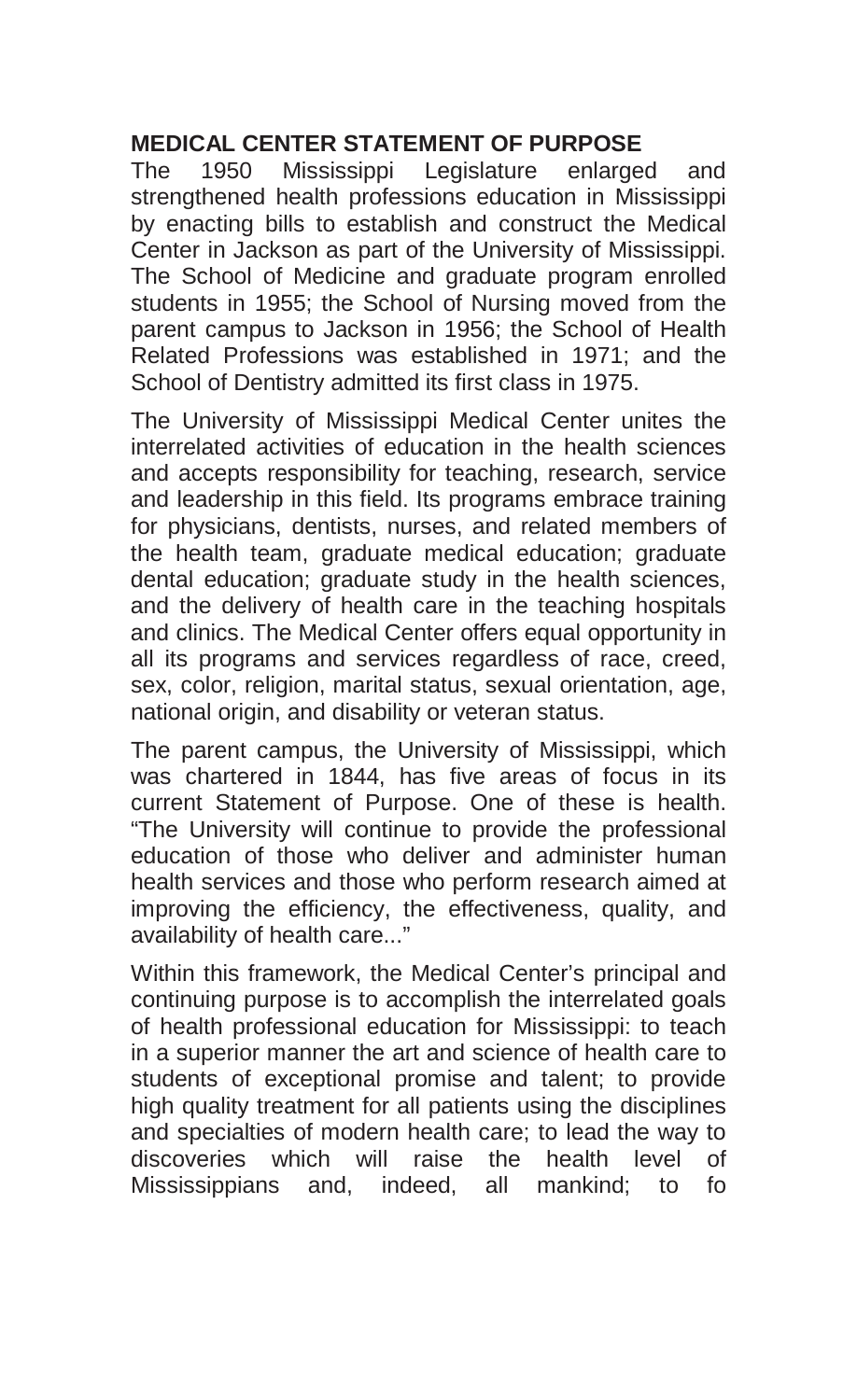ster dedication to life-long learning; to respond to community needs through continuing education and outreach programs that extend beyond the campus; and to recruit and retain the caliber of faculty necessary to meet these goals.

The Medical Center fosters and protects an intellectual, emotional and challenging learning environment conducive to educational excellence in the health sciences, productive scientific investigation and exemplary patient care and moves toward the ultimate goals of improved health and well-being for the citizens of Mississippi, the region, the nation and the world.

Mississippi's population is culturally diverse. Most Mississippians trace their ancestral roots to the British Isles, the continent of Europe or the continent of Africa. The state also has many citizens of American Indian, Asian or Pacific Islander and Hispanic descent. In policy and practice, the institution encourages and actively recruits applicants from all segments of the state's population. The Medical Center is committed to maintaining an educational environment that fosters respect for and sensitivity to individual differences; promotes personal and professional development; and gives all students the opportunity to succeed, regardless of ethnicity, gender, sexual orientation, age, creed, national origin or socioeconomic status.

Medical Center graduates at all levels are expected to possess and to demonstrate the skills and knowledge necessary to practice their disciplines as competent health professionals. The Medical Center regularly uses appropriate external and internal measurement tools to assess the institution's effectiveness in training health professionals for Mississippi and to evaluate its programs for patient care, research, continuing education and outreach.

The expeditious growth of the Medical Center into a major academic health sciences center reflects the deep commitment of the State of Mississippi, the Board of Trustees of State Institutions of Higher Learning and the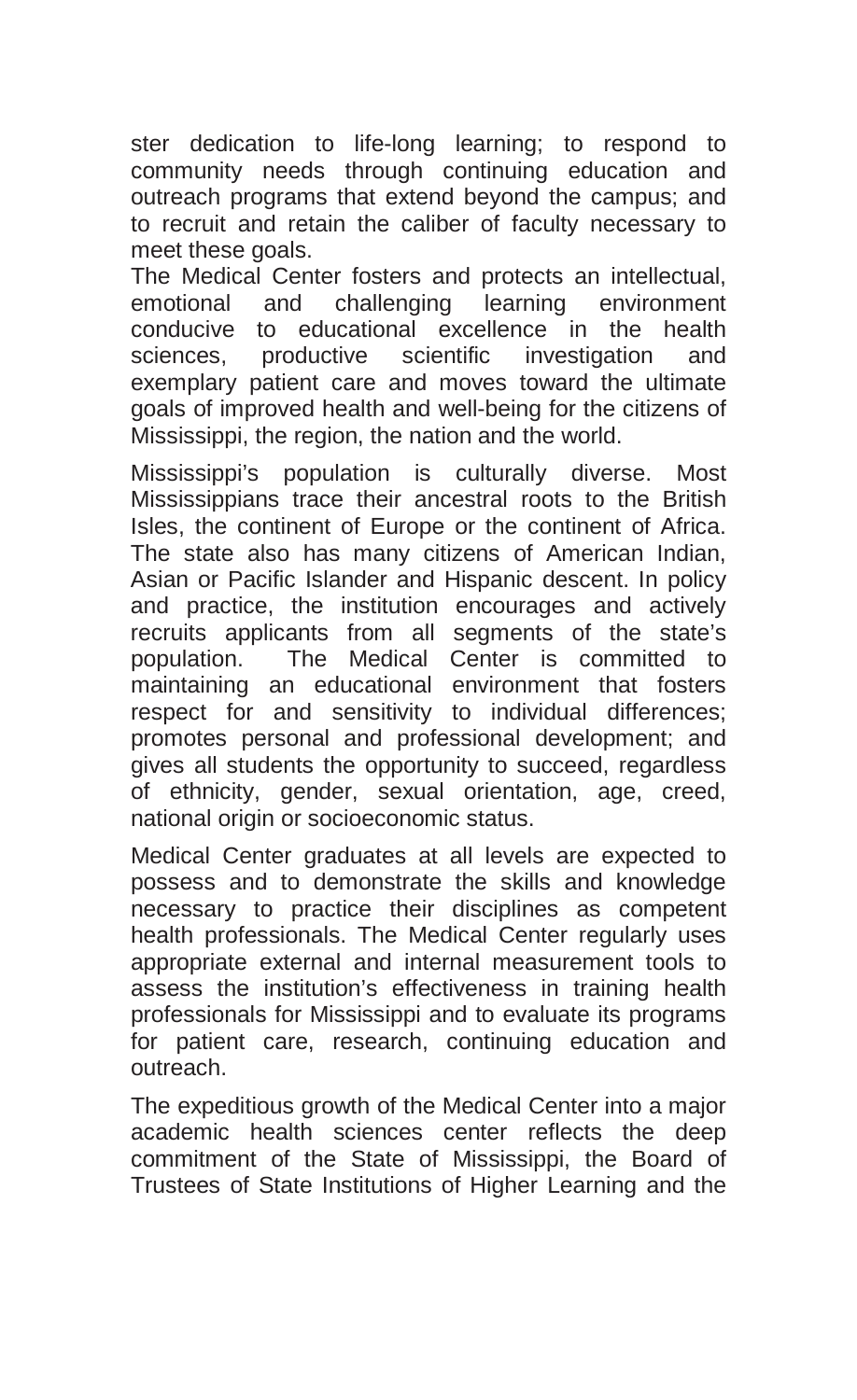administration and faculty of the University of Mississippi Medical Center to the continuing fulfillment of this Statement of Purpose.

# **HISTORY OF UNIVERSITY HOSPITALS AND HEALTH SYSTEM (UHHS)**

As an integral part of the University of Mississippi Medical Center, the University Hospitals and Health System serve as the primary teaching hospitals for all the Medical Center's educational programs. The original hospital doors opened July 1, 1955, at which time the two-year School of Medicine was expanded to a four-year program and moved from Oxford to Jackson. The hospital at that time had 250 beds in use and expanded to 350 beds shortly thereafter. Currently, the hospitals are licensed for 722 beds.

The hospital admits more than 28,000 patients per year. Nearly 500,000 outpatients are seen here each year in the clinics and in the pediatric and adult emergency departments, the state's only level one trauma centers.

In the enabling legislation of 1950, the legislature set forth that "There shall be built, equipped and operated. . .a teaching hospital. . .together with all ancillary. . .facilities needful or proper. . .including clinical and outpatient services. . . Said hospital and related facilities shall be utilized to serve the people of Mississippi generally; shall

be operated on the basis of charges for services rendered, but shall do a reasonable volume of free work. .  $\blacksquare$ 

The UHHS system, as one of the major components of the Medical Center, reports to the vice chancellor for health affairs and through the chancellor of the University to the Board of Trustees of State Institutions of Higher Learning. Recommendations for appointment to the medical staff and other matters regarding major policy in the performance of clinical activities of the institution are a matter of decision by the Board of Trustees. The medical staff activities and procedures are based principally on its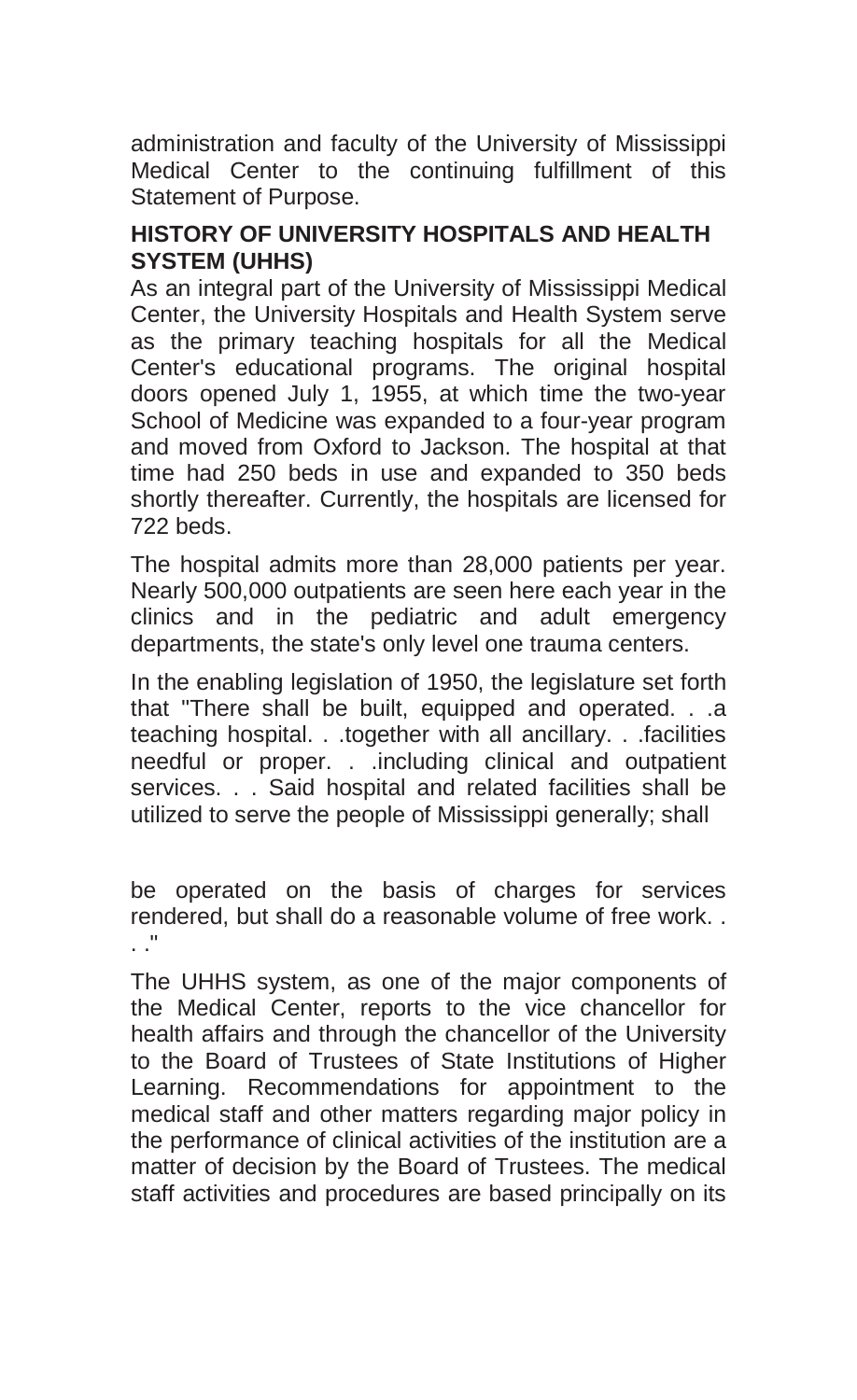bylaws.

UHHS is accredited by the Joint Commission on Accreditation of Hospitals and is licensed by the Mississippi State Department of Health.

#### **RESOURCES TELEPHONE LIST Telephone Dialing Instructions**:

- *To call outside*-Listen for dial tone; dial "9" and your number.
- *To dial an inside call*-Listen for dial tone; dial the last 5 digits of the phone number.
- *To call message operator (hospital paging)* Listen for dial tone; dial zero (0) or 4-1001.
- *To call the Veteran's Administration Medical Center*

Listen for dial tone; dial access code "319"; Listen for dial tone; dial desired station number.

# **Emergency Numbers**:

Campus Police-Emergency 5-7777 or 4-7777 Non-emergency 4-1360 Sterile Services 6-2010 Fire, Emergency-Fire, Smoke, Heat, Drill 4-6666 Medical Emergency Inside Hospital 4-1111 Medical Emergency Outside Hospital 9-911# Poison Control 4-1675 1-800-222-1222 **Numbers Frequently Called**: **Ambassador (Escort) Service** 4-2242 **Admissions** 5-2116 **Blood Bank Laboratory** 4-2390 **Clinics, Ambulatory (Jackson Medical Mall) Adult**: Special Care Clinic Infectious Diseases) 5-3120 Communicative Disorders 5-6064 Dental Emergent Care 4-4196 Ear, Nose and Throat 4-5160 Hematology/Oncology 5-6700 Adult Medicine JHCHC 9-601-709-5140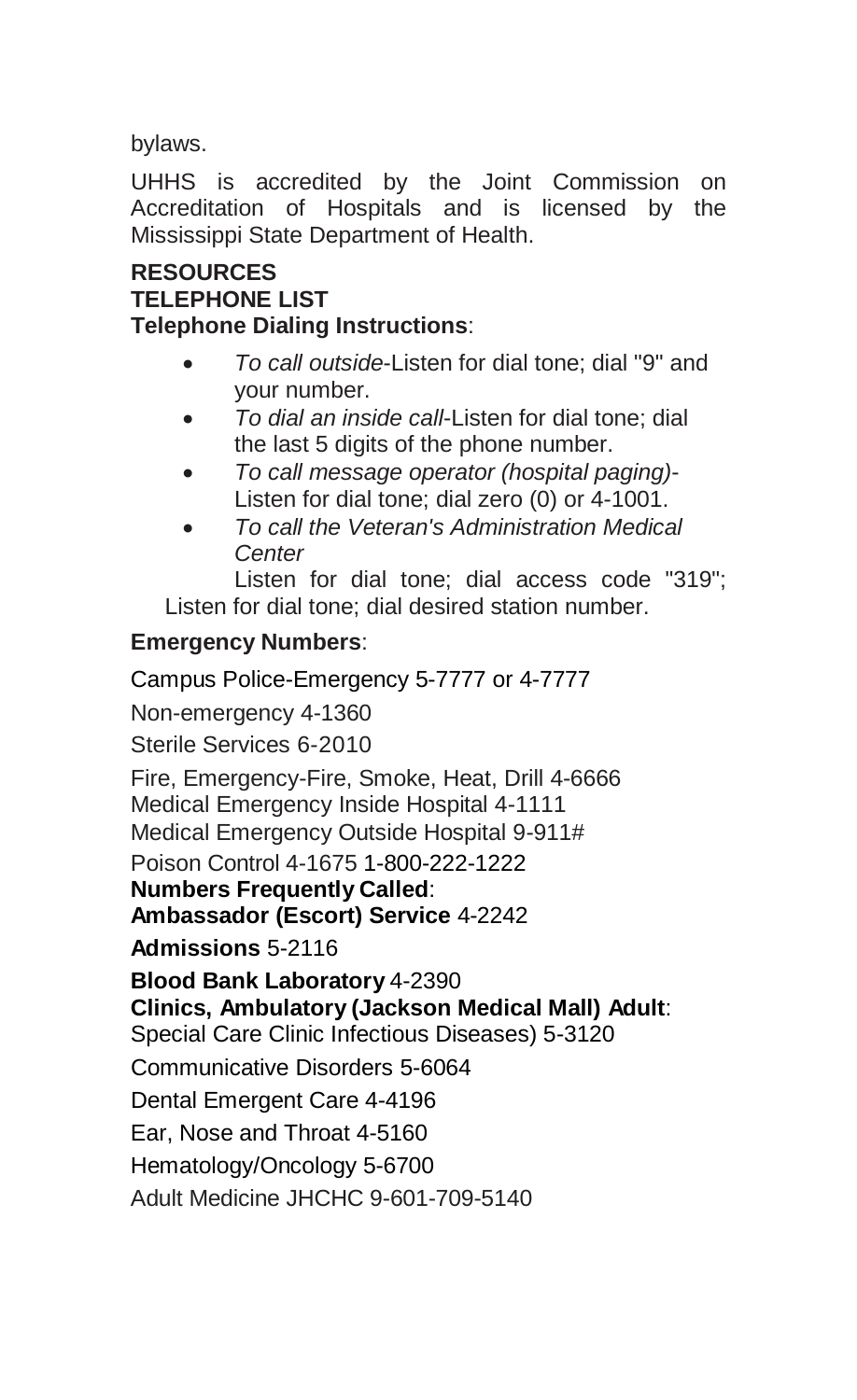Medicine 5-1420 Metabolic Clinics (Diabetes, Lip, Obesity) 5-8632 OB GYN- JHCHC (9-601-709-5130) Ob-High Risk 5-0050 Ophthalmology 4-4183 Orthopedics/Neurosurgery/Neurology 5-1420 Outpatient Renal Dialysis 5-6345 Pain Clinic 4-5950 Pediatric-JHCHC (9-601-709-5130) Pediatrics Care Clinic 4-4955 Pediatric Allergy 5-3284 Pediatric Infectious Disease 5-1119 Pharmacy 5-3857 Plastics 4-4093 Psychiatry 4-5836 Renal 4-4070 Sickle Cell 4-5627 Surgery 4-4170 Teen Medicine 4-2923 Medicine Specialty Clinic: Urology 4-4093 Emergency Room Adult 4-4001 Pediatric 4-2001 **Family Medicine**: Lakeland Family Practice Center 4-6800 West Jackson Family Medicine Center 5-5700 **Graduate Medical Education 4-1113 Health Information Services** 4-4035 **Heart Station** 4-2250

**Hospital Administration** 4-4100

**Intensive Care Units**:

Cardiac Care 5-1575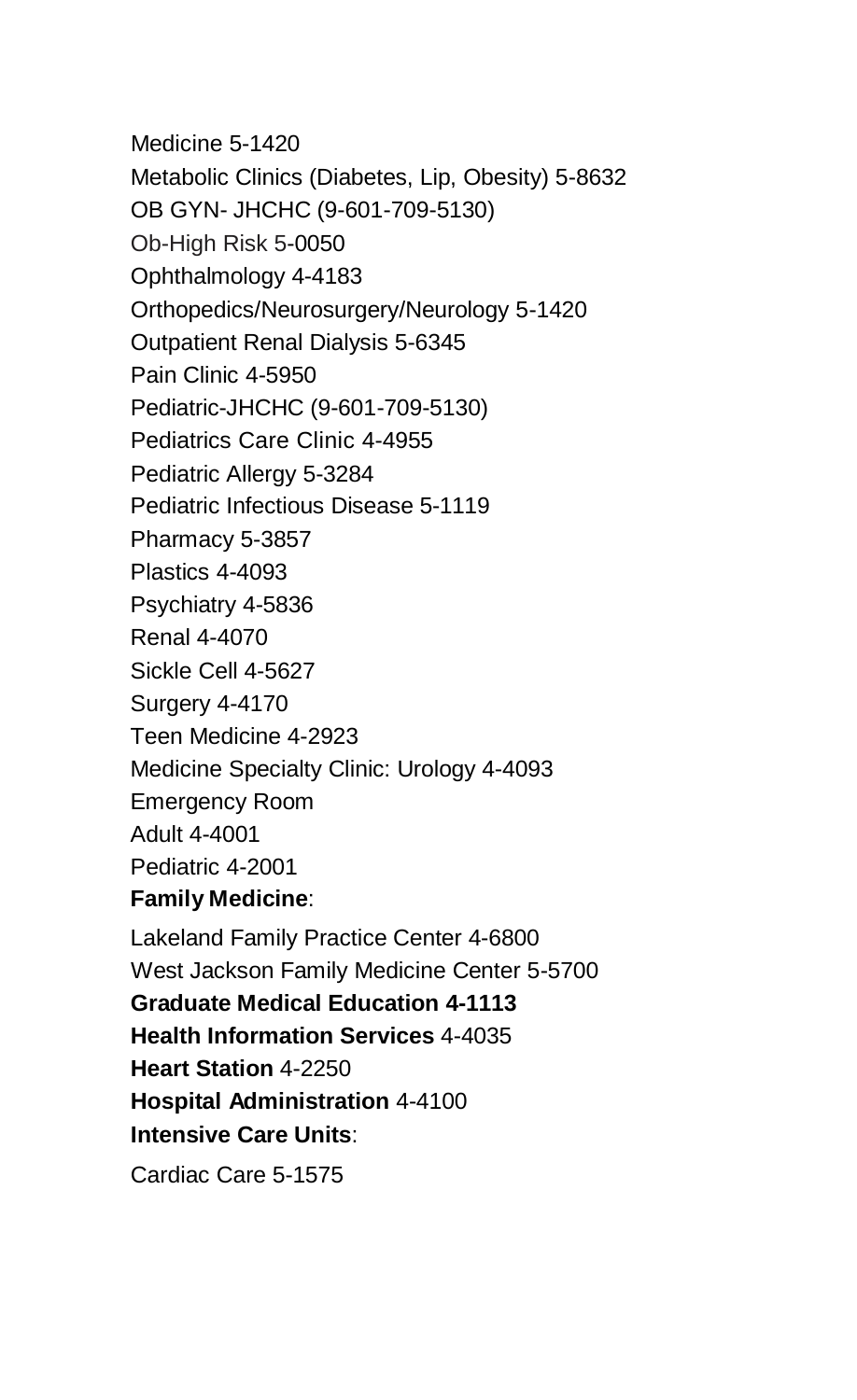Medical 5-8800 Neurosurgery 5-1626 Newborn 5-7100 Pediatric 5-8150 Surgical 5-1470 **Kidney Transplantation** 4-5065 **Laboratories:** Acute Care (Critical Care) 4-2380 Blood Bank 4-2392 / 4-2390 Clinical Bacteriology 4-2358 Blood Drawing Station 4-2377 Chemistry 4-2366 Chemistry Stat Lab 4-2368 Hematology 4-2364 Perinatal (Pathology) Lab 5-7194 Perinatal (Wiser) Lab 5-7190 Serology 4-2365 Special Chemistry 4-2372 / 4-2359 Electrophorese Lab 4-2372 Urinalysis 4-2371 **Lounges**: Doctors, Delivery Room 4-4811 Doctors, Operating Room 4-2452 **Lounge, Student/Faculty 4-6179 (School of Dentistry)** Student (N039) 4-1347 Women Doctors (N037) 4-1349 **Message Operator** 4-1001 **Medicine Dept.** 4-5600 **Morgue** 4-1890 **Ob-Gyn** 4-5300 **Organ Procurement / Organ Recovery Agency (MORA) 601- 933-1000 Outpatient Surgery** 4-4030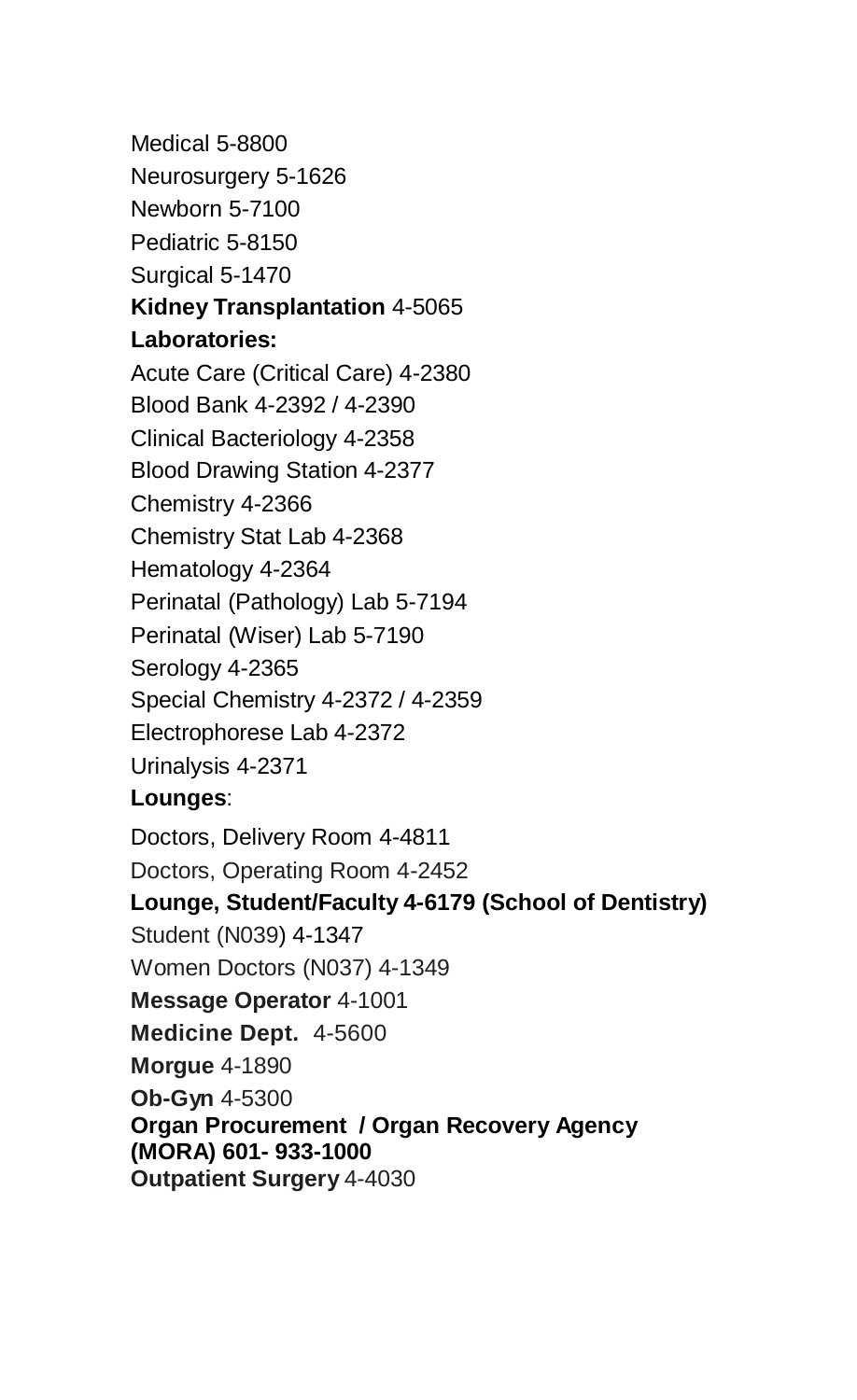**Surgical Pathology Reports** 4-1534 **Pediatrics Dept.** 4-5200 **Public Affairs** 4-1100 **Radiology:** Adult Radiology 4-2500 CT Main 5-3968 Diagnostic Ultrasound 4-2570 Emergency Room X-ray 4-2660 Film File Room 4-2530 Interventional Radiology 4-2833 MRI MAIN 5-1864 Nuclear Medicine 4-2575 Pediatric X-ray 4-2030 **Radiation Oncology** 4-2550 **PACU Main Recovery Room (1st Floor)** 4-2295 **Social Work** 5-2800 **University Medical Pavilion**: Pavilion Administration 5-4775 \*\*\*\*(4-6501)

Laboratory 4-6460

Patient Accounts 9-601-493-9303

Pharmacy 4-6455

Physical Therapy and Occupational Therapy 4-6513 Radiology 4-6548

# **Suite A 4-6755**

Adult Neurology Adult Neurosurgery Interventional Radiology Neuropsychology Laboratory Pre-Anesthesia 4 -6437

# **Suite B 4-6710**

**Cardiology** Cardiothoracic Surgery

Nuclear Cardiology Vascular Surgery **Suite C 5-8066**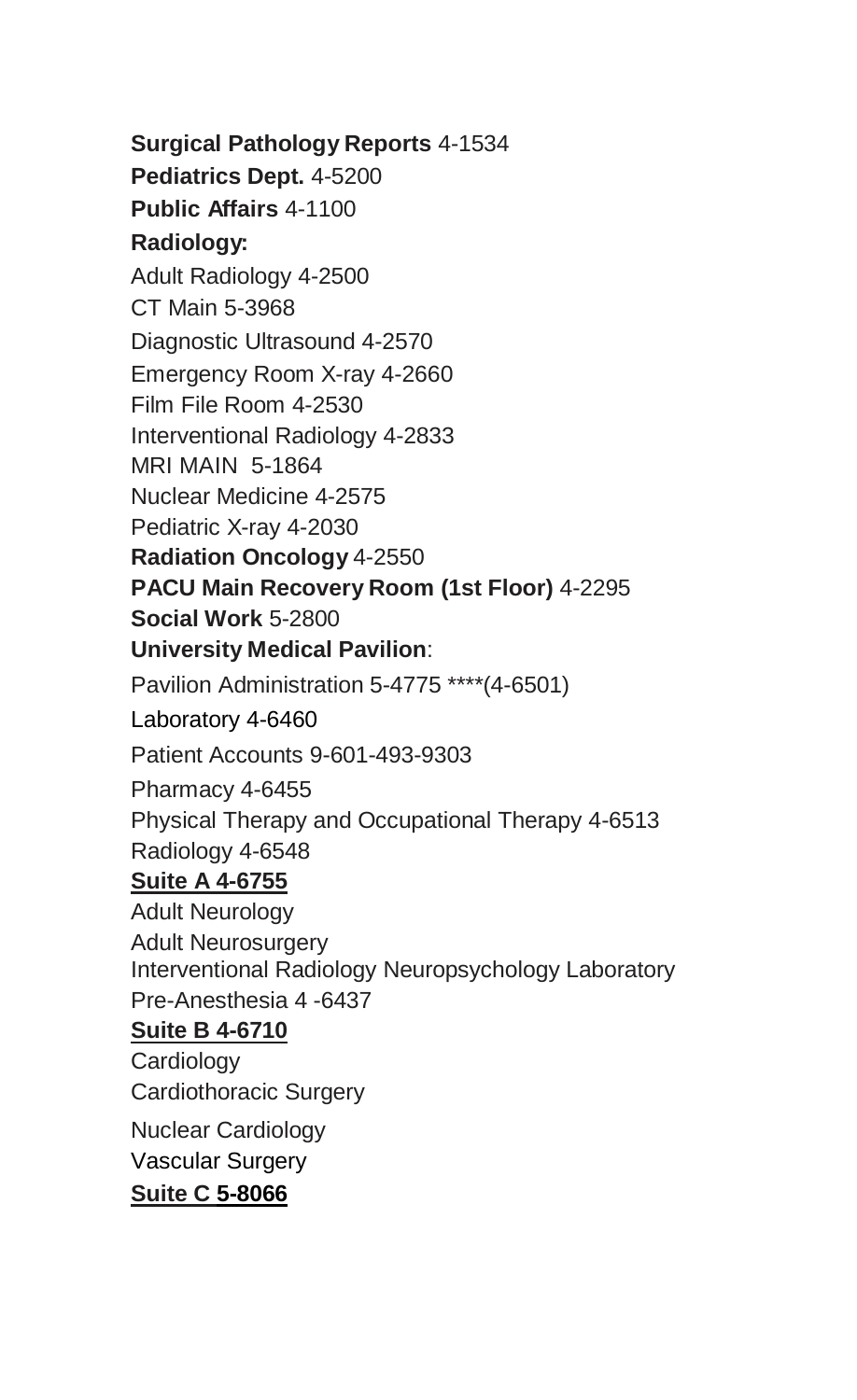Pediatric Orthopedics

**Suite D 4-6525**

Orthopedics/Sports Med

# **Suite F & Suite G 4-6475**

Endocrinology Digestive Diseases

General Internal Medicine

**Genetics** 

**Geriatric** 

Infectious Diseases

Pulmonary

Rheumatology (5-5820)

# **Suite H 5-5821**

Transplant Clinic

# **Suite I - 4-6760**

**Orthopedics Suite J 4-6370**

General Surgery Plastic Surgery **Suite K 5-6064**

Communicative Sciences

Dermatology (The Face and Skin Center) Facial Plastic and Reconstructive Surgery Cosmetic Procedures

### **Pager Operations: Leased Alpha and Numeric Pagers**

Using the UMMC online directory

- From the UMMC intranet homepage select Employee Search.
- Enter the first then last name of the employee to be paged.
- Click on Search.
- Click on the employee's name.
- Click on Page Me.
- Numeric Pager: Enter the telephone or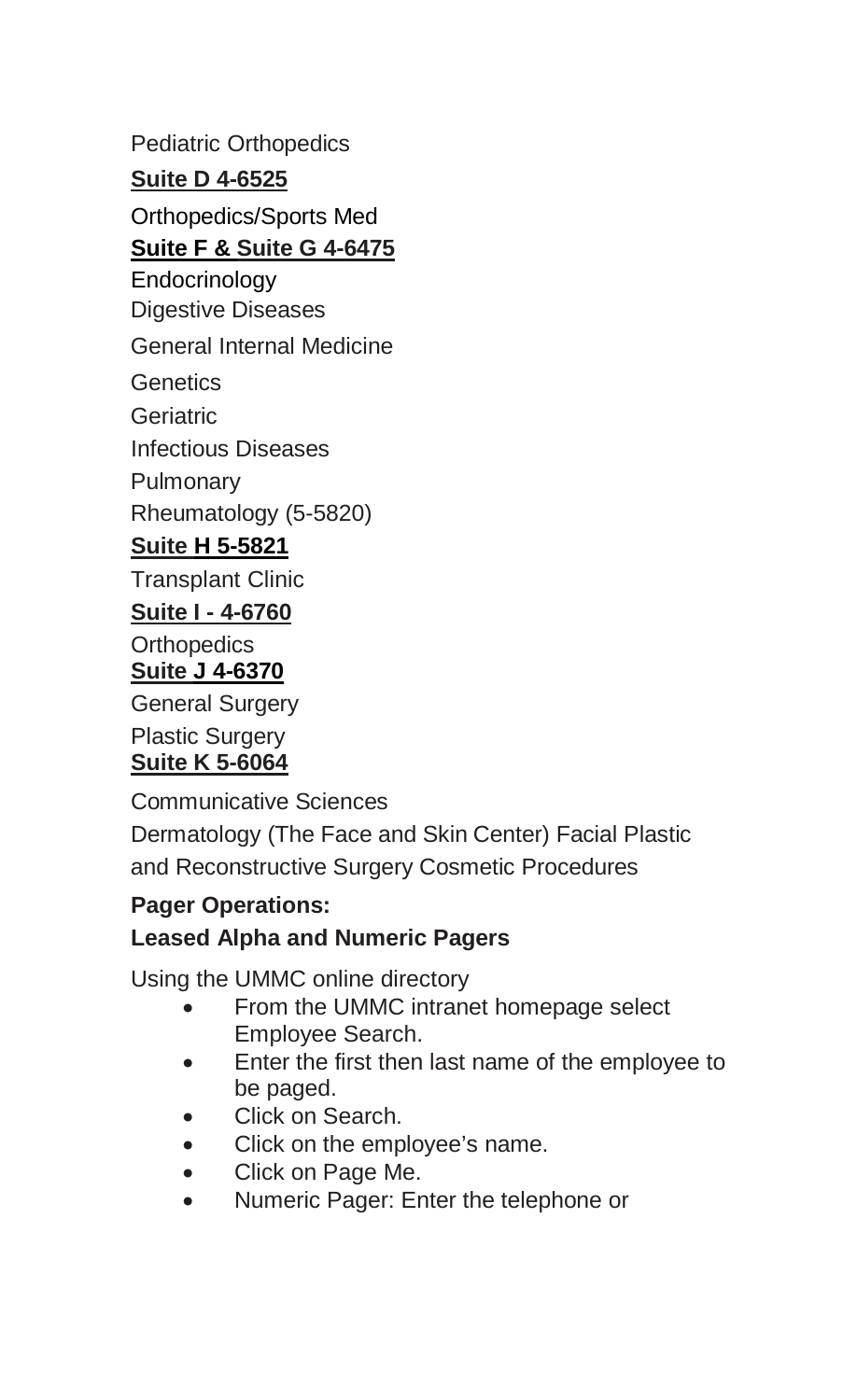extension number you wish the person to call. Alpha Pager: Enter your name, contact extension, and a short message.

- Click on Send.
- *\* This feature only works if the employee has authorized online paging in his or her directory profile.*

# **On-call Scheduling/Contact U:**

- UMMC Intranet: Applications
- Select On-call scheduling/Contact U
- Enter Name, Search
- Click on appropriate person and enter text, then hit send.

Using a telephone

- On Campus dial pager 9-929-0000 or 9-1-800- 0000 plus pin #. Off campus dial pager 601- 929-000 or 1-800-0000 plus pin #.
- Listen for system prompt or tone.
- Dial telephone or extension number you wish the person to call, then hang up.\*

*\* After you enter your call back number, press the # sign to send or the system will wait approximately 15 seconds before sending your page.* 

Using the vendor's website

- Access the vendor's website. (a.) American **Messaging** 
	- (a) (AKA Teletouch Paging) [www.teltouchpaging.com](http://www.teltouchpaging.com/)
	- (b) Arch (A.K.A.USA Mobility) www.usamobility.com
	- (c) MetroCall (A.K.A. USA Mobility) www.usamobility.com
- Locate the Send a Message button on the website.
- Click on the button.
- Enter the pager number as follows: (a.) Local numbers 601-929-0000 (b.) 800 numbers without a PIN 8001235678 (c.) 800 numbers with a PIN 601800 four digit PIN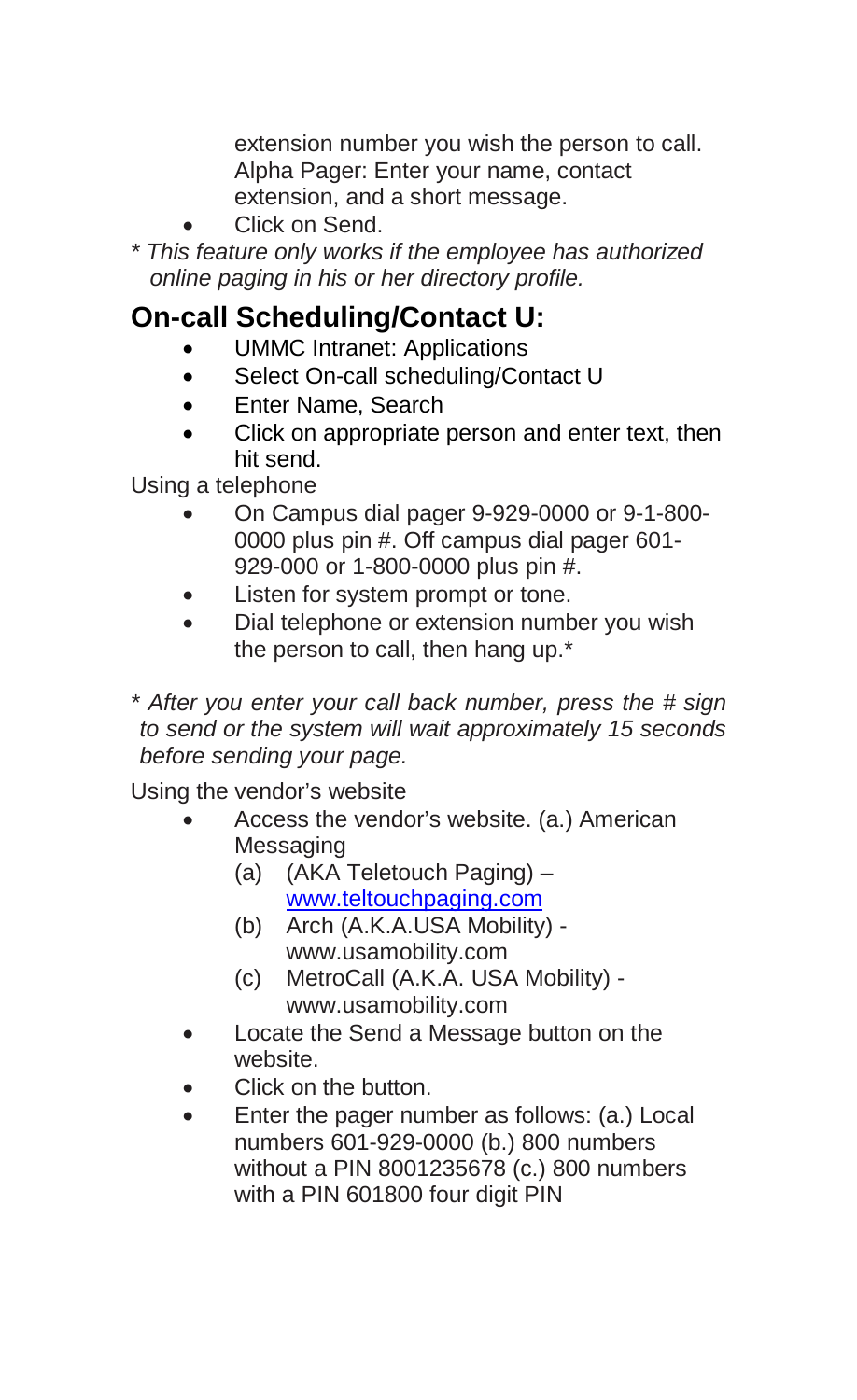- Enter a subject and call back number or type a short message.
- Click on Send.

# **ADMINISTRATOR ON CALL**

A member of the administrative staff is on duty 24 hours a day, seven days a week. Monday through Friday between the hours of 8:00 am and 5:00 pm, call extension 4-4100. At other hours, call the hospital operator for the name, telephone number and pager number of the staff member on call. If you are outside the hospital, a hospital operator will page the administrator for you.

#### **BOOKSTORE**

The UMMC Bookstore is located in the Norman C. Nelson Student Union. Hours are Monday through Friday from 7:45 am - 4:30 pm. All major credit cards are accepted. The bookstore has more than 50,000 titles in its medical database. Those not available in stock may be special ordered. The bookstore also carries medical instruments, lab coats/scrubs, leisure clothing, and a variety of unique gifts. Out-of-town residents can call 1-601-984-1090 or email Angelia McGee a[t amcgee@umc.edu.](mailto:amcgee@umc.edu) There is also a bookstore website a[t http://umc.edu/bookstore.](http://umc.edu/bookstore)

#### **STUDENT EMPLOYEE HEALTH SERVICES**

Student Employee Health is located in room N136 on the first floor of the North Wing. Hours are 7:00 am to 5:00 p.m. Monday through Friday. Services for work-related accidents or illnesses are provided.

For new employees, a physical exam and TB mask fit testing will be done. Arrangements will be made for a drug screen. Blood tests will be drawn to determine immunity to Rubella, Varicella, and Hepatitis B. All individuals with negative titers will be notified.

Should non-work-related health services be required, professional services from the attending physician of the house officer's choice should be sought. Hepatitis B, Tetanus/Diphtheria, and Varicella vaccinations are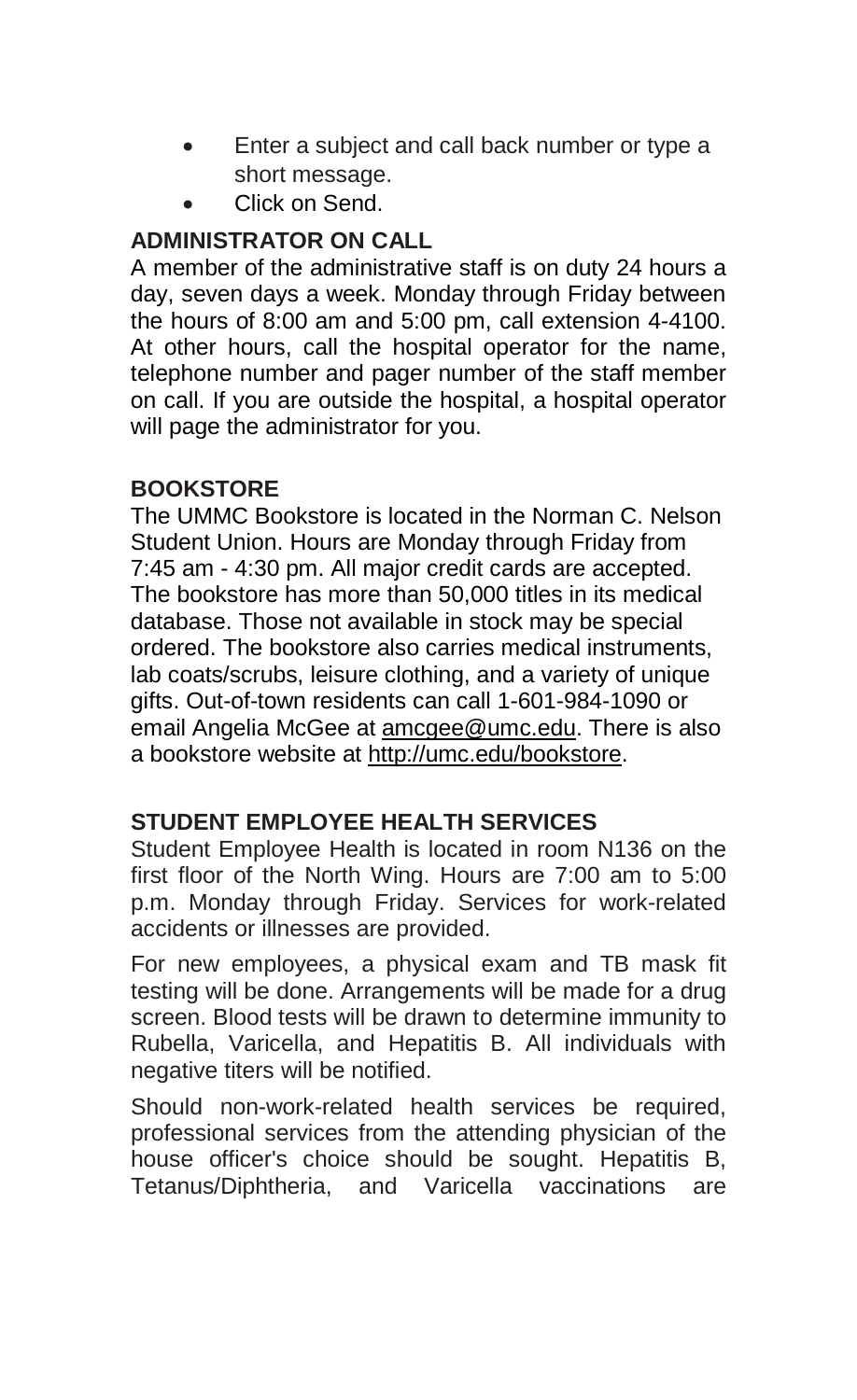available free of charge to susceptible individuals.

# **FOOD AND NUTRITION SERVICES Retail Services**

**Cafeteria Service***.* The Main Café is located in the University Hospital next to the Central Elevators and maintains the following hours of service:

> Breakfast: 6:00 a.m. - 10:30 a.m. Lunch: 11:00 a.m. - 2:00 p.m. Snacks: 2:00 p.m.-5:00 p.m. Dinner: 5:00 p.m. – 9:00 p.m. Snacks: 9:00p.m.-10:30p.m. Late Night: 11:00p.m.-3:00a.m.

The cafeteria features several food options including: Chick-fil-A Express, grill, favorite's station (traditional cafeteria food), Pizza station, daily special station, madeto-order salad station and To-Go cooler (stocked with "grab & go" items).

**Wiser Bistro**. Located on the first floor of Wiser Hospital for Women and Infants is open from 7 a.m.-2 p.m. Monday-Friday. A full breakfast is served until 9:30a.m. and a grill type lunch with a salad bar, pizza and soups is served from 11AM to 2PM.

**Norman C. Nelson Student Union Food Court**. Serves a full breakfast until 9:30 a.m. and grill type lunch with salad bar, pizza and soups from 11:00 a.m.-1:30 p.m. and is open from 7:00 a.m.-2:00 p.m. Monday- Friday.

**Coffee Kiosks.** Two coffee kiosks available to the public:

- Starbucks-located in lobby area of new hospital is open from 6:00 a.m. -6:00p.m. Monday-Friday.
- Community Coffee- located at the UMMC Pavilion is open from 7:00a.m.-2:00p.m. Monday-Friday.

In addition to beverages and pastries, pre-made salads and sandwiches are also available.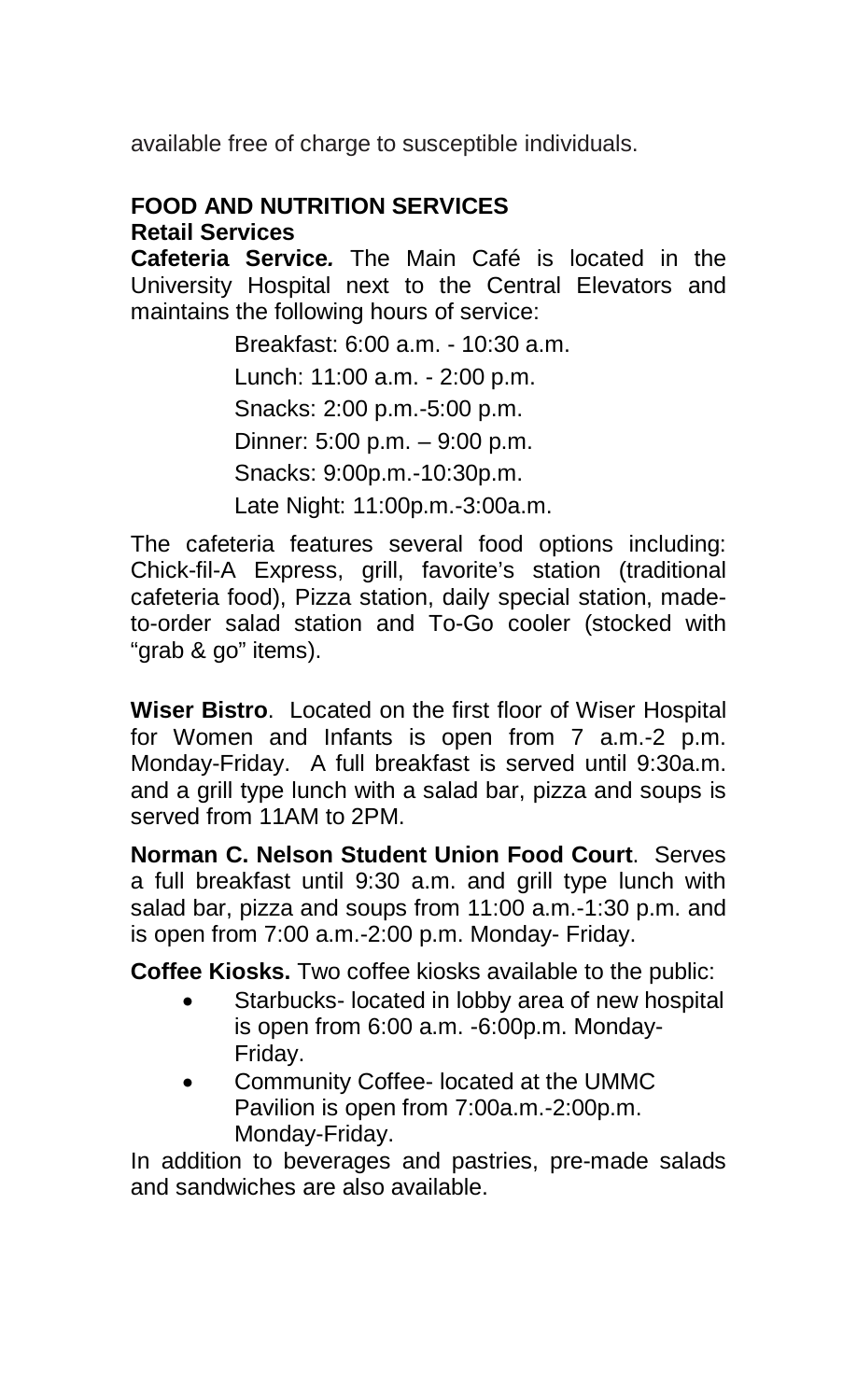**Catering**. Contact Food and Nutrition at 4-2070.

# **Patient Services**

A diet order for a patient must be sent through the computerized order entry system before a tray can be delivered to the patient. A change in a patient's diet order must be transmitted to the diet office according to the following schedule:

Breakfast - by 5:30 am, Lunch - by 10:00 am, and Dinner by 3:00 pm.

If a late tray is desired, Nursing will need to call the Diet Office and request this.

The Academy of Nutrition and Dietetics-Nutrition Care Manual is the hospital's approved diet manual. This can be found on the hospital's intranet by clicking on the Healthcare button and then the Nutrition Care Manual link. The Adult Nutrition Care Manual will pull up automatically but you may switch over to the Pediatric Nutrition Care Manual by clicking on the View Another Subscription drop down arrow. Patient Education material and various other nutrition related information can be found here.

# **Clinical Nutrition Services-Registered Dietitians**

Registered Dietitians are available Monday through Friday from 7:30 am until 5:00 pm and on weekends; by consult and/or pager. Consults must be ordered through the computerized order entry system and are answered within 24-48 hours. Outpatient Dietitians are also available by electronic referral. The Outpatient Dietitians are located at the Jackson Medical Mall and Pediatric Outpatient Clinics.

# **LIBRARY**

Rowland Medical Library at the University of Mississippi Medical Center (UMMC) provides and supports access to biomedical and health sciences resources for students, faculty, and researchers in the Schools of Dentistry, Graduate Studies in the Health Sciences, Health Related Professions, Medicine, Nursing, and Population Health. The library acquires, preserves, and manages these resources and provides services on campus and through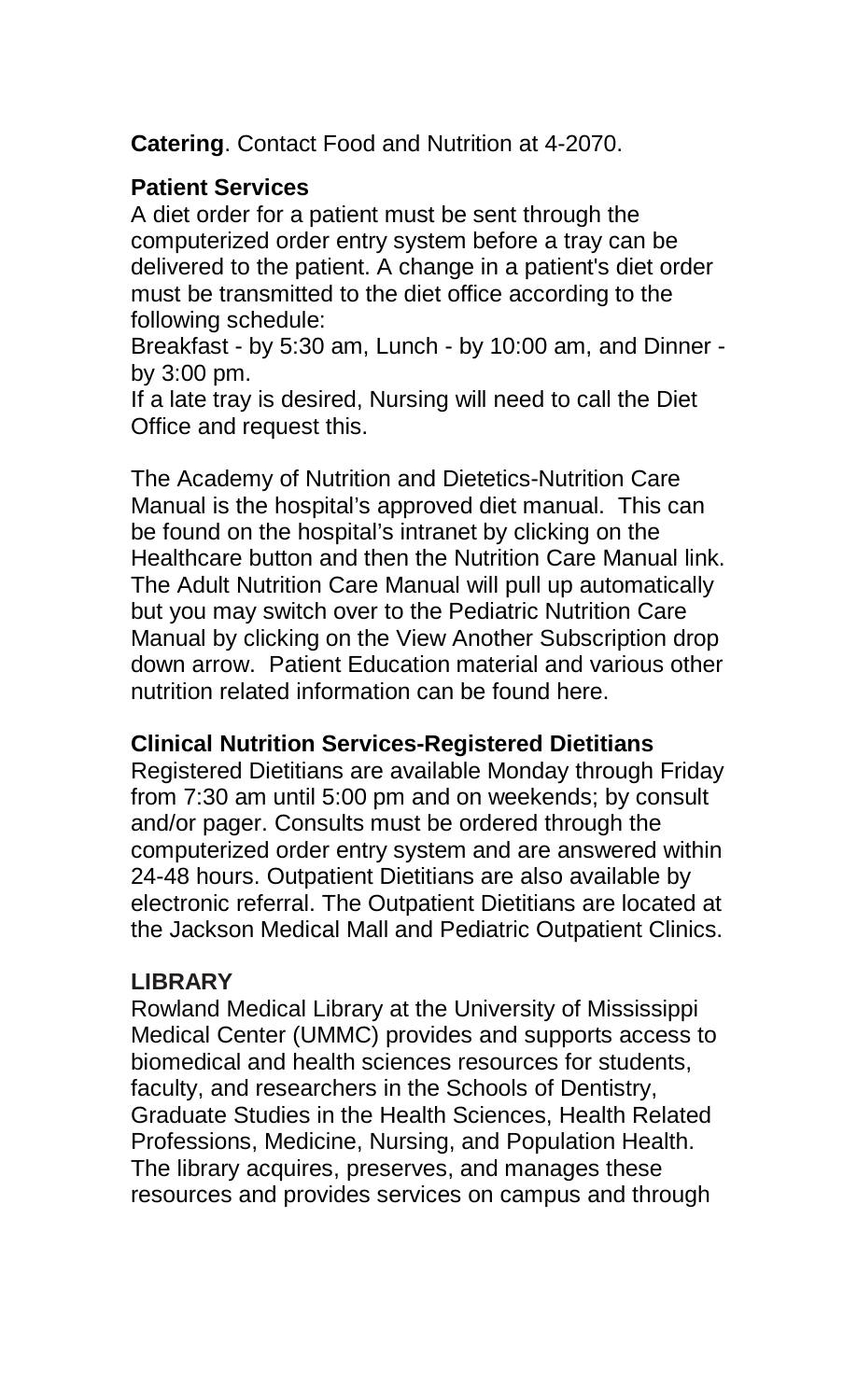the library's website, [http://www.umc.edu/library.](http://www.umc.edu/library) 

#### **Accessing Electronic Resources**

No password is required to access electronic resources when in UMMC network. An UMMC ID and password provides access to library resources when out-of-network. For problems with your password, call the DIS Help Desk at (601) 984-1145. A guide for new clinical residents and fellows on the resources and services available at Rowland Medical Library can be accessed a[t](http://umc.libguides.com/residents) [http://umc.libguides.com/residents.](http://umc.libguides.com/residents) 

#### **Location & Hours**

Rowland Medical Library is located in the Verner S. Holmes Learning Resource Center, adjacent to the School of Medicine. The library is open to UMMC personnel and the general public. Individuals must have their UMMC identification badge to checkout library materials.

The library is open during the following hours:

7:00 am-12:00 midnight, Monday through Thursday 7:00 am-9:00 pm on Friday 8:00 am-7:00 pm on Saturday Noon -12:00 midnight on Sunday A UMMC badge is required for entrance Monday-Thursday and Sunday after 8:00 p.m. and Friday after 7:00 p.m. The library is closed on all official UMMC holidays. Hours may vary holidays and summer semester; please visit [http://www.umc.edu/library/About-the-](http://www.umc.edu/library/About-the-Library/Medical-Library-Hours.html)[Library/Medical-Library-Hours.html](http://www.umc.edu/library/About-the-Library/Medical-Library-Hours.html) for updated hours.

# **Contacts**

<http://www.umc.edu/library> Email: Lib-Library@umc.edu Circulation - (601) 984-1230 Reference - (601) 984-1231 Director's Office - (601) 984-1290 E-Resources - (601) 984-1277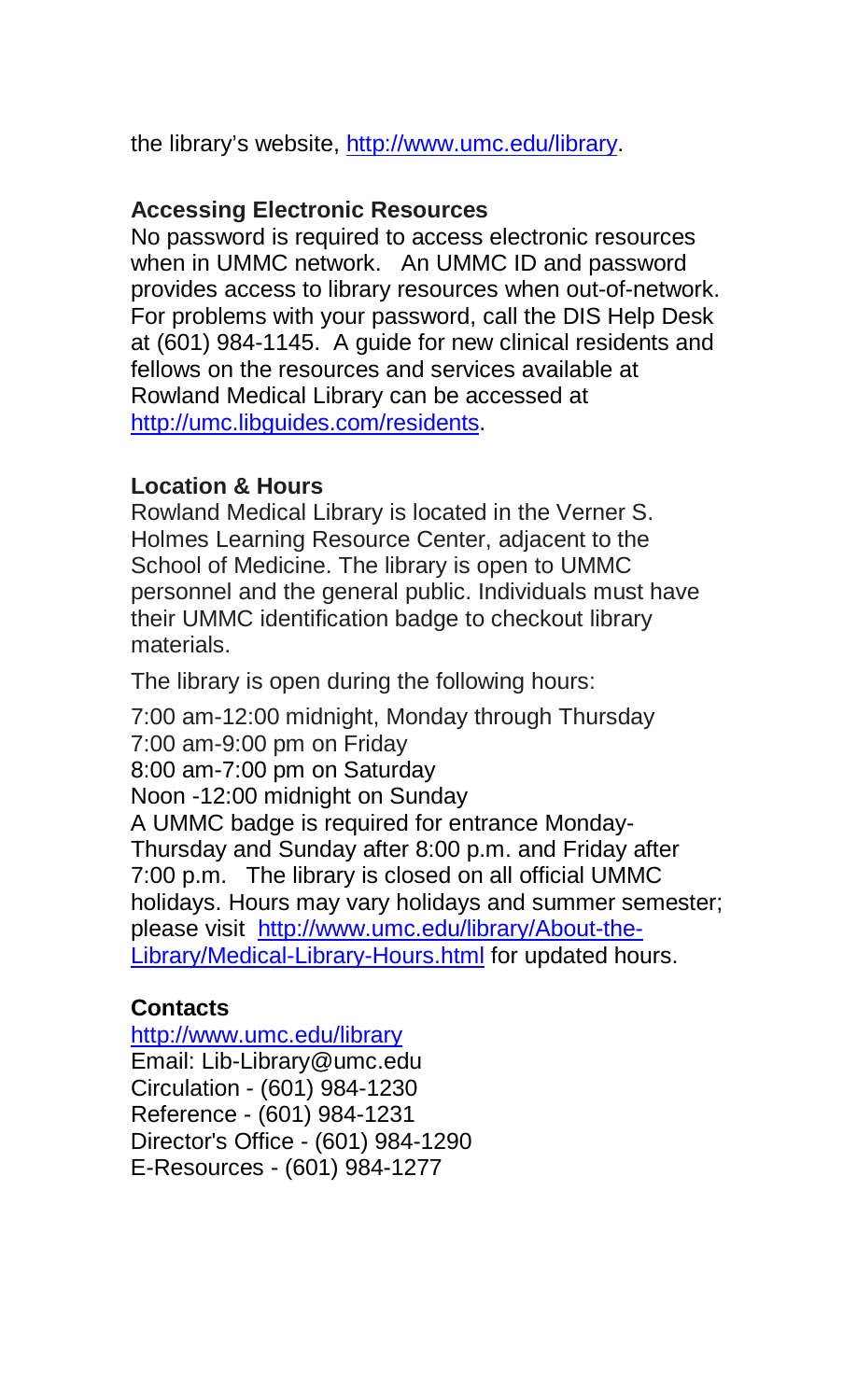### **VOLUNTEER SERVICES**

The Volunteer Services Office is located in Room H-146. The telephone extension is 4-2068. Office hours are 8:00 am to 5:00 pm, Monday through Friday.

Volunteers provide services for the hospital patients, their families and staff without pay.

Volunteers assist staff in many areas throughout the hospital, clinics, the Durant Nursing Home, the hospital at Lexington and the Jackson Medical Mall by staffing information desks, providing a liaison between staff, patients and families, helping in the pediatric activities rooms, pro-viding reading materials to patients and reading to them, delivering patient mail, manning the CHEC centers, assisting in the Cancer Institute and Ambulatory Surgery Unit and numerous other areas of UMMC.

Specifically trained volunteers scheduled through the Volunteer Services office are Rocking Mamas for infants in NICU; REACH volunteers who assist staff in both the Children's Cancer Clinic and children's hospital; and students participating in the Health Careers Development Program who receive an overview of possible careers in the Health Care field.

Volunteers are recruited from church and civic groups, colleges and high schools, and the community.

#### **POST OFFICE**

The Post Office is located in the basement of the Medical Center. The Post Office is open Monday through Friday from 10:00 am to 4:00 pm.

#### **GRADUATE MEDICAL EDUCATION OFFICE**

The Graduate Medical Education Office, located in Room R102 in the Research Wing, is the Institution's Representative to the House Staff. The telephone<br>extension is 4-1113. The website is extension is 4-1113. The website is <http://www.umc.edu/gme/>

House Staff may consult with the Graduate Medical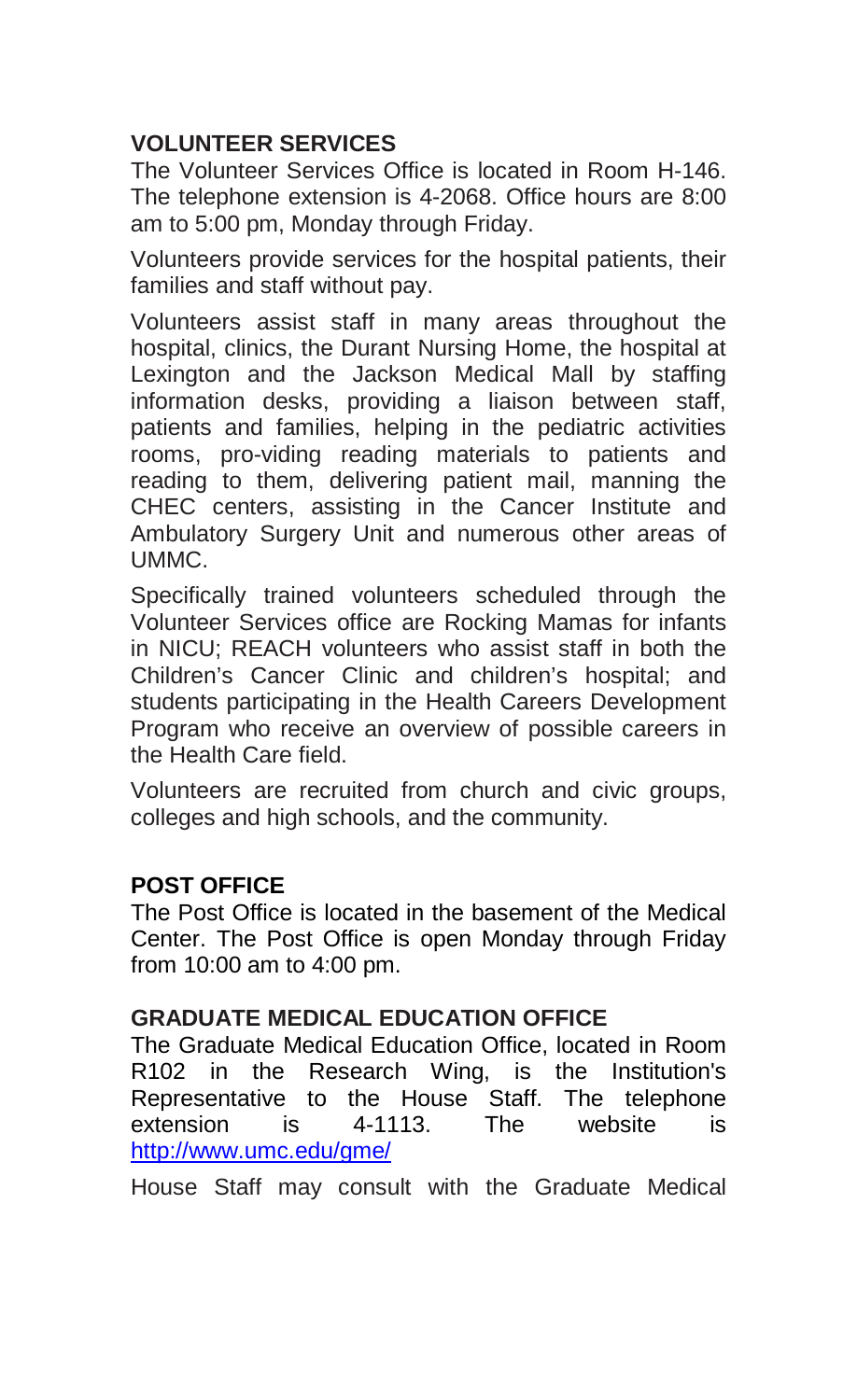Education Office on any matter including the professional liability program, state medical licensure, federal drug licensure, contracts, lab coats, etc. Residents may send anonymous feedback to the Associate Dean of Graduate Medical Education by logging onto the GME website under Resident Information/ Resident Suggestions/ Residents Commentary OR by going to the UMMC Intranet and clicking Education on the Tool Bar and then clicking on Resident Suggestions located under R-Education Links.

The Graduate Medical Education Office is responsible for the administration of such matters as recruitment, applications, registration and enrollment, employment, National Resident Matching Program, registrar certification, award of certificates, and verification of requests from hospitals relative to graduate program completion.

#### **POSTGRADUATE MEDICAL EDUCATION**

The House Staff is composed of physicians undergoing training in the following programs:

Anesthesiology

Pain Management Pediatric Anesthesiology **Dermatology** Emergency Medicine Family Medicine Sports Medicine

Internal Medicine

Allergy & Immunology

Cardiology

Cardiology-Interventional

Adult Congenital Heart Disease

Digestive Diseases

Endocrinology

**Geriatrics** 

Hematology-Oncology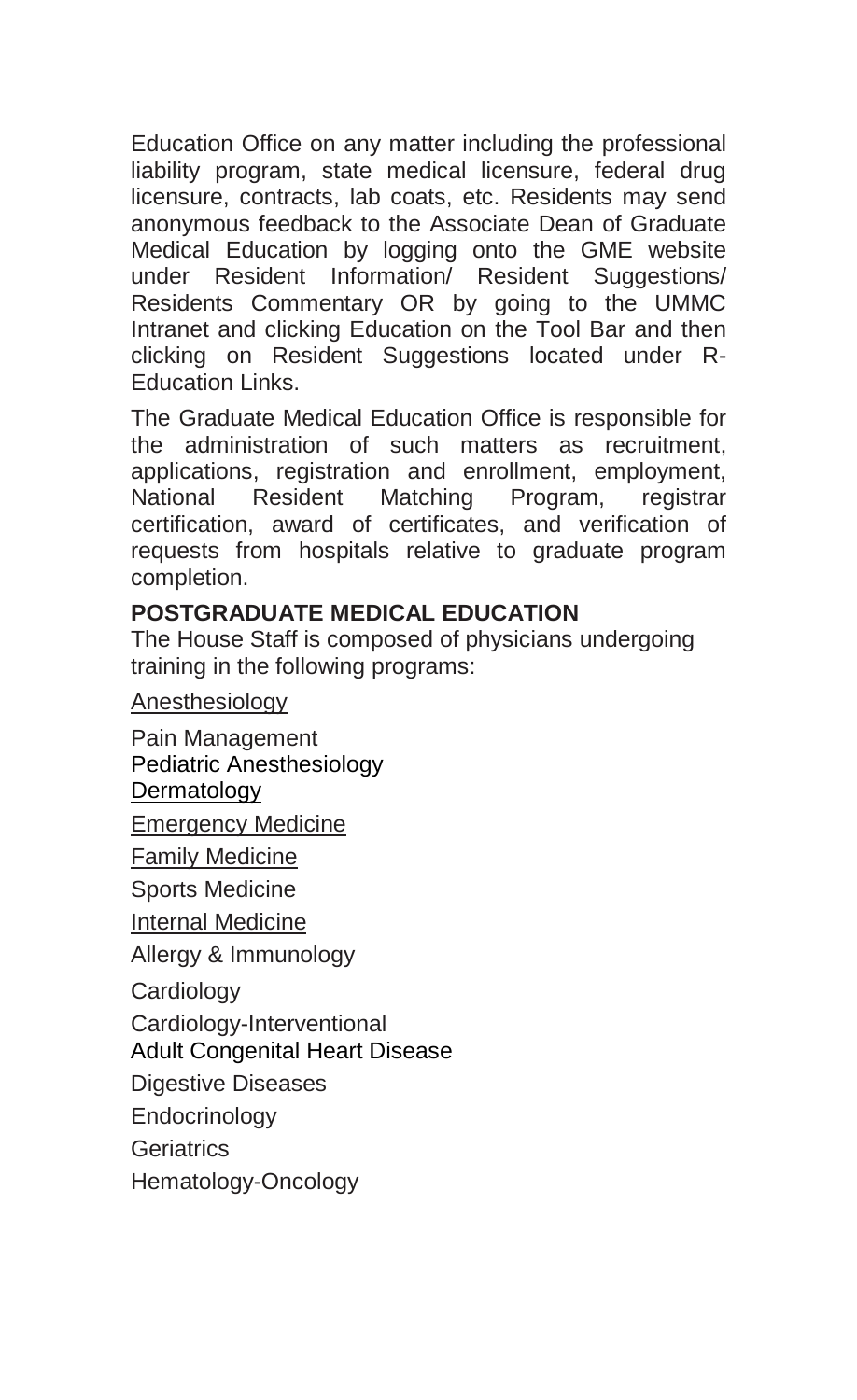Infectious Diseases Nephrology Pulmonary/Critical Care **Rheumatology** Medicine Pediatrics Medical Genetics & Genomics **Neurology** Neuro Critical Care Neuromuscular Medicine Neurophysiology Vascular Neurology Neurosurgery Obstetrics and Gynecology Maternal-Fetal-Medicine **Ophthalmology** Orthopedic Surgery Orthopedic Hand Surgery Otolaryngology Pathology Cytopathology **Pediatrics** Pedi-Cardiology Pedi-Critical Care Pedi-Emergency Medicine Pedi-Hematology/Oncology Pedi-Hospice & Palliative Pedi-Neonatal-Perinatal Pedi-Neurology Plastic Surgery Plastic Surgery-Integrated Plastic Surgery-Hand **Psychiatry** Child Psychiatry Sleep Medicine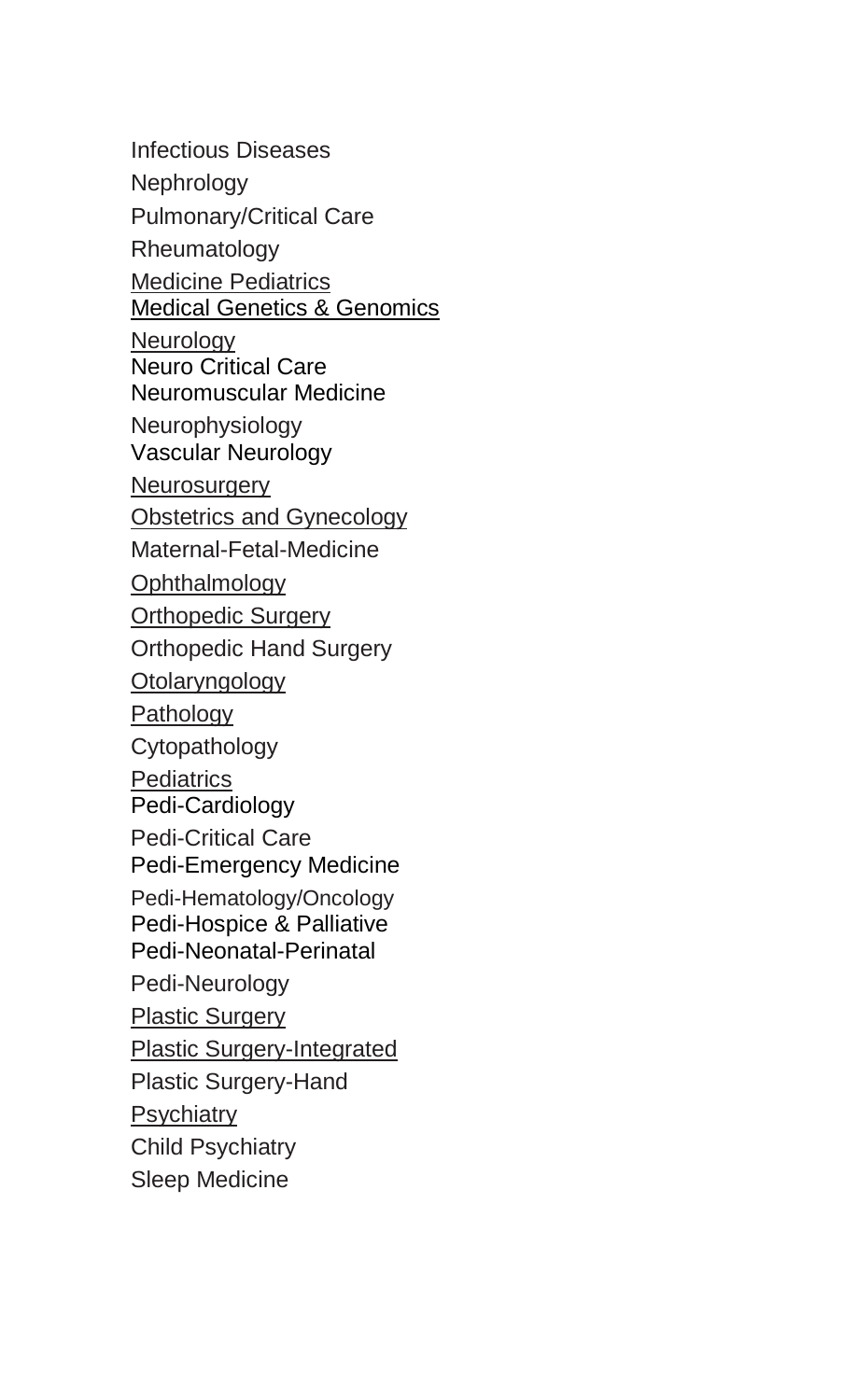Radiology Radiation Onc Surgery Cardiothoracic Pediatric Surgery Surgical CC Vascular Surgery Urology

# **Dentistry**

The School of Dentistry offers a one-year General Practice Residency, a one-year advanced education in General Dentistry Residency Program, a two-year Pediatric Dentistry Residency Program and a four-year Oral and Maxillofacial Surgery Program.

All programs meet the requirements of the various specialty boards. Members of the house staff are under the supervision of their assigned chief of service in all matters relating to professional care of patients. All House Staff appointments are made for one year from the date of entry (usually July 1 through June 30) and are subject to cancellation by the hospital for just cause. Resignation from any service requires approval of the chairman of the department. Any House Staff member leaving without proper authorization is ineligible to receive a certificate of training, awarded as recognition of completion of training by the University of Mississippi Medical Center. A House Officer leaving without completing a training program will receive a verification of incomplete residency education.

The Medical Staff, through its Executive Committee, operates under the bylaws, rules and regulations as approved by the Board of Trustees of State Institutions of Higher Learning. Overall coordination of the Medical Staff is exercised by the Medical Director.

#### **LEAVE OF ABSENCE DURING HOURS OF DUTY**

During hours of duty it is essential that House Staff keep the telephone operator advised concerning their whereabouts if they are not within the paging system capability. A resident should not leave the hospital while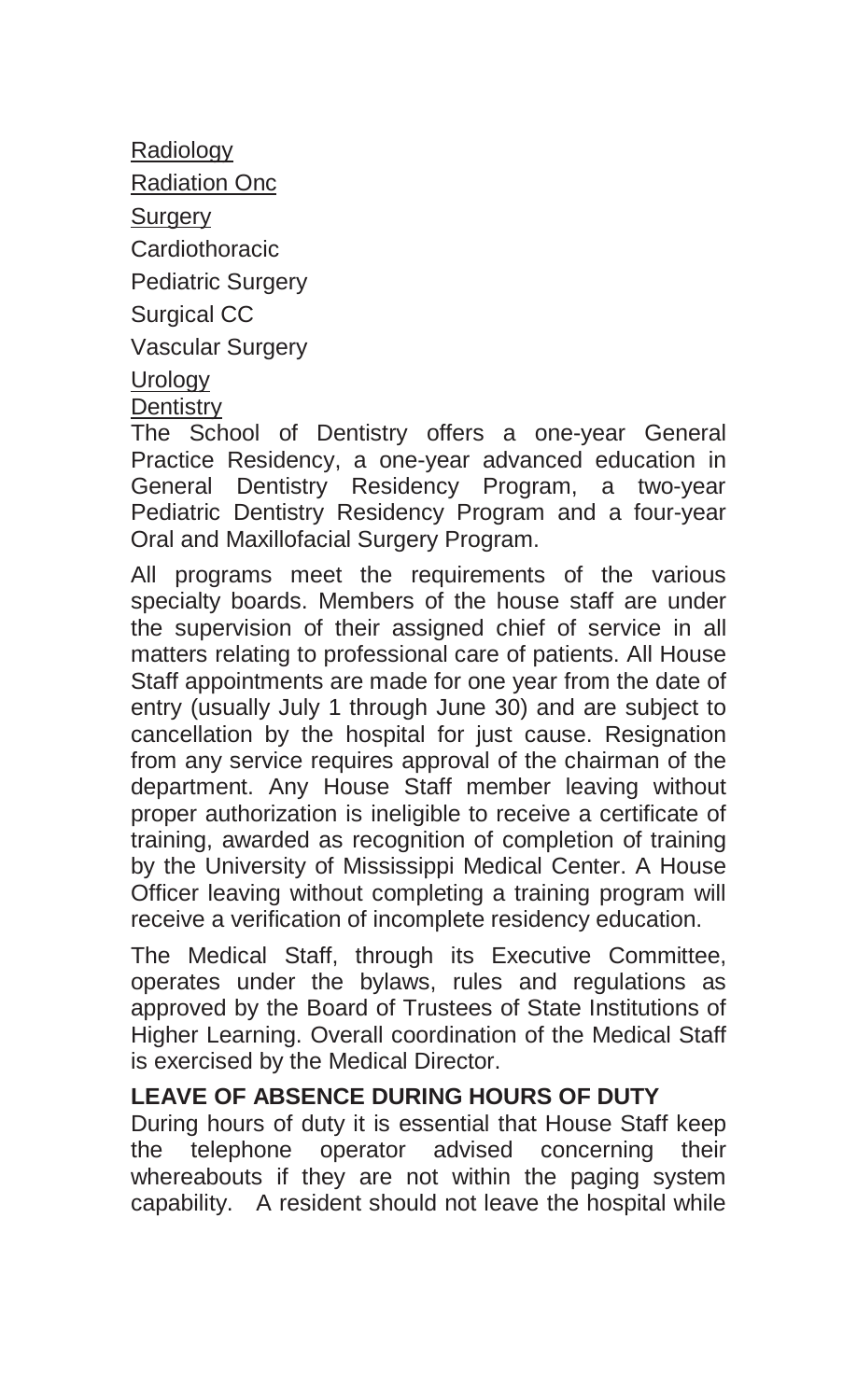on duty without first obtaining permission from his senior resident or chief of service.

#### **LEAVE POLICY**

Leave will be accrued in accordance with UMMC policy, and as permitted by the VA. Leave must be reported and may be granted in accordance with the requirements of the individual residency programs, UMMC Policy, and also in accordance with the requirements of the VA for those residents assigned to the VA. A resident must not take leave without first obtaining approval from the program director.

**RECRUITMENT AND APPOINTMENT OF RESIDENTS** - See GME website.

**RESIDENCY CLOSURE** -See GME website.

**RESIDENT ELIGIBILITY AND SELECTION** - See GME website.

**RESIDENT TRANSFER-REHIRE** - See GME website.

#### **ACCREDITATION**: **THE JOINT COMMISSION**

The University Hospitals and Health System are accredited through the Joint Commission on Accreditation of Healthcare Organizations (TJC). TJC accreditation enables the University Hospitals and Health System to participate in residency education programs.

The survey process involves interviews, visits to patient care settings, and document review. Physicians, hospital employees, and patients are involved in the survey. House Staff are expected to respond to documentation and interview requests.

#### **INSURANCE**

#### Health Insurance

Health insurance coverage is effective on the date of employment. There is no charge for the individual house officer's coverage for the Base Coverage (\$1,800 deductible). There is a \$20 payroll deduction for Legacy Individual coverage & \$38 payroll deduction charge per month for Horizon Individual coverage for the Select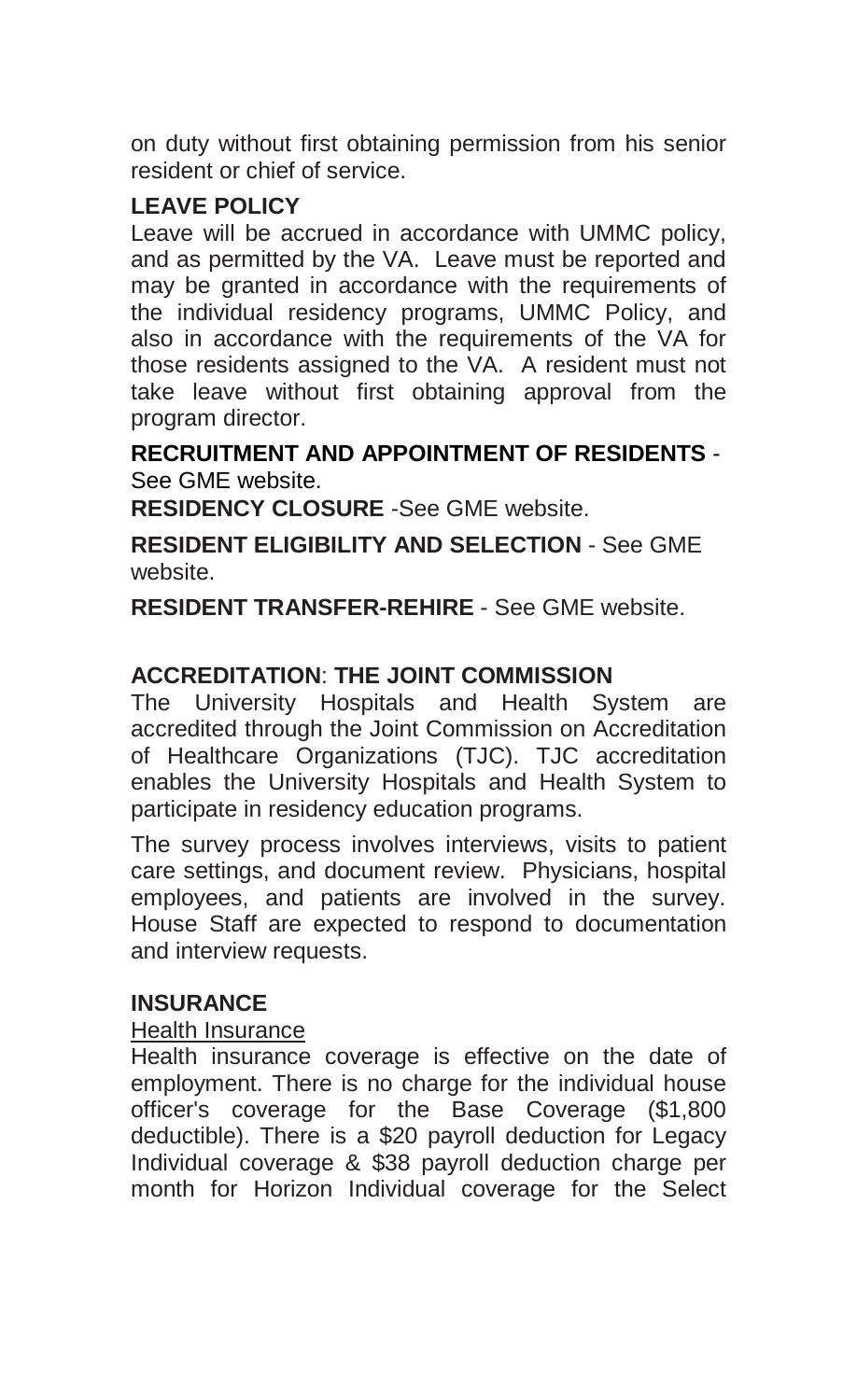Coverage \$1,000 deductible. Health insurance for eligible dependents is available through payroll deduction and may be applied for through the Department of Human Resources: Benefits.

#### Life Insurance

All house officers are eligible to enroll in the State Term Life Insurance Plan. The Medical Center pays one-half of the premiums. The amount of coverage is equal to twice the amount of his/her annual salary rounded to the next \$1,000 (minimum 30,000/maximum 100,000). Plan premium information can be found by viewing the biweekly premiums posted on the Benefits Website.

#### Retirement

#### **All benefits-eligible employees' are required to participate in either the Public Employees' Retirement Plan or the Optional Retirement Plan.** Total

contributions is 9.00% of your gross earnings per pay period.

Special tax-deferred retirement plans are also available. You may contact the Benefits Department for further information regarding available retirement options.

#### Other Insurance

Other insurance available to house officers include: supplemental term life, whole life, accident health, critical illness, dental, vision, long-term disability, short-term disability and cafeteria plan with medical and dependent care spending accounts. Additional information regarding your benefits can be found by viewing the Benefits Guide on the Benefits website.

# **RESIDENT PROFESSIONAL LIABILITY PROGRAM**

The Mississippi Supreme Court has ruled that physicians and dentists, who are residents, interns or fellows (hereinafter "House Officers") at the University of Mississippi Medical Center, are employees of the State of Mississippi and are entitled to the protection and immunity from liability under the terms of the Mississippi Tort Claims Act. Pursuant to the Act, the University will provide a defense and indemnity to all House Officers against claims for actions or omissions occurring within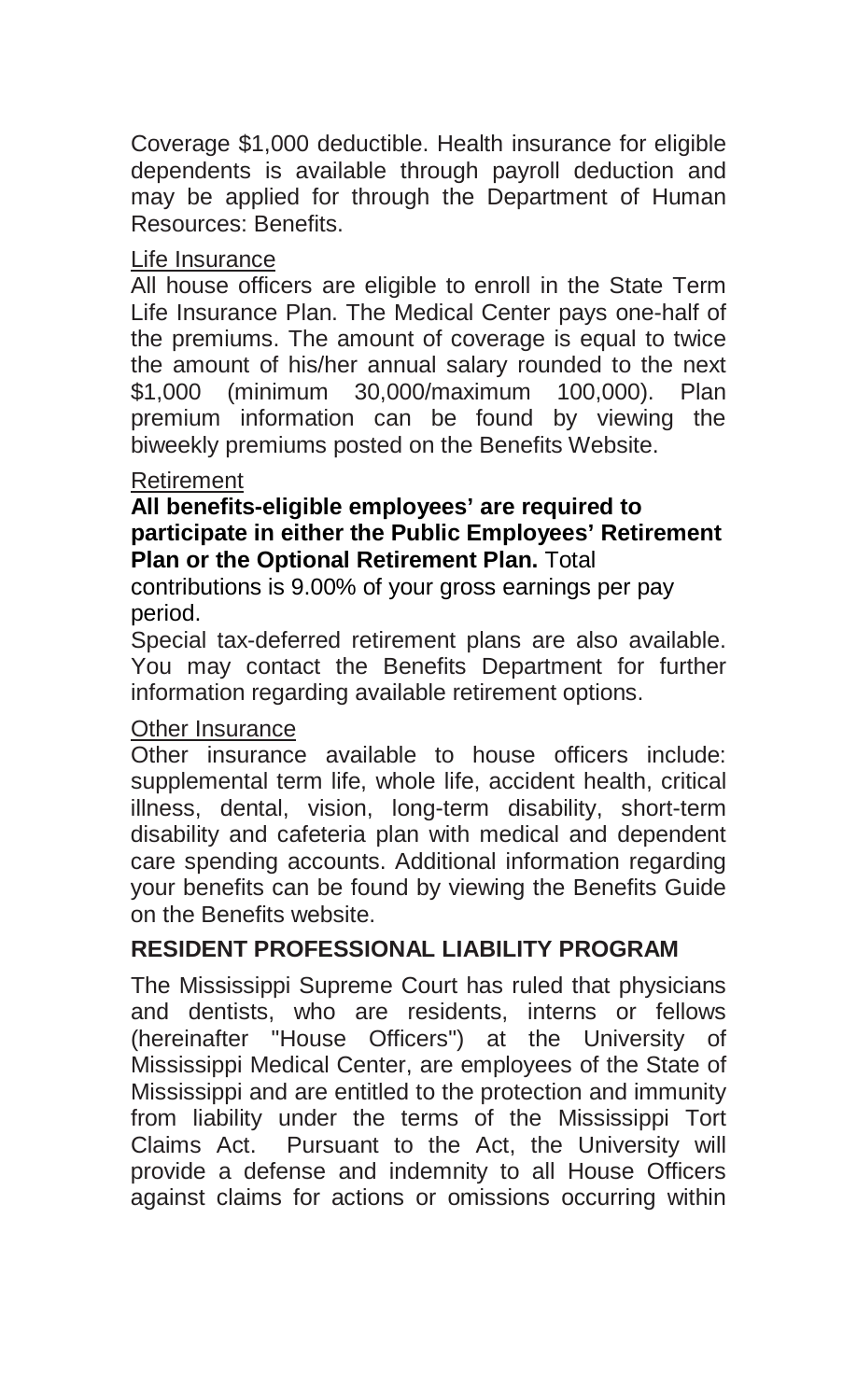the course and scope of their employment while at UMMC and/or on official rotation at other Mississippi hospitals or clinics. The same protection is afforded to former house officers for such claims made after leaving UMMC, if the matter relates to claims arising during the term of their internship, residency, or fellowship. The University Resident Professional Liability Program does not cover moonlighting.

#### **PARKING**

Parking is available for members of the House Staff, and Physical Facilities will issue a decal.

#### **PAYCHECKS**

Pay vouchers are issued to members of the House Staff on a Bi-Weekly payroll schedule. All staff must sign up for direct deposit through the Payroll Department which is located at the JMM 2<sup>nd</sup> floor in the Financial Suite, above the Ambulatory Clinics. Respective departments will distribute direct deposit notification.

#### **LAB COATS**

House staff new to the hospital are furnished three 3/4 length coats (to be worn over street clothes, *i.e.,* shirt, tie, pants or dress). House Staff transferring from one Residency/Fellowship Program to another are furnished with 2 new 3⁄4 length coats.

#### **MEAL TICKETS**

House Staff receive meal tickets with a value of \$6 for inhouse call. The meal tickets are valid Saturday; Sunday; holidays, and 5:00 pm to 10:00 am Monday-Friday.

#### **RESIDENTS' COUNCIL**

Residents are peer elected to the Residents' Council, which meets quarterly with the Associate Dean of GME. The Council provides a forum for the GME to share information directly with residents, monitors resident satisfaction and discusses concerns confidentially. Members are appointed to standing committees of the medical staff of the University Hospital, as provided by the medical staff bylaws.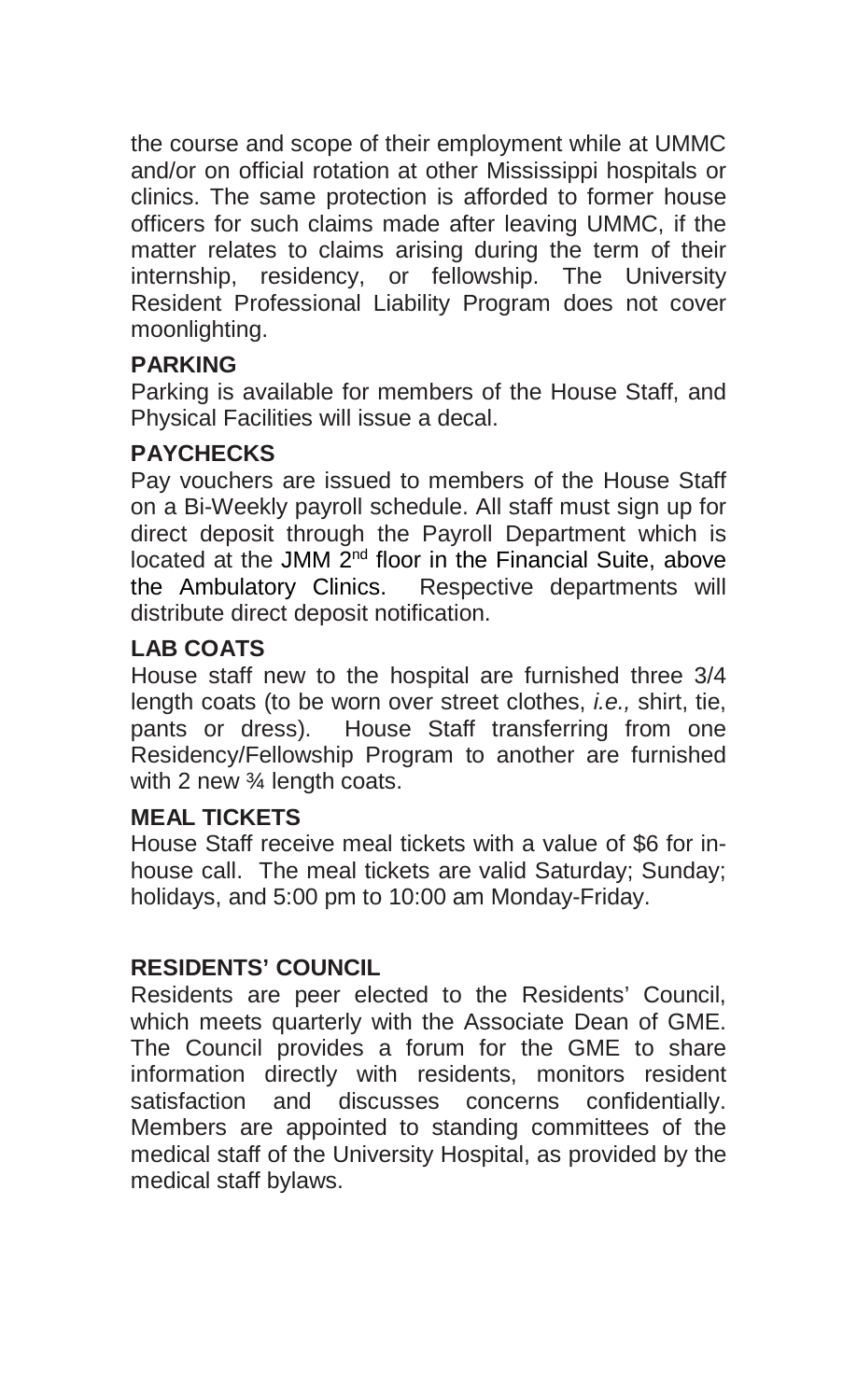#### **PROFESSIONAL ISSUES DUTY HOURS POLICY**

The University of Mississippi Medical Center and its affiliated hospitals are committed to providing excellent patient care and outstanding education for physicians in training. Compliance with all Accreditation Council for Graduate Medical Education policies is expected. Effective July 1, 2011, the work hours of resident physicians enrolled in programs not granted a work-hours extension are as follows:

# **I. Duty Hours**

- Duty hours are defined as all scheduled clinical and academic activities related to the residency program, *i.e.,* patient care (both inpatient and out-patient), administrative duties related to patient care, the provision for transfer of patient care, time spent in-house during call activities, and scheduled academic activities such as conferences. Duty hours do not include reading and preparation time spent away from the duty site.
- Scheduled duty hours are limited to 80 hours per week, averaged over a four-week period, inclusive of all in-house call activities and all moonlighting.
- Residents are to be provided with one day in seven free from responsibilities to the program, averaged over a four-week period, inclusive of call and free from all clinical, educational, and administrative activities. One day is defined as one calendar day.
- Residents should have 10 hours free of duty, and must have 8 hours off between Scheduled Duty Periods.

# **II. On-Call Activities**

The objective of on-call activities is to provide residents with continuity of patient care experiences throughout a 24-hour period. In-house call is defined as those duty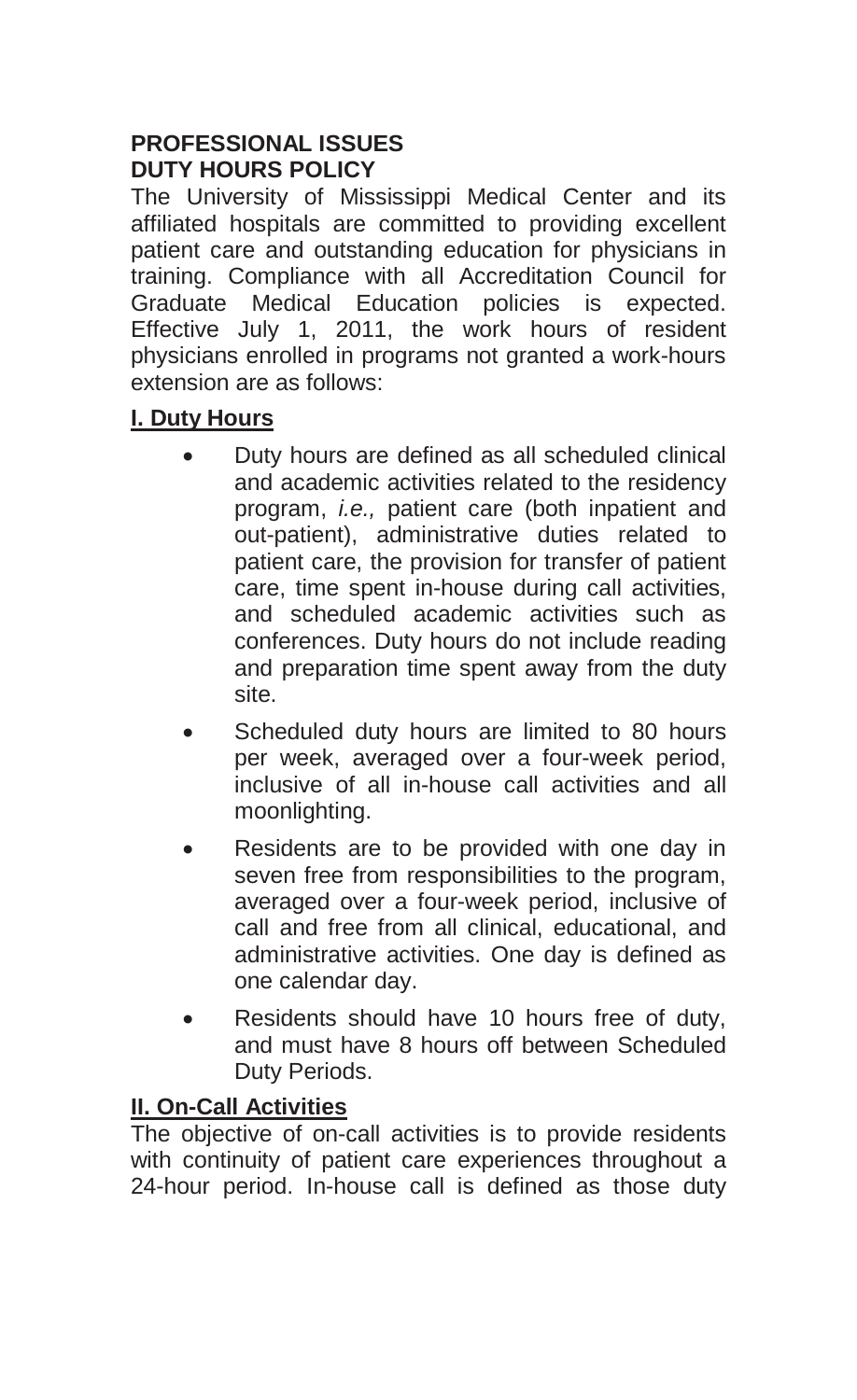hours beyond the normal work day when residents are required to be immediately available in the assigned institution.

- Interns (PGY-1's) are limited to a maximum of 16 hours of continuous duty in hospital.
- PGY-2 residents and above must be scheduled for In-house call no more frequently than every third night (when averaged over a four-week period).
- Continuous on-site duty, including in-house call, must not exceed 24 consecutive hours. PGY-2's must not be assigned additional clinical responsibilities after 24 hours of continuous inhouse duty. In unusual circumstances, residents, on their own initiative, may remain beyond their scheduled period of duty to continue to provide care to a single patient. Justifications for such extensions of duty are limited to reasons of required continuity for severely ill or unstable patients and must be documented as defined in section VI.G.4.b of Specialty and Subspecialty Program Requirements.
- All trainees are limited to no more than 28 hours continuous duty in the hospital (24 hours in house call, plus 4 hours to complete post call patient care responsibilities).
- No new patients, as defined in Specialty and Subspecialty Program Requirements, may be accepted after 24 hours of continuous duty.
- At-home call (pager call) is defined as call taken from outside the assigned institution.
	- Time spent in the hospital by residents on at-home call must count towards the 80 hour maximum weekly hour limit. The frequency of at-home call is not subject to the every-third-night limitation, but must satisfy the requirement for one-day-in-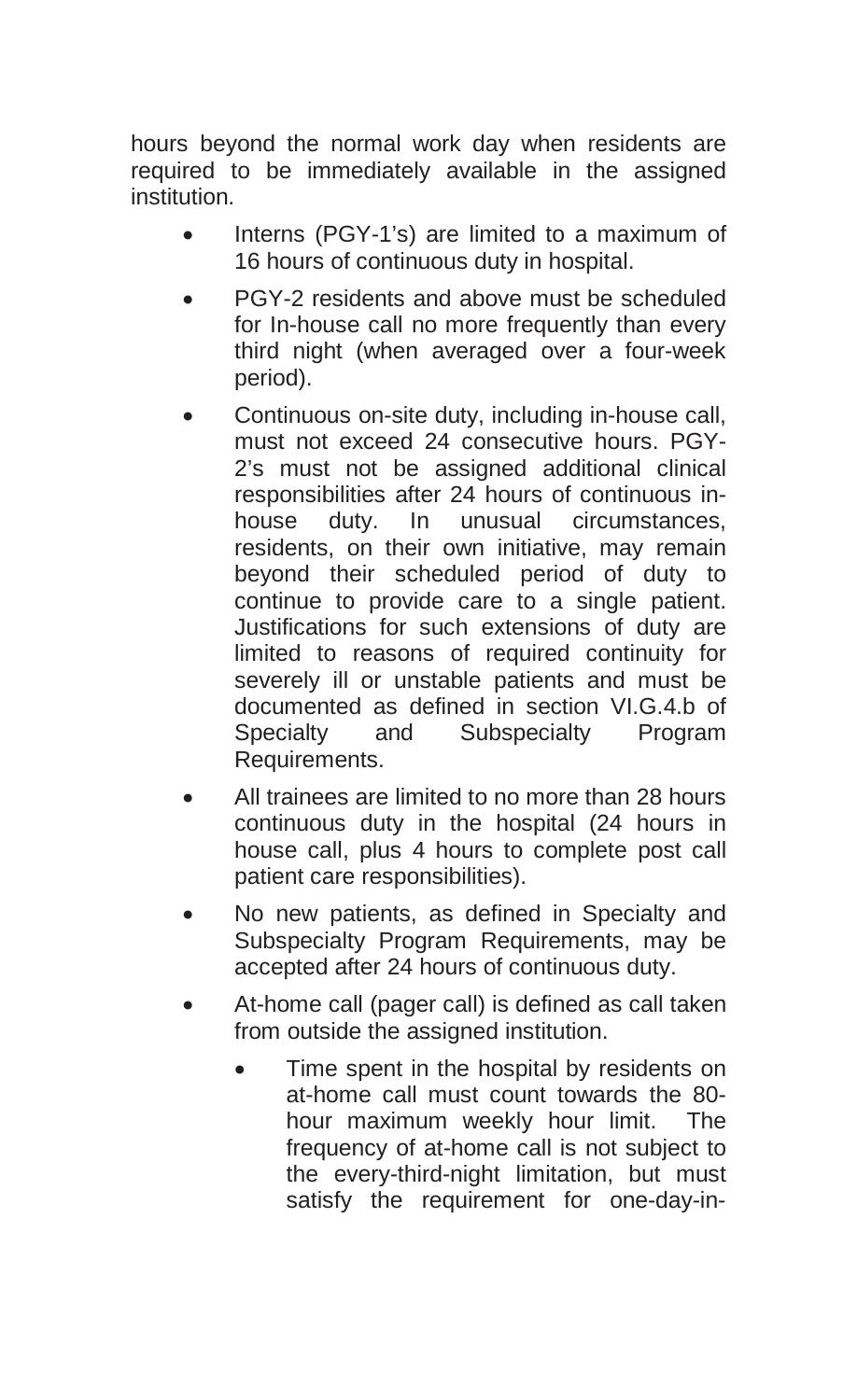seven completely free from all educational and clinical responsibilities of duty, when<br>averaged over four weeks When averaged over four weeks. residents are called into the hospital from home, the hours residents spend in-house are counted toward the 80-hour limit.

- At-home call must not be so frequent or taxing as to preclude rest or reasonable personal time for each resident.
- Residents are permitted to return to the hospital while on at-home call to care for new or established patients. Each episode of this type of care, while it must be included in the 80-hour weekly maximum, will not initiate a new "off-duty period".
- The Program Director and the faculty must monitor the demands of at-home call in their programs and make scheduling adjustments as necessary to mitigate excessive service demands and/or fatigue.

#### **III. Moonlighting**

- The Program Director must ensure that moonlighting does not interfere with the ability of the resident to achieve the goals and objectives of the educational program.
- External Moonlighting must be monitored and tracked in addition to In-House Moonlighting and must be counted toward the 80-hour Maximum Weekly Hour Limit (as defined in the ACGME Glossary of Terms).
- In Mississippi, it is illegal and/or grounds for loss of temporary or limited medical licensure for any resident or fellow in training to engage in moonlighting unless in possession of an unrestricted license to practice medicine in the State. Residents are not required to engage in moonlighting; further, the University of Mississippi Medical Center (UMMC)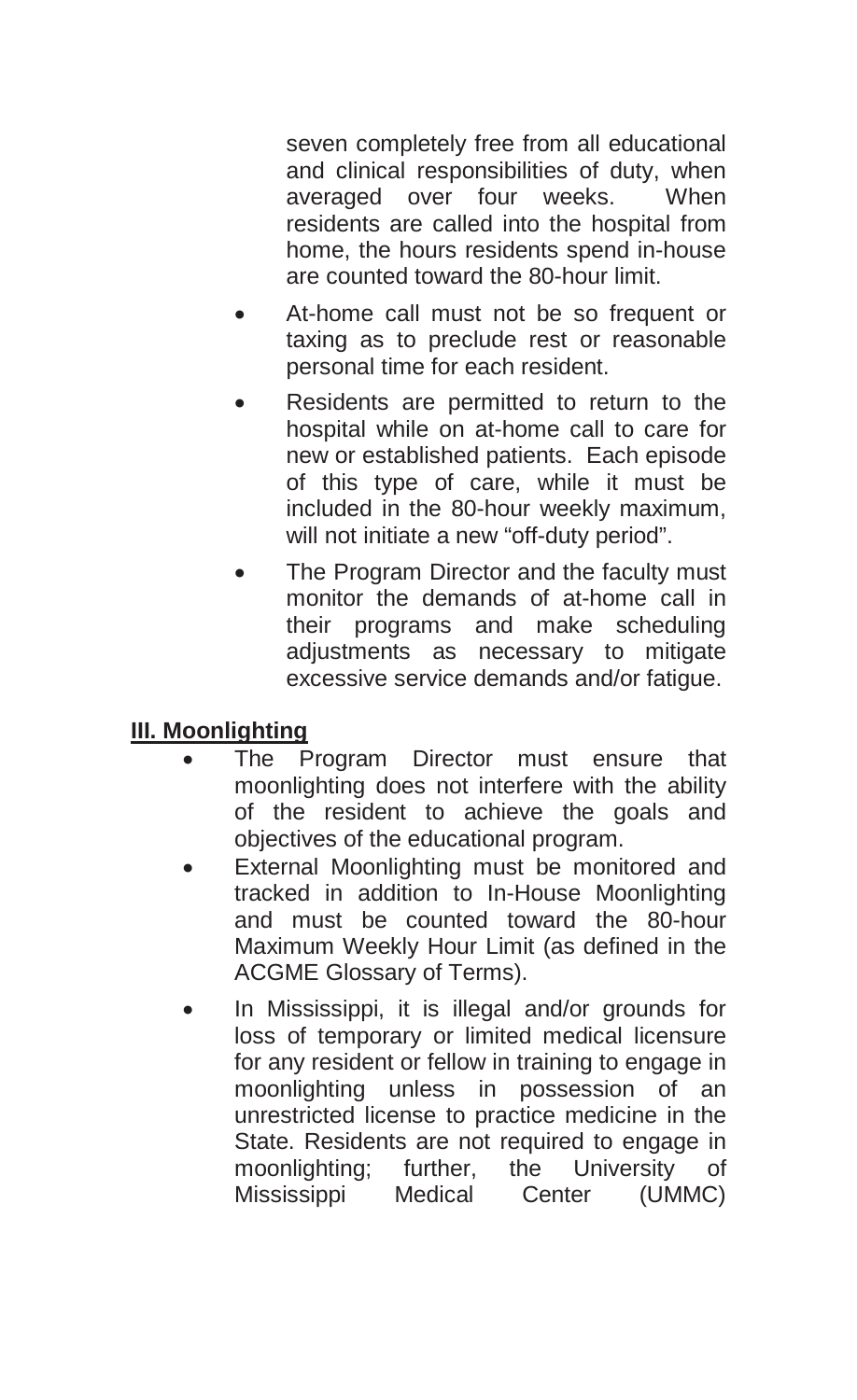discourages moonlighting or professional activity by residents or fellows apart from fulltime UMMC-sponsored or ACGME-sanctioned postgraduate educational programs because these activities tend to interfere with the educational process and health of the physician-in-training. The program director must acknowledge in writing that a resident or fellow is moonlighting, and the information made a part of the resident's folder. The effects of moonlighting on performance in the residency pro-gram will be monitored and adverse effects may lead to withdrawal of permission to engage in moonlighting activities.

The University of Mississippi Medical Center Professional Liability Program for residents only applies to those professional activities within the course and scope of their employment while at UMMC and/or on official rotation at other hospitals or clinics. It does not apply to outside professional activities such as moonlighting.

The UMMC institutional DEA number must not be used while moonlighting.

#### **IV. Oversight**

- Each residency program must have written policies and procedures consistent with the Institutional and Program Requirements for resident duty hours and the working environment. These policies must be distributed to the residents and the faculty. Monitoring of scheduled duty hours is required with frequency sufficient to ensure an appropriate balance between education and service.
- Back-up support systems must be provided when patient care responsibilities are unusually difficult or prolonged, or if unexpected circumstances create resident fatigue sufficient to jeopardize patient care.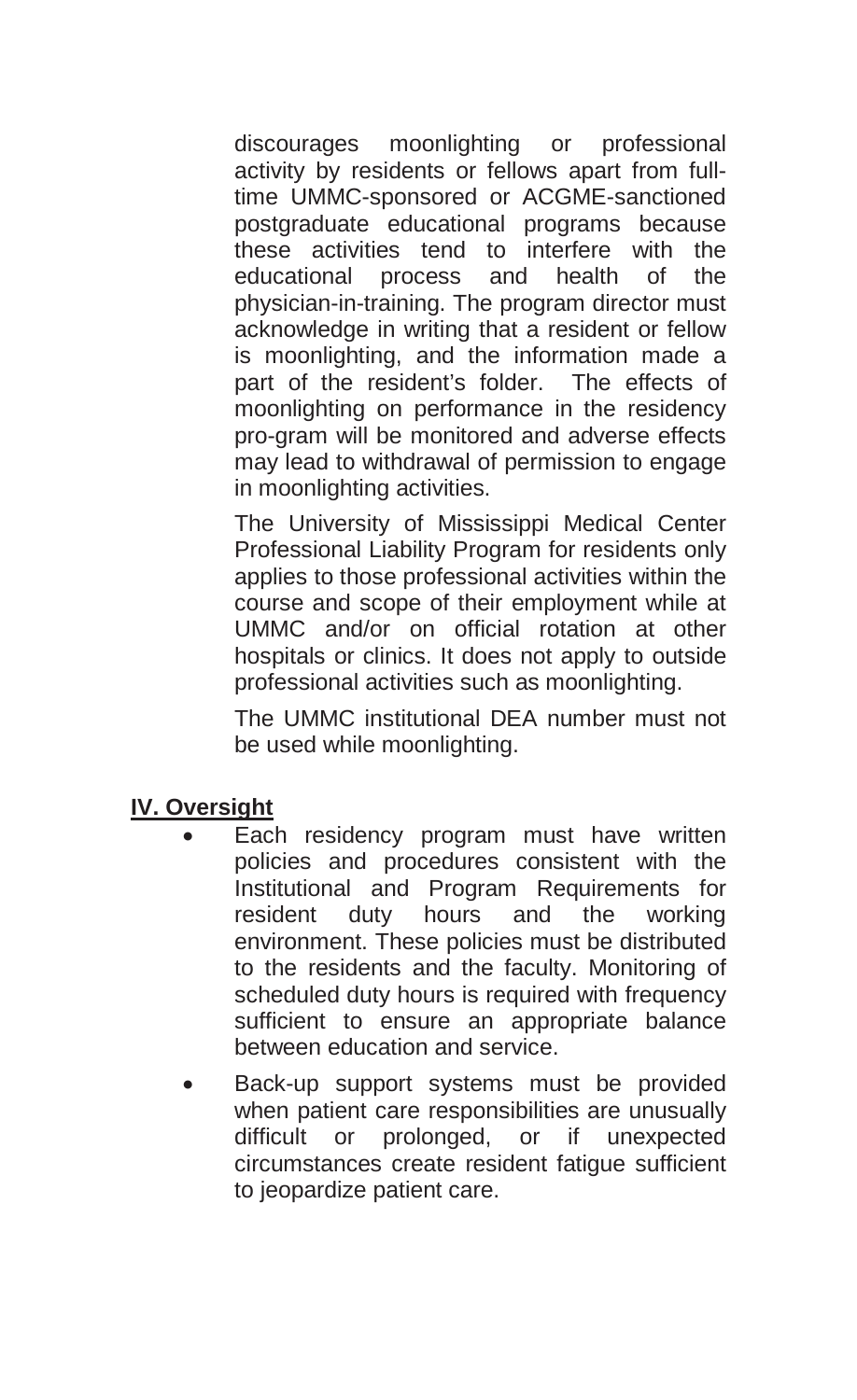• To monitor compliance with applicable institutional and specialty/ subspecialty duty hours policies and requirements, the GMEC will assess each UMMC residency program at least annually. The extent and frequency of monitoring for each program will be determined by the GMEC based upon the pro-gram's duty hour history, data collected by the GMEC from the program and its residents, and other data sources identified by the GMEC. Duty hours assessment will also be a standard component of each GMEC-RRSC internal program review and report.

#### **Work Hours Extension**

The work hours of resident physicians enrolled in programs which have been granted an extension are limited to the amount in that extension up to a maximum of 88 hours per week. Except for an extension of total work hours all other aspects discussed in section 1 a-d of this policy apply to those programs receiving the extension.

The UMMC considers the participation in program or institutional work hours monitoring processes to be a part of the resident physician's professional responsibilities.

#### **WORK ENVIRONMENT POLICY**

The work environment should foster achievement of educational goals of the program and promote high quality patient care. The general employment policies and procedures are described in the *House Staff Manual* and in the Faculty and Staff Handbook. Several mechanisms exist for residents to raise issues of concern about the work environment. The Resident Council exists for the purpose of discussing issues related to the work environment. Other mechanisms available to residents include raising issues through resident or faculty representatives on the GMEC, through the leadership of the house officers association, through meeting with program directors or department leaders, through the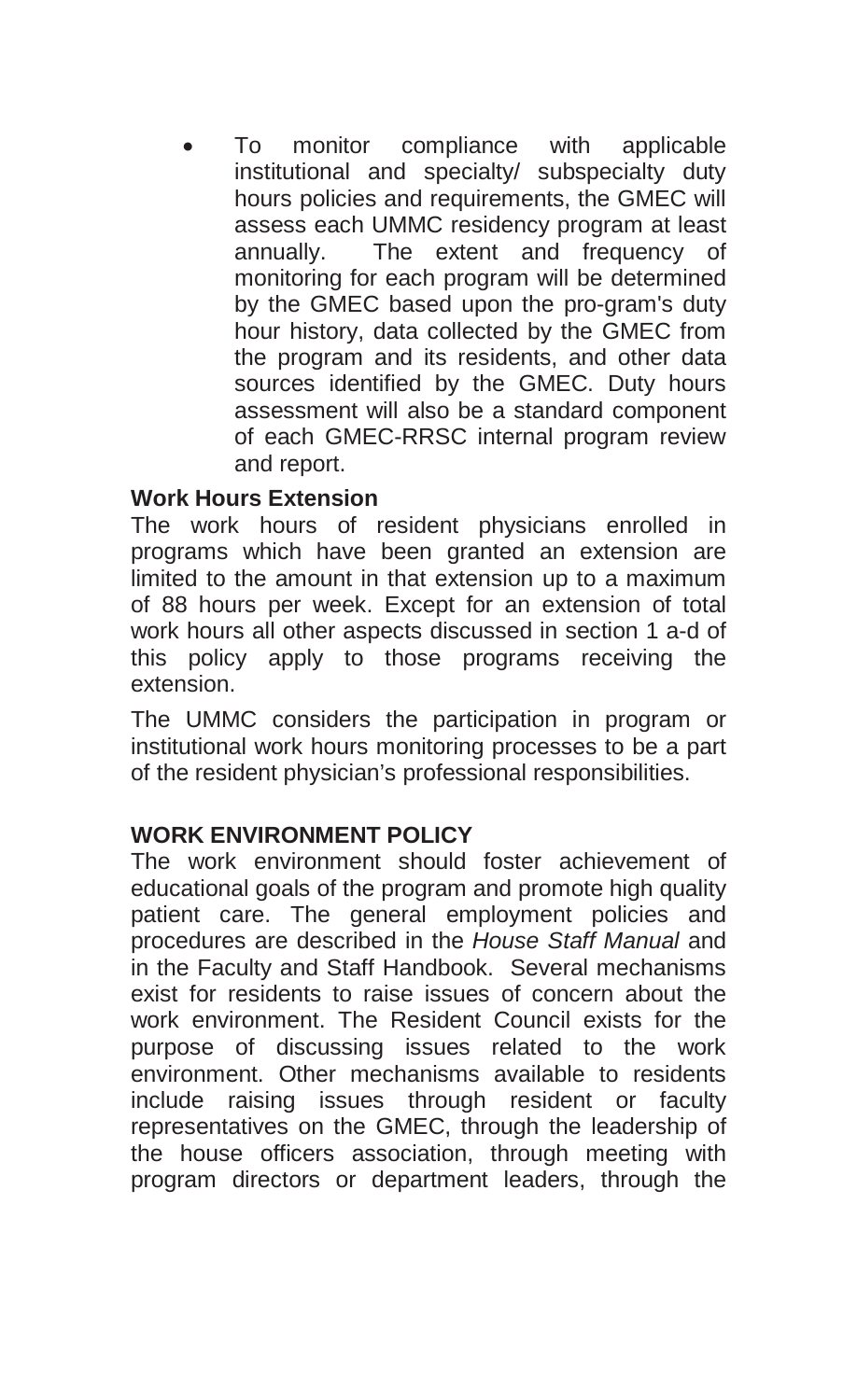monthly chief residents meetings with the Medical Director of the hospital, or through meeting with the Associate Dean for Graduate Medical Education.

# **QUALITY OF EDUCATION POLICY**

Residency and fellowship training programs sponsored by the UMMC are required to maintain educational programs which meet or exceed the standards of the external accrediting bodies. The programs will establish educational goals consistent with these standards. Programs in emerging fields for which accrediting bodies do not exist are required to develop and maintain educational programs consistent with the goals of the program.

The educational experiences will include formal instruction and clinical experiences with appropriate supervision to ensure that the educational objectives are achieved. The program and its faculty are required to provide residents with formal evaluations of their progress in the program.

Programs must provide residents with a mechanism to evaluate faculty and the educational program. In addition to the specific educational requirements of each program, all programs are required to provide a curriculum and evaluation system ensuring achievement of the following general competencies: patient care, medical knowledge, practice based learning and improvement, interpersonal and communication skills, professionalism and systems based practice.

The programs will receive formal internal reviews each year as mandated by ACGME. Those programs accredited by other entities will also be reviewed annually in the same process. Additional full or ad-hoc reviews may be conducted if significant problems are identified either through the annual review process or other mechanisms or if requested by programs.

#### **EVALUATION AND PROMOTION AND DISMISSAL OF RESIDENTS POLICY**

All residency programs are required to provide regular evaluations to the residents. Programs will provide formal written evaluations from the program director, program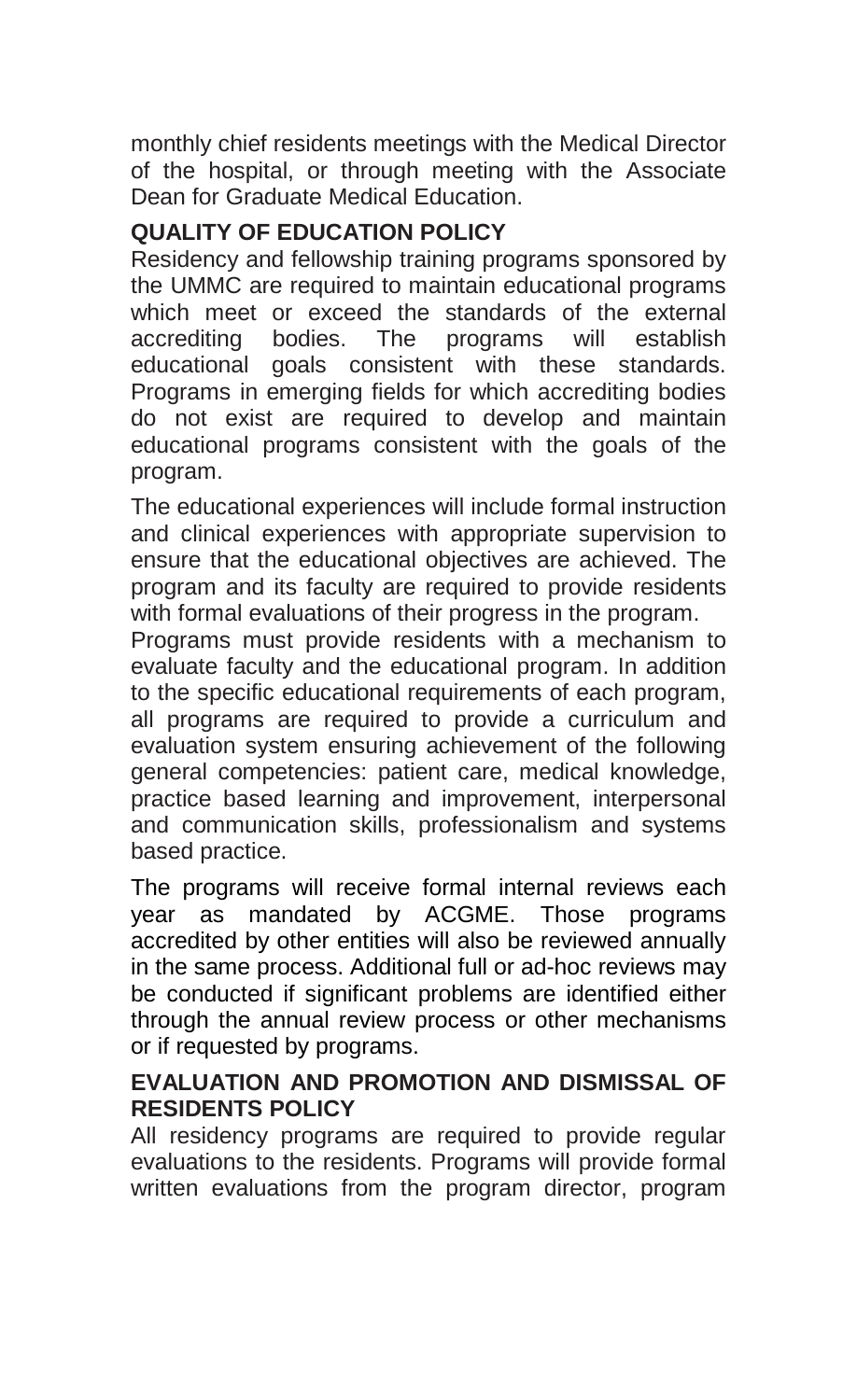residency committee, department chair, or designee at least two times per year or more often if required by the accrediting body for that program. Residents whose performance is below an acceptable standard must be notified of deficiencies in their performance.

Each program must establish criteria for promotion for each level of training and completion of the program. Unsatisfactory trainee performance may result in the dismissal from the program of the House Officer. This decision will be made by the Program Director and GME in consultation with Chairman of the Department. If a House Officer wishes to contest the Program Director's decision for termination from the training program, appeal for review can be addressed to a constituted Departmental Grievance Committee composed of selected peers and faculty.

Reappointment for additional years of training shall be based upon evaluation of the resident physician's performance and availability of positions. If the resident physician does not commence the training program upon the first day of the regular academic year of UMMC, viz., July 1, and the resident physician does not exhibit sufficient competency to advance to the following year of residency, then UMMC may terminate this contract at the end of the academic year of the training program even if this contract states a later termination date. UMMC shall give the resident physician at least four (4) months written notice of an intent not to reappoint the resident physician to the next year of training, unless the event or events giving rise to such non-reappointment occur during the last four months of the academic year, in which case UMMC shall give the resident physician as much notice of non-reappointment as is reasonably allowable.

#### **DISCIPLINE AND BEHAVIOR**

The house staff member's greatest asset or liability is the manner in which he/she conducts himself/herself in his/her relations with patients, members of the hospital staff and the public. Residents have a special responsibility to avoid the use of intemperate language or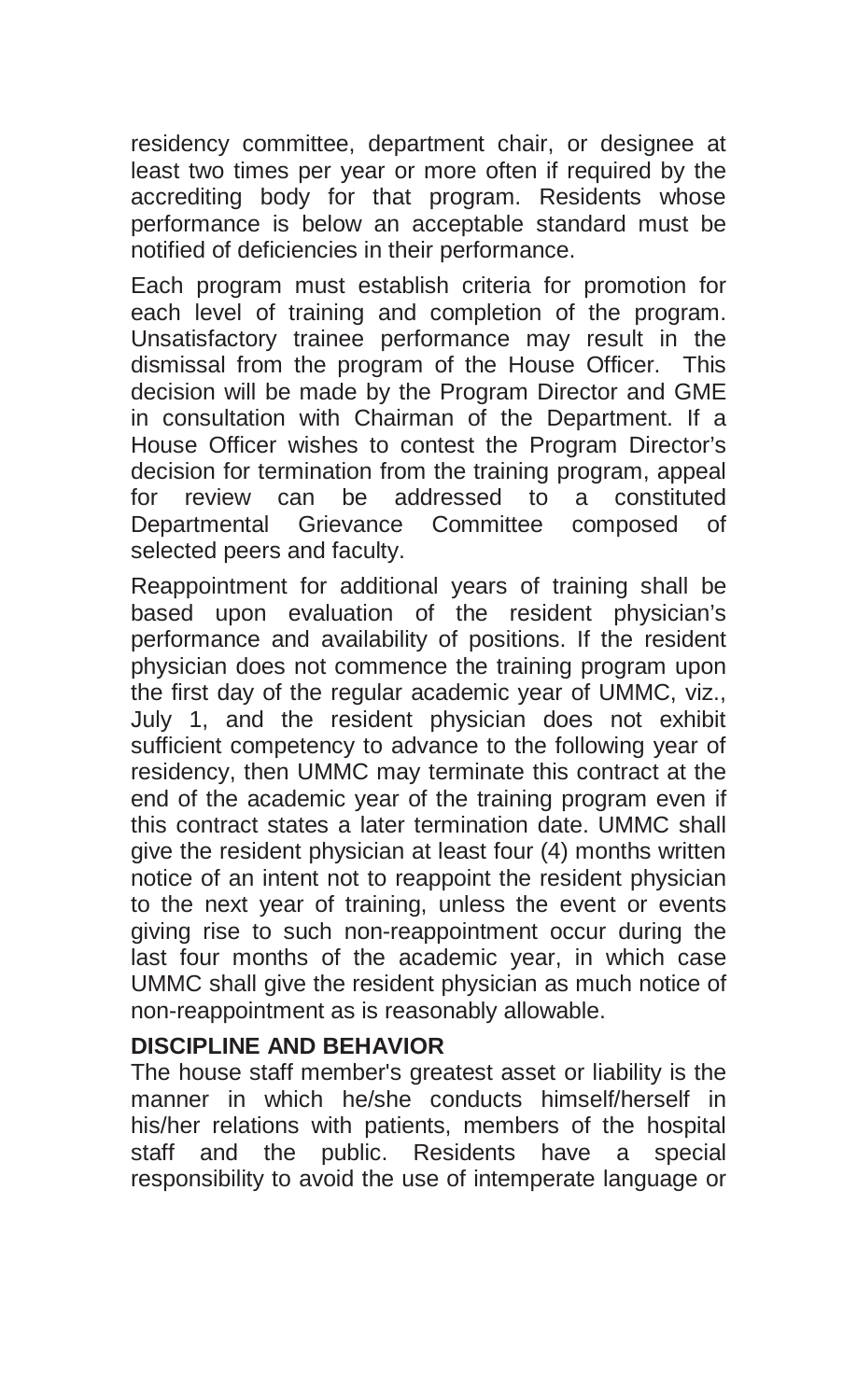actions in front of patients, the nursing staff, other hospital personnel and visitors.

Interns, residents, & fellows (House Officers) are subject to the rules and regulations that govern the hospital. The UHHS Professional Behaviors Policy is available on line on the Medical Center Intranet and in the *Administrative Policies and Procedures Manual*. House Officers are expected to adhere to this policy. Infractions of the rules will be referred to the chiefs of the services.

House Staff shall have the rights of grievance procedures as detailed in the Handbook for Employees of the Medical Center. There is a separate House Officer Grievance Policy for residents maintained in the Graduate Medical Education Office and included on the GME website under Administration/Policies/Grievance.

Members of the Graduate Medical Education Committee (GMEC) and/or appropriate program leadership serve on the Appeals Committee for matters involving House Officers.

#### **HARASSMENT**

See GME web site under Administration/Policies. Also, see UMMC Faculty and Staff Handbook and Personnel Procedures.

#### **SUBSTANCE ABUSE**

See GME web site under Administration/Policies. Also, see UMMC Faculty and Staff Handbook and Personnel Procedures.

#### **ASSIGNMENT SCHEDULES**

Schedules of assignments are arranged by services prior to changes in service. Compliance with these schedules is mandatory and no changes may be made without approval of the Chief of service or his representative.

Each department has established rules and procedures for its own staff. Certain general requirements exist for all hospital staff members and it is expected that the house staff will comply with the standards established by the hospital.

# **LICENSURE**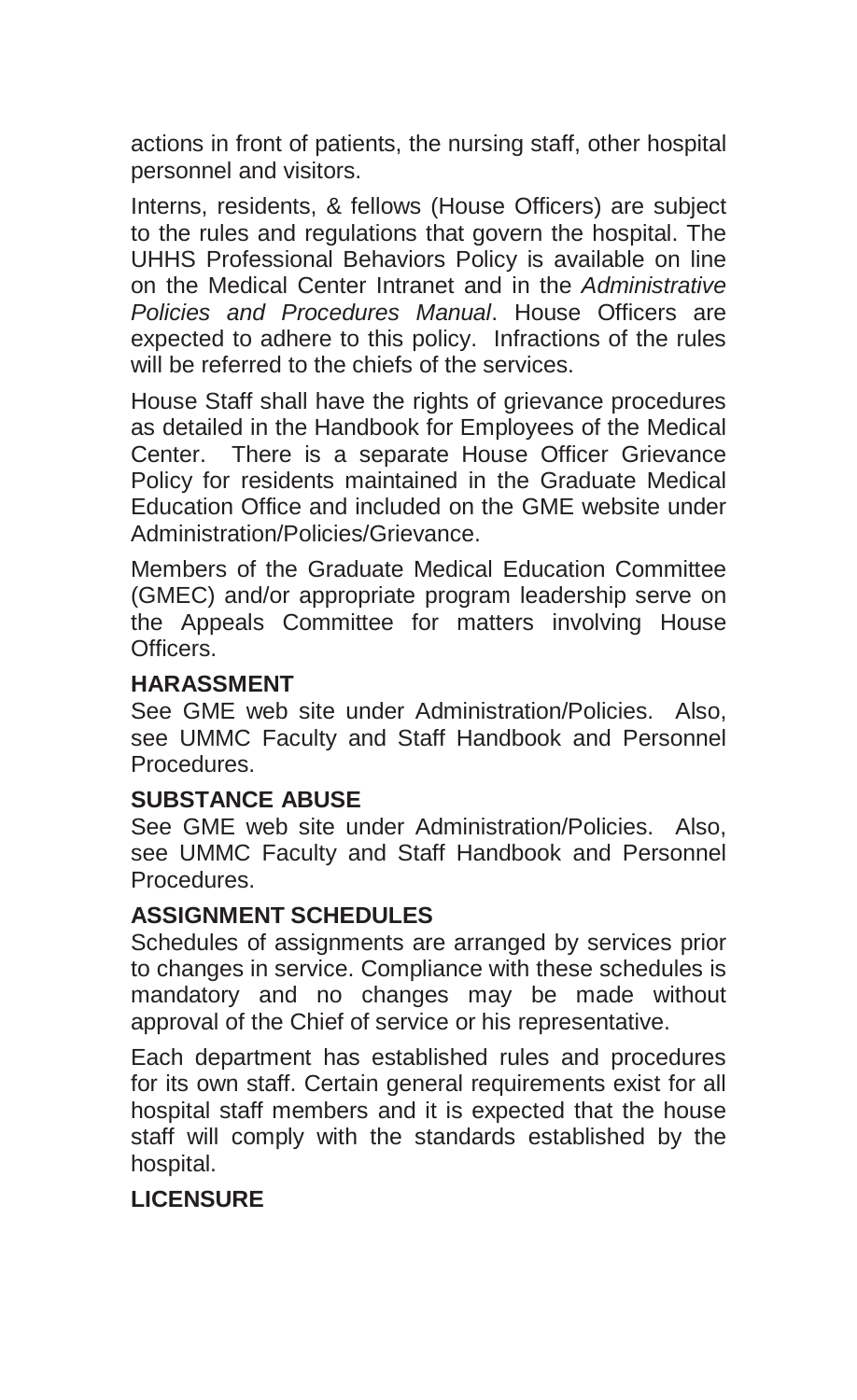# **Drug Enforcement Administration**

Every physician licensed to practice in Mississippi who prescribes, administers or dispenses any controlled substance within Mississippi or who proposes to engage in the prescribing, administering or dispensing of any controlled substance within Mississippi must be registered with the U.S. Drug Enforcement Administration in compliance with Title 21 CFR Part 1201 Food and Drugs. The DEA has advised the Medical Center that the University Hospital DEA number may be used by UMMC physicians provided a unique four-digit suffix is added for each individual. The number will be provided to the DEA upon request, and it will be traceable. UMMC interns and residents are allowed to use this number for prescriptions written for Medical Center patients. This number is not to be used for the purpose of moonlighting or other purpose, outside of official University of Mississippi Medical Center business. It also does not give the user the ability to order DEA 222 forms.

Interns and residents may obtain their unique hospital DEA number from Pharmacy Administration, located in room H027 just past the main pharmacy in the basement of the adult hospital. Their hours are 8:30 am to 4:15 pm Monday through Friday. Each physician must present his/her own Medical Center ID badge and sign for the number.

The Hospital Pharmacy will supply the hospital DEA number with a unique suffix for interns and non-fully licensed residents.

#### **State Medical License**

All House Staff must have a valid Mississippi license issued by the Mississippi State Board of Medical Licensure. No House Staff will be able to start a residency or begin employment at The University of Mississippi Medical Center unless the House Staff has obtained a valid Mississippi medical license.

It is imperative that residents abide by all state laws and Board of Medical Licensure rules. It is the responsibility of each House Staff to obtain, maintain, and renew his or her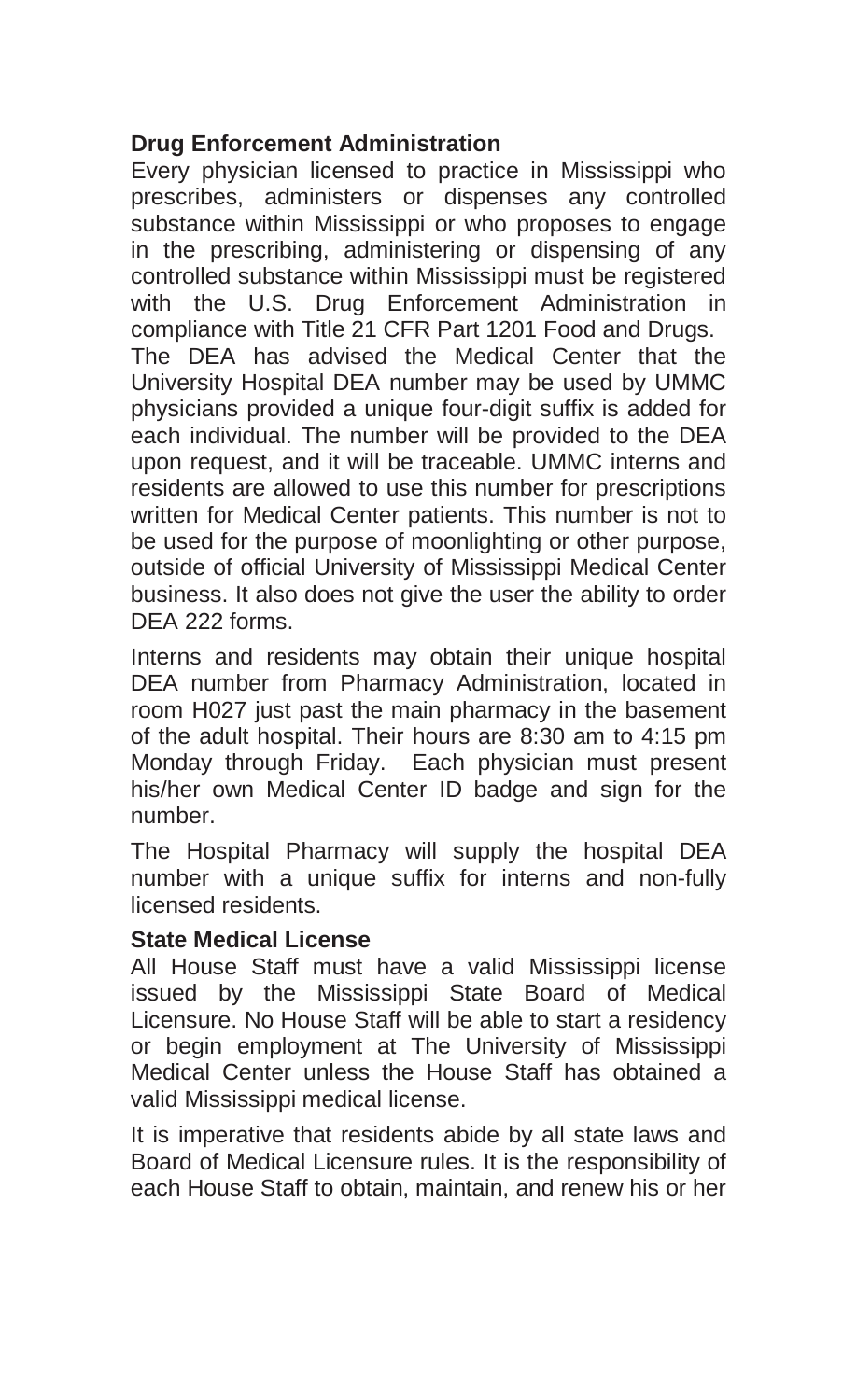own medical license. The Mississippi State Board of Medical Licensure may be contacted at: Suite 200B, 1867<br>Crane Ridge Drive. Jackson. Mississippi 39216: Drive, Jackson, Mississippi 39216; telephone (601) 987-3079.

**VISAS FOR INTERNATIONAL MEDICAL GRADUATES**  The University of Mississippi Medical Center sponsors Immigrant or J-1 Visas for all international graduates who are not United States citizens or Permanent Residents.

# **MEDICAL RECORDS**

Medical records reflect the quality of patient care given. They are the basic tool for planning patient care and for communication between physicians and other persons contributing to patient care. The content of the medical record shall be sufficient to justify the diagnosis and warrant the treatment.

A unit record is kept on each patient, thus all emergency room visits, admissions and clinic visits are in the same record. Each patient has a unit number which identifies his (her) for all purposes. The patient's name, medical record number and date of service must be placed on every sheet of the record that is scanned into the Electronic Health Record (Epic).

#### **GENERAL PROCEDURES**

When Recording Information in the medical records during downtime procedures or on documentation in the thinned chart:

- Write legibly.
- Sign, date and time all entries; indicate your credentials.
- Do not use prohibited abbreviations. The list of DO NOT USE abbreviations and symbols is available on each nursing unit and on the UMHC Intranet, Departments, Health Information Management, "Do Not Use Abbreviations".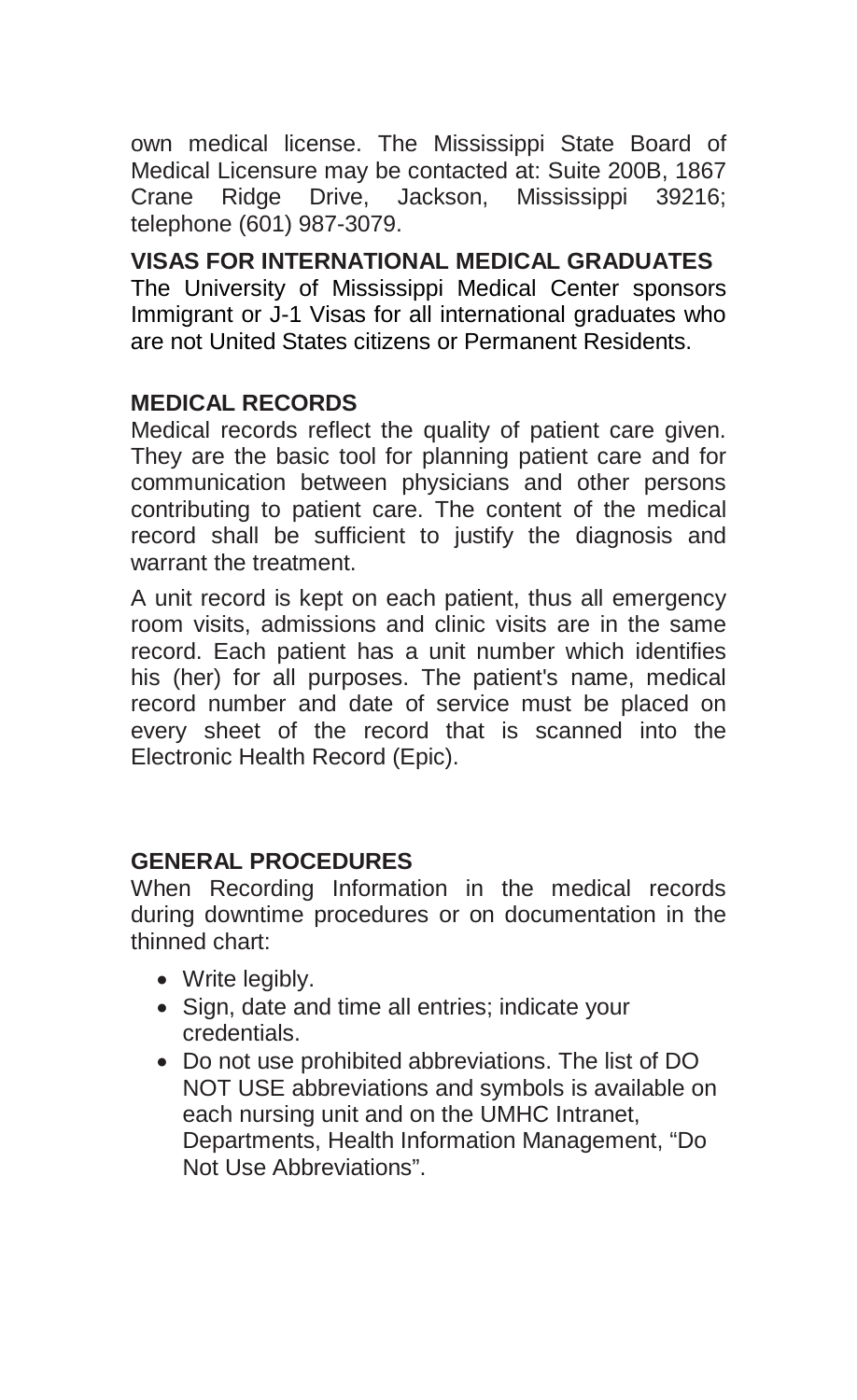Make no change or deletion in the medical record except in case of error when a single line shall be drawn through the error, the correction made, dated and signed. For legal reasons, do not erase, use ink eradicator or do anything else, which might be considered tampering with the record. The Epic correction procedure should be followed for making corrections in the Electronic Health Record.

#### **DICTATION**

Admitting service history and physical, consults, operative reports, clinic notes and discharge summaries should be documented or dictated into the Electronic Health Record (Epic) using MModal partial dictation or MModal Fluency Direct. When dictating speak slowly and distinctly. Spell proper names and difficult words. Indicate paragraphing. Careful dictation means accurate transcription.

#### **COMPLETION OF MEDICAL RECORDS AND GUIDE-LINES FOR RECORDING INFORMATION History and Physical Examination**:

A specialty appropriate history and physical examination shall be documented or dictated and signed electronically within 24 hours of admission including a statement of conclusions or impression drawn from the admission history and physical examination.

The admitting service may document or dictate the history and physical examination. An attending physician shall countersign the history and physical examination recorded by a person other than the attending physician.

If a medical staff member has recorded a complete history and physical examination within 30 days prior to the patient's admission to the hospital this report may be used in the patient's hospital medical record in lieu of the admission history and report of physical examination. In such instances, an interval admission note that includes all additions to the history and any subsequent changes or no changes in the physical findings must always be recorded.

The complete history and physical examination shall be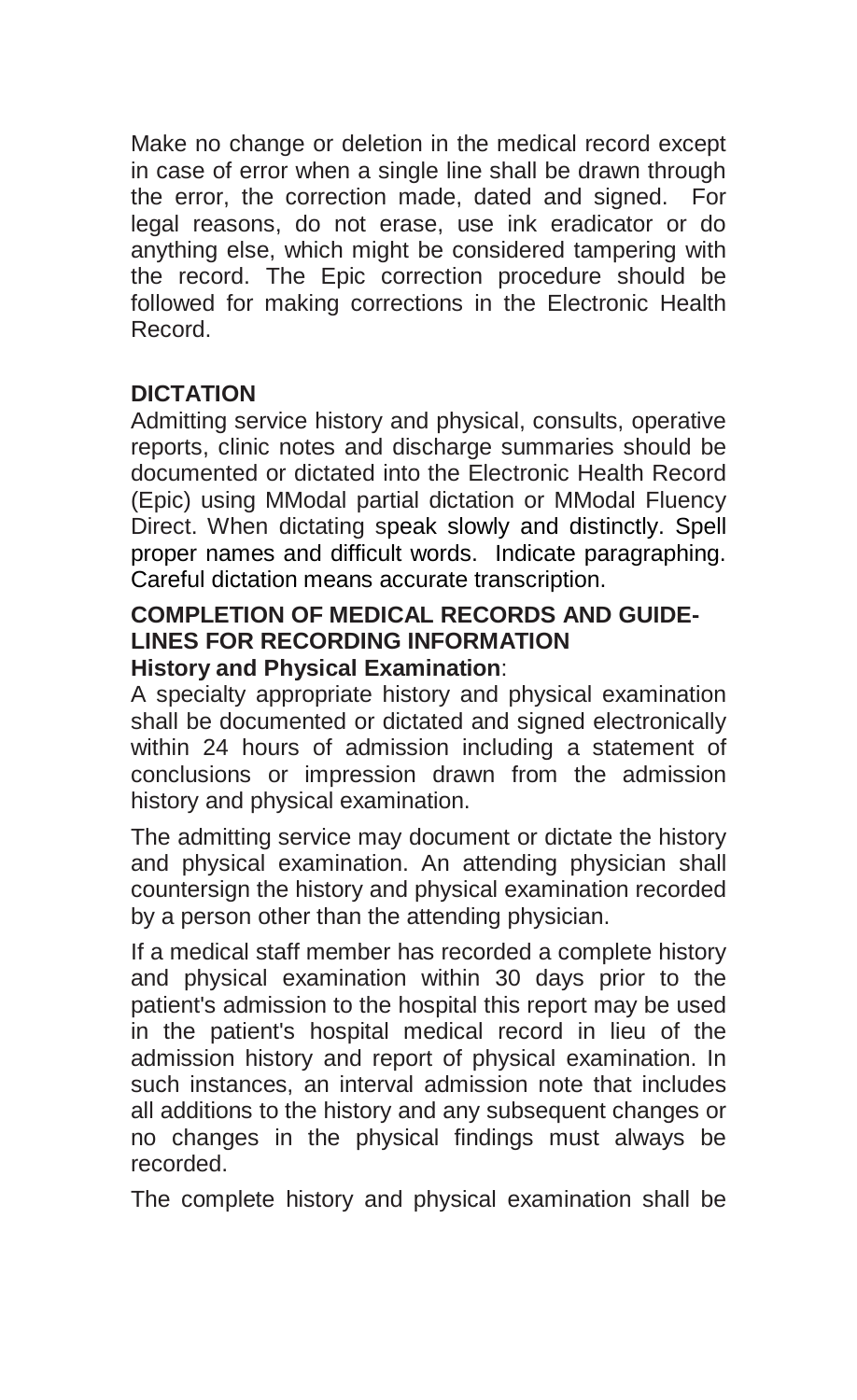documented within 30 days prior to a scheduled outpatient procedure. An interval note shall be recorded no more than 24 hours prior to the procedure. The interval note will document pertinent changes in the patient's condition that have occurred between the original history and physical and the procedure. If there is no interval change in the patient's condition, "no interval change" shall be documented. If the patient requires conversion to hospital admission status, then an updated history and physical will be required within 24 hours if the pre-history and physical is dated seven days prior to the current date.

# **Progress Notes**:

- Pertinent progress notes shall be recorded at the time of observation, sufficient to permit continuity of care and transferability.
- Each note should be dated, timed and signed by its author. An attending physician shall countersign a preoperative note recorded by a person other than the attending physician.
- Whenever possible each of the patient's clinical problems should be clearly identified in the progress notes and correlated with specific orders as well as results of tests and treatment.
- Progress notes shall be completed at least daily on critically ill patients and those where there is difficulty in diagnosis or management of the clinical problems and at least every third day in any case. A progress note is required by the service transferring the patient and the service receiving the patient.
- A medical student writing progress notes should indicate the resident or staff attending of responsibility. This note must be counter signed by a resident or attending physician.

# **Orders**:

All orders for treatment must be dated and timed, and signed by the responsible practitioner.

Routine orders cannot be given over the telephone. The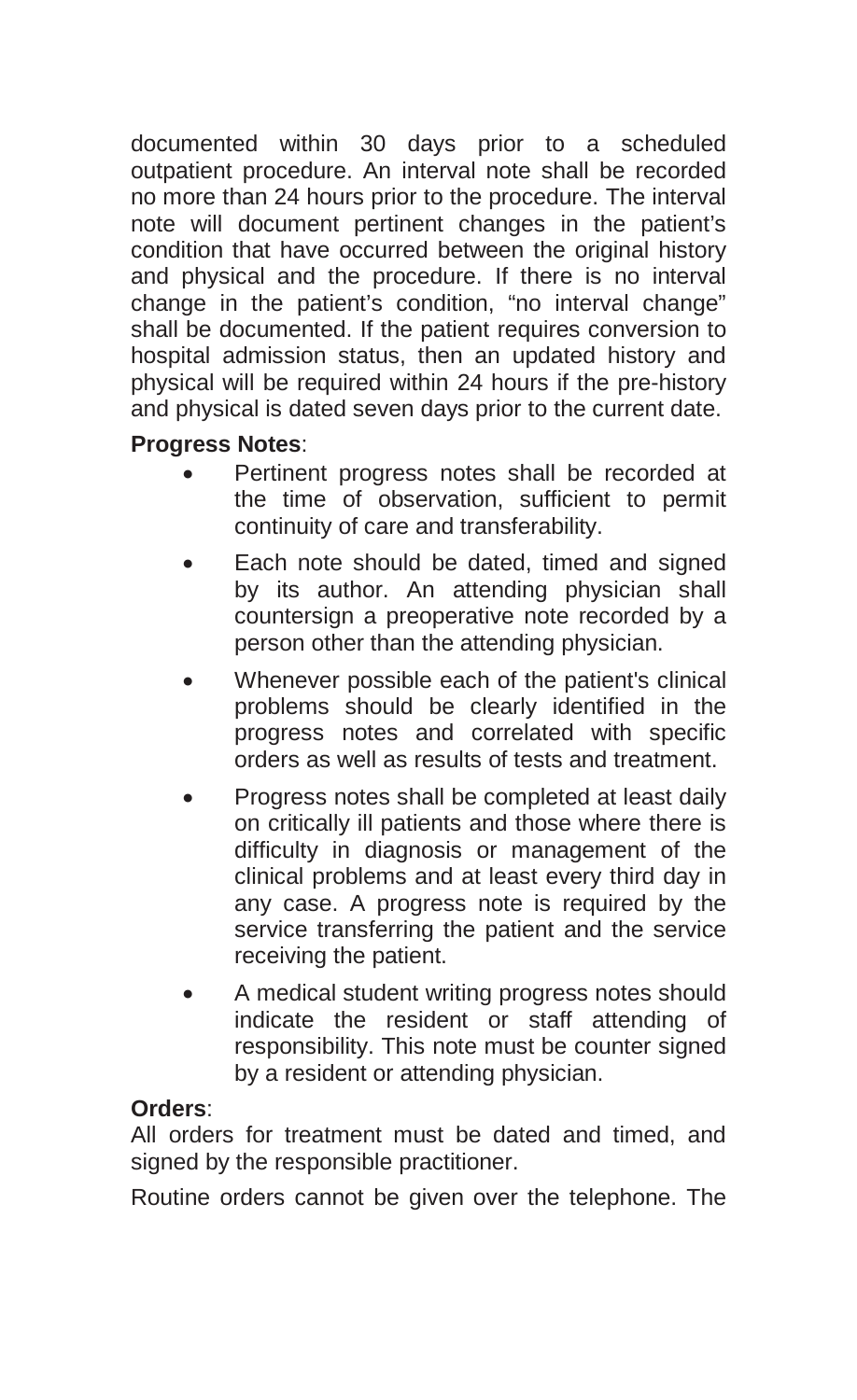responsible practitioner shall authenticate verbal restraint/seclusion orders according to restraint/seclusion policy and all other verbal and/or telephone orders within 24 hours of receipt of the order.

Authentication shall consist of a signature, date and time.

A medical student may write orders if cosigned by the resident of attending. A nurse practitioner may write orders that do not require counter signatures.

The practitioner who writes the discharge order will be responsible for completing the record and documenting or dictating the discharge summary unless he/she designates another practitioner of responsibility in the discharge order.

#### **Consultation:**

Consultations shall show evidence of a review of the patient's record by the consultant, pertinent findings on examination of the patient, the consultant's opinion and the recommendations.

Consultations may be documented or dictated. The consultant's history and physical may satisfy requirement for H&P.

The consultant and the attending practitioner must sign a consultation performed by a medical staff member.

#### **Operation Report**:

A progress note shall also be entered in the medical record immediately after surgery to provide pertinent information for anyone required to attend to the patient. Include the date and time the note is entered in the record.

The operative reports shall include a detailed account of the findings at surgery as well as the details of the technique. The following items should be included:

- Documenter or Dictator's complete name
- Attending surgeon's complete name
- Patient's complete name
- Patient's medical record number
- Date of operation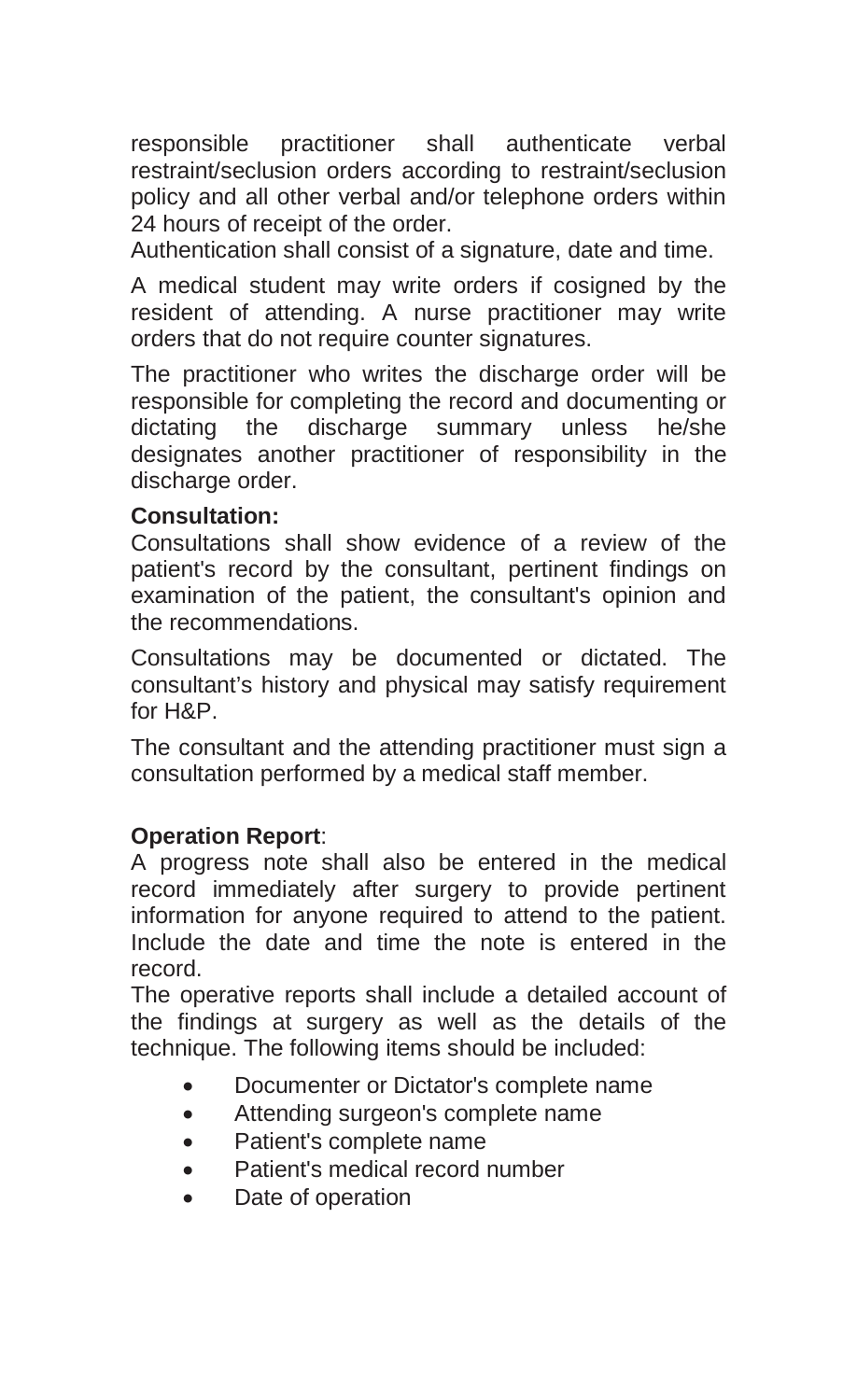- Complete name of primary surgeon, and assistants
- Anesthesiologist's complete name
- Type of anesthesia used
- Name of the operation
- Preoperative diagnosis
- Postoperative diagnosis
- Description of procedure (including preparation, incision, findings, any specimens removed, disposition of specimens, estimated blood loss, technique and closure).

п

A documented or dictated operative report is required in all general anesthesia cases. Operative reports shall be documented or dictated immediately following surgery. Per UMHC Bylaws and Policy, all operative reports shall be documented or dictated 24 hours post procedure. If the report is not documented or dictated within 24 hours it is considered delinquent and the attending physician may lose OR privileges. Please refrain from using "Do Not Use Abbreviations. The operative report must be signed by the documenting or dictating practitioner and the attending surgeon

#### **Discharge Summary**:

A discharge clinical summary shall be documented or dictated at the time of discharge on all Inpatient, observation, and surgery admit patient classes. The discharge summary shall be signed by the documenting and dictating practitioner and the attending practitioner. Discharge summaries shall be documented or dictated within 48 hours after discharge. If the report is not documented or dictated within 48 hours it is considered delinquent and the attending physician may lose admitting privileges.

The discharge summary should include the following items:

- Documenter or Dictator's complete name
- Attending complete name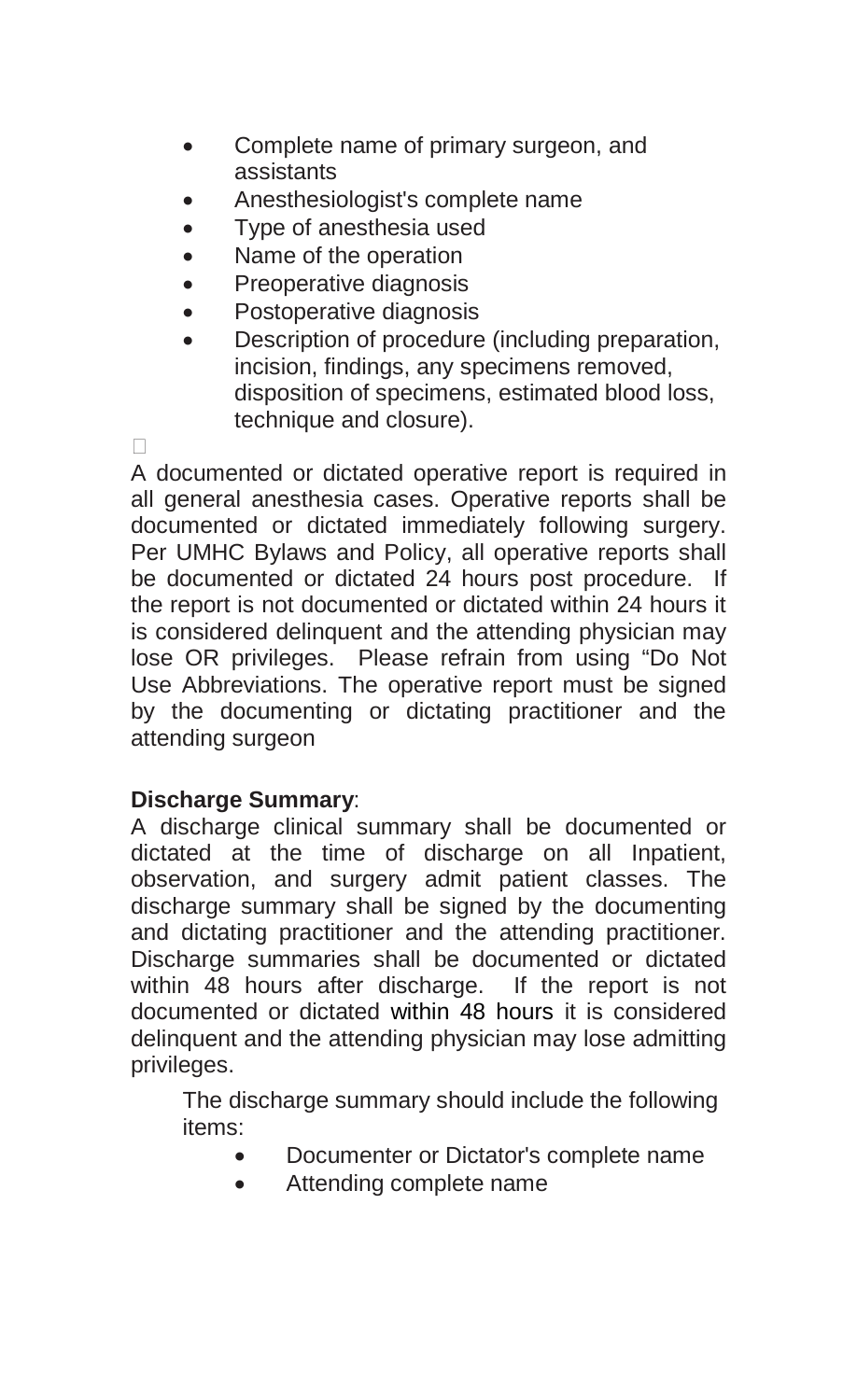- Patient's complete name
- Patient's medical record number
- Admit and discharge date
- Diagnoses and procedures (no abbreviations)
- Brief past history/present complaint
- Physical examination-limited to pertinent findings
- Laboratory results/x-ray/diagnostic findings
- Course in hospital/operative findings
- Treatment given
- Disposition of patient
- Instructions to patient to include: exercise/physical limits, diet, medications, length of disability and follow-up visit/plan.

#### **GENERAL INFORMATION Completion of Records**:

The patient's medical record shall be completed at the time of discharge, including progress notes, final diagnosis and discharge summary.

#### **Deficiency Analysis**:

The deficiency analysis division of Health Information Management, located in suite 550B of the JMM, is staffed Monday-Friday 8:00 a.m. to 4:.30 p.m. Please call 4-4040 for deficiency inquiries.

#### **Vacations and Off-Campus Rotations**:

All practitioners must notify the Deficiency Analysis Specialist, extension 4-4862, and complete all deficiencies before going on vacation or leaving for an off campus rotation.

# **DELINQUENT MEDICAL RECORDS**

A medical record shall be considered delinquent if it is not completed within 30 days post discharge. Undocumented or Undictated operative reports will be delinquent 24 hours post procedure and will result in suspension of the attending surgical privileges if not completed timely.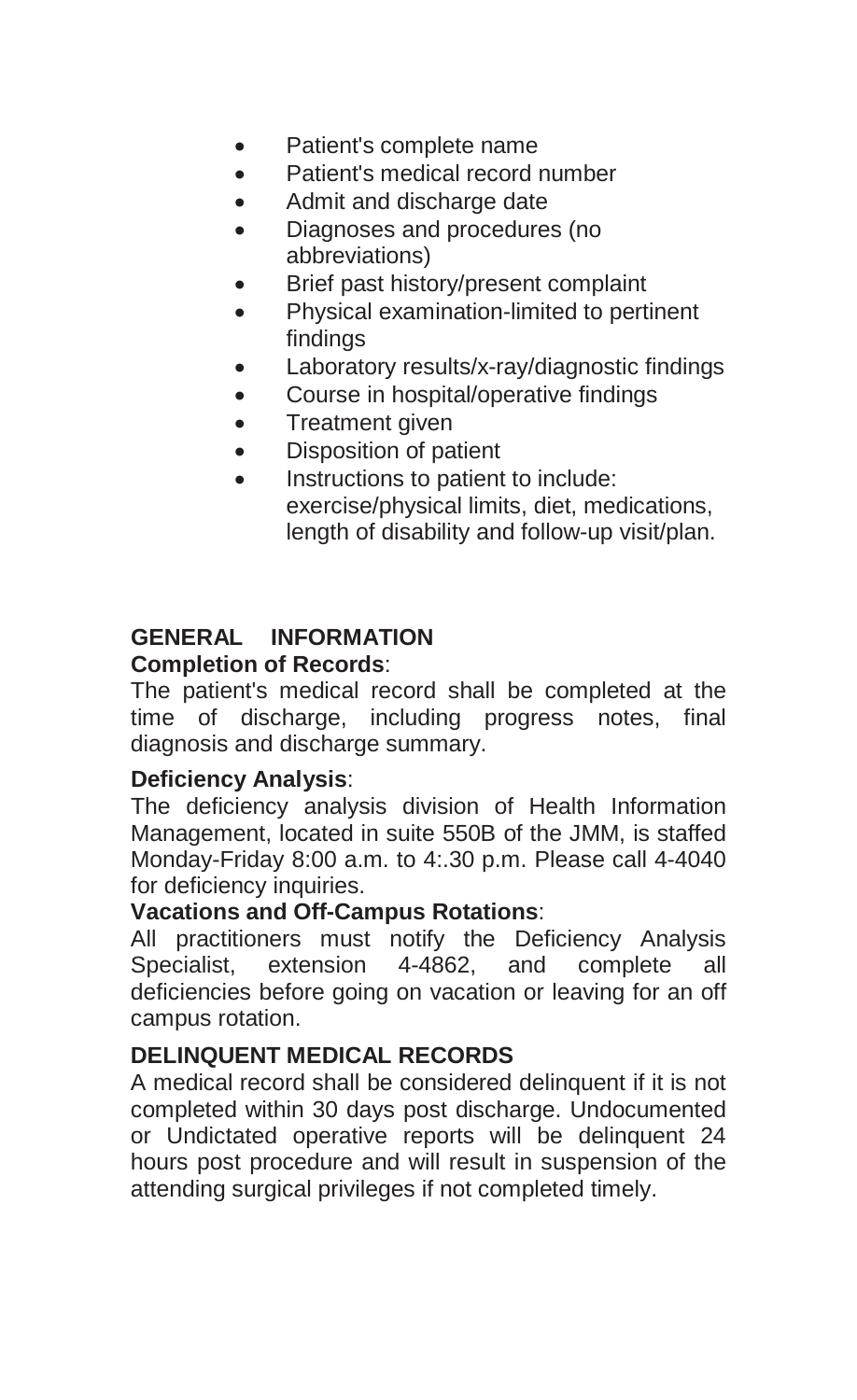# **REQUEST FOR MEDICAL RECORDS Emergency Patients**:

Requests for records for immediate patient care will be given top priority if the patient is being seen in the emergency room or being admitted that day.

#### **Clinic Records**:

Clinic records are requisitioned at least 48 hours prior to the clinic appointment. Clinic records must be returned to Health Information Management at the close of the clinic.

# **MEDICAL RECORD LEGAL CONSIDERATIONS**

All entries must be clearly identified with signature and date. The medical record is a confidential document and no information may be released from it without a written authorization signed by the authorized person, except under subpoena. A court subpoena will be handled by the Release of Information Office. No UMHC medical records may be removed from the hospital except as provided for in the medical staff bylaws, rules and regulations and the UMHC administrative policies and procedures.

# **RELEASE OF PATIENT INFORMATION**

Requests for patient information to be sent to attorneys, insurance companies, etc., should be promptly sent to the Release of Information Office.

Departmental and unit secretaries are responsible for obtaining information from other institutions and agencies.

# **INFORMATION SYSTEMS**

The Division of Information Services (DIS) is located on the north end of the Jackson Medical Mall. DIS provides approved hardware and approved software support for desktop computers and workstations throughout UMMC.

# **DIS Help Desk contact methods:**

• Phone: 601- 984-1145 (4-1145 on campus)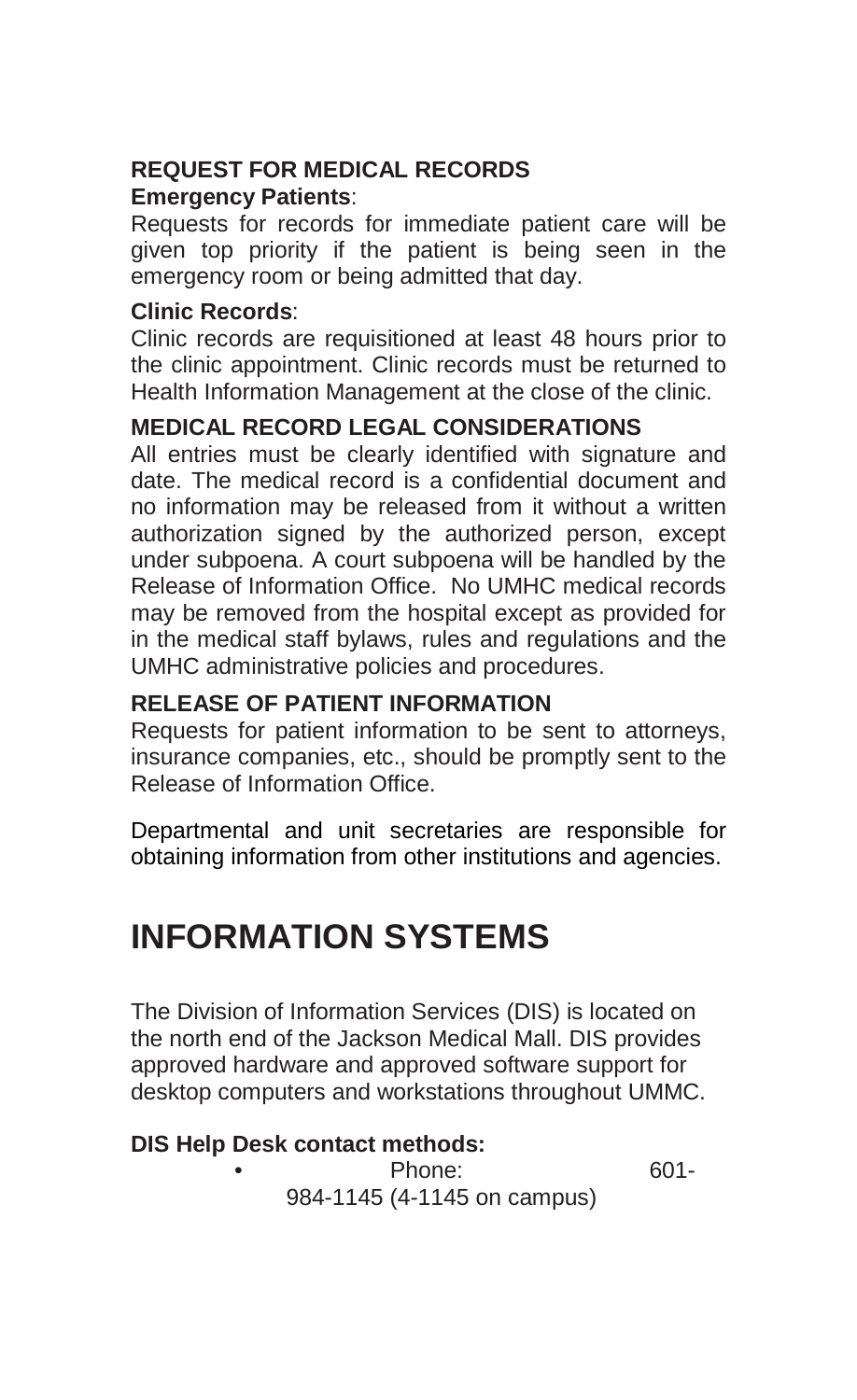- Toll Free: 1-877-347-5041 Self Service: [http://myservicedesk](http://myservicedesk/) (on network)[; http://myservicedesk.umc.edu](http://myservicedesk.umc.edu/) (off network)
	- Email HelpDesk@umc.edu

#### **Passwords**:

A user name and password are necessary to gain access to the UMMC computer network and associated applications. Each user is responsible for their unique password.

#### **YOUR PASSWORD MUST BE KEPT SECURE AT ALL TIMES. DO NOT SHARE YOUR PASSWORD WITH ANYONE!**

Take a few minutes to enroll in [Password Central](http://passwordcentral.umc.edu/) [\(https://passwordcentral.umc.edu/aims/ps/\)](https://passwordcentral.umc.edu/aims/ps/) so you can manage your password resets, forgotten passwords, or network account locks.

#### **Password Policy**:

- Must not contain all or part of the user's account name
- Previous password should not be used
- Must be at least eight (8) characters in length
- Must contain characters from three of the following four categories:
	- o English uppercase characters (A through Z)
	- o English lowercase characters (a through z)
	- o Base 10 digits (0 through 9)
	- o Non-alphabetic characters (examples include: !\$#%)

Six unsuccessful login attempts will lock you out of the UMMC network including email on mobile devices.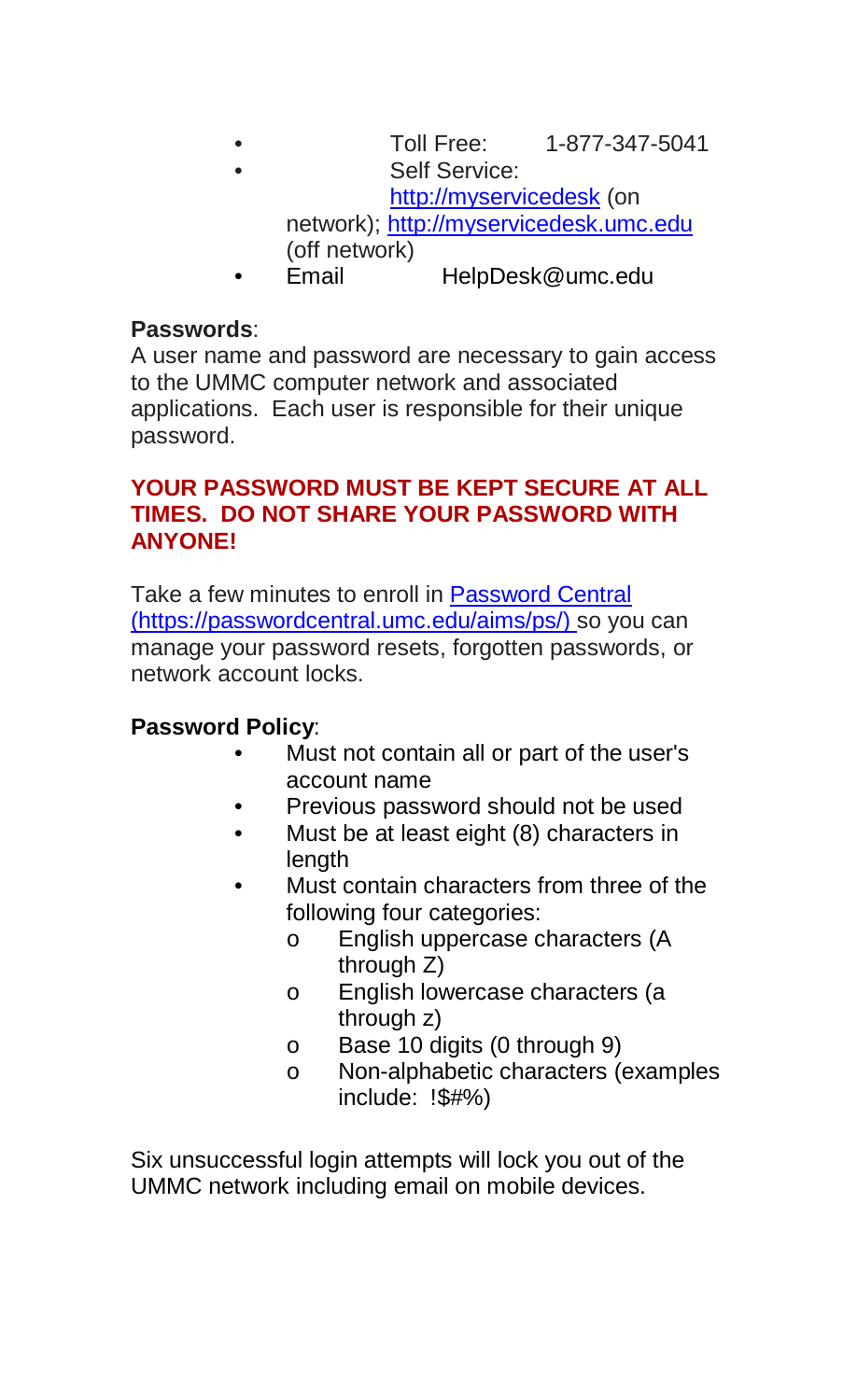After changing your password, you will need to make sure it is changed on any mobile device connected to your Blackberry Work e-mail or calendar.

[Blackberry Work](https://www.umc.edu/DIS/BlackBerry-Work-Application.html) [\(https://www.umc.edu/DIS/BlackBerry-](https://www.umc.edu/DIS/BlackBerry-Work-Application.html)[Work-Application.html\)](https://www.umc.edu/DIS/BlackBerry-Work-Application.html) application is UMMC's solution for mobile email.

#### [Entrust Identity Guard](https://www.umc.edu/dis/entrust%20identity%20guard.html)

[\(https://www.umc.edu/dis/entrust%20identity%20guard.ht](https://www.umc.edu/dis/entrust%20identity%20guard.html) [ml\)](https://www.umc.edu/dis/entrust%20identity%20guard.html) is required in order to access UMMC Webmail, Citrix or VPN. This process ensures your device and accounts are secure against critical threats and attacks when you connect from off campus.

#### [Click here](https://intranet.umc.edu/sites/Administration/informationsecurity/Pages/Policy-and-Compliance.aspx)

(https://intranet.umc.edu/sites/Administration/informations ecurity/Pages/Policy-and-Compliance.aspx ) for the complete UMMC Information Policy. (Internal link only)

#### **PATIENT CARE**

# **A Comprehensive Tobacco Center (The ACT Center)**

The ACT Center is located in the Cancer Center, in the Jackson Medical Mall, Suite ME102. The telephone extension is 5-1180.

#### **POISON CONTROL CENTER**

The Mississippi Regional Poison Control Center serves as the regional center for the entire state. Calls from both the general public and health care professionals are accepted 24 hours a day, every day of the year. You may obtain assistance in diagnosis and management of poisonings from medications, household products, poisonous plants, venomous animals, agricultural chemicals, industrial chemicals, and hazardous materials. Whether you require assistance or not, you may wish to report cases to the Poison Center, since all poisonings are Class II reportable diseases in Mississippi. To contact the Poison Control Center, call the emergency number 1- 800-222-1222.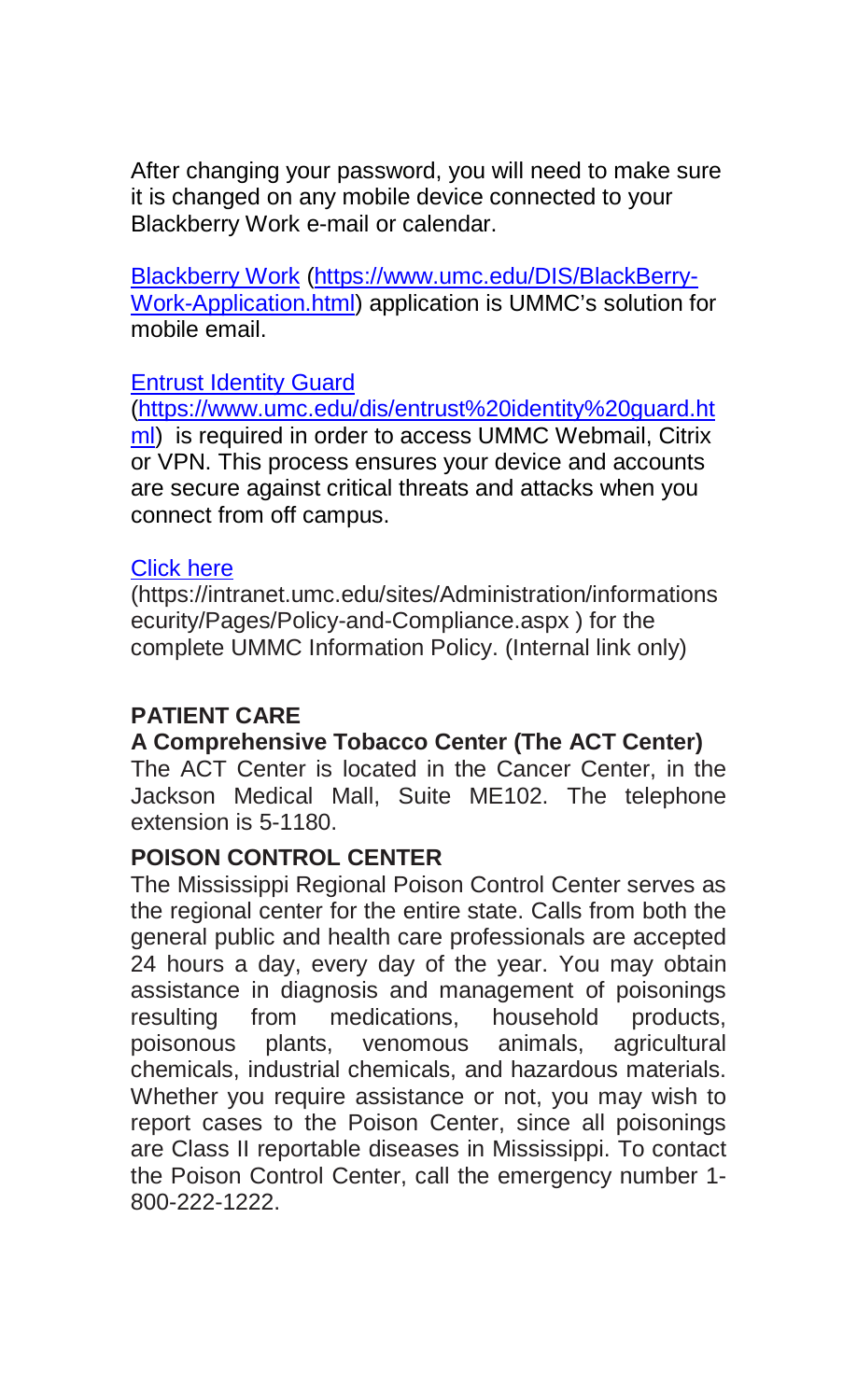In addition to the above services, the Mississippi Regional Poison Control Center operates a poison prevention and education program that distributes poison prevention literature and arranges educational programs for schools, day-care centers, churches and civic groups. This service also arranges and conducts continuing education programs for health care professionals. To obtain further information on poison prevention services, call 984-1680.

# **ADMISSIONS DEPARTMENT**

Three primary factors determine whether or not a patient may be admitted to the University Hospital: (1) medical need, (2) bed availability, and (3) financial arrangements for cases of elective admissions.

The Adult Admissions Department is located on the first floor at the main entrance to the new adult hospital. It is open Monday - Friday 6:00 AM - 6:00 PM. After hours, holidays and on weekends, all admissions are through the ED. When a patient is to be admitted, the medical staff with privileges must call in the admission in advance to the Bed Board Officer at ext. 4-2140.

The Pediatric Admissions Office is located in the Children's Hospital lobby and is open Monday-Friday 5:30 am -9:00 pm. After hours admissions and holiday admissions will be through the PER. Call Bed Board at 4- 2140 to admit a patient.

Admission to any UMMC Hospital is made without regard to sex, race, creed, color or religion.

#### **Admission Classifications**

- 1. *Emergency*: An emergency is defined as a condition in which the life of the patient is in immediate danger and in which any delay in administering treatment would significantly increase such danger.
- 2. *Urgent*: Urgent is defined as a condition in which the health of the patient is in need of immediate attention (within forty-eight hours)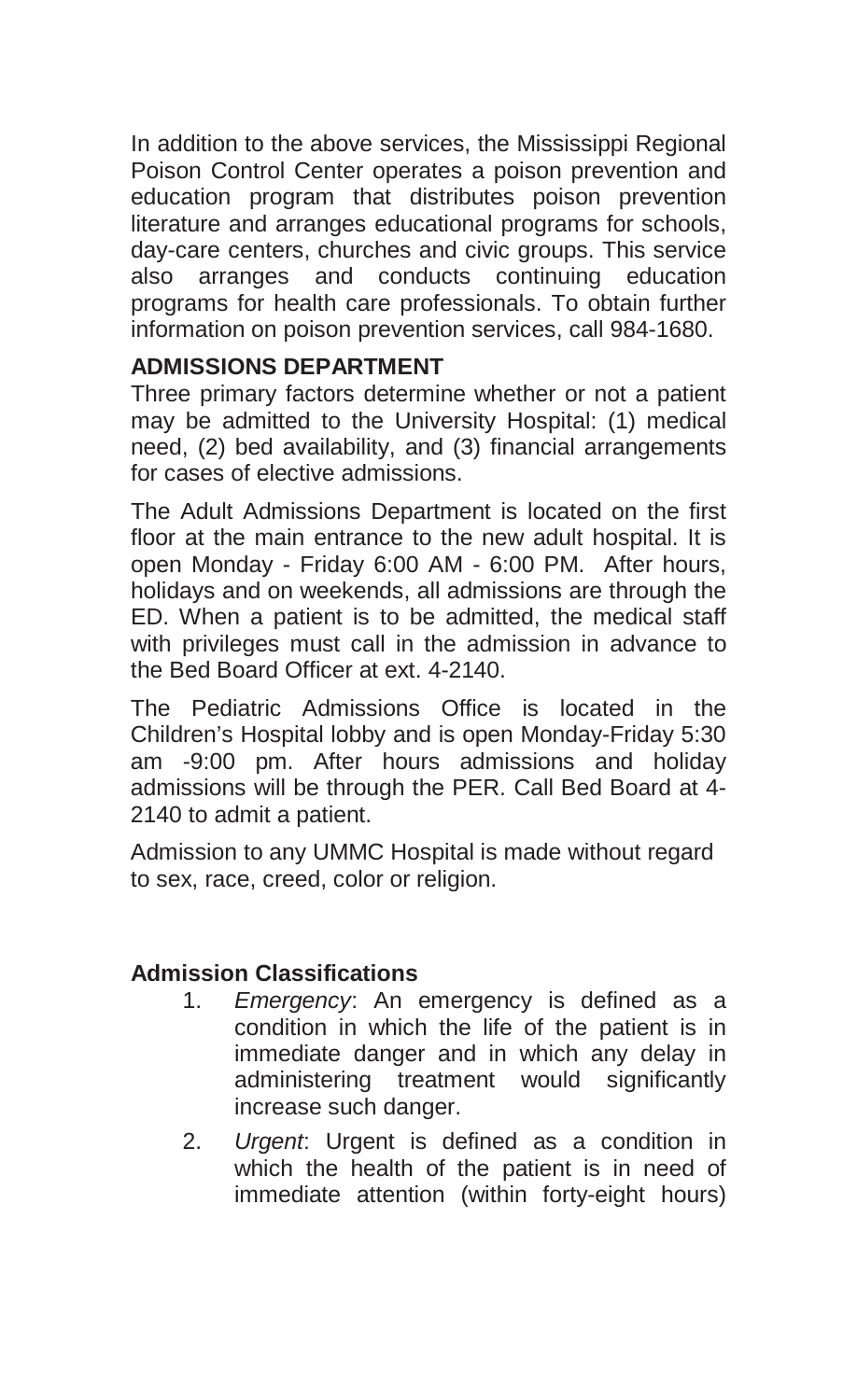and in which any prolonged delay in administering treatment would jeopardize the health of the patient. This category includes those so designated by the attending practitioner and shall be reviewed as necessary.

3. *Elective*: Elective is defined as a condition in which the next available date for scheduled admission is not considered to cause an adverse effect on the patient's health.

# **Visitors**

Visitors are not allowed in patient areas past 9:00 pm, unless a physician has requested a family member to remain overnight.

# **Hours of Visitation**

Visiting hours are from 9:00am - 9:00pm daily. Visiting hours for special units are posted on the entrance to the units.

#### **Scheduled Discharges**

Please plan a patient's discharge by:

- Notifying the family, case manager and patient one or two days in advance of the anticipated departure date, so that necessary arrangements can be made.
- Seeing that a consult is done to dietary or education for teaching patient about diet and the giving of insulin far enough in advance so that he is ready to go home.
- Discussing and planning as soon as possible with the social worker any specific need the patient may have, for example:
	- a. discharge by ambulance
	- b. discharge to a nursing home
	- c. homemaker to be available
	- d. home health service
	- Preparing clinic appointment slips, if necessary. Writing discharge order the preceding evening or by 9:00 am ON THE DAY OF DISCHARGE.

# **AGAINST MEDICAL ADVICE**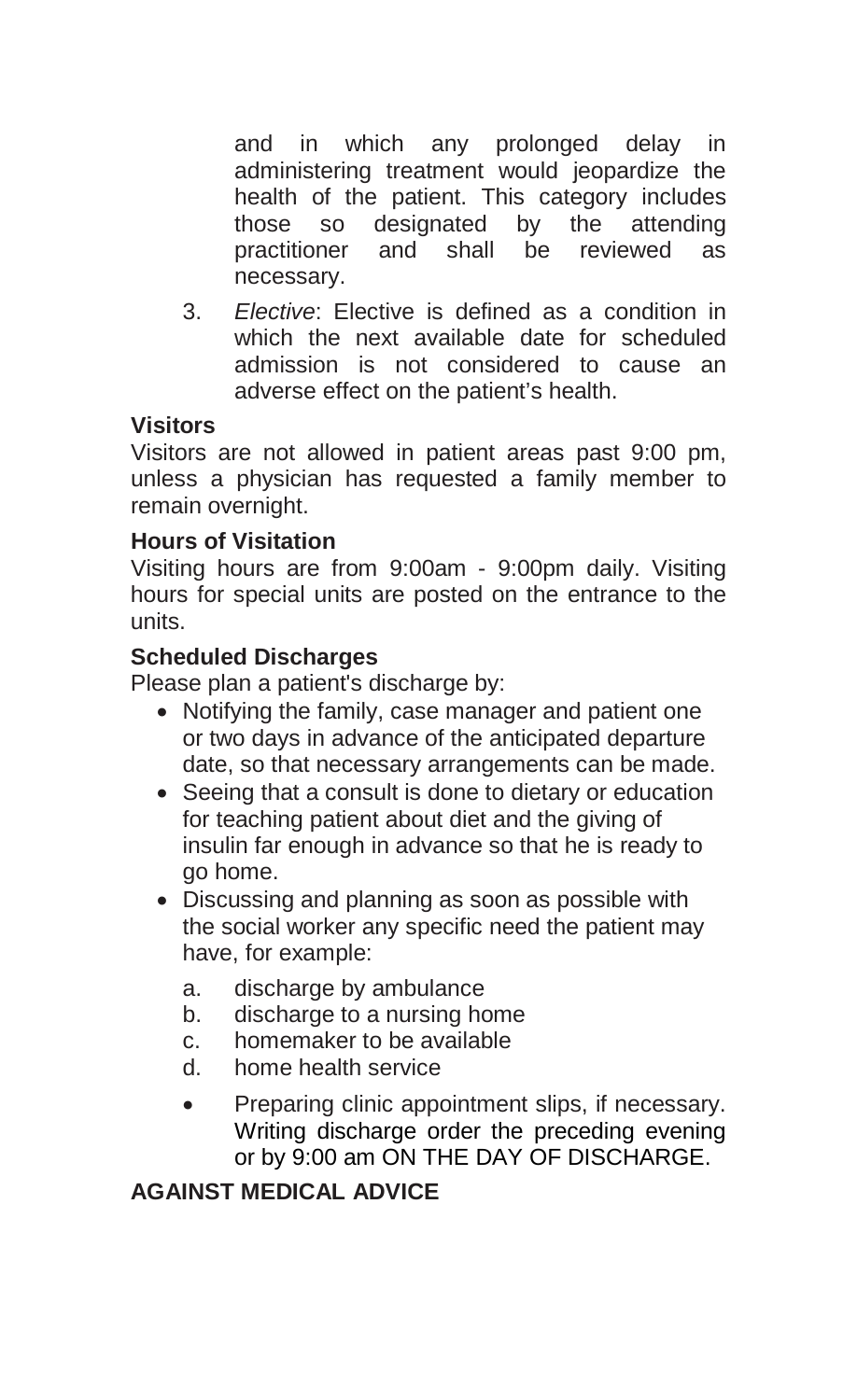When a patient insists on being discharged against the professional advice of the medical staff, or his family insists on removing the patient from the hospital against such advice, the member of the house staff caring for the patient must observe the following procedure:

- Attempt to dissuade the patient from such a course, pointing out the risks of leaving the hospital against medical advice and document this discussion in the medical record. A hospital social worker may be able to assist you in resolving the patient's concerns.
- If the patient insists on leaving the hospital, have the patient sign the "Against Medical Advice" form. One witness should also sign the form.
- Complete the Occurrence Report form and forward to the Nursing Service Office.

# **INFECTION CONTROL**

An infection control website is available online. Consult this manual for routine infection control policies. Go to Network Applications- All; click on UMMC Infection Control Website icon (a clipboard).

If any questions or problems arise concerning hospital acquired infections or infection control, call the Hospital Epidemiologist at extension 4-5566; the infection control nurses can be reached at 4-2699; 4-2189; 5-3942; 5- 5563; or 5-1139. The pediatric infection control nurse can be reached at 4-6783. All phone numbers and pager numbers are listed on the website.

# **ETHICS**

Persons desiring an Ethics Advisory Committee Consult should contact the Social Worker in the Coordinated Care office, extension 4-2468 (main office during the day and the emergency department worker during nights and week-ends). This request will be triaged and referred to the appropriate consult team. Requests may be made by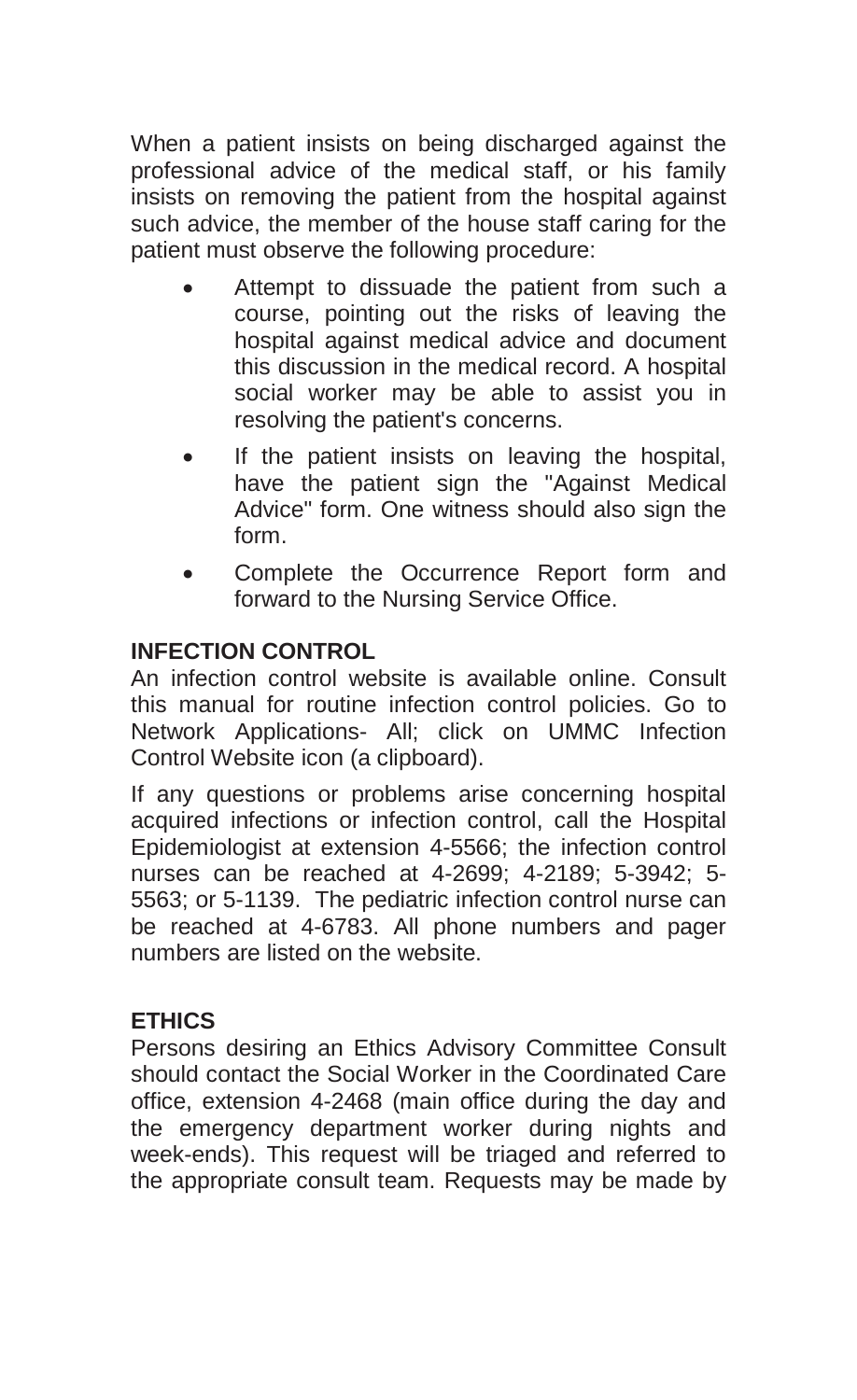any-one and may be anonymous.

## **Consent for Treatment**

It is the policy of The University Hospital to require a written informed consent for:

- Any surgical procedure that invades the body through incision or natural orifice.
- Any procedure where anesthesia is used.
- Any medical treatment/procedure that involves a risk to the patient.
- Any other procedure that the medical staff deem necessary.

Listed below are the individuals who may legally consent for treatment.

- Any adult, for himself. For purposes of this section, the term "adult" shall mean any person who is 18 years of age or older.
- Any parent, whether an adult or a minor, for his minor child or for his adult child of unsound mind; however, the father of an illegitimate child cannot consent for said child solely on the basis of parenthood.
- Any married person, whether an adult or a minor, for himself, and, where his joinder in the consent of his spouse may be desired or required, with his spouse.
- Any married person, whether an adult or a minor, for his spouse of unsound mind.
- Any person standing in loco parentis, whether formally serving or not, and any guardian, conservator of custodian, or anyone possessing durable power of attorney for his ward or other charge under disability.
- Any adult for his father or mother of unsound mind; however, an illegitimate child cannot consent for his natural father solely on the basis of the latter's parenthood.
- Any emancipated minor, for himself.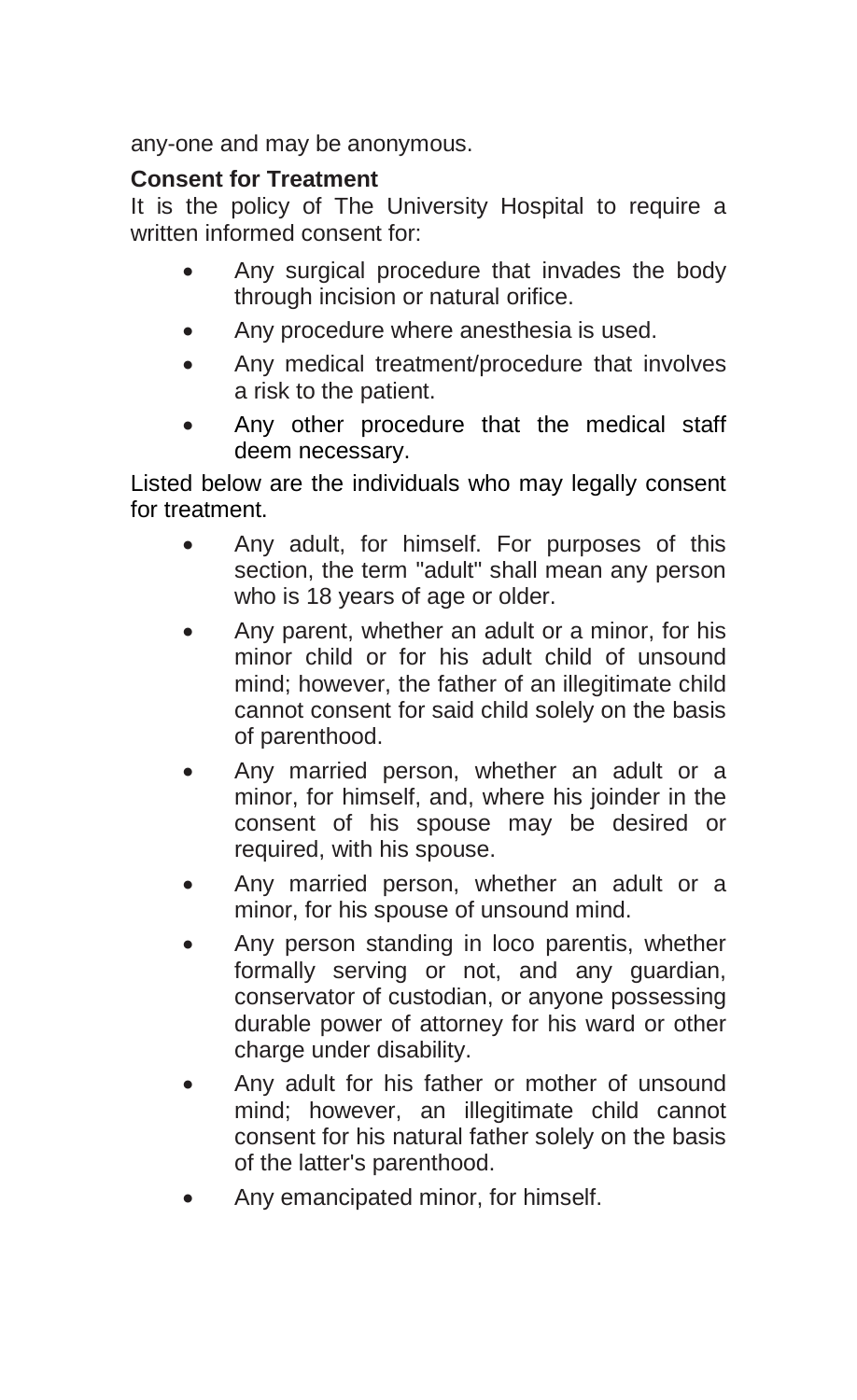- Any un-emancipated minor of sufficient intelligence to understand and appreciate the consequences of the proposed surgical or medical treatment or procedures, for himself.
- Any female, regardless of age or marital status, for herself when given in connection with pregnancy or childbirth.
- Any adult, for his minor brother or sister or for his adult brother or sister of unsound mind.
- During the absence of a parent so authorized and empowered, any maternal grandparent and, if the father be so authorized and empowered and be of legitimate birth, any paternal grandparent, for his minor grandchild of unsound mind.

#### **Permission to Treat Minors**:

Written permission or monitored telephone permission to the attending physician from the parents or legal guardian must be obtained for the treatment of minors.

Exception: Bona fide emergency. In case of true emergency a physician may perform any medical or surgical procedure necessary to save life or limb. However, the physician must document in the patient's chart the nature of the emergency and must state clearly that he/she (the physician) considers this to be an emergency situation.

#### **Unsound Mind:**

In addition to its usual definitions, the phrase "unsound mind" shall also mean, and include, a state of mind during which the person affected is unable to understand and appreciate the consequences of the proposed surgical or medical treatment or procedures so as to intelligently deter-mine whether or not to consent to the same, regardless of whether such state of mind is only temporary or has existed for an extended period of time or occurs or has occurred only intermittently and whether or not it is due to natural state, age, shock or anxiety, illness, injury, drugs or sedation, intoxication or other cause of whatever nature.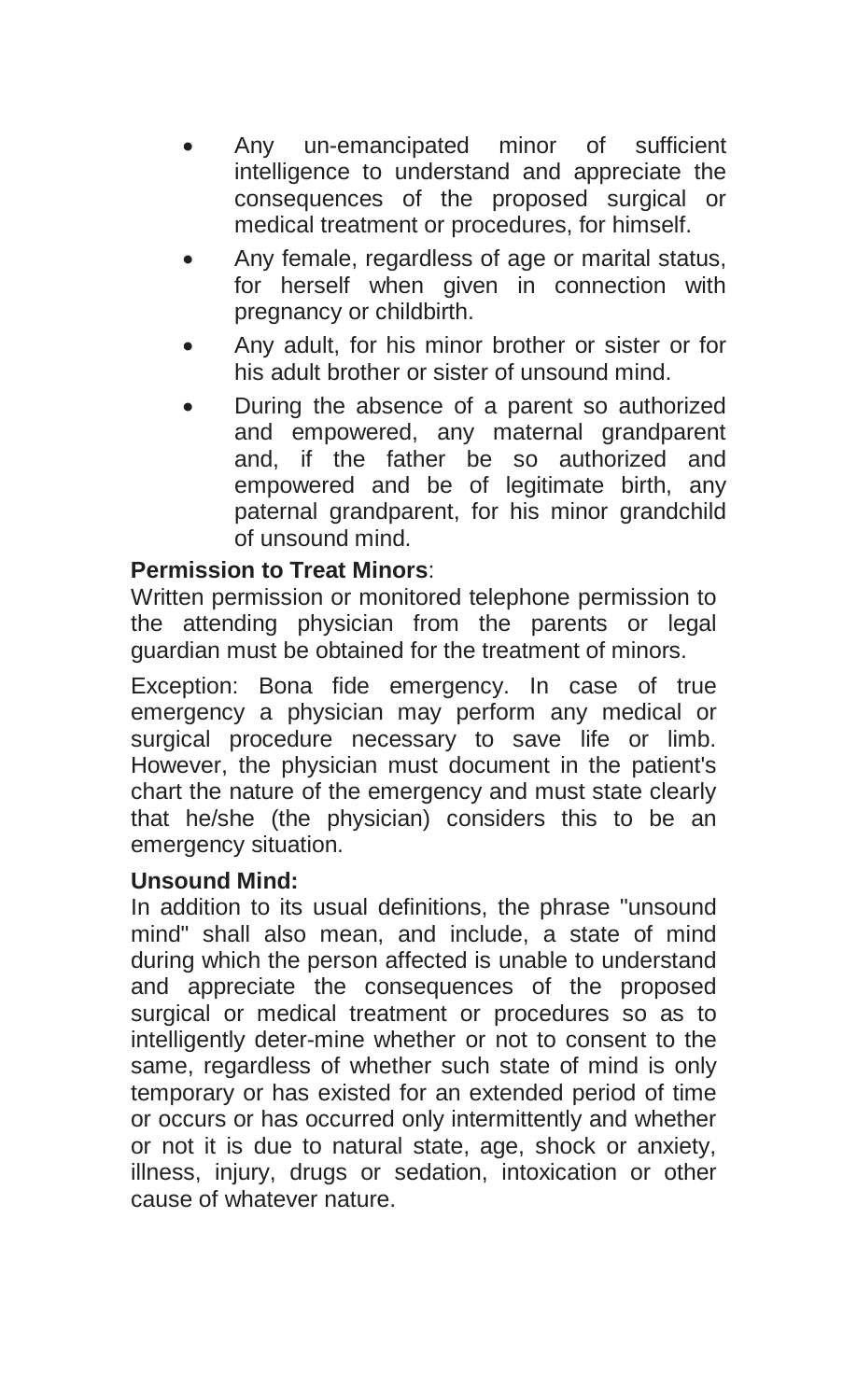# **Consent for Organ Donation**:

According to the Mississippi Anatomical Gift Law, recovery of organs from deceased donors requires the consent of the legal next-of-kin in order of priority. If there is no legal next-of-kin, and the donor has a donor card which is signed and witnessed properly, organ donation may proceed on that basis after compliance with a diligent search for relatives.

Both federal and state law require that upon each death the legal next-of-kin of the deceased be approached by Mississippi Organ Recovery Agency (MORA) personnel, or someone trained by MORA, with the option of organ and/or tissue donation. Guidelines require that documentation be made in the patient's chart indicating whom from MORA approached the family. If MORA decides not to approach, documentation of that decision and on what basis is also required. Finally, it must be noted how the legal next-of-kin responded to the donation offer.

Consent for organ donation is obtained by a member of MORA, or someone within the hospital trained in the consent process. A consent form with original signatures should be obtained, if the legal next-of-kin is not available the hospital staff or a member of the organ procurement program.

#### **INVOLUNTARY COMMITMENT TO MENTAL HEALTH FACILITIES**

See *Administrative Policy and Procedure Manual* 

# **CODE SECTION**

#### **Code Blue Team**:

The University Hospitals and Health System has a "code blue" team which responds to cardiopulmonary emergencies for persons aged 16 and up in the Adult, Wiser, Batson and Critical Care hospitals, and the research wing. The team members will carry code blue pagers. Upon notification of a code blue, the hospital operator will page out the team, announce "code blue" and the location on the over-head paging system.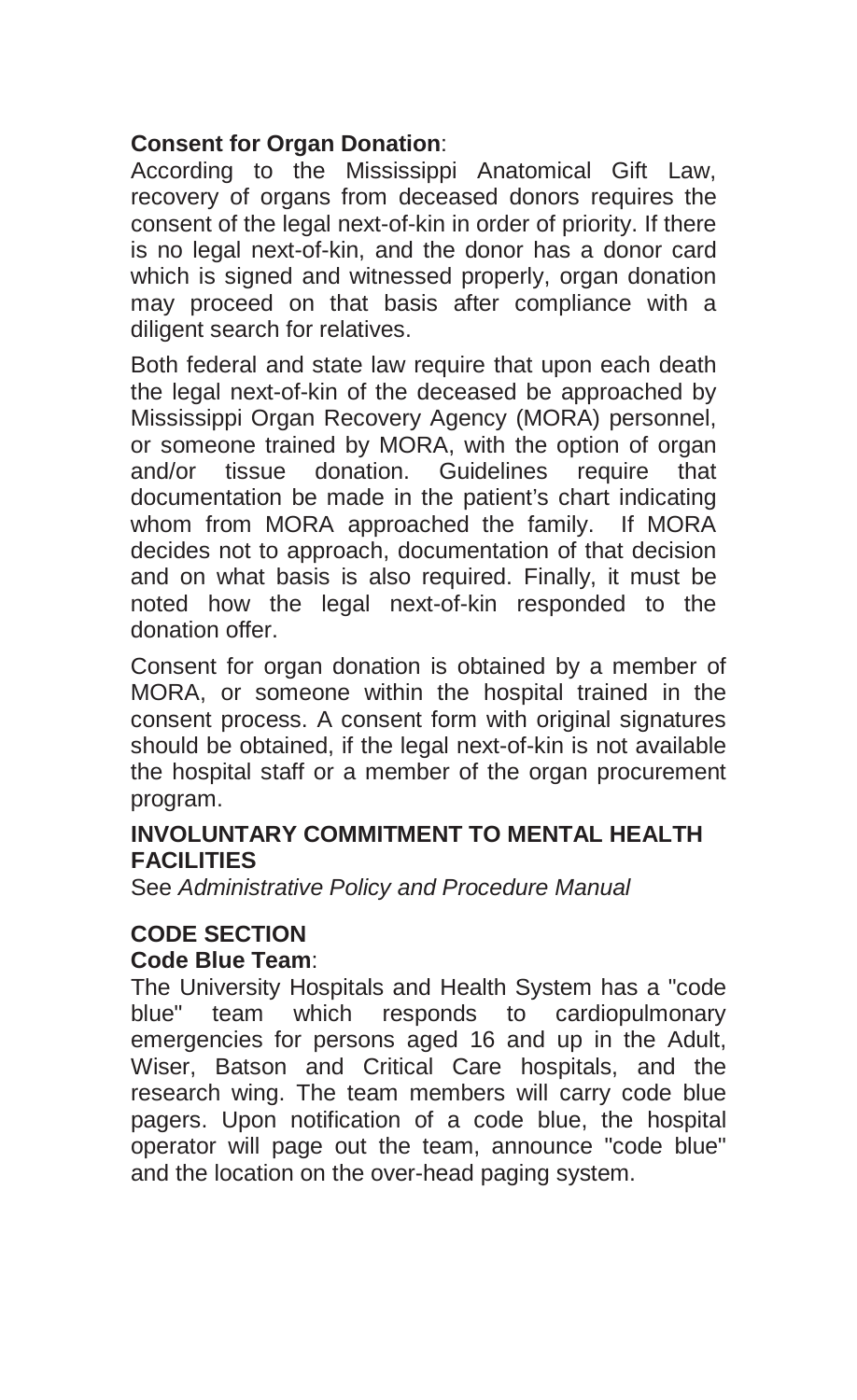# **Code 13 Team**:

The University Hospitals and Health System has a "code 13" team (pediatric "code blue" team) to respond to a child in distress. The team members will carry code 13 pagers. Upon notification of a code 13, the hospital operator will page out the team, announce "code 13" and the location on the overhead paging system.

#### **Code Pink**:

The following guidelines are provided for emergency preparedness and designation of duties for hospital personnel during an actual or suspected infant/child abduction (code pink). Upon suspicion that an infant/child may be missing, staff member discovering the possible abduction shall:

\* Contact Campus Police Department Emergency at 5- 7777 or 4-777; notify the hospital switchboard/paging operator at 4-1001; contact the clinical director, nurse manager or administrative nursing supervisor on duty at 4-4130 and call Public Affairs at 4-1100. For further details see Administrative Policy and Procedure Manual A-17.

#### **Code White**:

"Code white" is the PA announcement for security to respond to an unruly person.

#### **Doctor Red:**

The "doctor red" is an announcement over the PA system for FIRE. It is explained in detail in the Fire Safety Program.

#### **Response to Other Emergencies**:

On occasion, medical emergencies arise in and around the building on the Medical Center campus. In an effort to effectively respond to these emergencies, the following protocols have been developed:

#### **Incidents in Close Proximity to the University, Batson Children's Hospital, Conerly Hospital for Critical Care, and Wiser Hospital**

Included in this category are: the immediate exterior of the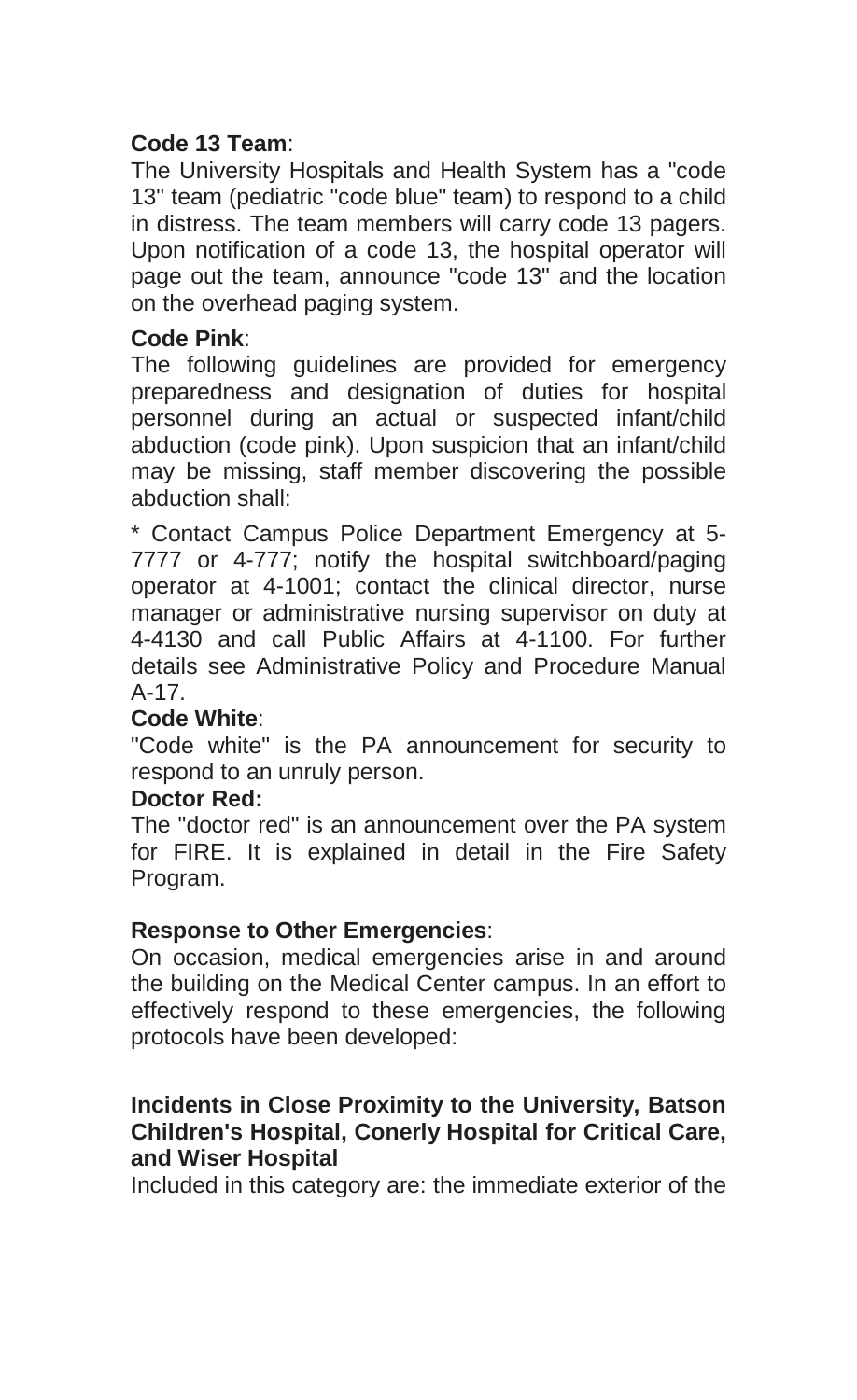University, Batson Children's Hospital, Conerly Hospital for Critical Care, and Wiser Hospitals and the interior and immediate exterior of all Medical Center buildings physically connected to the University, Children's, Conerly and Wiser Hospitals.

The response to emergencies in these areas should be initiated by notifying the campus police (5-777 or 4-7777). If the operator is called first, she should notify campus police. They, in turn, will call the hospital operator to page the code team to the site of the emergency under special circumstances (for example, extrication difficulties) the campus police will call 911 to request an ambulance. They will also notify the Emergency Department attending physician of the incident. That physician will respond as appropriate.

Incidents Distant from the University, Batson Children's Hospital, Conerly Hospital for Critical Care and Wiser Hospital Included in this category are all emergencies that occur on the UMMC campus that are not included in the previous category.

The response to these emergencies should also be initiated by notifying the campus police. They will then call 911 for an ambulance and will notify the Emergency Department attending physician of the incident. That physician will respond as appropriate.

#### **Medical Emergencies in the School of Dentistry**

- Stop all dental procedures
- Ensure patient airway
- Call 911
- Institute basic life support if indicated
- Follow faculty instructions
- Call EMS (911) if directed by faculty send messenger to first floor to direct EMS team to patient
- Call the Emergency Room (Adult 4-4000; Pediatric 2000) to notify Emergency Room personnel if the victim is going to UMMC. Give all available pertinent information relative to the emergency condition and victim's medical history and demographic data.
- Notify any family member waiting for the victim, or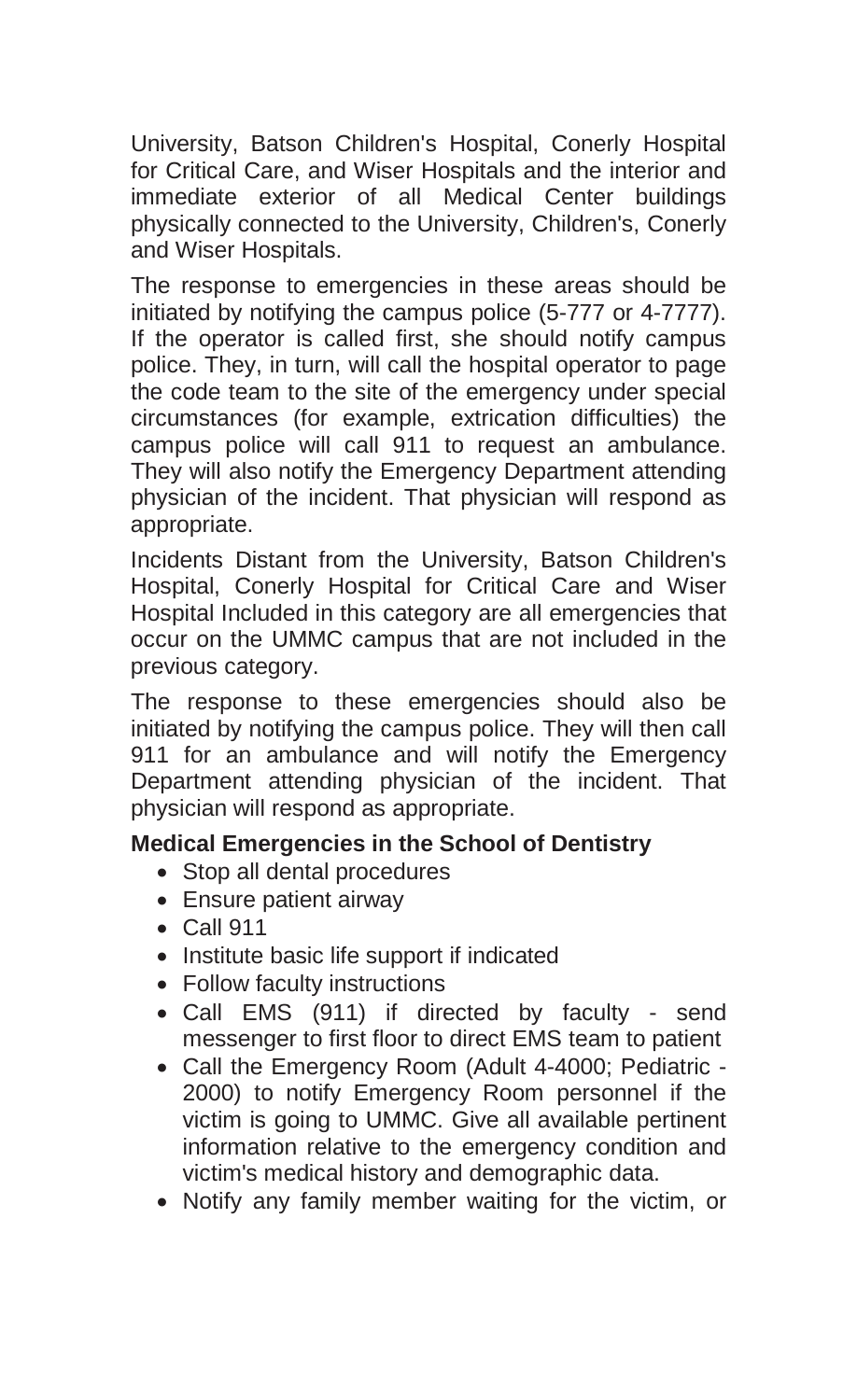next of kin as recorded in the PODR if victim is a clinic patient.

- If the victim is a School of Dentistry or Intramural Practice Patient, write a complete record of the occurrence in the Progress Note section of the patient's record, describing what happened and what was done. All entries should be objective and factual, expressing no opinions or valued judgments.
- All medical emergencies should be reported through the assistant dean for clinical programs. Incident reports and progress notes should be filled out and should be factual.

#### **Preventive Measures**:

- A current medical history should be maintained and periodically updated on each patient to be treated in the School of Dentistry;
- Identify potential signs and symptoms that might indicate an impending emergency and institute appropriate preventive procedures with faculty consultation. Suggestive signs and symptoms: pallor, vertigo, faintness, perspiration, nausea, hives, chest pain, shortness of breath, change in voice tone, incoherence, severe headache, stupor.

#### **Medical Emergencies in the Methodist Rehabilitation Center**

Only the senior medicine resident will respond to medical codes announced overhead for MRC.

#### **NURSING SERVICE**

The patient care areas at the University Hospitals and Health Systems are organized both by hospitals and by functional areas. Strategic leadership and direction comes from the Chief Nursing Executive Officer (CNEO) for the system. This individual also serves as the Chief Nursing Officer for the Adult Hospital. The CNEO works collaboratively with a CNO for the Batson Children's Hospital, a CNO for Ambulatory Services, and the Assistant Administrator for Peri-operative Services on the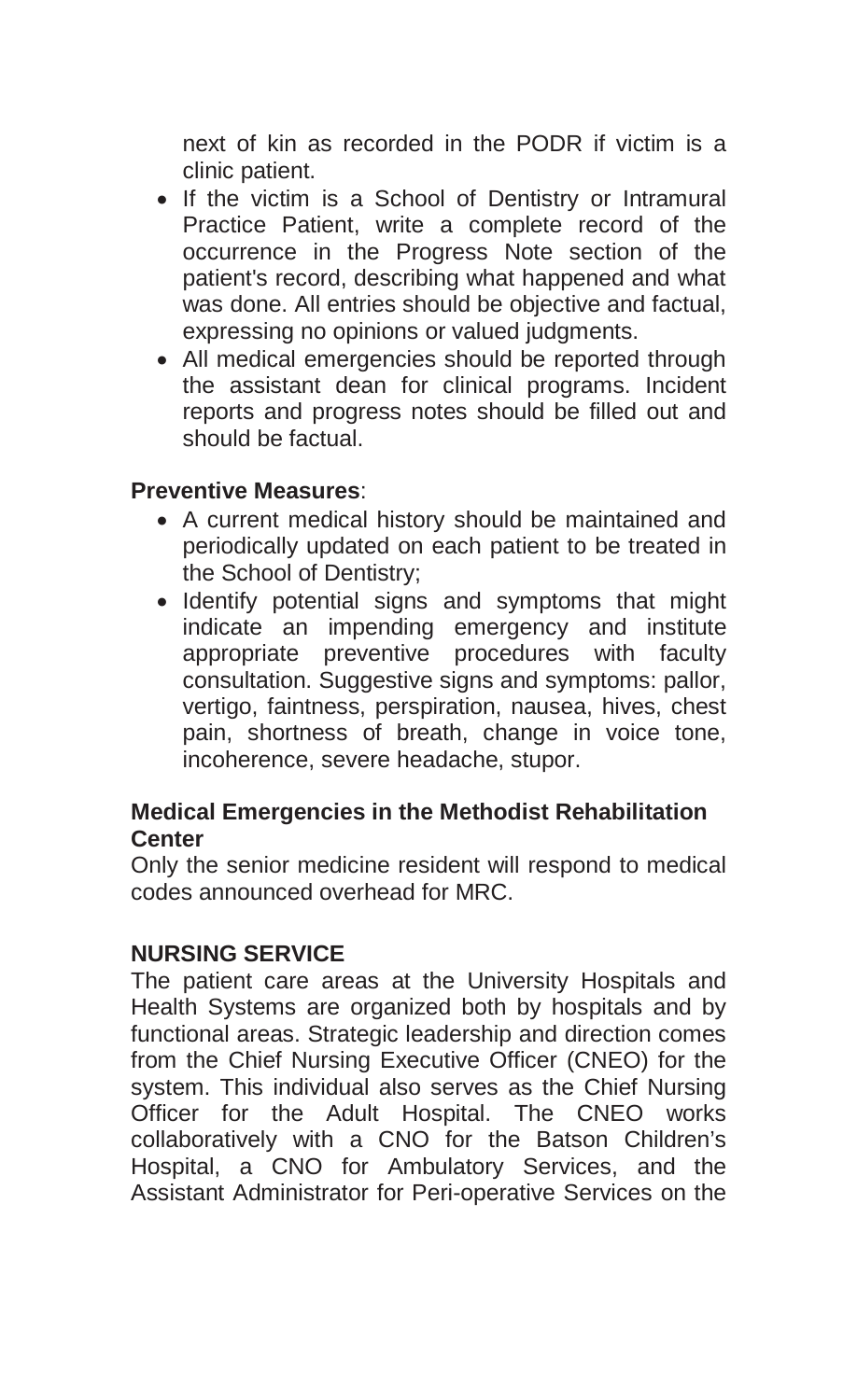Jackson campus. The CNEO also is responsible for nursing practice and standards in other off-site clinics as well as the hospital in Lexington and the Durant Nursing Home. She can be reached at 4-4114.

Clinical Directors are responsible for the operation of groups of patient care units that are staffed by RNs, LPNs etc and with a Nursing Manager for each area who has 24/7 accountability for his/her unit. Feel free to contact the Nursing Manager, Clinical Director or CNO if you have concerns. Also, ideas and suggestions for improvement are always welcome. A physician hot line is now available to allow registration, formally, of issues identified throughout the institution.

Administrative House Supervisors are available after 4 pm on weekdays and on the weekends in both the Adult Hospital and in the Batson Children's Hospital. On off hours, the appropriate person can be paged through the hospital operator.

Nursing administrative policies and procedures, as well as Hospital Administrative Policies and Procedures, can be accessed on-line via the intranet>Health Care>Documents and Manuals.

# **Coordinated Care Department-Children's of Mississippi and Newborn Services (NICU and Newborn Nursery) 601-815-6168**

# **Coordinated Care Department**

# **Main Office 601-815-2800**

**Coordinated Care-**The Coordinated Care Department consists of RN Case Managers, Utilization Review Nurses and Social Workers.

**Case Managers/Utilization Review Nursescoordinates/facilitates patient care progression through the continuum.** Case Managers/Utilization<br>Review Nurses evaluate the medical necessity. Review Nurses evaluate the medical necessity, appropriateness and efficient use of healthcare services, resources and procedures under the provisions of the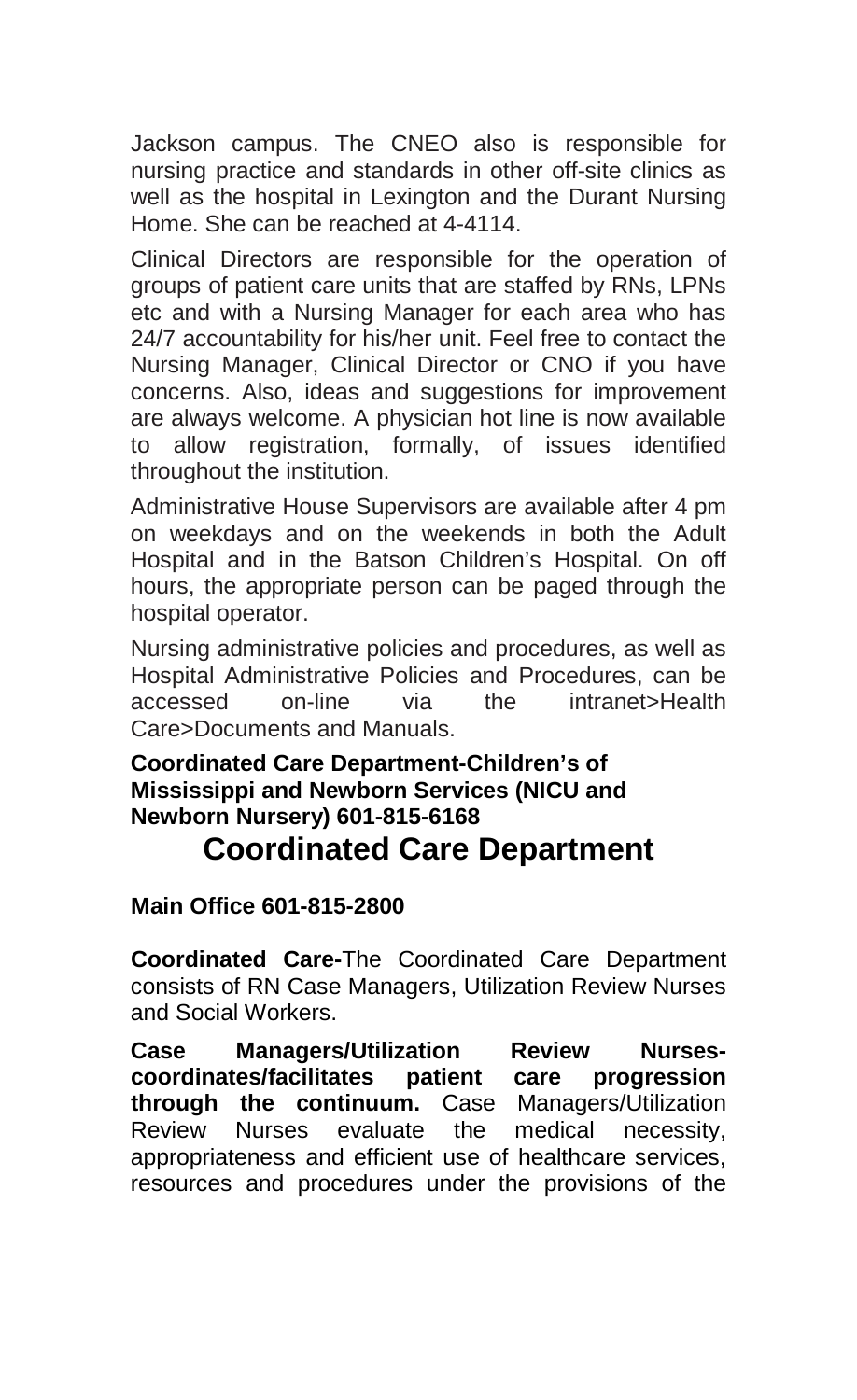applicable health benefit plans. Each unit/floor has a case manager available to assist in determining the appropriate Level of Care for admissions.

**Social Work-**evaluates psychosocial concerns and needs, their causes and provide solutions for patients and families. Social Workers assess patients, families, and financial issues that impact the discharge plan and postacute care needs while collaborating with the multidisciplinary team to facilitate discharges based on physician orders and patient needs. Social Workers provide Crisis Intervention, arrange for Ethic Consults, address any abuse, neglect and exploitation issues, as well as facilitates discharge planning.

**Availability-**The Coordinated Care Department has 24/7 coverage. Each floor is assigned a team of Case Managers and Social Workers who manage the needs of the patient Monday through Sunday from 8:00am to 4:30pm. Additionally, Emergency Department Social Workers and Case Managers are available 24/7 and provide coverage hospital wide after hours, weekends and holidays

**Accessing Services-**Requests for Services for Coordinated Care can be made via an inpatient consult to case management or social work within EPIC. After hours, referrals shall be made by contacting the Emergency Department Social Worker via pager 601-929- 2150.

# **OCCUPATIONAL THERAPY**

Occupational therapy is available throughout the hospital and ambulatory care clinics. Services are divided into three areas- adult inpatient, adult outpatient and pediatrics.

ADULT INPATIENT: 1st floor, Room N182. The telephone extension is 4-4395, and the fax number is 4- 4397. The OT department for adults is open daily, except state holidays, 8:00am - 4:30pm.

ADULT OUTPATIENT: Jackson Medical Mall and the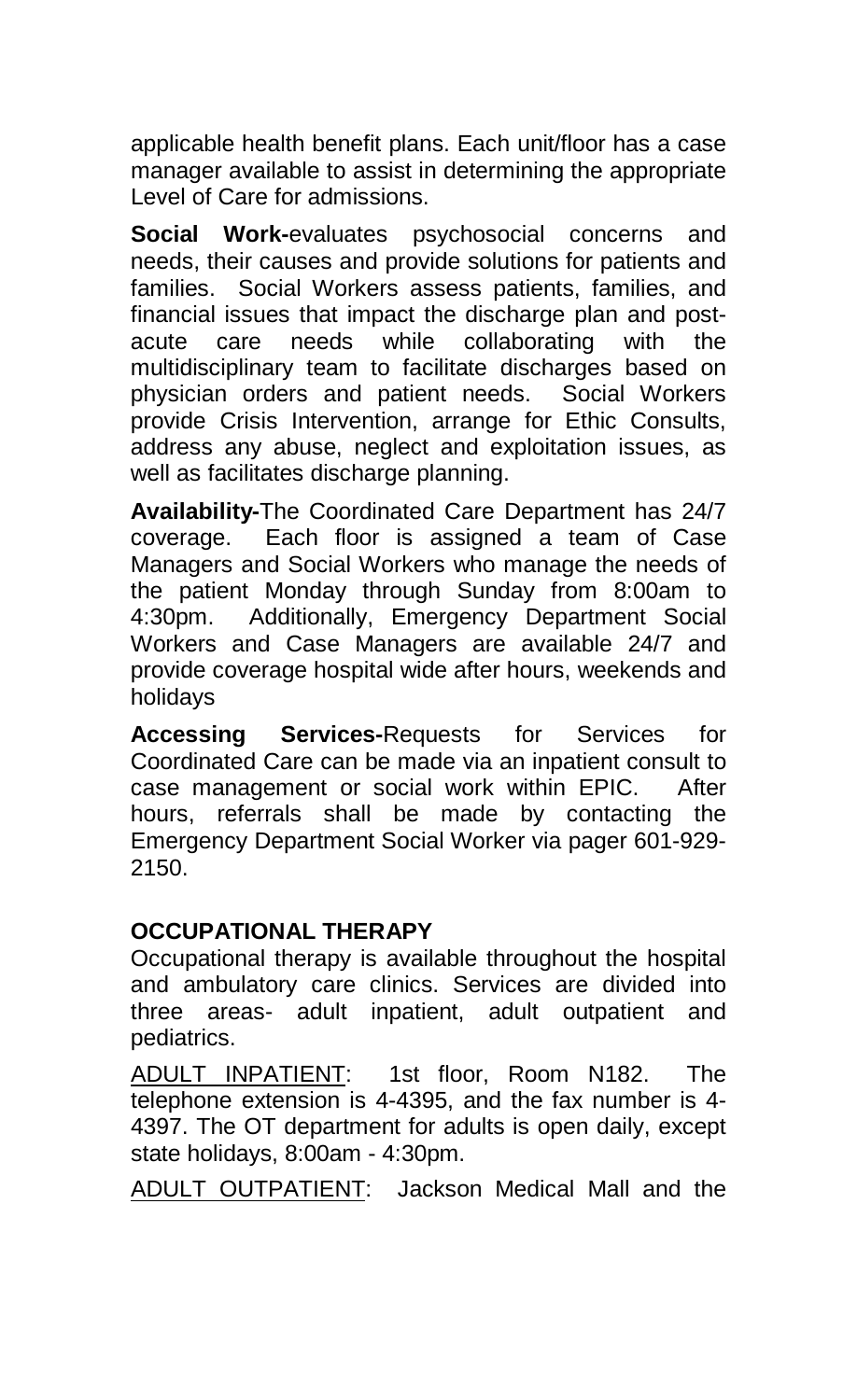Pavilion. The Jackson Medical Mall telephone extension is 5-8846, and the fax is 5-8851. Mall hours are Monday-Friday 8:00 am -4:30 pm except for state holidays. The Pavilion telephone extension is 4-6513, and the fax is 4- 6514. Pavilion hours are Monday-Friday 7:00 am - 5:00 pm except for state holidays. Outpatient services are available in the adult inpatient department for patients referred from the outpatient surgery units for same day services. Patients referred from Employee Health should be referred to either the Jackson Medical Mall or the Pavilion.

**PEDIATRICS:** The Children's Rehabilitation Services are located in C205 for inpatients, outpatients, and acute inpatient rehab. The telephone extension is 4-2905, and the fax is 5-1772. Inpatient hours are Monday-Saturday 7:00 am-4:30 pm except for state holidays. Outpatient hours are Monday - Friday 8am-4:30pm except for state holidays.

#### **REFERRALS**:

Adult and Pediatric Inpatients:

The physician writes an order for therapy in the MD order section of the patient chart. Inpatient referrals are placed in the Invision order system by unit secretaries. Adult and Pediatric Outpatients: The referring physician must complete and sign a prescription. A Certificate of Medical Necessity form is required for Medicaid clients. Please include the primary problem and any secondary problems that might alter or limit the occupational therapy plan. The signed prescription or CMN form must accompany patient for outpatient services.

\*\*\* Medicaid outpatient referrals require that the Certificate of Medical Necessity (prescription) be signed prior to the initiation of treatment and the therapy plan of care document be signed within 30 days of referral. If referring a patient with Medicaid from the ER or outpatient surgery unit, please be aware that you will need to sign the Certificate of Medical Necessity THE SAME DAY. This is most easily accomplished by calling the department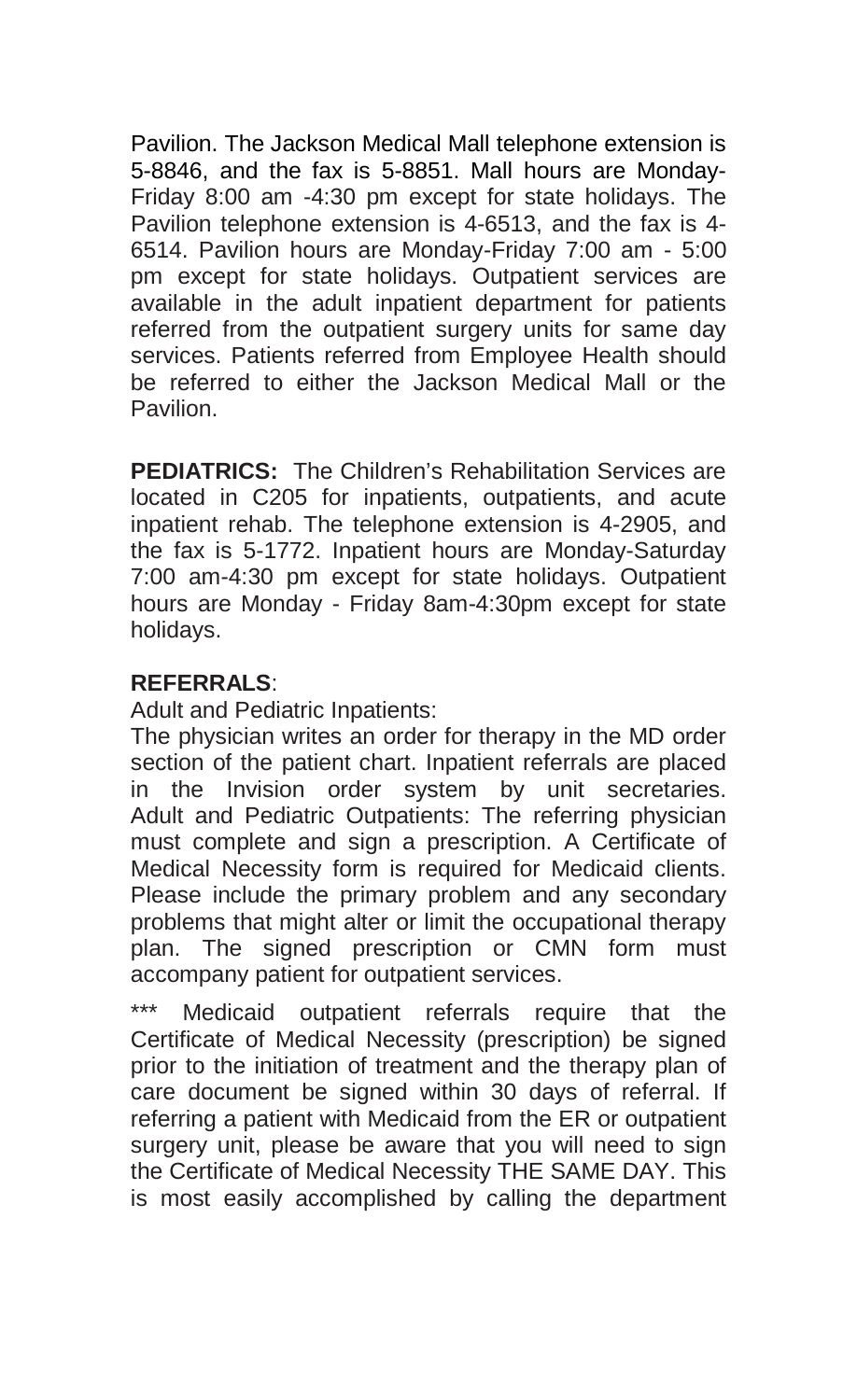with the referral and having the therapist bring the form to you to sign while you are still on the floor.

SERVICES: Services provided by occupational therapy include: motor and cognitive function evaluation and treatment, orthotic fabrication and training, upper extremity prosthetic check-out and training, activities of daily living evaluation and training, homemaking evaluation, rheumatology evaluation, hand rehabilitation, bedside psychosocial services, educational skills, coping skills, social skills, evaluation for adaptive equipment and assistive devices, and sensory integration for pediatrics.

Clinical documentation for all service areas may be viewed on-line through Net Access or the EHR portal.

#### **PHYSICAL THERAPY**

Physical therapy is available throughout the hospital and ambulatory care clinics. Services are divided into three areas- adult inpatient, adult outpatient and pediatrics.

ADULT INPATIENT: 1st floor, Room N137. The telephone extension is 4-2180, and the fax number is 5- 3676. The PT department for adults is open daily, except state holidays, 8:00am - 4:30pm.

ADULT OUTPATIENT: Jackson Medical Mall and the Pavilion. The Jackson Medical Mall telephone extension is 5-8846, and the fax is 5-8851. Mall hours are Monday-Friday 8:00am - 4:30pm except for state holidays. The Pavilion telephone extension is 4-6513, and the fax is 4- 6514. Pavilion hours are Monday-Friday 7:00 am - 7:00 pm except for state holidays. Outpatient services are available in the adult inpatient department for patients referred from the outpatient surgery units for same day services. Patients referred from Employee Health should be referred to either the Jackson Medical Mall or the Pavilion.

PEDIATRICS: The Children's Rehabilitation Services is located in C205 for inpatients, outpatients, and acute inpatient rehab. The telephone extension is 4-2905, and the fax is 5-1772. . Inpatient hours are Monday-Saturday 7:00 am-4:30 pm except for state holidays. Outpatient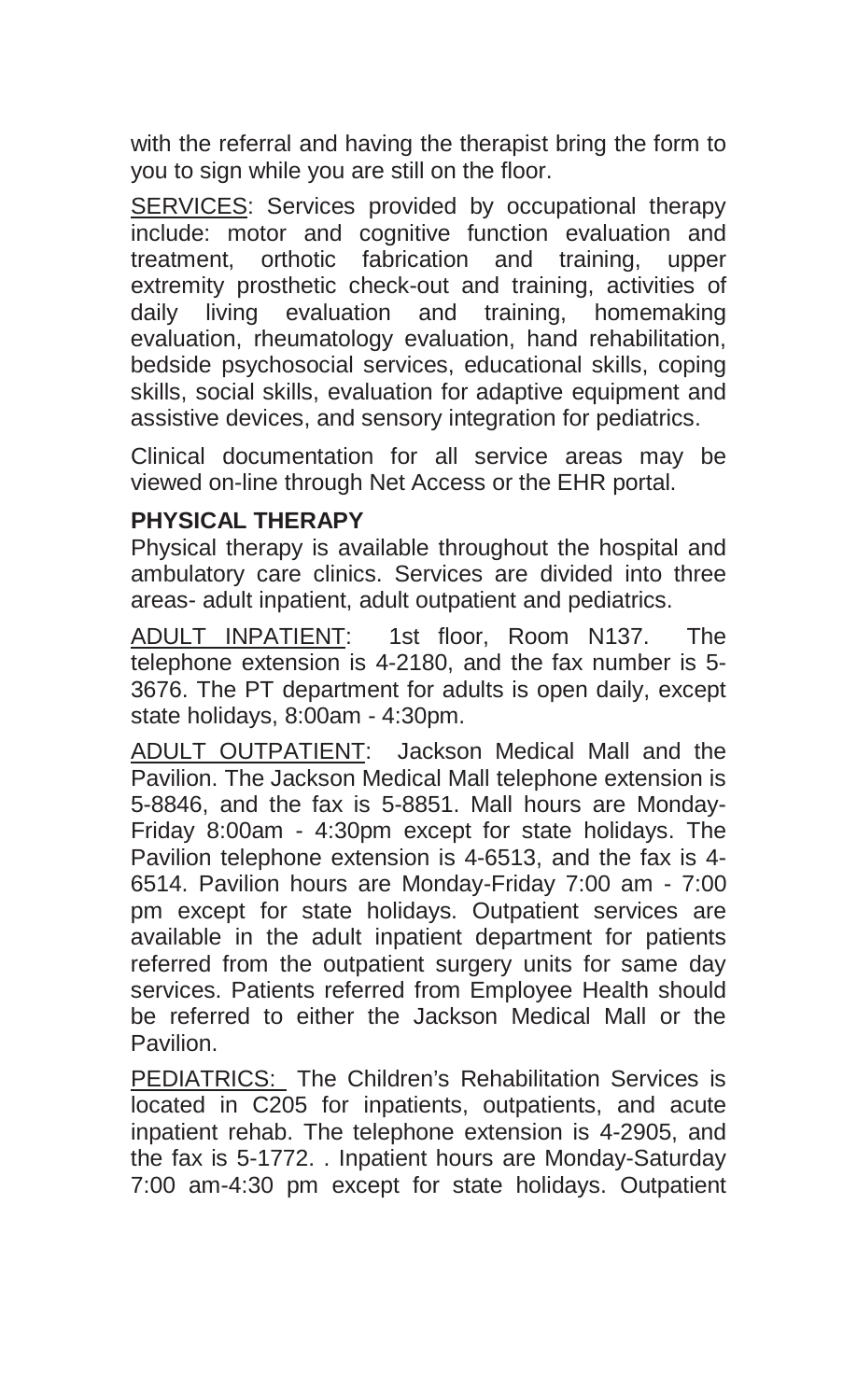hours are Monday-Friday 8:00 am-4:30 pm except for state holidays.

#### REFERRALS:

Adult and Pediatric Inpatients: The physician writes an order for therapy in the MD order section of patient chart. Inpatient referrals are placed in the Invision order system by unit secretaries.

Adult and Pediatric Outpatients: The referring physician must complete and sign a prescription. A Certificate of Medical Necessity form is required for Medicaid clients.

Please include the primary problem and any secondary problems that might alter or limit the physical therapy plan. The signed prescription or CMN form must accompany patient for outpatient services.

\*\*\* Medicaid outpatient referrals require that the Certificate of Medical Necessity (prescription) be signed prior to the initiation of treatment and the therapy plan of care document be signed within 30 days of referral. If referring a patient with Medicaid from the ER or outpatient surgery unit, please be aware that you will need to sign the Certificate of Medical Necessity THE SAME DAY.

This is most easily accomplished by calling the department with the referral and having the therapist bring the form to you to sign while you are still on the floor.

#### SERVICES:

Services provided by physical therapy include: motor function evaluation with treatments for increasing strength, endurance, coordination and range of motion; instruction in functional mobility and use of assistive devices; the use of modalities to relieve pain and stimulate motor activity, lower extremity prosthetic checkout and training. Pediatric Neuro-developmental services are available.

Clinical documentation for all service areas may be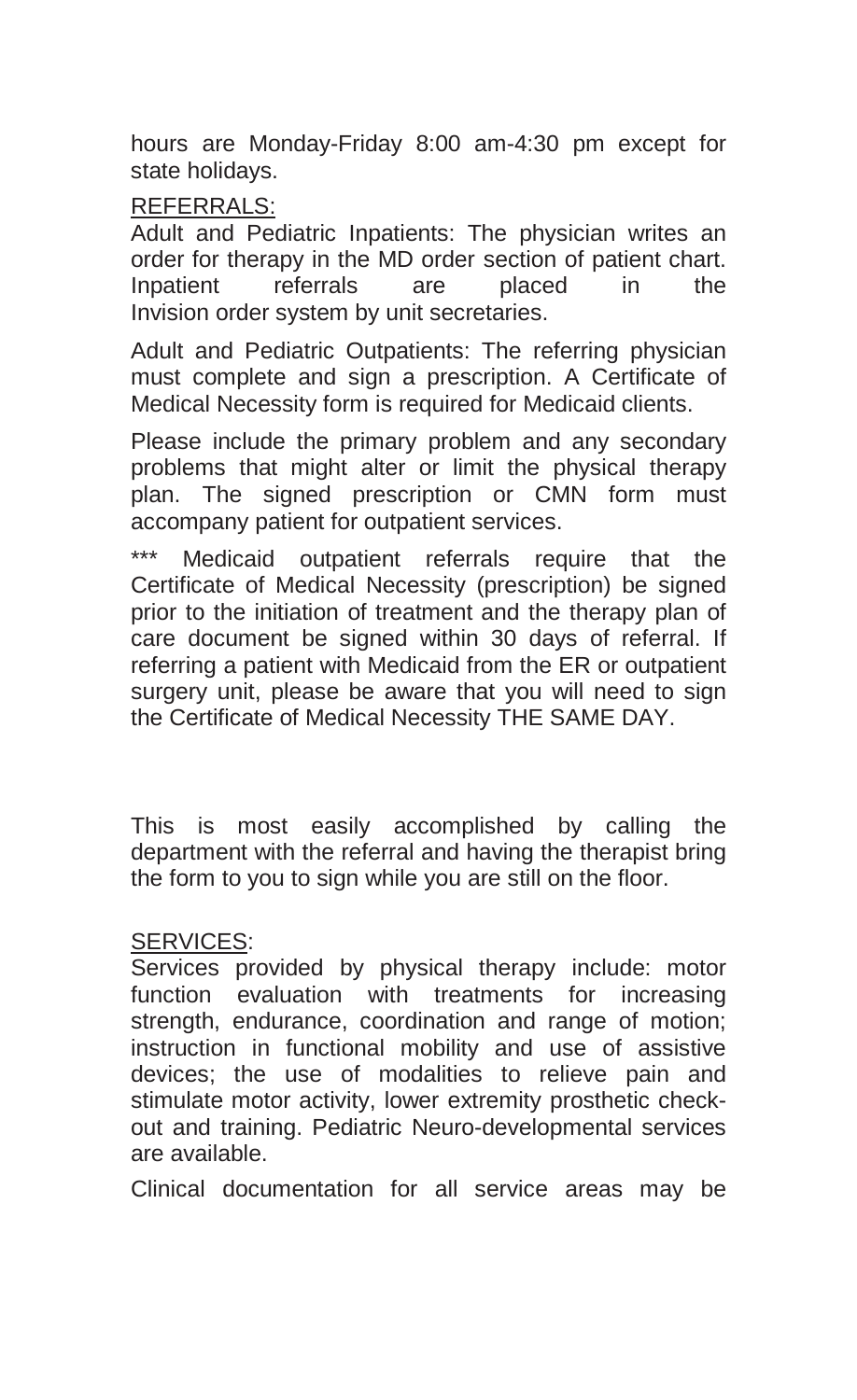viewed on-line through Net Access or the EHR portal.

# **RESPIRATORY CARE**

Respiratory Care is located in room N200-15. Telephone extension is 4-2095. Team supervisors may be reached on pager 601-929-5083. Service is available 24 hours a day, seven days a week.

Services provided include: assessment and evaluation of respiratory therapy potential, bedside pulmonary mechanics; hyper-expansion therapy to prevent and treat atelectasis; oxygen therapy; humidification therapy; medication delivery; airway care and management; chest physiotherapy and postural drainage; mechanical ventilator management; assistance with cardiopulmonary resuscitation; assistance with endotracheal intubation special medical gas delivery; and obtaining arterial blood gas samples.

Real-time respiratory care patient documentation can be accessed via the Lifetime Clinical Record via the Electronic Health Portal.

#### **PATHOLOGY SERVICES: Please see website:** Pathlab.umc.edu

#### **Laboratory Telephone Extensions**

Central Receiving 4-2350 Phlebotomy Service 4-2350 Phlebotomy Service 4-2377 (Outpatient Clinic) Hematology 4-2370 Chemistry (Stat) 4-2368 Arterial Blood Gases 4-2380 Bacteriology 4-2358 Parasitology 4-235 Mycology 4-2358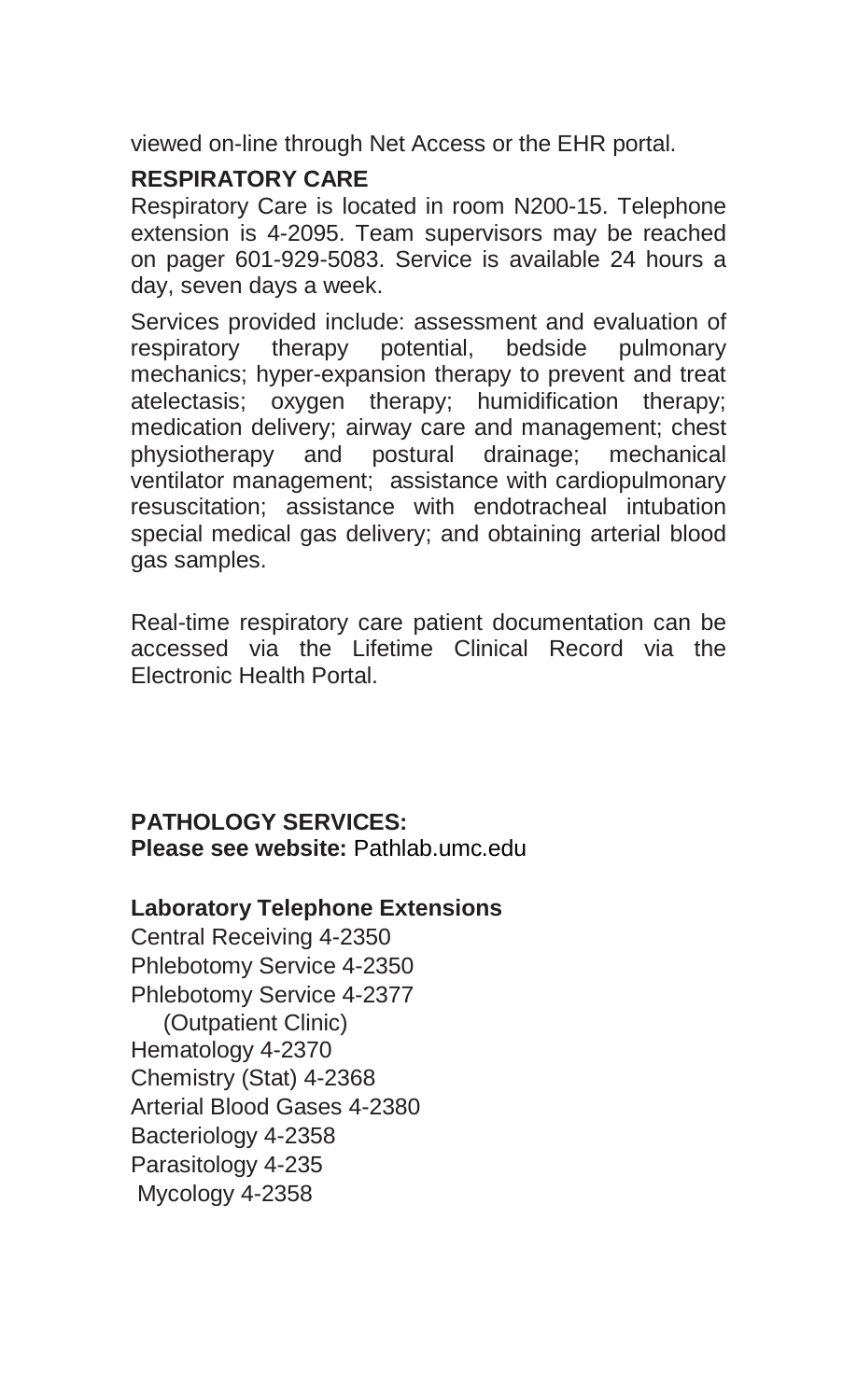TB 4-2358 Virology 5-6186 Chemistry Profiles 4-2368 Chemistry Special 4-2372 Chemistry RIA 4-2359 Luminometer 5-6262 Chemistry Urine 4-2369 Chemistry Drug 4-2366 **Toxicology** Coagulation 4-2367 Hematology 4-2370 Hematology Fluid 4-2370 Cell Count Serology 4-2365 Molecular Pathology 4-2365 Urinalysis 4-2371 Reference Lab 4-2373 Blood Bank Office and Donor Information 4-2390 Blood Bank Laboratory 4-2392 POCT 4-4746 LIS 4-2883 Toxicology 4-1614

#### **BIOCHEMICAL GENETICS**

Inborn Errors of Metabolism

The Biochemical Genetics Testing Laboratory is located in Room G126 in the Guyton building (ext. 4-1943). The lab is open from 8:00 am until 4:00 pm Monday-Friday and closed on UMMC holidays. Tests available in this laboratory are for the diagnosis or confirmation of inborn errors of metabolism and for other Mendelian disorders.

Our requisition form must accompany the sample(s) stating (1) clinical indication, (2) date of birth, (3) specific test(s) desired. Be sure to specify "send to Biochemical Genetics Lab" when you write orders so that the sample does not get sent to the wrong lab.

Test Available: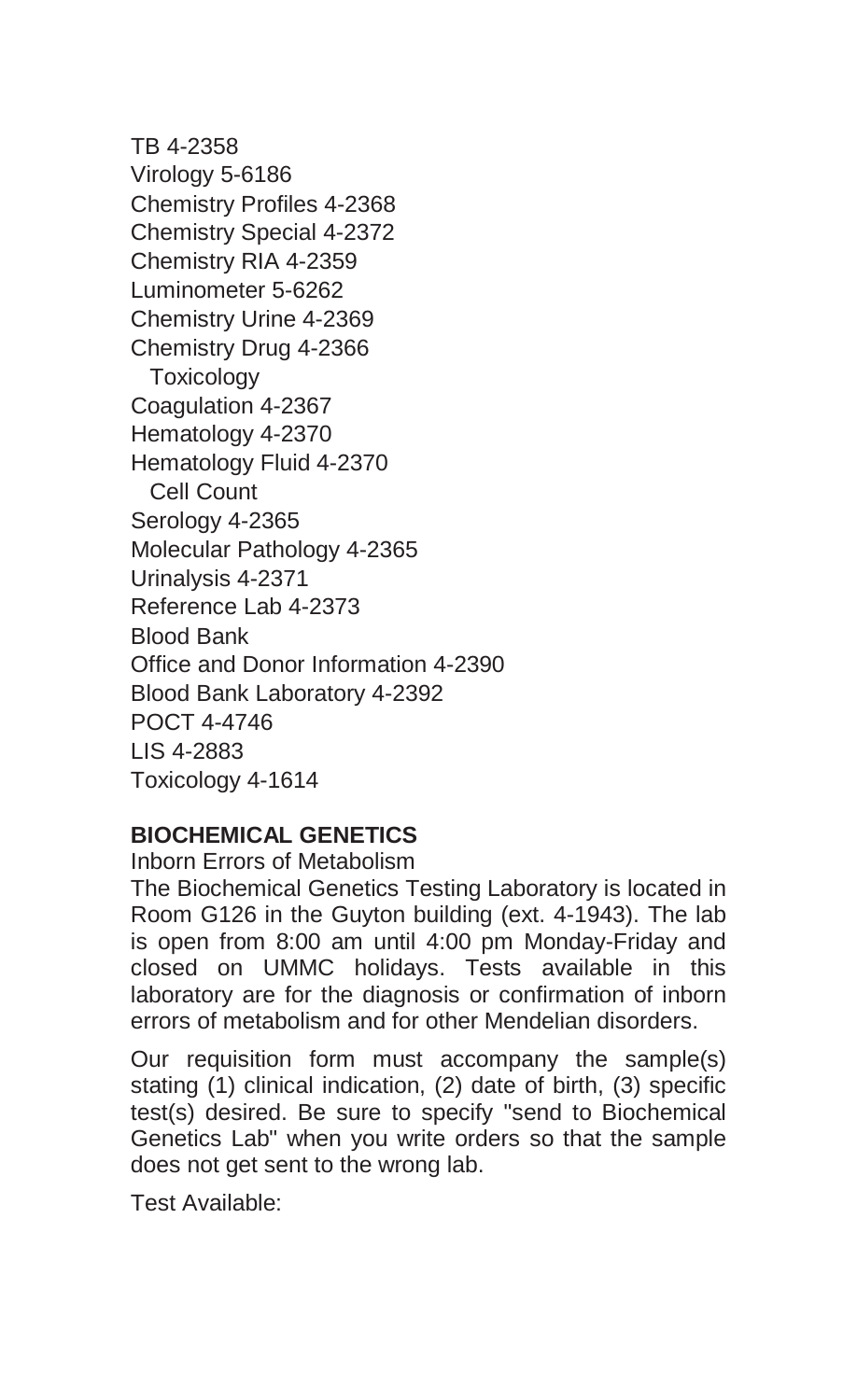- 1) *In-House:* 
	- a) Quantitative Amino Acid Analysis: Samples needed are 1.0 ml (minimum volume) heparinized (green top) blood, urine (5 ml) and CSF (0.5 ml). Turn around time (TAT) for Amino Acid Analysis is typically about 48 hours. STAT TAT is a minimum of five hours.
	- b) G6PD (Quantitative); requires our lab's getting a copy of a CBC drawn along with the sample as the hemoglobin level is required.
	- c) Lactate/Pyruvate (requires a special perchloric acid tube: call 4-1943 to get the tube and for instructions).
- 2) *Outside Lab Work:*

This lab sends samples anywhere in U.S. (and with special prearrangements also elsewhere) for biochemical genetic testing including urine organic acids, bio-tinidase, carnitine levels and acylcarnitine profile, urine acylglycines, very long chain fatty acids, mucopolysac-charides, various quantitative enzyme analyses (e.g. urea cycle, porphyria, etc.), various quantitative enzyme analyses (e.g. urea cycle, porphyria, etc.), mitochondri-al studies, various DNAbased analyses, and assorted other special tests as needed (please inquire regarding your needs).

*Call ext. 4-1943 for information regarding your requirements.* 

The Biochemical Genetics Testing Lab is CAP certified. Genetic Consults are available by calling ext. 4-1900.

# **RADIOLOGY**

The Department of Radiology offers a wide range of services/procedures and operates 12 divisions/sections, which are listed separately below. The procedures offered are listed in the computer system on the "on-line Order Entry" screens. A radiologist is available 24 hours a day for consultation as to appropriate procedure, proper sequence protocols and patient preparation. All procedure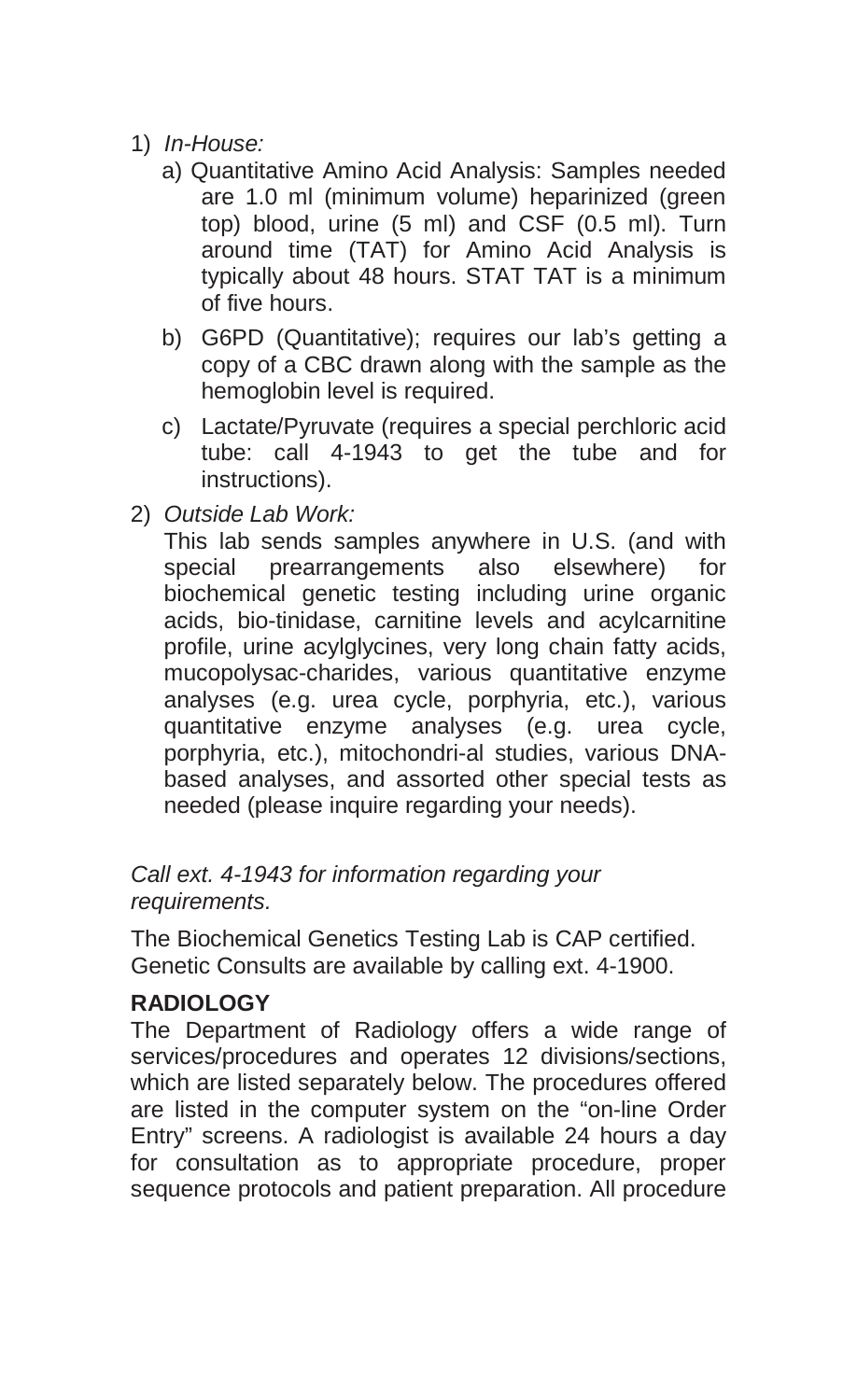preparations are found online with hospital manuals. Referral of inpatients to other facilities, including VA and MRC, must be approved and arranged through hospital administration. The main department, consisting of Adult Diagnostic Division, department chairman and administrative offices, image management and the main reading/consultation rooms, is located in the basement in S011.

#### Requests for Services

Requests for procedures are placed through the hospital electronic health record system.

#### SEE THE APPROPRIATE DIVISION/SECTION FOR SCHEDULING PROCEDURES.

All STAT requests will be honored as soon as possible. Abuse of STAT requests will only serve to delay the examination of those that are appropriately considered STAT.

#### Radiology Reports

Reports are available via digital dictation system as soon as dictated. They can be accessed at any hospital terminal as soon as typed. Instructions for viewing are found in the Invision Life Time Clinical Record "LCR" manuals.

#### **RADIOLOGY RELEASE OF INFORMATION**

Images may be viewed on the PACs (Picture Archiving Communication system) any time on terminals located in the radiology department and throughout the hospitals.

#### ADULT RADIOLOGY

The Adult Radiology Image Management is located in S011, operating hours are Monday through Friday, 8:00 am until 4:30 pm. Copies of images can be reproduced on CDs upon request.

#### JACKSON MEDICAL MALL

The Jackson Medical Mall Release of Information room is located in the Ambulatory Care Radiology Department (room 1319) and is open Monday through Friday, 8:00 am to 4:30 pm.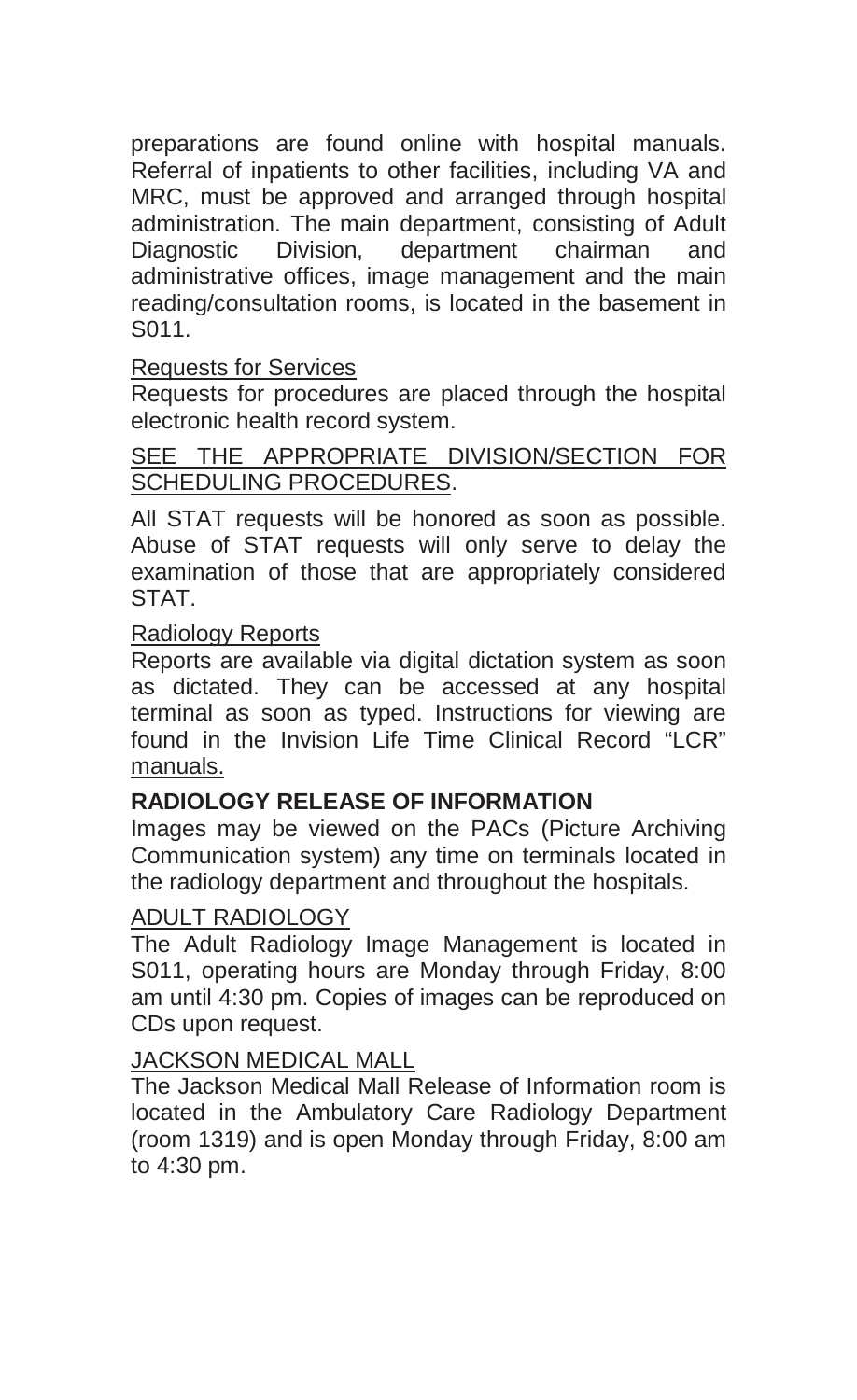# Clinics, Conferences, Research CDs and Mammography films

Special arrangements for clinics, conferences and research may be made by contacting the Information Supervisor (4-2529). Due to limited personnel, adequate notice must be given. Images requested may be viewed on PACs.

# **SCHEDULING PROCEDURES**

Routine procedures, i.e., chest, spine, head and extremities, do not need to be scheduled. Call 5-4RAD (5- 4723).

- Fluoroscopic procedures
- Procedures involving any contrast media including air
- Procedures involving the introduction and/or manipulation of catheters, wires, stints, and needles for purpose of a biopsy, etc.
- Mammography
- Procedures requiring special equipment, (i.e., C-Arm) Special patient preparation orders are necessary for many radiographic procedures. The most common of these procedures include upper GI series, IVP's and Barium Enemas with or without air. A current list of procedure preps may be found in the online policy/procedure manual, [https://documents.umc.edu/\\_layouts/SPUmcPolicy/Vi](https://documents.umc.edu/_layouts/SPUmcPolicy/ViewPolicy.aspx?pid=H-IM-XR-GEN-PO-00011) [ewPolicy.aspx?pid=H-IM-XR-GEN-PO-00011](https://documents.umc.edu/_layouts/SPUmcPolicy/ViewPolicy.aspx?pid=H-IM-XR-GEN-PO-00011)

#### **Special Requirements for Procedures Using Contrast**

Except for emergencies, patients having procedures requiring intravenous contrast should have current (30 days) creatinine and BUN if they are in one of the below listed groups:

- Over 60 years of age
- Known diabetic (Creatinine, BUN within 30 days)
- Known hypertensive on medications
- Known renal disease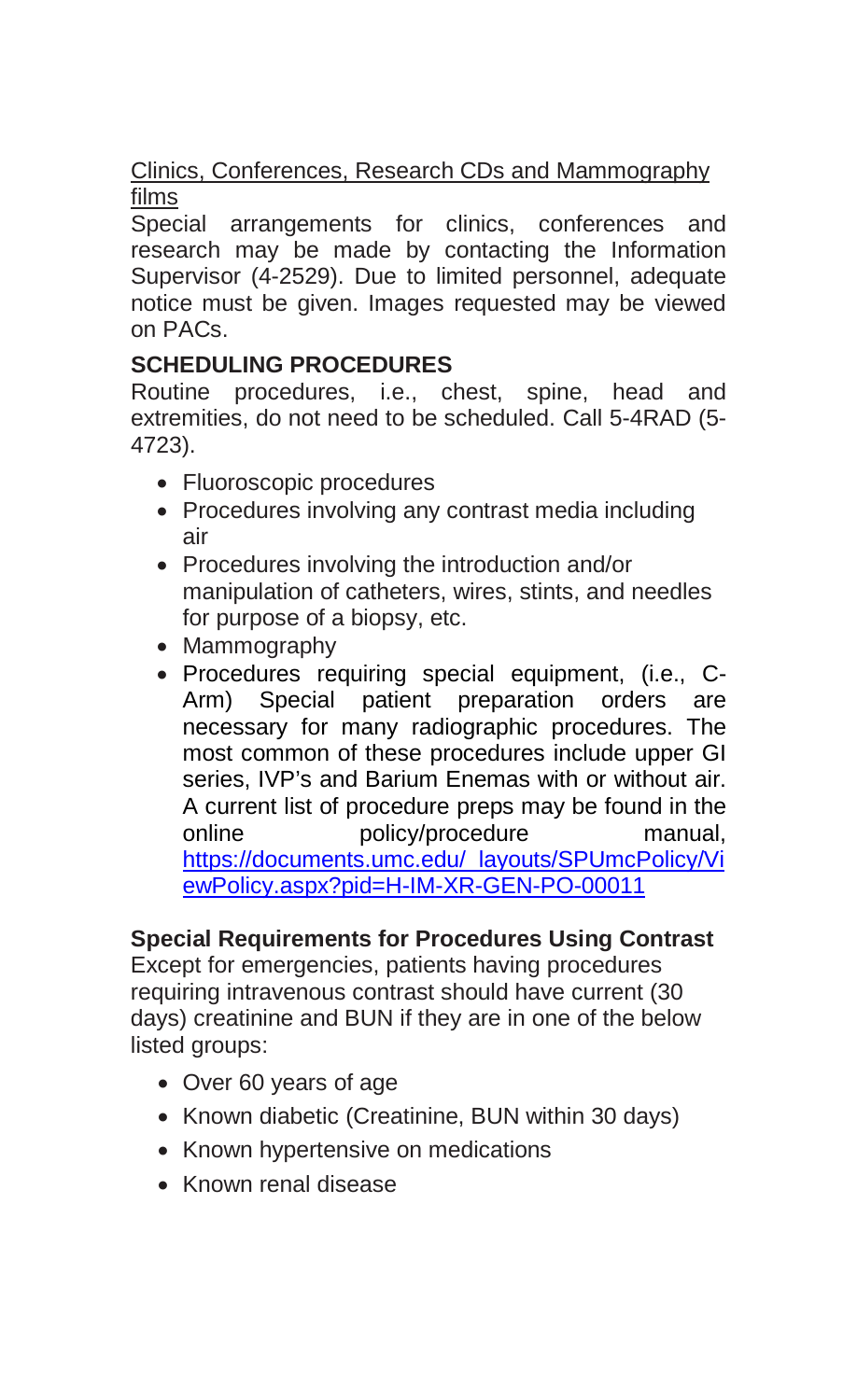• Known blood diseases such as multiple myeloma, sickle cell disease and leukemia

# ADULT DIAGNOSTIC MODALITY

The Adult Diagnostic Division is located in the basement of the south wing of the hospital in room S011, and the telephone extension is 4-2500. Routine radiologic service is provided 8:00 am until 4:30 pm, Monday through Friday. Main Radiology S011 is closed Saturday, Sunday, and Holidays, all exam services are provided in the Emergency Radiology Department 4-2660.

#### PEDIATRIC RADIOLOGY MODALITY

A radiology unit for pediatric patients is located in the basement of the Children's Hospital, room S080, phone extension 4-2030. The department offers services 24 hours a day. Suite C located in the Pavillion provides orthopedic pediatric radiology exams during the hours of 8:00 am until 4:30 pm.

#### EMERGENCY RADIOLOGY MODALITY

A radiology unit adjacent to the Emergency Department provides service to emergency room patients 24 hours a day. This unit also provides emergency radiographic procedures for inpatients when the main imaging department is closed. Call 4-2660 before sending patients. Additional staff is available on Saturday, Sunday and Holidays.

#### PAVILION DIAGNOSTIC MODALITY

Pavilion Radiology is located next to Suite D in the Medical Pavilion. Hours of operation are from 8:00 am until 6:00 pm, Monday – Friday.

#### INTERVENTIONAL RADIOLOGY MODALITY

Interventional Radiology provides services Monday through Friday from 8:00 a.m. until 5:00 p.m. Emergency service is available by consulting with the Radiologist on duty. The modality is located in the basement of the research wing, rooms R040 and R017, extension number 4-2833.

All interventional procedures must be requested through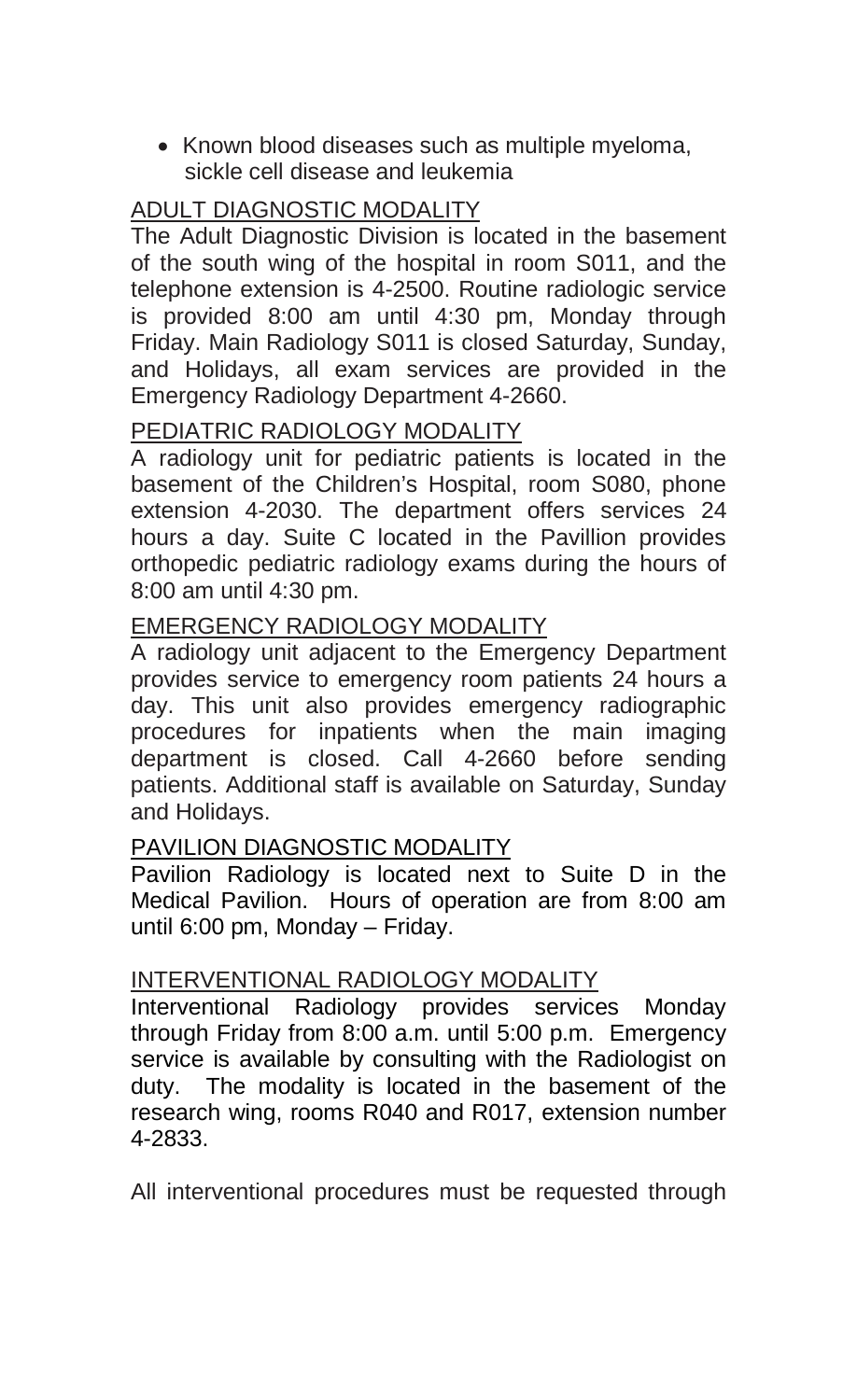the hospital computer system. A Radiologist will consult with the requesting physician, the nursing unit and the patient concerning preparation, procedure to be performed and a scheduled time.

#### DIAGNOSTIC ULTRASOUND MODALITY

The Ultrasound Division is located in the basement of the Medical Center, room N025, extension 4-2570. The Ultrasound Division provides service from 7:30 am until 5:00 pm Monday through Friday, and 11:00am to 3:00pm on Saturday and Sunday. Emergency service is provided at night, on weekends and on holidays. All ultrasound procedures are scheduled by calling 5-4RAD (5-4123). The radiology resident on call may be contacted for consultation as to appropriate procedure.

Patient Preparation: Some ultrasound procedures require special preparation to obtain a diagnostic study and are available ON-LINE (SEE HEALTH CARE, MANUALS, "RADIOLOGY PATIENT PREPARATION")

## DIAGNOSTIC ULTRASOUND MODALITY PAVILION

Pavilion Ultrasound is located in Radiology between Suite D and Suite I in the Medical Pavilion. Hours of operation are from 8:00 am until 4:30 pm, Monday – Friday.

#### NUCLEAR MEDICINE MODALITY

Nuclear Medicine is located in the basement of the North and Research Wings, room N023, extension 4-2575.

**Scheduling of Procedures:** All nuclear medicine procedures are scheduled by calling extension 5-4RAD (5-4723) for centralized scheduling. Routine services are provided from 8:00 am until 4:30 pm Monday through Friday. Emergency services are provided after hours, weekends and holidays by calling the radiology resident on call and he/she will make arrangements to perform the procedure. (Radiopharmaceuticals must be ordered by 3:00 pm for next day). However, add on scans can be performed the same day if the radiopharmaceutical can be obtained from the nuclear pharmacy.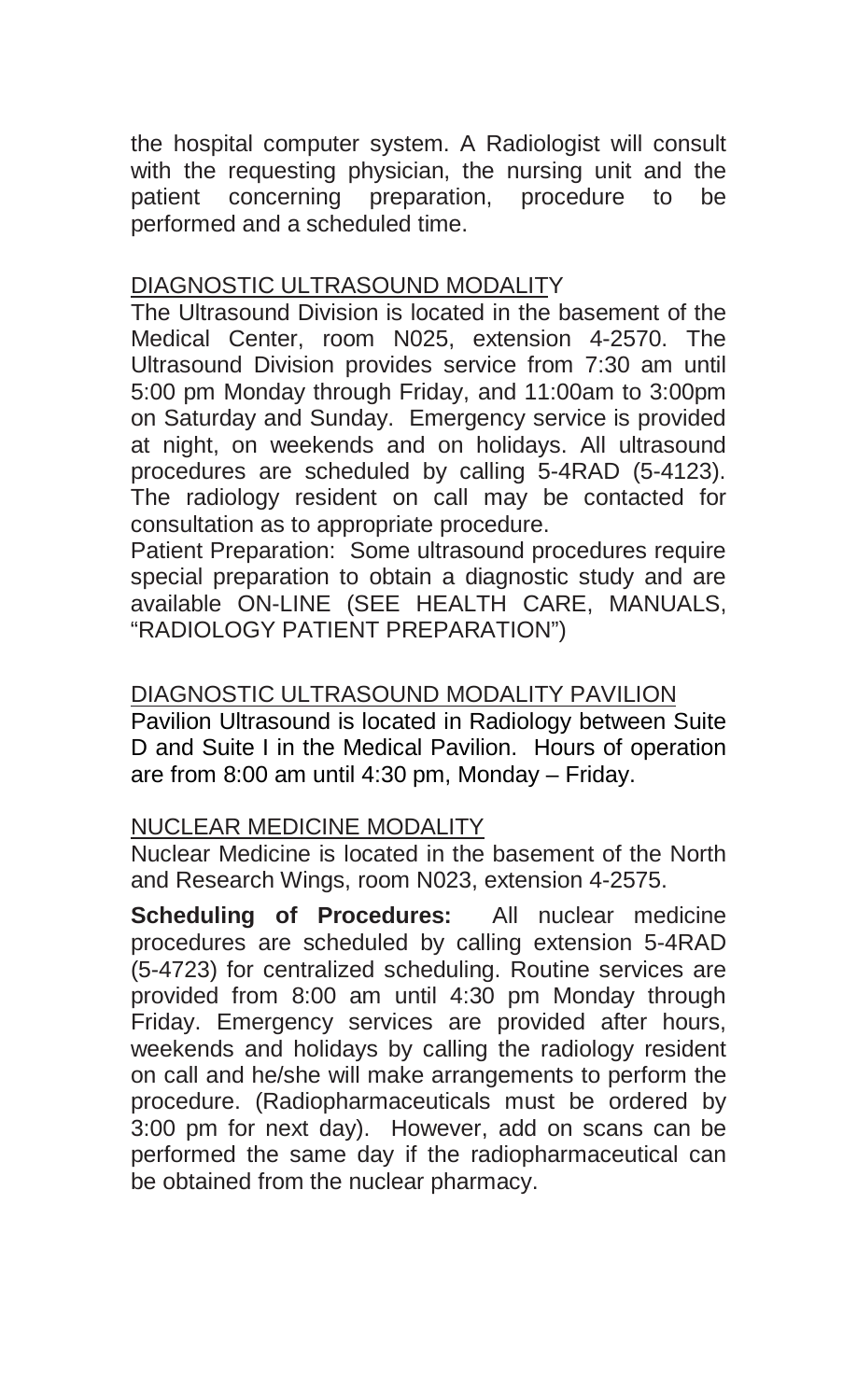Radionuclide Therapy Consults: Consultations for radionuclide therapy are obtained by sending a standard UMMC consult form (1788) to Nuclear Medicine or the primary physician of the patient should contact the nuclear medicine radiologist for a consult.

#### POSITRON EMISSION TOMOGRAPHY (PET IMAGING)

PET Imaging is located in MI 104 at the Jackson Medical Mall. All PET procedures are scheduled by calling extension 5-4RAD. Services are provided from 7:30 am until 4:00 pm Monday through Friday. All procedures must be ordered in advance.

#### COMPUTERIZED TOMOGRAPHY (CT) MODALITY

CT is located in the acute services wing, room X004, extension 5-3968. Routine services are provided 24 hours a day, Monday through Sunday.

#### CT CANCER CENTER

CT is also located at the Jackson Medical Mall Cancer Imaging Center, room MI-111. It is staffed from 7:30am until 4:30pm for outpatients. To schedule a procedure call extension 5-9133.

PAVILION CT is located inside the Radiology department in the Pavilion (M010-05). Hours of operation are Monday-Friday; 7:30 am-5:00 pm. Outpatient procedures can be scheduled by calling 601-815-4RAD (601-815- 4723).

#### MAGNETIC RESONANCE IMAGING MODALITY

MRI is located in the basement in the acute services wing, room X001, extension 4-2645. Service is provided 24hours a day 7 days a week. A radiologist is available 24 hours a day for consultation as to appropriate procedure, proper sequence and patient preparation.

Not All Patients Can Have MRI Scans - please review the policy below.

[https://documents.umc.edu/\\_layouts/SPUmcPolicy/View](https://documents.umc.edu/_layouts/SPUmcPolicy/ViewPolicy.aspx?pid=H-IM-MRI-GEN-PO-00013) [Policy.aspx?pid=H-IM-MRI-GEN-PO-00013](https://documents.umc.edu/_layouts/SPUmcPolicy/ViewPolicy.aspx?pid=H-IM-MRI-GEN-PO-00013)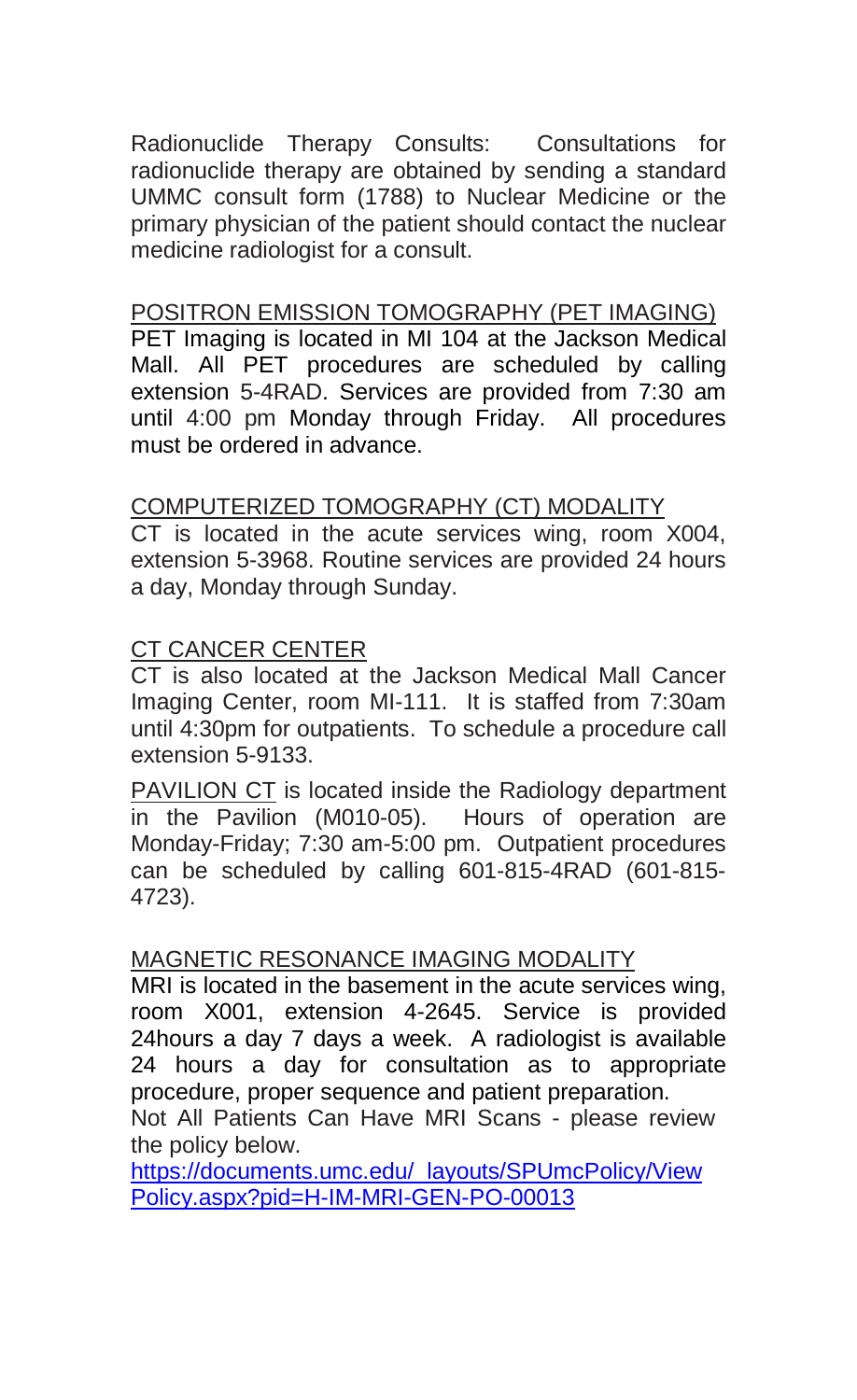The following patients **canno**t be scanned:

- Patients with cardiac pacemakers are contraindicated for MRI procedures.
- Patients with neuro-stimulators and aneurysm clips are at high risk. These patients are evaluated on an individual basis by the radiologist to determine if they are acceptable MRI candidates.
- Patients in the first trimester of pregnancy are high risk and the radiologist assigned to MRI will consult with the requesting physician to determine risk versus benefit to performing the MRI procedure.
- All patients, staff, and visitors are screened before entering the magnetic field. Patients who are found to have ferromagnetic objects that cannot be removed from their person may be deemed unacceptable candidates for MRI scans.
- All patients scheduled for a Cardiac MRI and MRAs requiring additional dose of contrast need to have a recent BUN, Creatinine and a Glomerular Filtration Rate test within two months of the scheduled procedure.
- All MRI Arthrograms and Cardiac exams must be scheduled by the MRI Chief Technologist or by calling 5-4RAD (5-4723)
- All MRI Breast exams must be referred to the Mammography CHIEF TECHNOLOGIST before the MRI will be scheduled UNLESS THE EXAM WAS RECOMMENDED BY UMHC BREAST IMAGING.

#### MRI CANCER CENTER

MRI at the Jackson Medical Mall is staffed from 8:00am until 4:30pm for outpatients. It is located in the Mall's Cancer Imaging Center, room MI-108. To schedule a procedure call extension 5-9133.

#### PAVILION MRI

Located inside the Radiology department in the Pavilion. Hours of operation are Monday-Friday from 7:00 am until 7:00 pm. Please call 4-6542 to schedule outpatient MRI.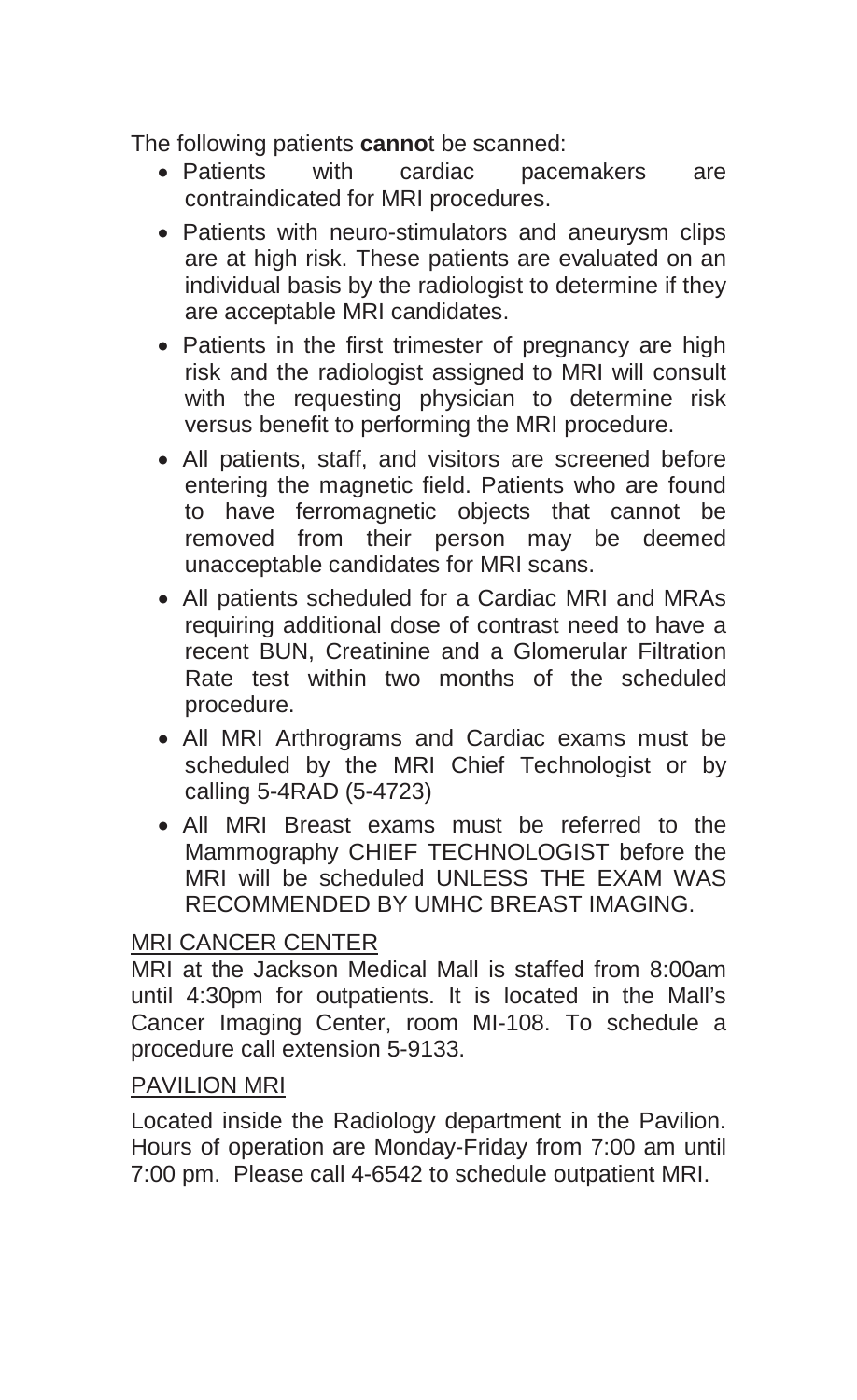#### JACKSON MEDICAL MALL MAMMOGRAPHY MODALITY

DIAGNOSTIC AND SCREENING Mammograms, BREAST ULTRASOUND, AND BREAST BIOPSIES are performed MONDAY – FRIDAY from 8:00 am to 4:30 pm in the BREAST IMAGING Department.

#### PAVILION MAMMOGRAPHY MODALITY

Pavilion Mammography is located between Suite B and Suite C in the Pavilion. Hours of operation are Monday-Friday from 8:00 am until 4:30 pm. SCREENING<br>MAMMOGRAPHY AND NEEDLE LOCALIZATION NEEDLE LOCALIZATION PROCEDURES ARE PERFORMED AT THE PAVILION LOCATION.

#### GRANT'S FERRY MAMMOGRAPHY MODALITY

SCREENING MAMMOGRAPHY IS PERFORMED AT THE UNIVERSITY PHYSICIANS AT GRANT'S FERRY. HOURS OF OPERATION ARE MONDAY – FRIDAY FROM 8:00AM UNTIL 5:00 PM.

#### **SCHEDULING OF PROCEDURES**

ALL SCREENING MAMMOGRAPHY APPOINTMENTS CAN BE MADE BY CALLING THE RADIOLOGY CENTRALIZED SCHEDULING DEPARTMENT AT 601- 815-4RAD (601-815-4723). ALL DIAGNOSTIC MAMMOGRAPHY, BREAST ULTRASOUND BREAST BIOPSY PROCEDURES CAN BE SCHEDULED BY CALLING 601-815-8624 DURING HOURS OF OPERATION.

ALL MAMMOGRAPHY PROCEDURES REQUIRE A REFERRAL BY A PHYSICIAN.

# RADIATION ONCOLOGY MODALITY

The Radiation Therapy Modality is located in Suite 1600, Jackson Medical Mall, 4-2550. Space is also maintained in the hospital basement to provide radiation oncology services to inpatients. Normal services are provided from 7:30 am until 4:00 pm. Emergency radiation oncology treatments may be arranged through consultation with the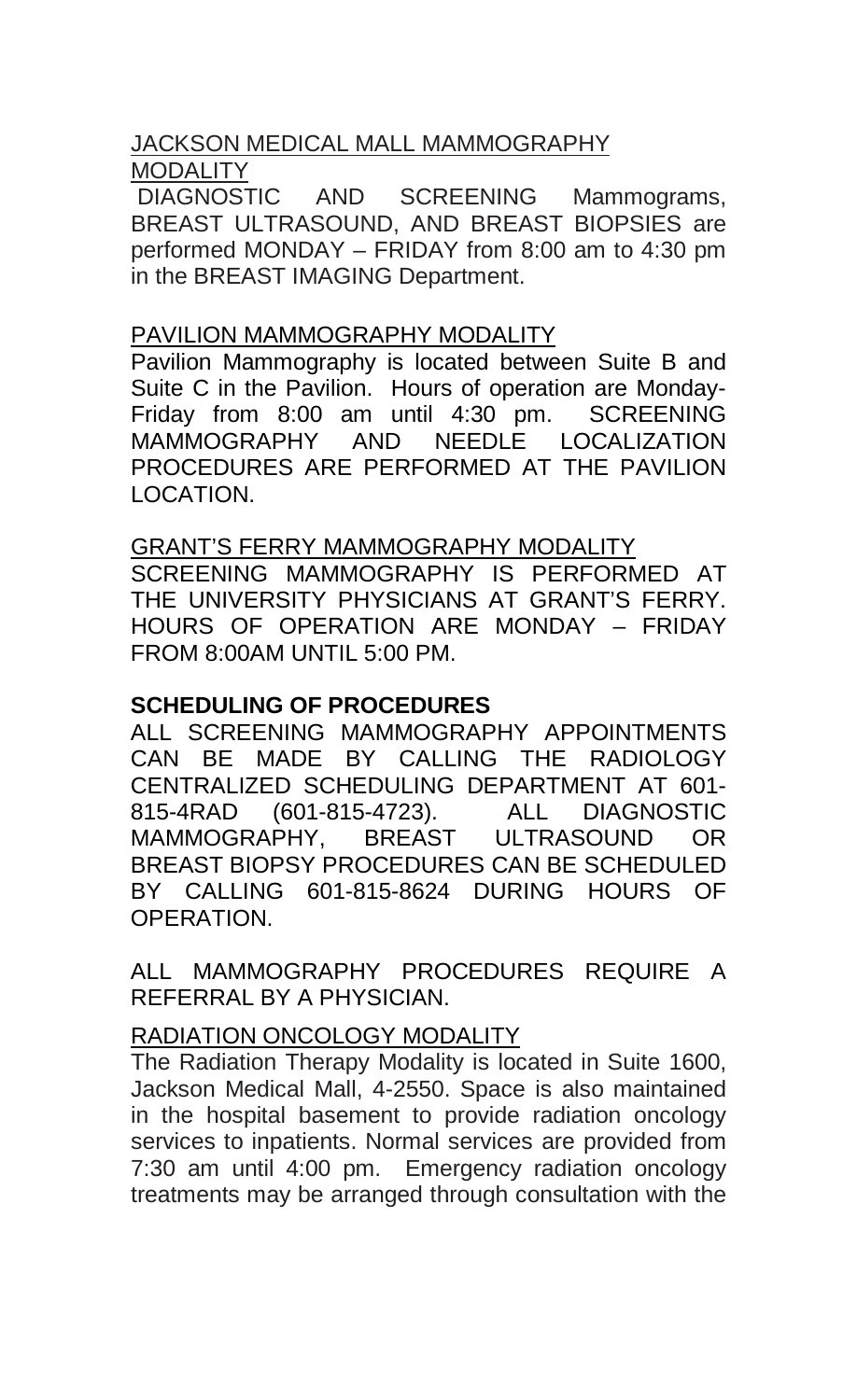Radiation Oncologist.

Requests for Services

Radiation oncology treatments are initiated by a consult and the patient acceptance for treatment by the radiation oncologist. The standard Medical Center Consult form (1788) must be forwarded to the Radiation Oncology Division (Suite 1600) or by FAX to extension 5-6876.

# **PHARMACY**

The Department of Pharmacy is charged with the responsibility to assure the appropriate selection, distribution, and safe and effective use of drugs within the institution. This responsibility is established by the combined efforts of the medical staff, pharmacy department, nursing service and hospital administration.

## **Hospital Formulary**

The Department of Pharmacy operates under a selective closed formulary system. The formulary system is a method whereby the medical staff of an institution, working through the pharmacy and therapeutics committee, evaluates, appraises, and selects from among the numerous available drug entities and drug products those that are considered most useful in patient care. Only those so selected are stocked and routinely available from the pharmacy. The formulary system is thus an important tool for assuring the quality of drug use and controlling its costs.

**The Hospital Formulary** is distributed throughout the institution via the University of Mississippi Medical centers intranet site. The formulary is accessible by clicking on:

- "HEALTH CARE"
- "PHARMACY"

Drugs can be found by brand name or by generic name. Many brand name products are cross-referenced in the generic name section. Additionally, the Hospital Formulary contains information relative to prescription directions for written and verbal orders, policies and guidelines of the pharmacy and therapeutics committee, narcotic and dangerous drug prescribing, adverse drug reaction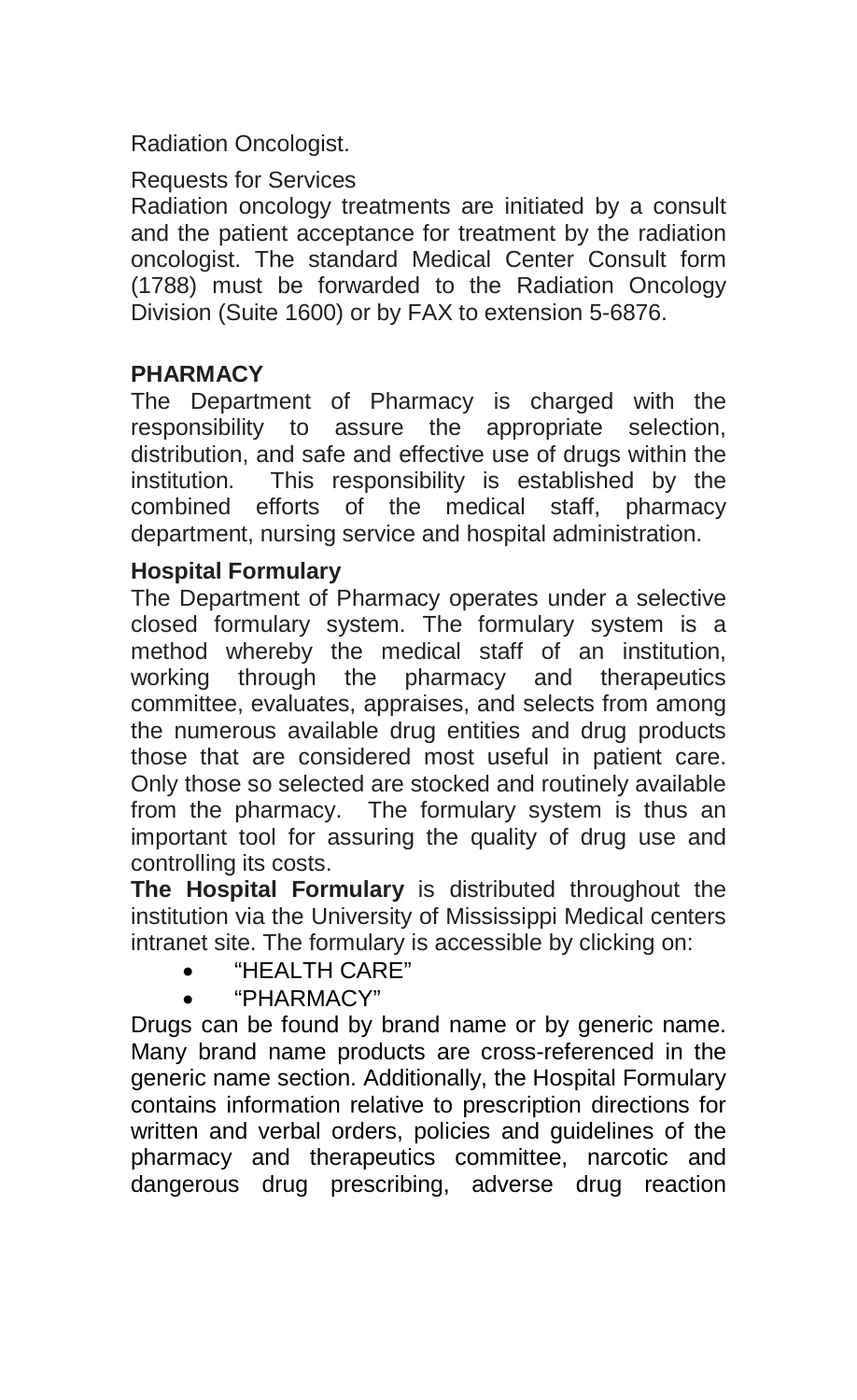reporting and directions for submitting requests for formulary revision. This online formulary resource is updated monthly.

## **D.E.A. Numbers**

Every physician licensed to practice in Mississippi who prescribes, administers or dispenses any controlled substance within Mississippi or who proposes to engage in the prescribing, administering or dispensing of any controlled substance within Mississippi must be registered with the U.S. Drug Enforcement Administration in compliance with Title 21 CFT Part 1201.

Once obtaining your medical license, you are highly encouraged to acquire your DEA number without delay. This is the only method to assure you have prescriptive authority for all of your patients, and also provides you the ability to monitor your patient's prescription use.

The DEA has advised the Medical Center that the University Hospital DEA number may be used by UMHC physicians, provided a unique four-digit suffix is added for each individual. The number will be provided to the DEA and others upon request, and it will be traceable. UMMC interns and residents are allowed to use this number for prescriptions written for Medical Center patients. This number is not to be used for the purpose of moonlighting or other purpose, outside of official University of Mississippi Medical Center business. It also does not give the user the ability to order DEA 222 forms.

Interns and residents may obtain their unique hospital DEA number from Pharmacy Administration, located in room H026 on the opposite side of the hallway from the main pharmacy, between the hours of 8:30 am and 4:15 pm Monday through Friday. Each physician must present his/her own Medical Center ID badge and sign for the number.

### **Hospital Pharmacy Information and Contacts**:

Inpatient (4-4020): The inpatient pharmacy is open 24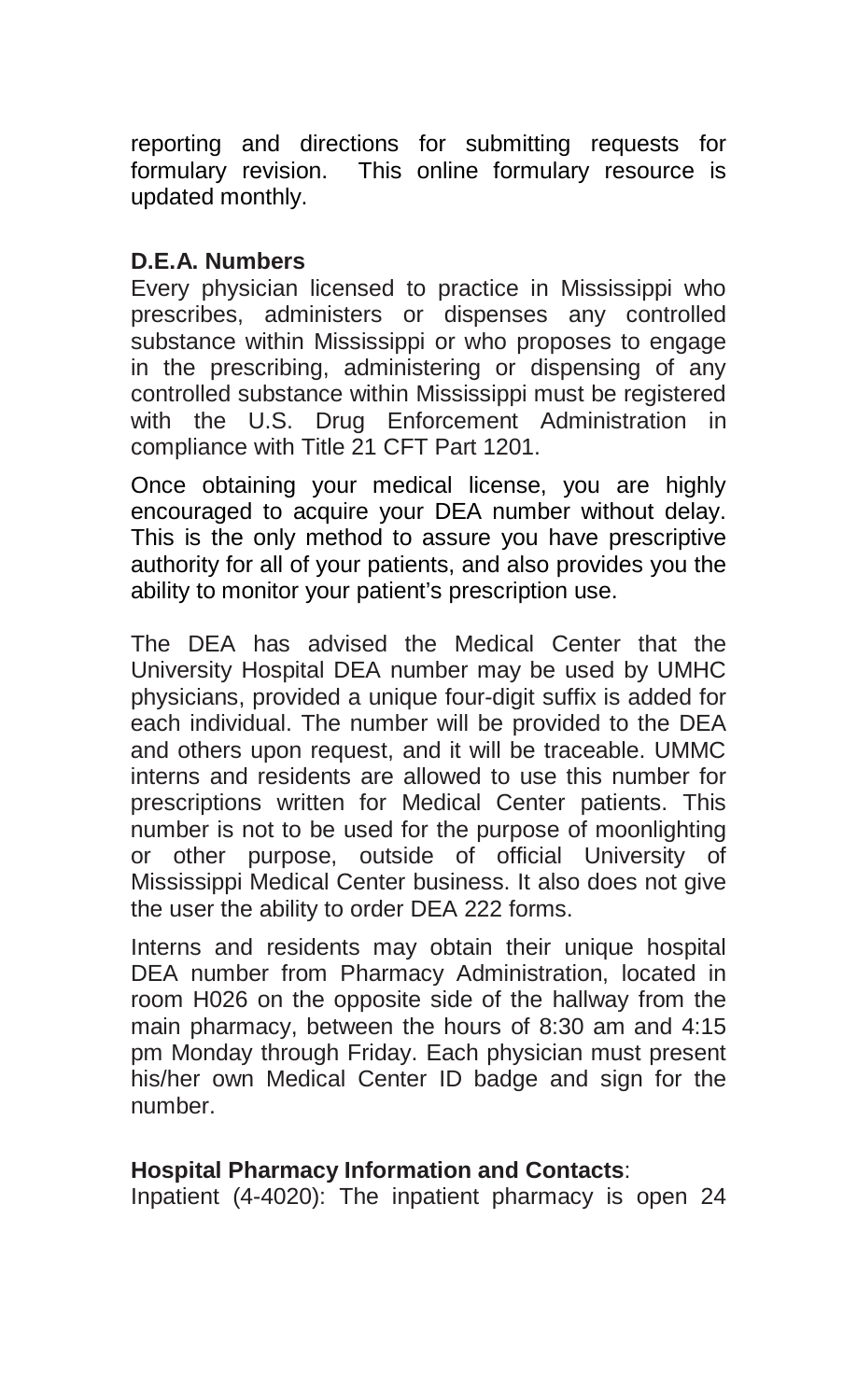hours a day, seven days per week, including holidays. This pharmacy is comprised of Centralized and Decentralized (PCAP) pharmacists. This pharmacy handles the needs of the Adult Hospital, Adult Critical Care Hospital and the Adult floors of Wiser Hospital.

Pediatric (5-8383): The pediatric pharmacy is open 24 hours a day, seven days per week, including holidays. This pharmacy is comprised of pediatric and Decentralized (PCAP) pediatric pharmacists. This pharmacy handles the needs of the Batson Children's Hospital and the Neonatal Intensive Care Unit.

**Drug Information** (4-2060): The Department of Pharmacy provides comprehensive drug information services for all health care professionals throughout the institution. Services include medical staff committee support, publication of the Drug Information Bulletin, coordination of investigational drug research protocols, development and maintenance of information resources and databases for rapid retrieval and, maintenance of the Hospital Formulary. Most major medical references and many medical journals can be found in the drug information center.

**Adverse Drug Reaction Reporting System** (iCare Reporting System - Intranet): The pharmacy coordinates the reporting of adverse drug reactions (ADR) for the Pharmacy and Therapeutics Committee. Any side effect or adverse reaction to a drug, occurring at doses used for prophylaxis, diagnosis or therapy, experienced by any patient at UMMC must be reported by completing an online iCare Report. Under "**Event Type**" the reporter is to select "**Adverse reaction**" and complete the report with all other pertinent information. Monitoring and investigating ADRs aids in drug selection and in improving drug use which results in improved patient care.

**Outpatient Pharmacies**: UMMC has three retail pharmacies. The Pavilion pharmacy (4-6455) is similar to any community pharmacy and fills prescriptions from any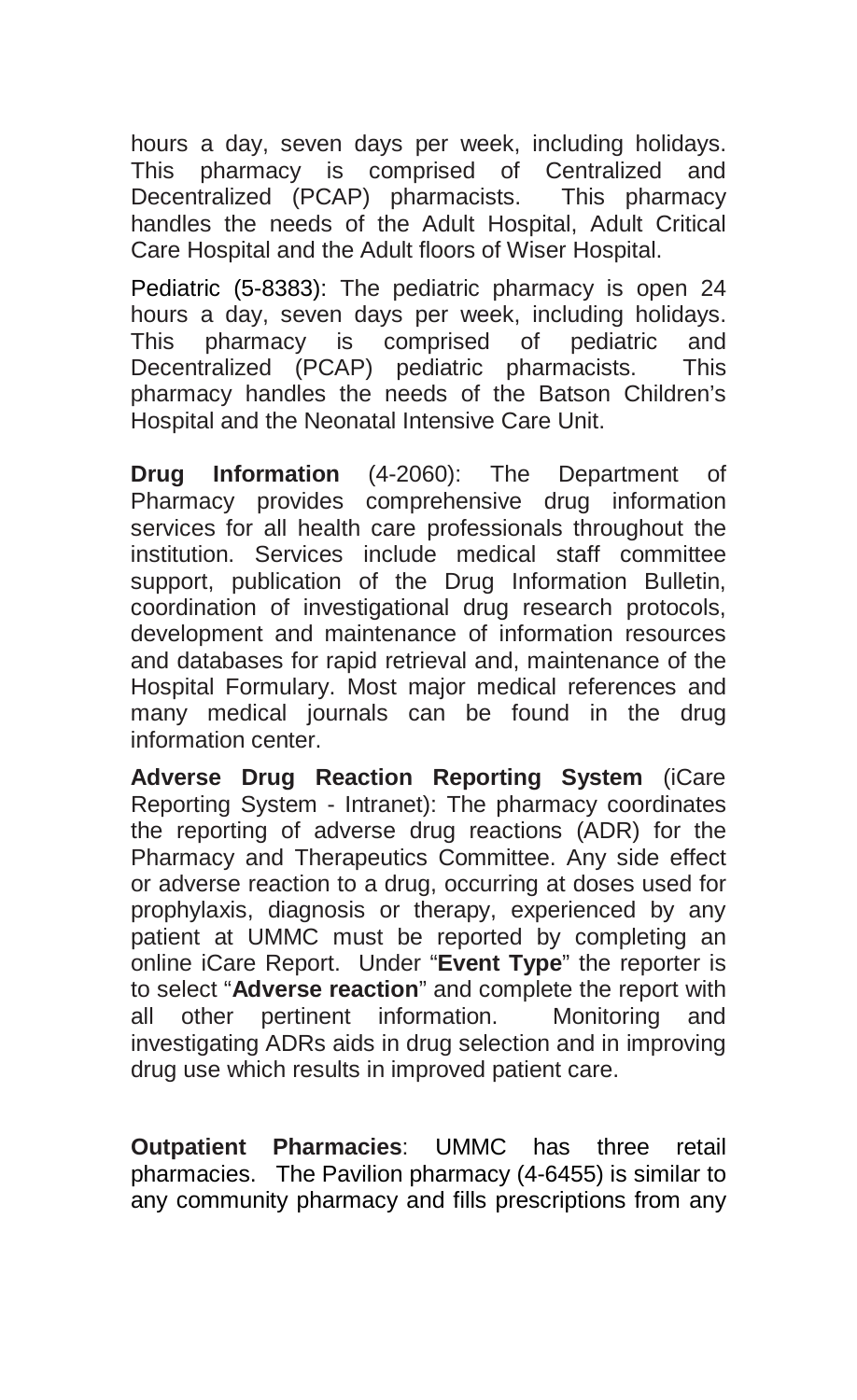provider or location. Our Jackson Medical Mall (5-3857) and Meds and Threads (5-1586) pharmacies only fill 340B eligible prescriptions. The 340B program is a federal program that allows medications to be purchased at reduced prices. To be eligible, prescriptions must meet multiple federal requirements including both the provider and clinic location being eligible. Employee Quick Care is not a 340B eligible location. Prescriptions from this location can be filled at our Pavilion pharmacy or any outside pharmacy.

Typically, prescriptions written at one of the main campus hospitals or clinics inside one of the hospitals, Batson Specialty Clinic, or most of the UMMC Jackson Medical Mall clinics are eligible to be filled at one of our 340B pharmacies. Please check with clinic or pharmacy staff for additional details.

# **ICARE REPORT**

A special report must be completed when any of the following conditions or incidents occur:

- Errors and/or omissions of medications and/or treatments.
- Accidents or incidents relating to patients or visitors.
- All AMA (Against Medical Advice) discharges.

The report shall be submitted as soon after the occurrence as possible. The occurrence reporting form is available in all patient service areas in the hospitals and clinics. Online reporting is available <http://uhc.umc.edu/intranet/ICARE.html>

# **RADIATION SAFETY**

UMMC maintains compliance with federal and state regulations governing the use of x-ray generating devices,<br>brachytherapy implants, and radiopharmaceuticals. implants, and radiopharmaceuticals. Policies designed to address specific issues and to ensure compliance have been posted at <http://ehs.umc.edu/Manuals1.htm> and instituted within each department as required. Please refer to these policies when working near a source of radiation. For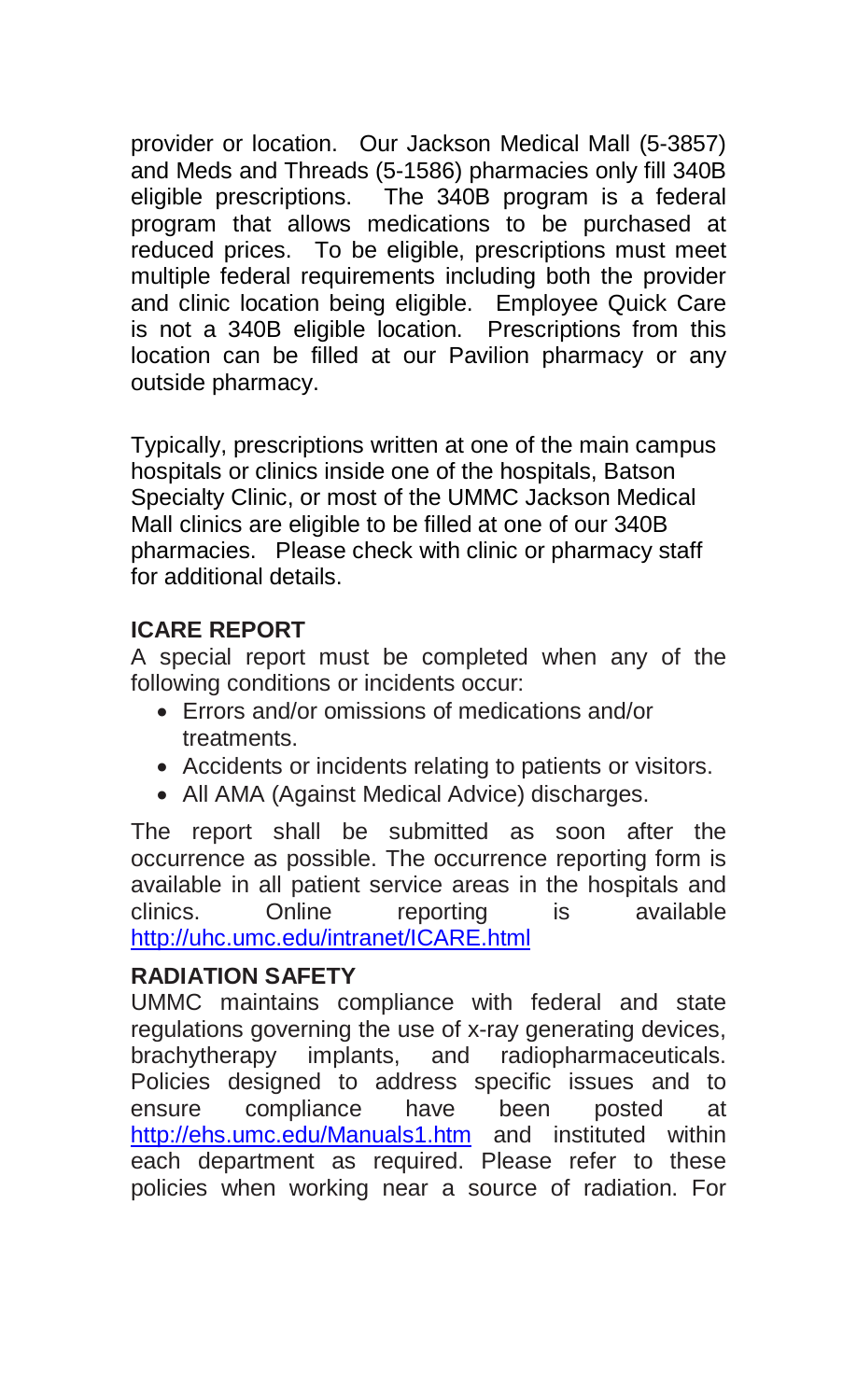more information contact the UMMC Radiation Safety Office at 4-1980.

## **LASER SAFETY**

UMMC maintains compliance with federal and state regulations governing laser safety. Policies and manuals designed to address specific issues and to ensure<br>compliance have been posted at website compliance have been posted at http:/ehs.umc.edu/Manuals1.htm and instituted within each department as required. Please refer to these policies when working with or near a laser device or laser system. For more information contact the UMMC Laser Safety Office at 4-1980.

| EMERGENCY NOTIFICATION LIST |                        |            |  |
|-----------------------------|------------------------|------------|--|
| Disaster Type               | Primary                | Phone      |  |
|                             | Responder              | Number     |  |
| <b>Fire Security</b>        | <b>Fire Responders</b> | 4-6666,    |  |
| Incidents                   | <b>Campus Police</b>   | 4-1360 or  |  |
|                             |                        | 5-777 or   |  |
|                             |                        | 4-7777     |  |
| <b>Chemical Spill</b>       | <b>Risk</b>            | 4-1981,    |  |
| <b>Infectious Spill</b>     | Management             | 4-1981.    |  |
| Radioactive Spill           |                        | 4-1981     |  |
| Tornado                     | <b>Campus Police</b>   | 4-7777     |  |
| Patient                     | Patient                | 4-4884     |  |
| Equipment                   | Equipment              |            |  |
| Medical                     | Biomedical             | 4-4660     |  |
| Equipment                   | Equipment              |            |  |
| Nitrogen Failure            | OR Workroom            | 4-5945.    |  |
|                             |                        | 4-5946, or |  |
|                             |                        | 944-2658   |  |
| Nitrous Oxide<br>Failure    | OR Desk                | 4-2440     |  |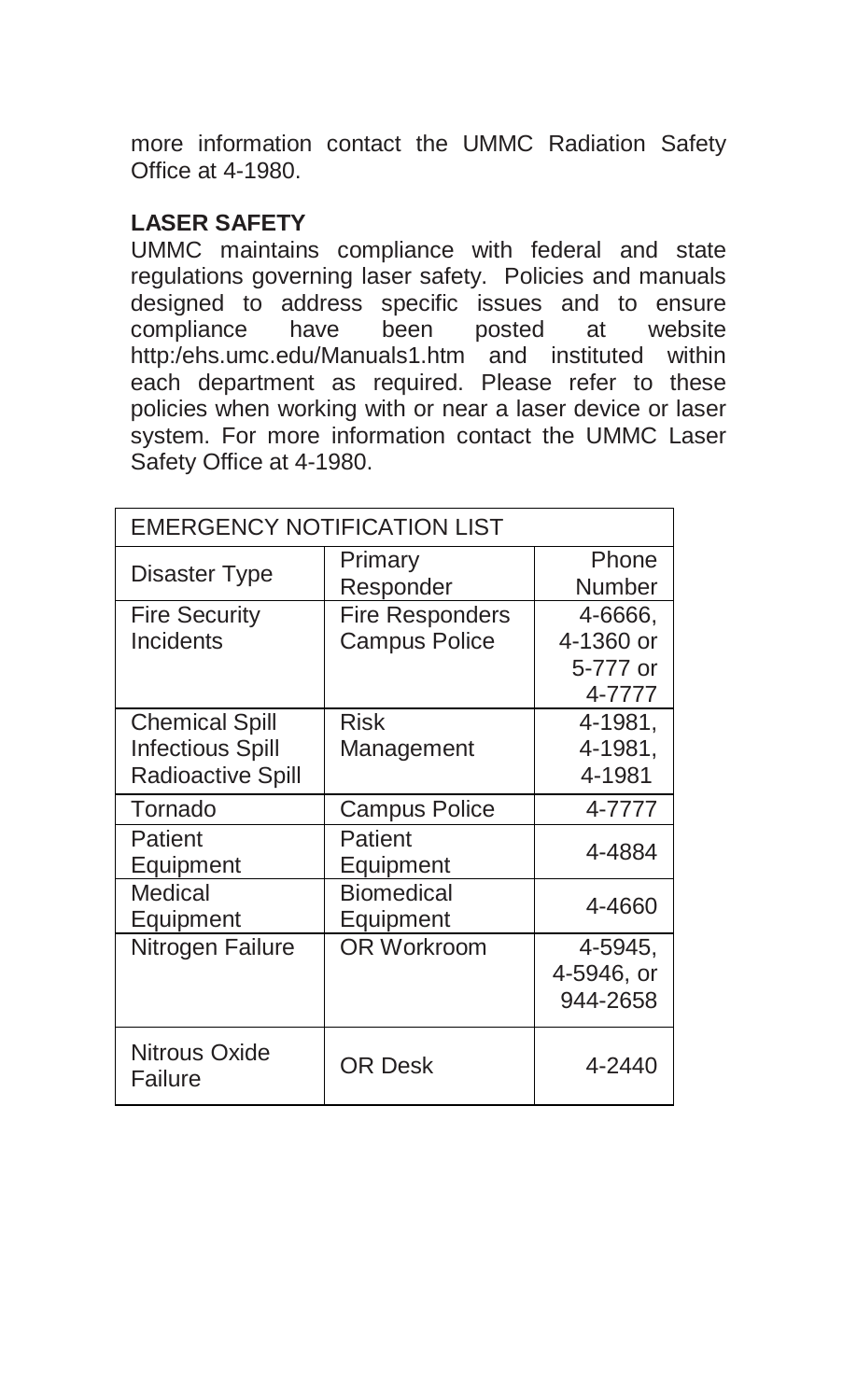| Oxygen System<br><b>Failure Medical</b><br>Air Failure<br>Vacuum Failure<br><b>Electrical Failure</b><br>Loss of Heating<br>(Steam Loss) | Physical<br>Facilities | 4-1420<br>4-1420<br>4-1420<br>4-1420<br>4-1420<br>4-1420<br>4-1420 |
|------------------------------------------------------------------------------------------------------------------------------------------|------------------------|--------------------------------------------------------------------|
| Water Loss                                                                                                                               |                        | 4-1002                                                             |
| Communication                                                                                                                            |                        |                                                                    |
| <b>System Failure</b>                                                                                                                    |                        |                                                                    |
| Paging System                                                                                                                            |                        |                                                                    |
| Failure                                                                                                                                  |                        |                                                                    |

# **EMERGENCY PREPAREDNESS**

The Medical Center Emergency Management Plan outlines response protocols for a variety of internal and external disaster or emergency events. Copies of the Plan are available at all nursing stations and in the clinical departments, as well as available on the UMMC Intranet under Support/Environmental Health and Safety/Manuals. Each resident should review this material in order to be prepared should a disaster occur.

All House Officers should check with their respective department chairman for specific assignments in the event of an external disaster. Anyone not having a specific assignment should report to classroom S-123 on the first floor of the hospital during a disaster response for specific instructions.

Should an external disaster or emergency occur, there are two disaster (plan) response phases that can be implemented, depending upon the number of anticipated casualties. Mobilization and preparation activities begin when a "Disaster Alert" announcement is made via the overhead public address system.

Phase 1 - Casualties will be handled by on-duty personnel and is declared when victims arrive.

Phase 2 - ALL personnel with disaster response assignments will be called for immediate duty. Other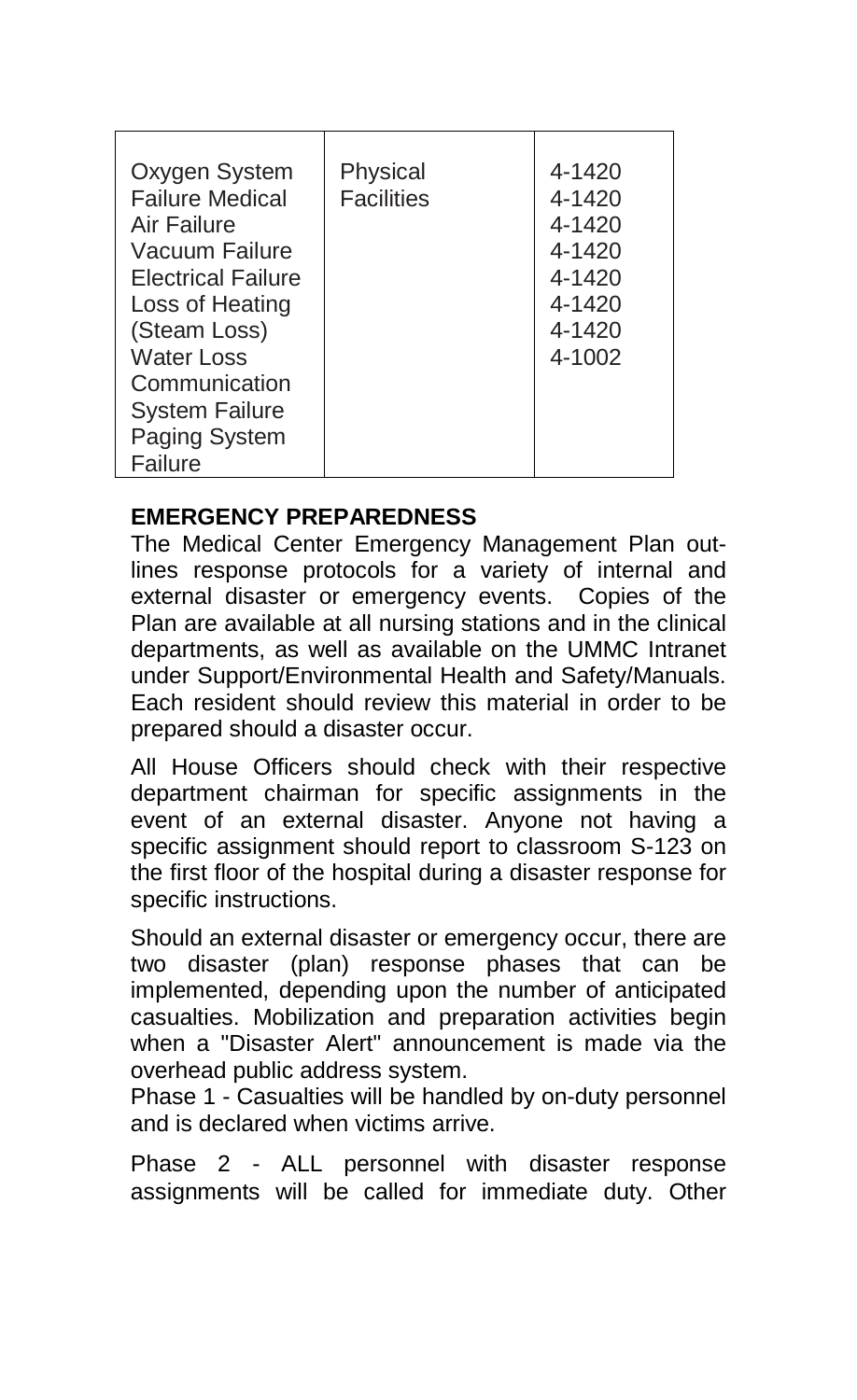professional personnel will report to Classroom S-123 for assignment. The PBX operators will announce three times over the public address system that a "Disaster Alert" or "Phase 1 (2)" of the disaster plan has been activated. Similarly, the operators will announce three times "Disaster Situation All Clear" when the disaster response operation has ended.

#### **MEDICAL DISASTER RESPONSE PLAN**

The Medical Disaster Response Plan (MDRP) is to mobilize the medical resources of UMMC in a manner that will provide the best patient care with the least disruption of normal hospital function. To accomplish this, whenever possible, the disaster response plan utilizes medical personnel working in areas in which they are trained. In a disaster situation, excessive manpower or individuals attempting to perform functions they are not familiar with, can be as detrimental as insufficient manpower. Additionally, the MDRP is designed around the use of staff physicians. Although residents may provide support functions, intimate involvement of the medical center's most highly trained physicians is critical in a disaster situation. Disasters are most likely to happen during typical non-business hours. The MDRP is designed to work at any hour of the day.

Contact lists have been compiled to obviate the chore of searching for numbers. These lists will be updated yearly by Hospital Administration. Protocols for contacting all ancillary services and determining staffing needs from them are included.

#### **PROCEDURE IN THE EVENT OF FIRE**

The telephone operator will announce over the public address system three times in succession at 5-second intervals the code to alert personnel in areas of the hospital where there is a fire, and the location.

*Example*: "Dr. Red, 3-East." In the event of a fire, you should follow the steps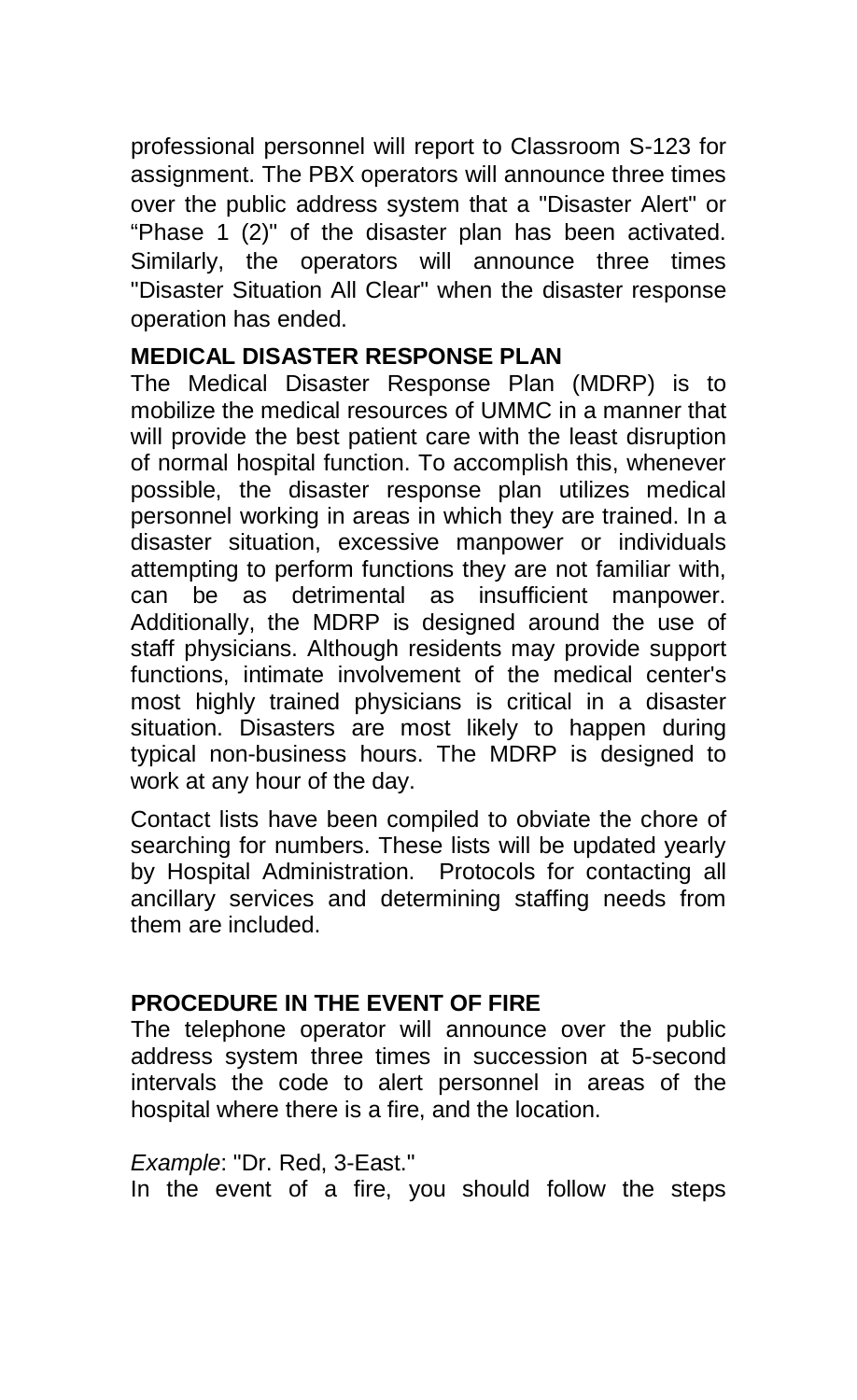established by the R.A.C.E. system:

Remove any person in immediate danger from room where fire is located. Alert other staff members to the problem. Make sure that the alarm is transmitted by dialing 4-6666 and pulling a manual fire alarm pull stations. Confine the fire to the room of origin by closing the door after making sure all persons are safely out of the room. Close all other doors in the area to prevent the spread of fire and smoke into unaffected spaces on the wing.

Extinguish the fire if at all possible. Do not put yourself in unnecessary danger in attempting to do so.

### **REPORTABLE EVENTS ACTS OF VIOLENCE**

All patients of the University Hospitals and Health System at the University of Mississippi Medical Center are protected by HIPAA confidentiality laws and any reports should be mandated by law or with the patient's consent. Social work is available at all times to assist and clarify reporting issues.

Any injury from gunshots or knifings is to be reported to the law enforcement agency where the injury occurred. MS Code 45-9-31

Any hunting or boating accident is to be reported to the Ms. Dept of Wildlife, Fisheries, and Parks. Report to local law enforcement if Wildlife and Fisheries are not available. MS Code 45-9-31

Any deaths that occur in the Emergency Department or that are defined in the Medical Examiner Reportable Cases. Report to the Hinds County Coroner, 601-973- 5505 (office) 601-857-2600(after-hours). If the death occurred outside Hinds Co., inform the coroner of the location of the death at the time of the report and coroner is responsible for notifying the appropriate medical examiner.

Any child (patient under the age of 18 years old) who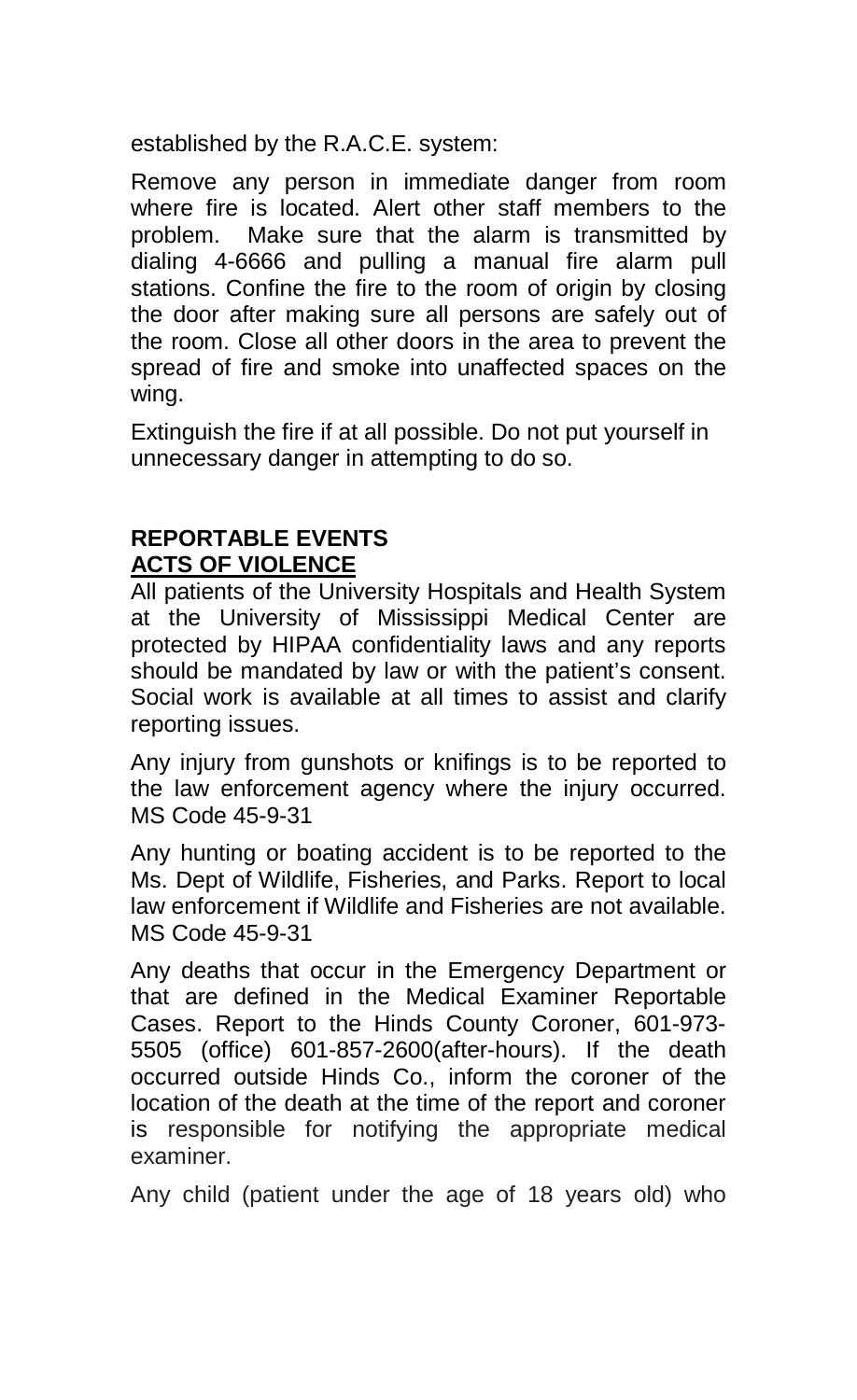presents or is suspected to be battered, abused, or neglected, physically, sexually or emotionally is to be reported to the Dept. of Human Services in the county of incidence or occurrence. This is mandatory by law to report. Contact hospital Social Worker immediately who will coordinate procedures and provide assistance. Contact # day 4-2468, nights and weekends 4-2487 or pager 929-2150.

#### **See Administrative Policy and Procedure Manualavailable on line for details**.

Any vulnerable adult who presents or is suspected to be battered, abused, neglected or exploited is a mandatory report.

Any suspected or alleged injury of a patient in a care facility is a mandatory report. Contact hospital Social Worker immediately as above.

See Administrative Policy and Procedure Manualavailable on line for details.

#### **Any Communicable Disease**

Each member of the house staff (physician and dentist) who is attending, has examined or has knowledge of any case or suspected case of communicable or reportable disease must report to the State Department of Health. The report should include the patient's name, address, age, race, sex, the disease or suspected disease, the date of onset of the disease and method of diagnosis. All reports are confidential.

Class 1 disease - the report shall be made directly to the Office of Epidemiology, Ms Dept. of Health, by telephone, within one working day of diagnosis.

Class 2 disease - the report shall be made within one week of diagnosis and may be made by telephone or mail. Case Report Cards are supplied by the Ms. State Dept. of Health and are available in the emergency dept. and all nursing units for reporting cases of communicable or reportable diseases.

Any medical condition, communicable disease, viral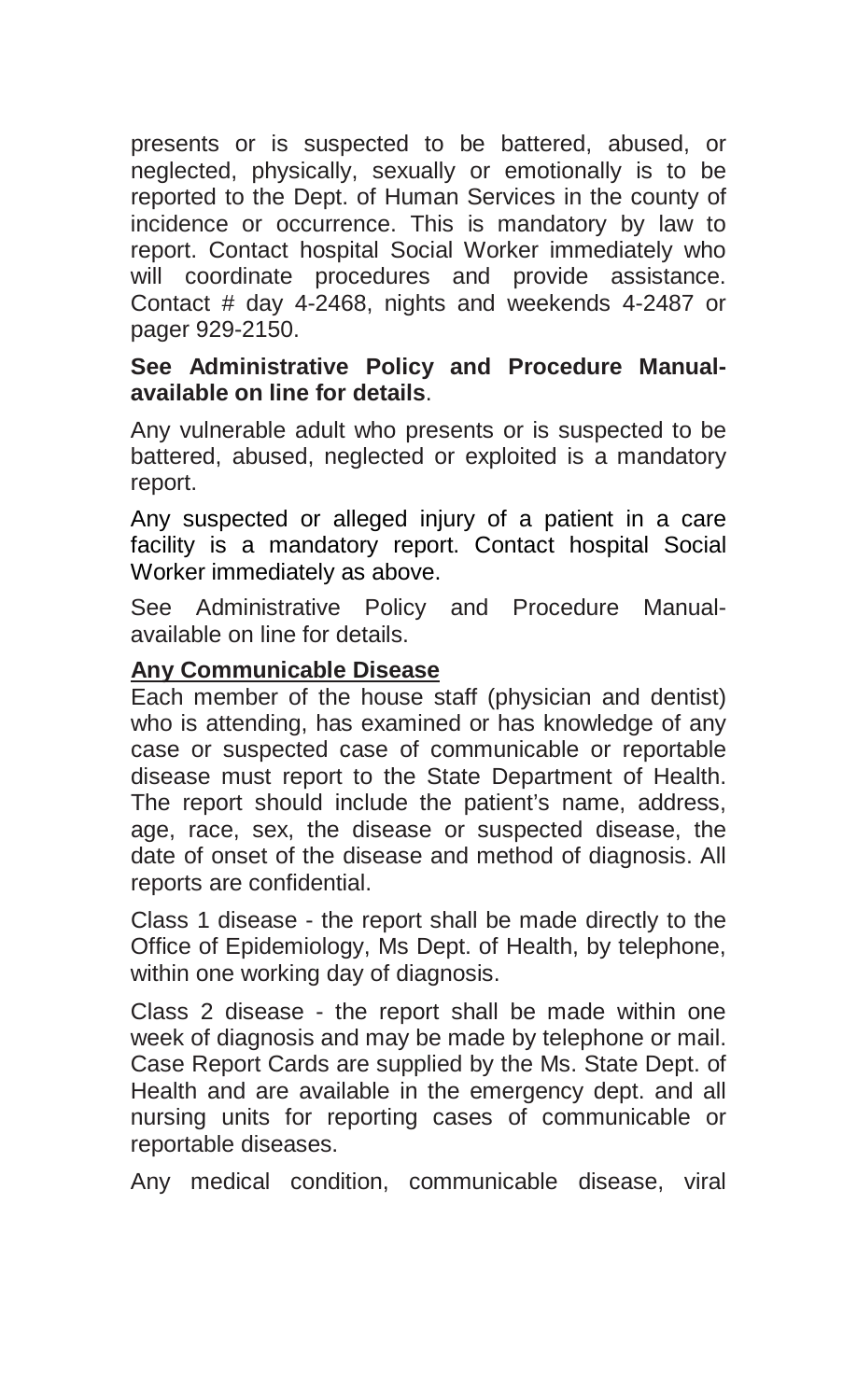disease, or terrorist contamination illness that threatens the PUBLIC health shall be reported as a Class 1 disease. If it is believed to be related to a criminal act verify that the Epidemiology Officer will report to law enforcement.

Any dog bites should be reported to the Health Dept office of the county where the incident took place.

Any illness due to poison should be reported to Poison Control, 601-984-1222 or 1-800-222-1222.

Any incidence of domestic violence may be reported to law enforcement and is protected if done in good faith but is not a mandatory report and the patient's safety should be considered. MS Code 93-21-23

## **DEATH/AUTOPSIES Consultation**:

The Department of Pathology offers autopsy consultation to any faculty or house staff physician of The University Hospital who desires, with proper permission, a postmortem examination of any patient admitted to or followed in the clinics of the University Hospital.

Families requesting autopsies of deceased individuals who do not meet the conditions above may request to have an autopsy performed by the Department of Pathology on a fee for service basis.

Deaths that fall under the jurisdiction of the county coroner must be reported to the coroner who will decide whether or not an autopsy is necessary. The family will not have a choice about whether an autopsy will be performed or not in county coroner cases; however, they have the right to ask the coroner to have the autopsy performed at the University Hospital.

Autopsy findings are reviewed each Friday at 8:15 am in the autopsy room (N-035). Clinicians are encouraged to attend this conference.

### **Postmortem Requests to Pathology**:

The resident requesting the autopsy should call Pathology (ext. 4-1530) and ask to speak with the pathology resident on autopsy call. If the request is made after 5:00 pm or before 7:30 am, the pathology resident will page the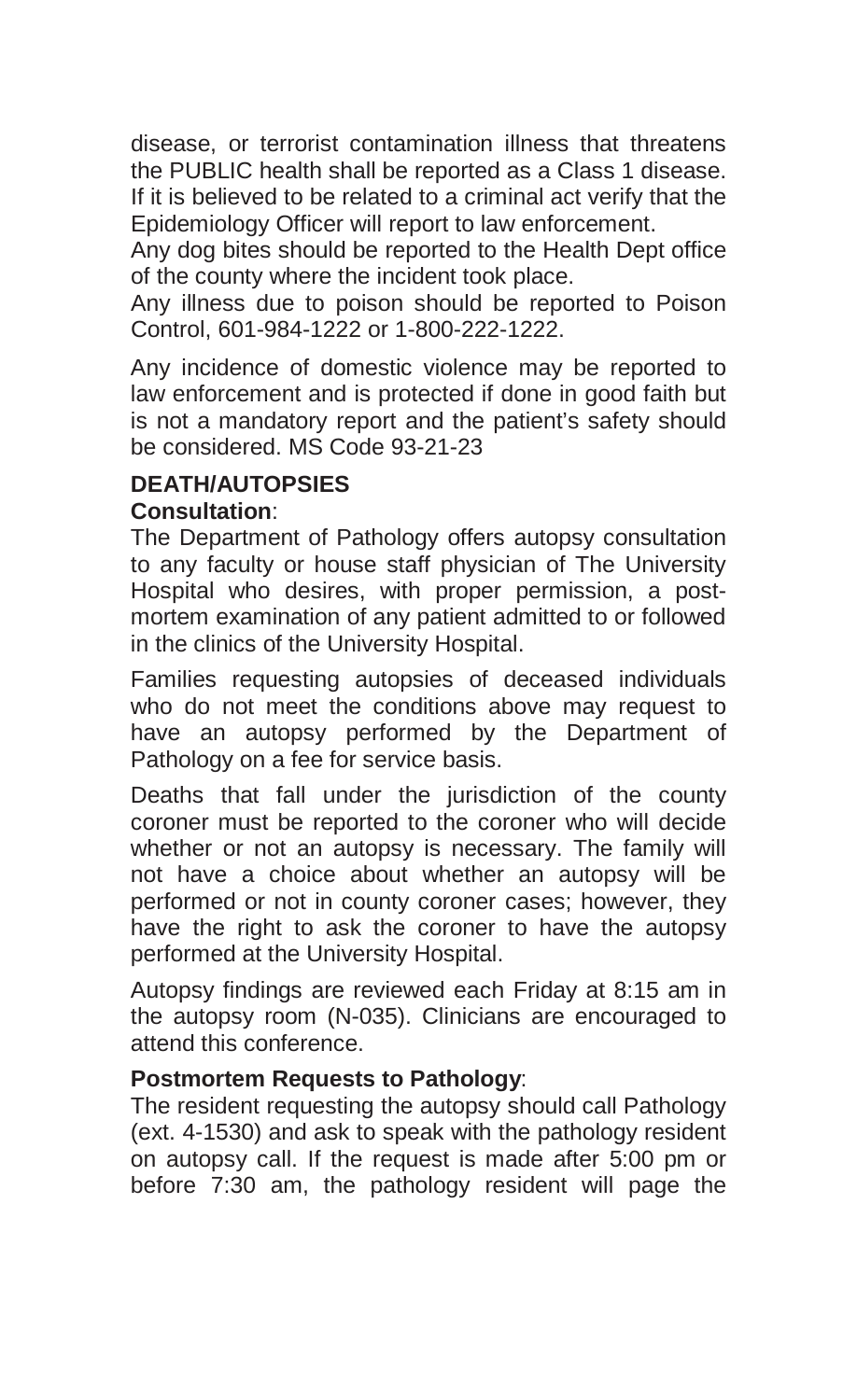resident on the clinical service who is requesting the autopsy. A pathology resident and staff physician are on call 24 hours a day and can be reached by UMMC physicians through the hospital operator or via pager.

#### **How to Request an Autopsy**

When a patient expires, the house officer present is responsible for the following procedures:

- Pronounce the patient dead.
- Immediately notify the attending staff physician.
- Notify the next of kin.
- Request permission for an autopsy.
- Complete the following forms, available on all nursing units and the emergency rooms:
	- A. Authorization for an autopsy.
	- B. Autopsy Consultation form.
	- C. Certificate of Death (see "Certification of Death and Reporting Responsibility".)
- Send all the forms along with the patient's chart to Health Information Services.
- Contact the Pathology Department, extension 4-1530, or Dr. Subramony, extension 4-1552, for any additional information regarding the autopsy.
- Further details for obtaining authorization for an autopsy are available in the lab handbook located at each nurse's station.

#### **Certification of Death and Reporting Responsibility**

The Mississippi State Board of Health's "Rules Governing the Registration and Certification of Vital Events in Mississippi" states that:

The physician in charge of the decedent's care shall certify to the cause of death if death does not affect the public interest.

The medical examiner shall certify cause in deaths affecting the public interest. A death affecting the public interest . . . includes, but is not limited to, any of the following: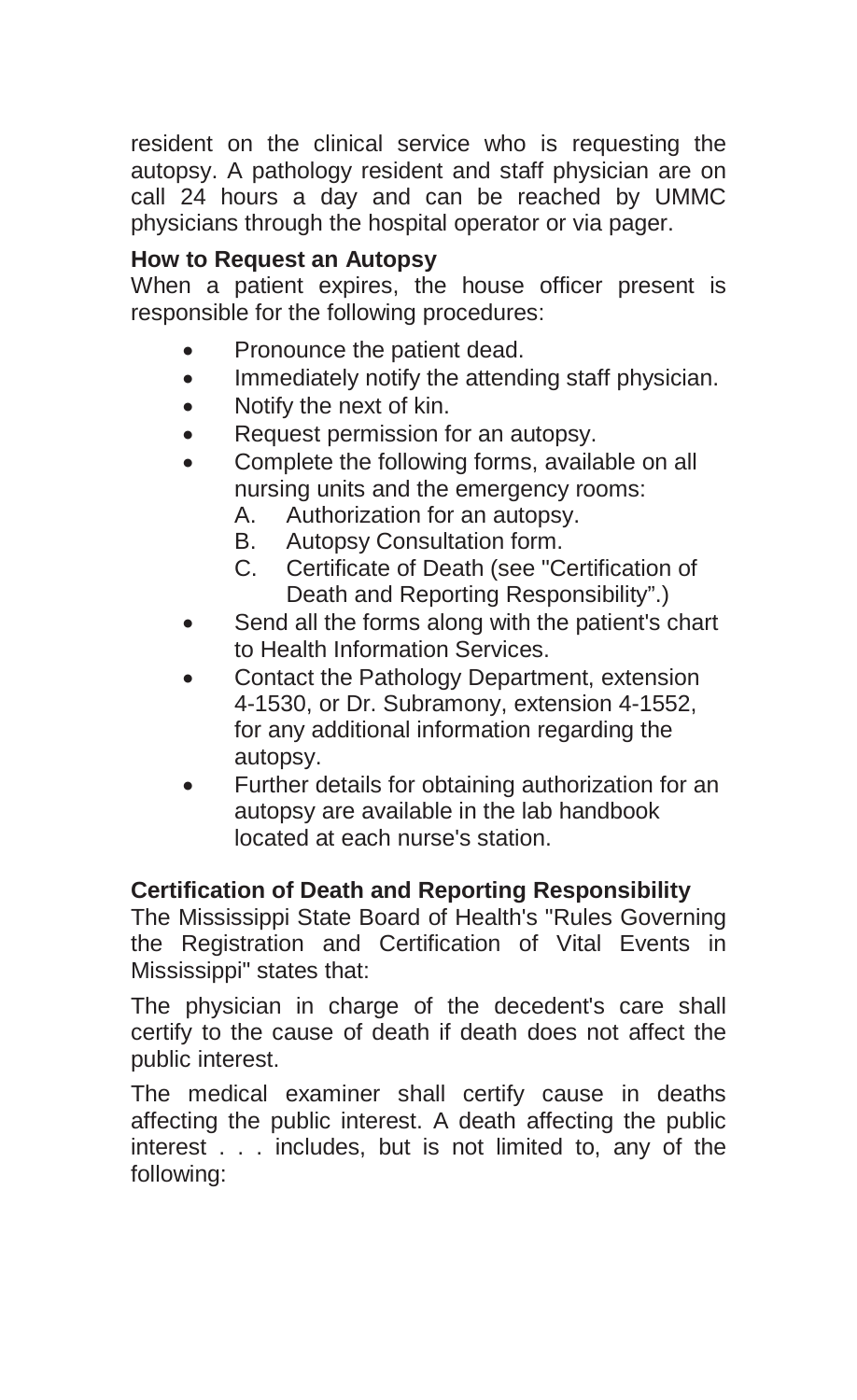- Violent death, including homicidal, suicidal or accidental death.
- Death caused by thermal, chemical, electrical or radiation injury.
- Death caused by criminal abortion, including selfinduced abortion, or abortion related to, or by, sexual abuse.
- Death that has occurred unexpectedly or from an unexplained cause.
- Death of a person confined in a prison, jail or correctional institution.
- Death related to disease thought to be virulent or contagious which may constitute a public hazard.
- Death of a person where a physician was not in attendance within thirty-six (36) hours preceding death, or in pre-diagnosed terminal or bedfast condition, within thirty (30) days preceding death.
- Death of a person where the body is not claimed by a relative or a friend.
- Death of a person where the identity of the deceased is unknown.
- Death of a child under the age of two (2) years where death results from an unknown cause or where the circumstances surrounding the death indicate that sudden infant death syndrome may be the cause of death.
- Where a body is brought into this state for disposal and there is reason to believe either that the death was not investigated properly or that there is no adequate certificate of death.
- Where a person is presented to a hospital emergency room unconscious and/or unresponsive, with cardiopulmonary resuscitative measures being performed, and dies within twenty-four (24) hours of admission without regaining consciousness or responsiveness, unless a physician was in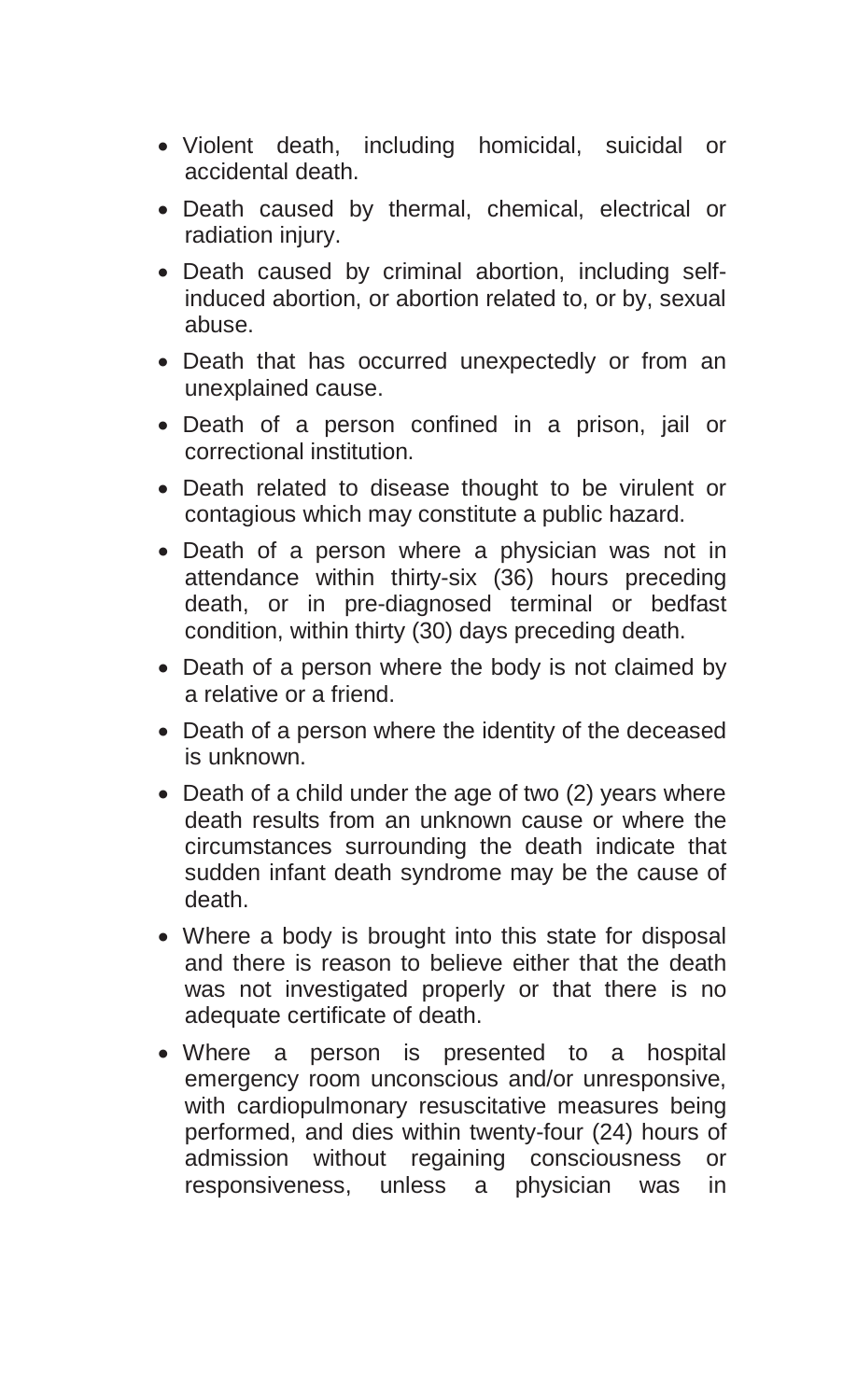attendance within thirty-six (36) hours preceding presentation to the hospital; or in cases in which the decedent had a pre-diagnosed terminal or bed fast condition, unless a physician was in attendance within thirty (30) days preceding presentation to the hospital.

- Death of a patient who dies in surgery.
- Death of a patient as a result of "medical misadventure."
- In any case where doubt exists as to who shall certify, the medical examiner shall certify death.

*QUESTIONS CONCERNING REPORTABILITY OF DEATHS SHOULD BE DIRECTED TO THE COUNTY CORONER/ MEDICAL EXAMINER OR THE OFFICE OF THE STATE MEDICAL EXAMINER.* 

### **Dead on Arrival**:

In DOA cases released by the coroner, the physician pronouncing the patient dead is responsible for the death certificate.

### **Decedent Affairs Office:**

For every death, a social worker is designated as the Decedent Affairs Officer (DAO) to assist the family and facilitate post-death discharge processes. For assistance call the Social Work Department (4-2468); nights and week-ends, contact the on-site social worker through the Emergency Department.

#### **Death Certificates:**

The death certificate is an important legal and scientific document. The information on death certificates is used by state and federal agencies to guide funding for research and intervention. It must be legible and properly filled out in black ink. The disease causing death must be written in terms that are accepted medical descriptions of diseases and pathological conditions.

*Example:* 

- Disease directly leading to death-peritonitis.
- Antecedent cause-intestinal obstruction.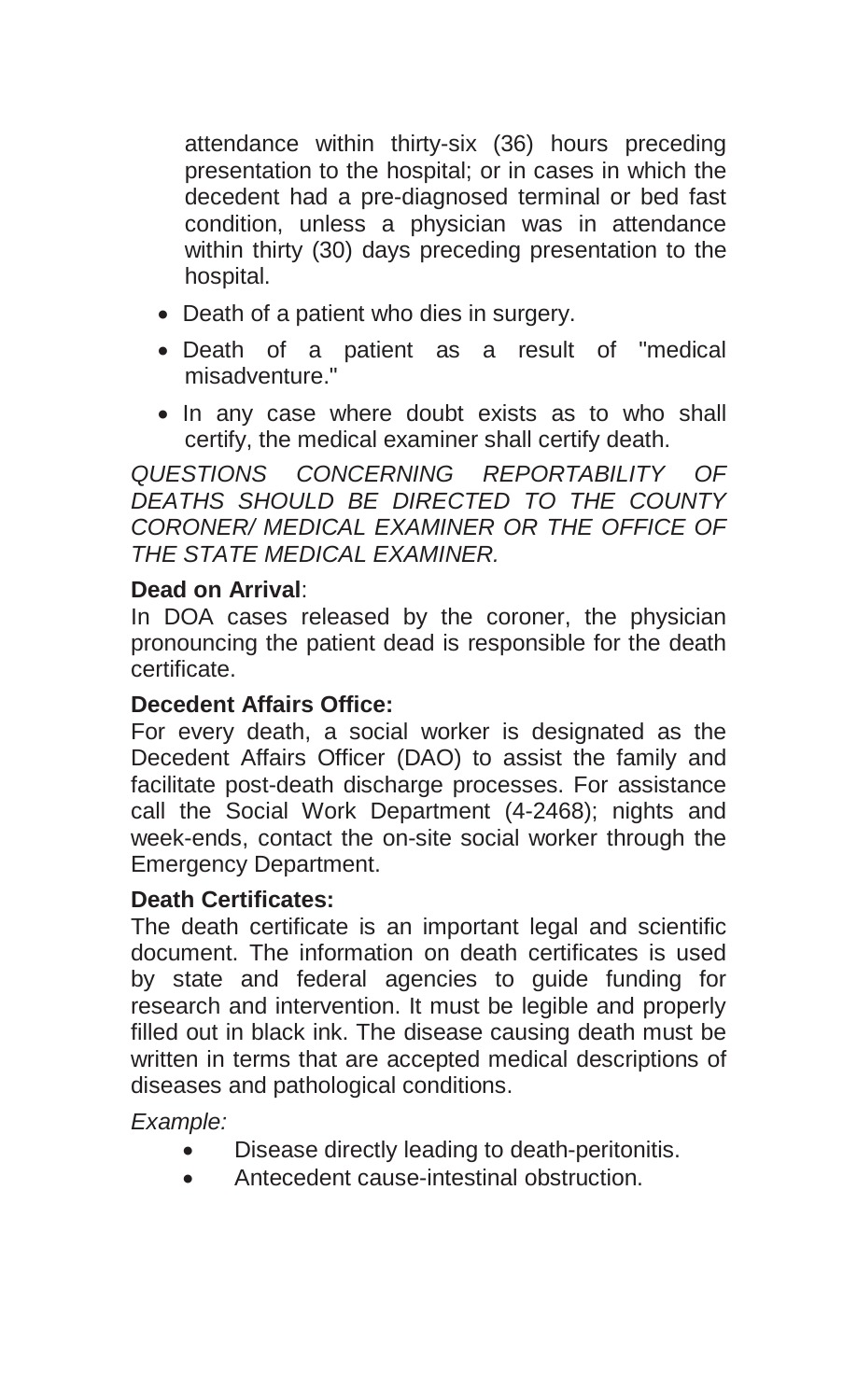Underlying condition-carcinoma of rectum.

# **Autopsy Pending**:

If autopsy pending is listed in the "death caused by" section, the physician signing the death certificate must amend the certificate once the autopsy is received. This can be handled by calling Vital Records Registration at the State Department of Health at 576-7746 and request a "Statement to Amend Cause of Death". You must provide the following information to them when placing the call: 1) decedent's name, 2) date of death, and 3) county of death. When completed, signed and dated, the amendment should be mailed to the State Department of Health. No certified copies of a death certificate with a pending cause of death will be issued. It is the responsibility of the certifying physician to take the proper steps to finalize the cause of death.

## **Stillborn Babies**:

- 1. If fetus is 20 weeks or under in gestation and weighs 350 grams or less, no death certificate is required. Disposal papers must be signed in duplicate. One signed copy should go to the Admissions Department, and one copy should be left on the mother's chart.
- 2. If fetus is over 20 weeks, over 350 grams, but not over 1,000 grams, two death certificates must be completed and signed. One copy with disposal sheet should go to the Admissions Department, and the other copies left on the mother's chart. Additional papers to be completed are:
- 1. Release of body authorization
- 2. Autopsy permit (if permission granted)

# **Authorization for Autopsy**:

The "Authorization for Autopsy" form must be completed in duplicate, as follows:

- 1. Original signatures must be on all copies.
- 2. One relative's signature is adequate; two are preferred. The persons in the following order of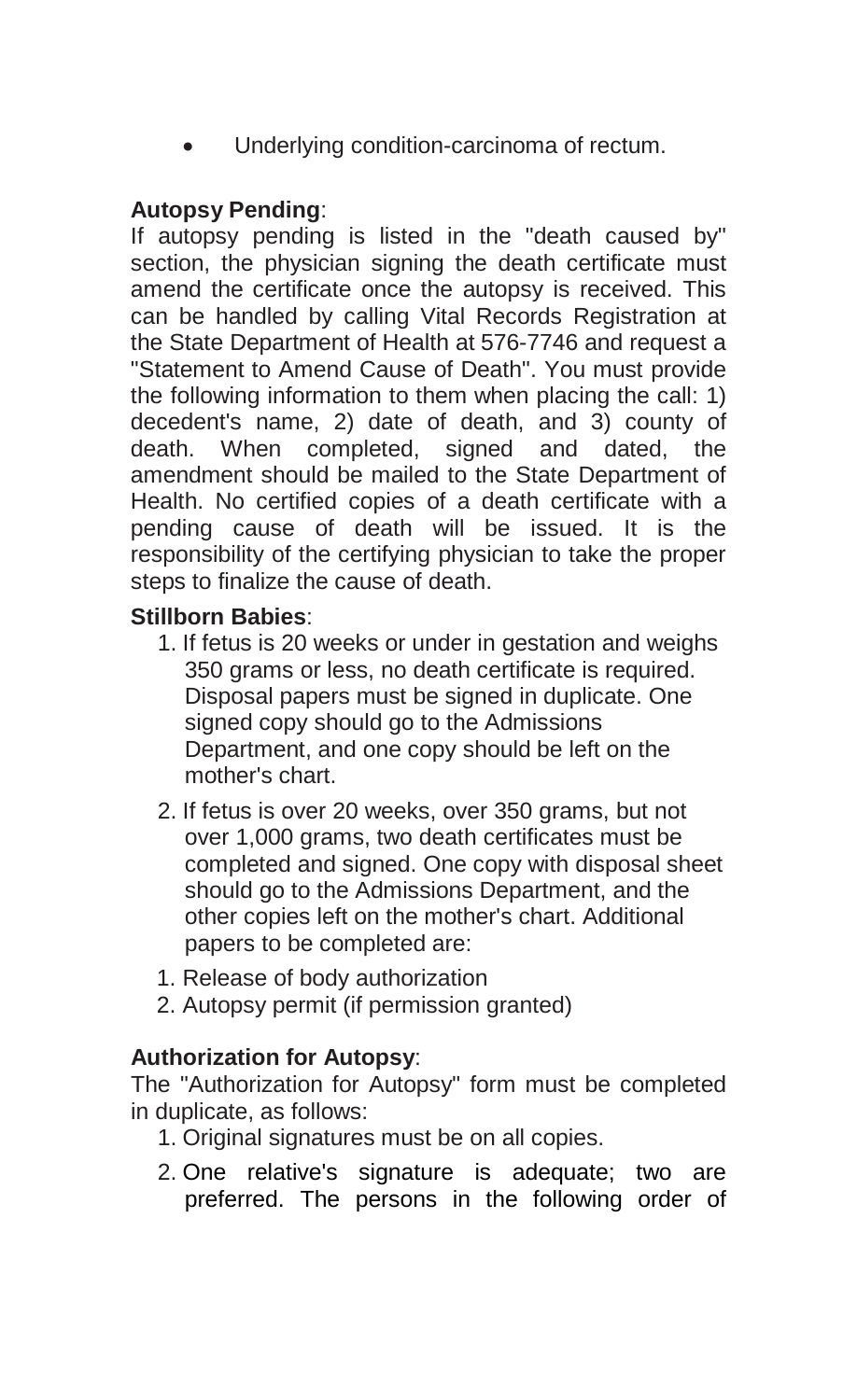priority stated may give permission for autopsy: (1) spouse, if one survives, (2) an adult son or daughter, (3) either parent, (4) an adult brother or sister, (5) the guardian of the person at the time of his death, (6) any other person or agency authorized or under obligation to dispose of the body.

- 3. Two witnesses' signatures are required, one of which may be that of the physician obtaining consent.
- 4. Any restrictions to the postmortem examination must be noted on the permit; any special examinations or examinations which would cause mutilation must be noted on the permit.
- 5. See reportable events/death/autopsies.

#### **Release of Body:**

Refer to the University Hospitals and Health System *Administrative Policy and Procedures Manual,* Code R-6.



*MORA staff is available 24 hours a day for consultation by calling 1-800-362-6169*

# **Responsibilities of the physician caring for a potential organ dono**

**1.** Identify the potential organ donor. Clinical triggers are:

#### a. **Ventilated patient with a neurologic insult and GCS of 5 or less**  b. **Ventilated patient whose family makes**

**decision to terminally withdraw care/vent support**

**2.** Referral of the potential organ donor to MORA within one hour of me above clinical triggers. Referrals may be made by the nurse.

**3.** Maintain the opportunity of donation by ongoing medical maintenance and optimization of organ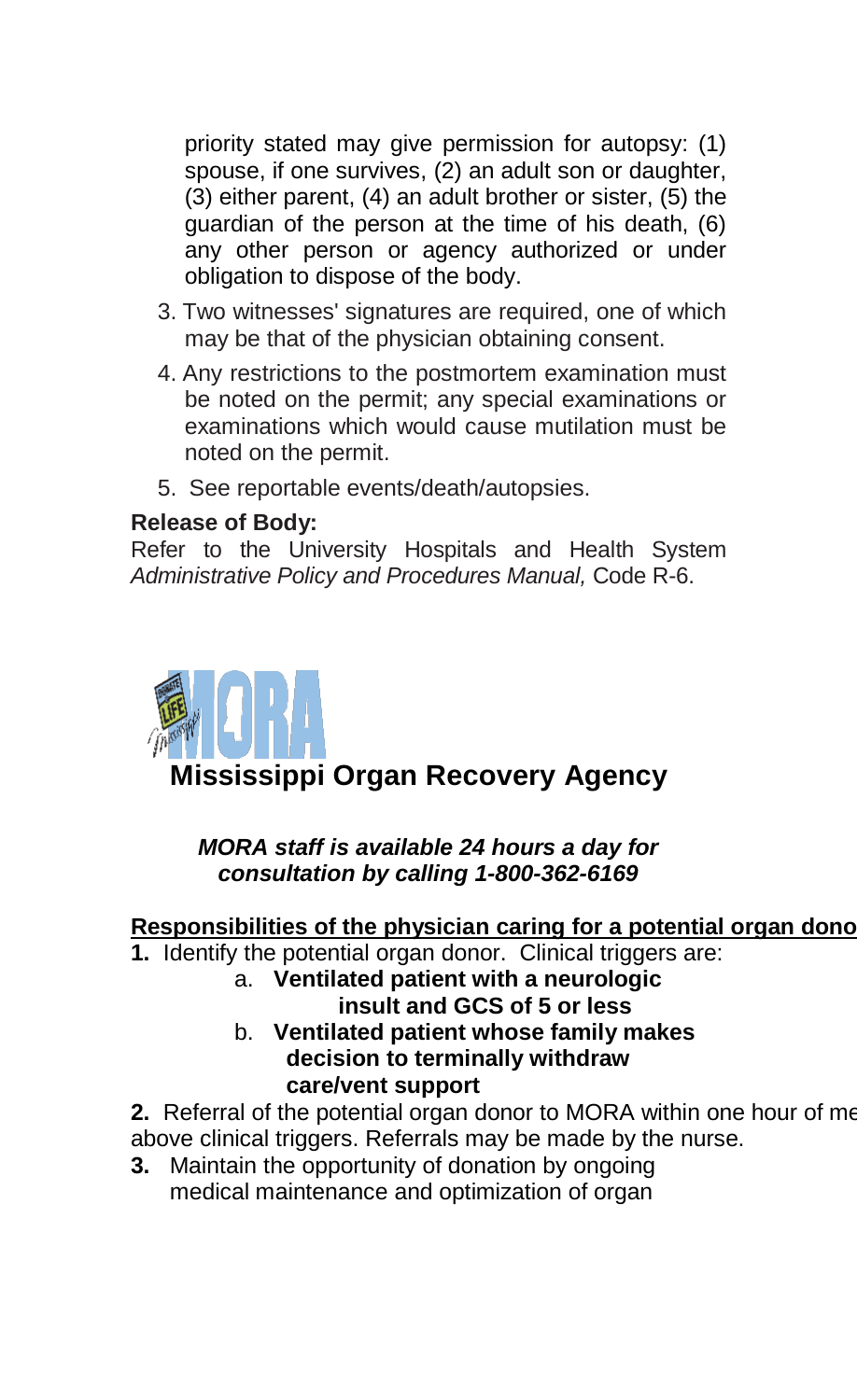function of the potential donor until pronouncement of brain death.

**4.** Pronouncement of brain death of the donor with concise documentation in the medical record i.e., "John Doe is declared brain dead via clinical assessment and (apnea test, cerebral blood flow, EEG or CTA)" with date and time. The record of death is signed by the attending or resident before beginning organ donation process.

## **The Huddle and Effective Request Process**

The Huddle is an integral part of the process and signifies a care-planning meeting involving the healthcare team and a member of MORA with the goals: 1) to identify the right time for each family to effectively be approached about the opportunity of donation 2) to find the facts e.g. First Person Authorization (Donor Registry), family dynamics, legal next of kin, designated decision maker, spiritual and cultural needs of the family, etc. *The huddle should occur on every single potential donor case— PRIOR to any discussion of donation with the patient's family.*

# **Suggested Transition Language**:

*"We will have someone specialized in helping families going through these situations come speak with you." "We will have someone specialized in End-of-Life decisions come help you through the next steps*."

# **Key:**

Families need to understand brain death, be accepting of the prognosis, and have no doubt that everything was done to save their loved one. Families should not be rushed and must be given time to process this information, before sensitively entering a planned donation conversation. *Timing is the Key!*

# **Authorization for Organ Donation**

According to the Mississippi Anatomical Gift Law, recovery of organs from a deceased donor requires the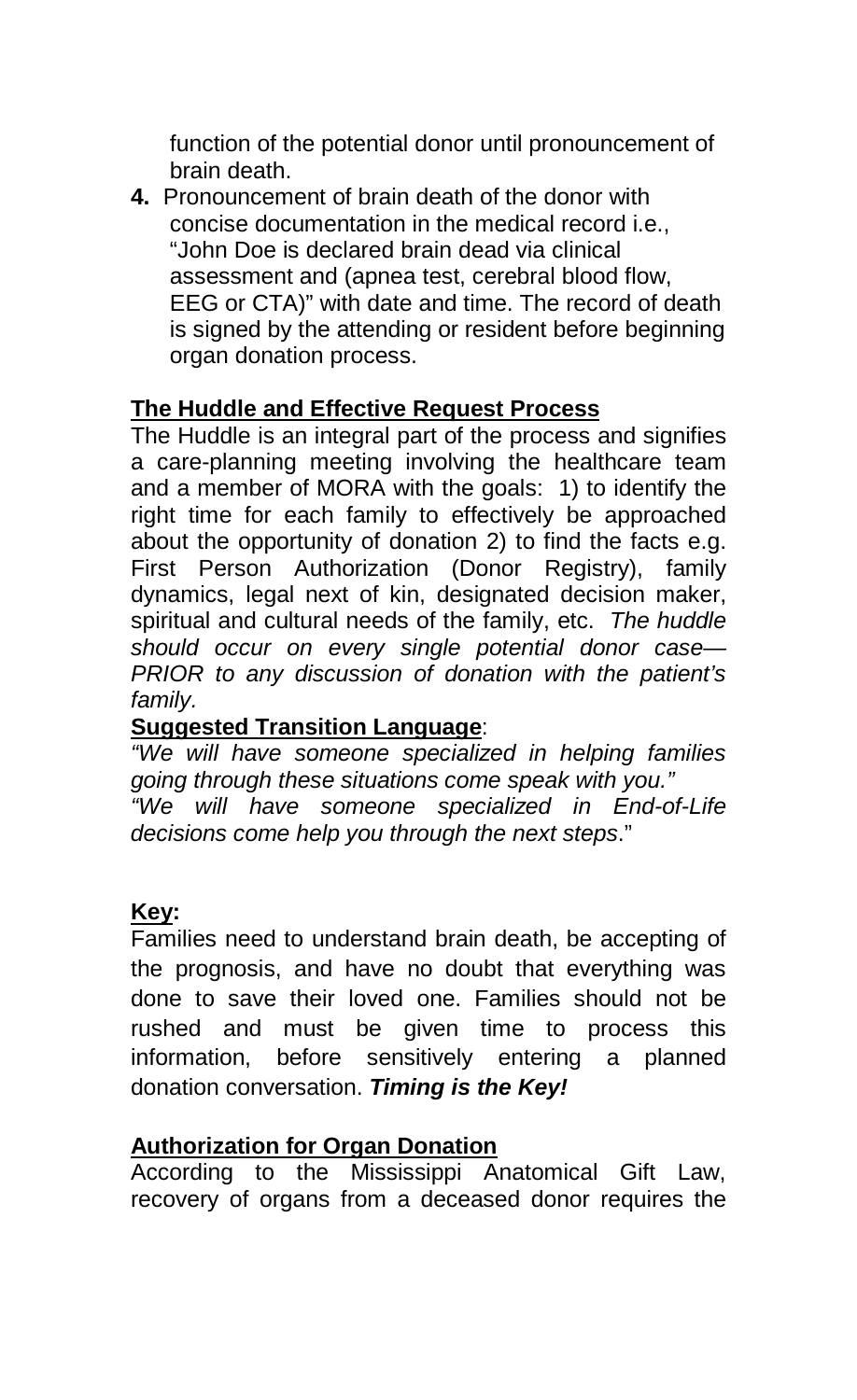authorization of the legal next-of-kin in order of priority if the person is not listed on the state donor registry. If the patient is a registered donor, then the donation will proceed as designated by the Mississippi Donor Registry.

## **Medical Examiner**

MORA will coordinate the surgical removal of donated organs and tissue with the medical examiner when a death falls under their jurisdiction.

### **Please**:

❖ Do not rule patients out for disease or age.<br>❖ Maintain the option of donation by ongoing

 Maintain the option of donation by ongoing aggressive medical management and optimization of organ function.<br>
So not ext

 Do not extubate before MORA evaluates for medical suitability if patient meets brain death criteria.

\* Call before terminal extubation. This patient must be evaluated for Donation after Cardiac Death (DCD) and family approached for possible organ donation before the patient is removed from the ventilator.

# **DIVISION OF PUBLIC AFFAIRS**

### **RELEASE OF INFORMATION TO THE MEDIA**

The Division of Public Affairs is the only authorized channel for release of information about the Medical Center to the local, regional and national lay press, including all print and broadcast media. Any media query should be referred immediately to Public Affairs at ext. 4- 1100. A staff member will obtain accurate information or arrange interviews with appropriate persons. Observance of the policy on replies to all requests for information and on all material originating with the Medical Center is the responsibility of all faculty and staff, including those in postgraduate training.

Media requests for information on all patients should be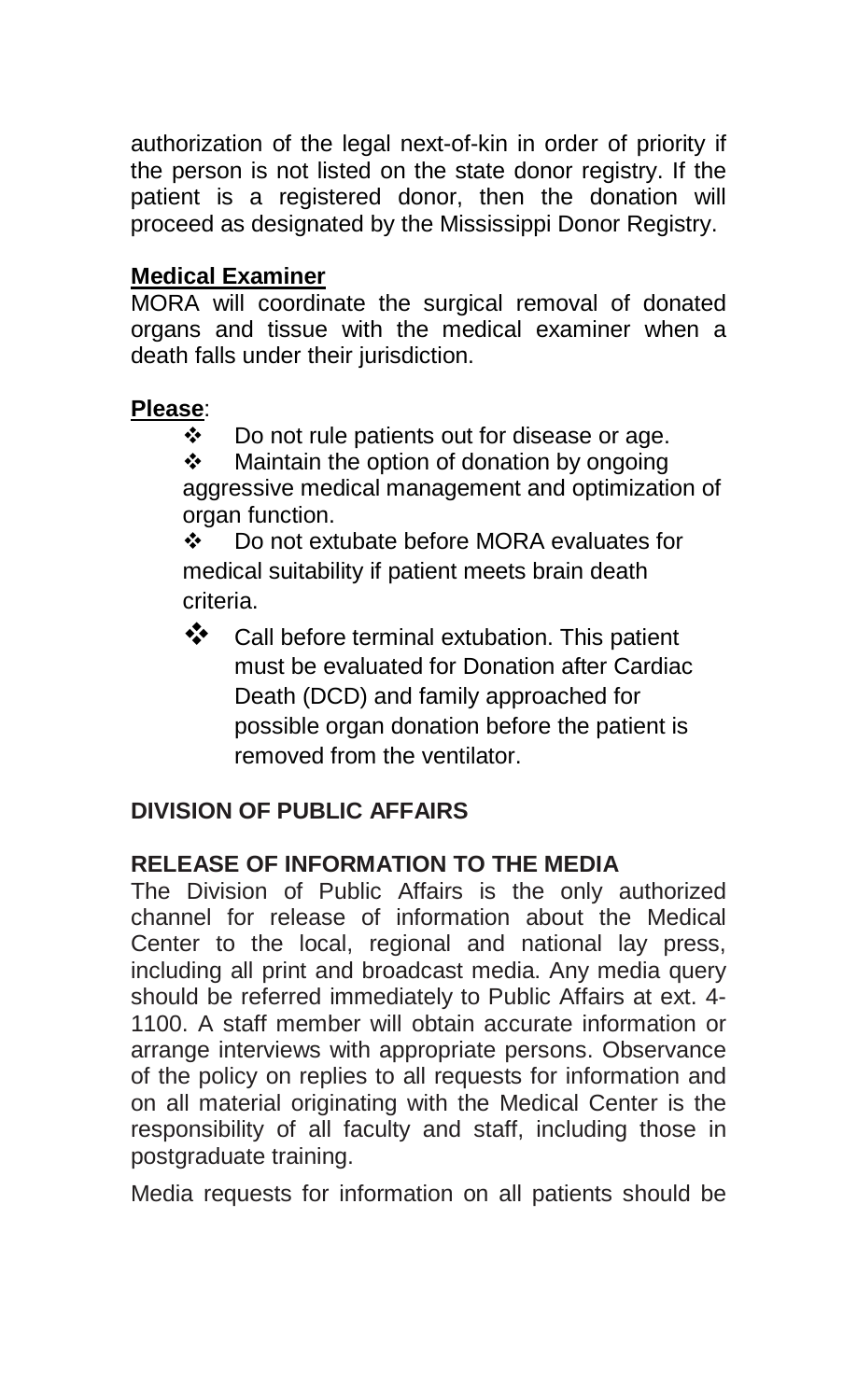referred to Public Affairs. In all other matters, public relations counsel and guidelines for handling specific requests and situations may always be obtained from the Division of Public Affairs.

Public Affairs is to be notified at once by the individual immediately in charge of the area involved if any incident occurs which may lead to unfavorable public reaction.

Faculty and Staff members are urged to send Public Affairs potential news items for possible publication in lay and professional journals or use with radio/television. These may include Medical Center achievements, recognition and progress. Also, early notification about the hospitalization of a public figure is most helpful in handling media calls concerning condition.

Public Affairs is open from 8:00 am until 5:00 pm, Monday through Friday, and staff members are on call at all times when the office is not open. Call the hospital operator for the name, telephone number or pager number of the staff members on call.

# **DEPARTMENT OF HUMAN RESOURCES**

The UMMC Human Resources Service Center is located in room R-106, phone 4-1130. For Employee Benefits assistance by phone dial 4-1133. The Academics and Research HR Support team is located in the former Student Apartments, Apts. E-14, E-13 and E-10. They can be reached by phone at 4-1946. Employee and Faculty In-Processing, Apt. E-11, International Services, E-12. Student Apartments Building C houses Employee Benefits including PERS and ORP, Apts. C-1 and C-11. The HR Service Center is in R-106 and is open and available for Employee and Faculty In-Processing from 7:30 AM to 5:00 PM, Monday through Friday. Office hours for the Talent Acquisition Office in TV100 building are 8:00 AM to 4:30PM.

For badging queries (replacement badges, etc.), please complete a badge request form found on the UMMC Intranet Human Resources homepage under "forms" or at this link: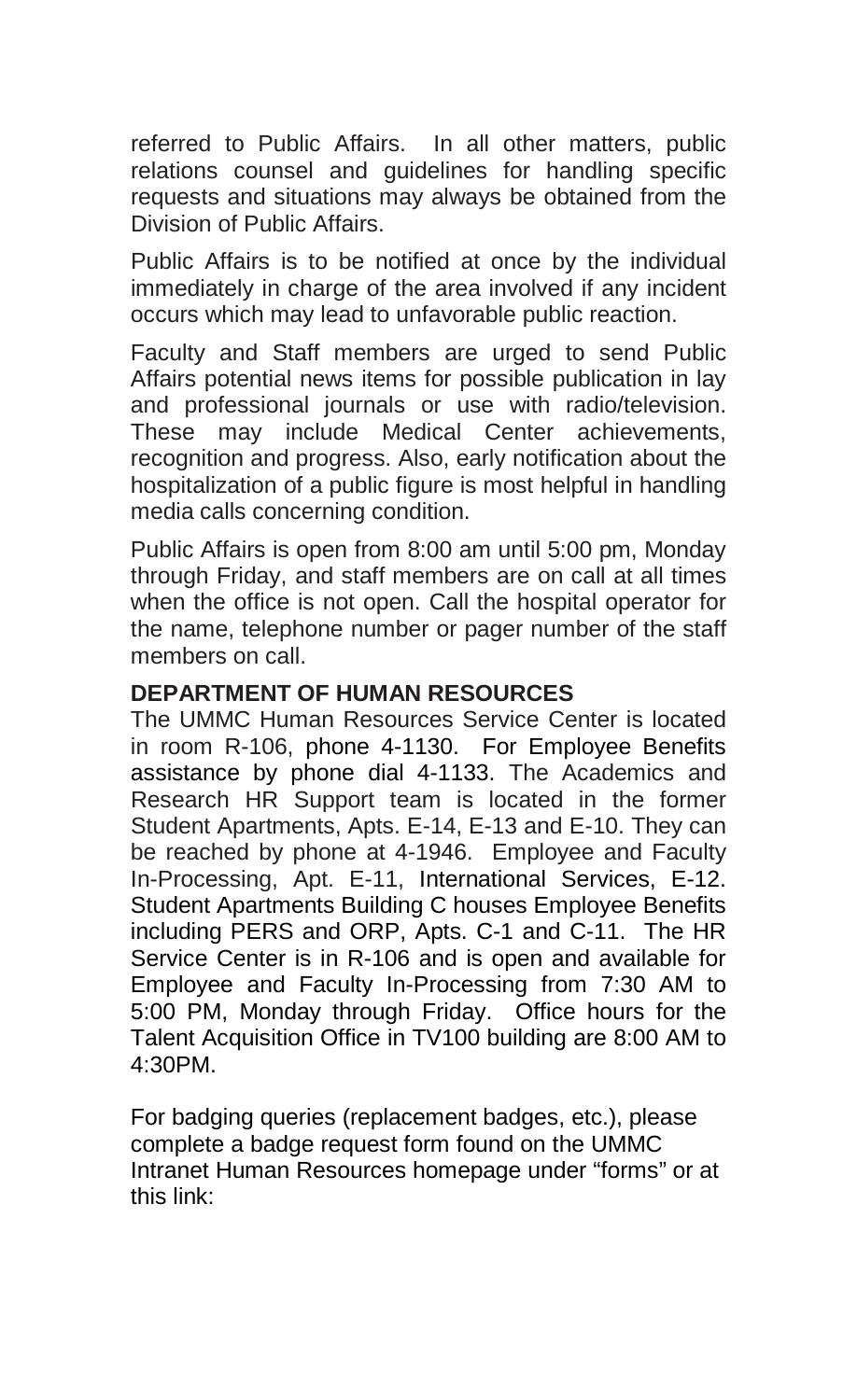[https://secureforms.umc.edu/forms/badge\\_request.aspx](https://secureforms.umc.edu/forms/badge_request.aspx) and email t[o hrservicecenter@umc.edu.](mailto:hrservicecenter@umc.edu) If your badge is misplaced, please phone or email requesting immediate temporary deactivation to prevent misuse of your badge access and charge privileges.

All new House Officers will be provided, via e-mail, a personalized website link that will allow pre-populating required employment forms such as federal and state withholdings, insurance, and retirement. Utilizing the website will greatly reduce time required of the House Officer to stand in lines to complete paperwork. House Officers will then have the opportunity to sign and date the required forms in person with a Human Resources Business or Service Partner.

Any changes that will affect insurance coverage (marriage, birth of a child, name change, etc.) should be promptly reported to the Benefits Office, ext. 4-1133 or 5- 9832. You will receive email communication from the Benefits Department regarding the benefits onboarding process, including submission of the requisite forms and how to enroll in your benefits. All new House Officers must submit to a pre-employment drug screen and in accordance with Section 43-11-13, MS Code of 1972, all employees providing direct patient care must be fingerprinted as part of a criminal background check.

### **PERFORMANCE IMPROVEMENT:**

**WHOM WE SERVE** Employees of the University of Mississippi Medical Center Hospitals and Clinics are committed to providing relationship-based care for our patients and their families. Every member of our medical team has a shared objective of consistent, exceptional treatment for those who walk through our clinics and hospitals doors.

We value and promote patient-and family-centered care,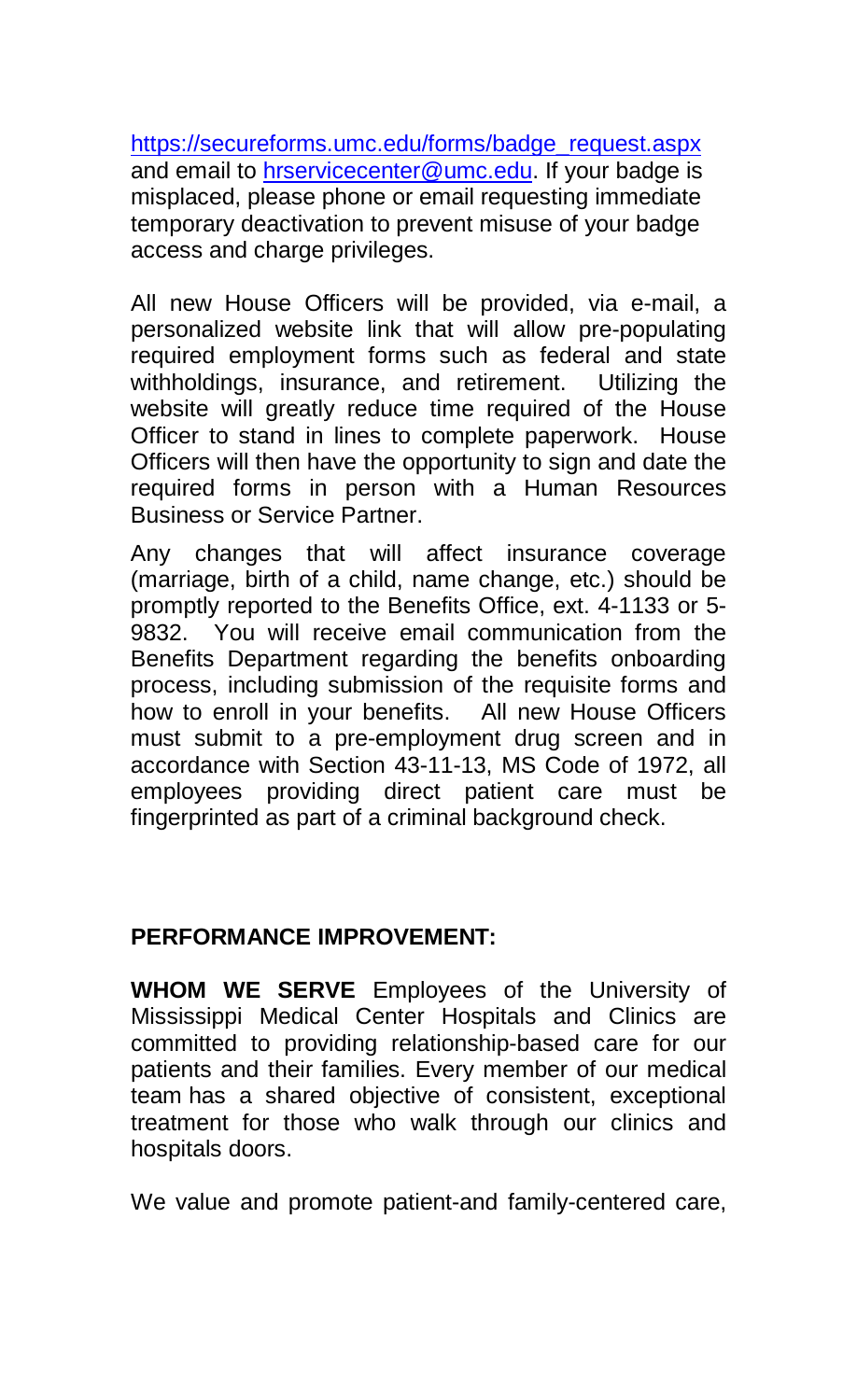clinical excellence, healthy caregiver relationships, and interdisciplinary collaboration. That commitment applies to the lifespan of our patient population, from neonatal to geriatrics and in any of UMMC's health care settings.

We, as an organization, value tremendously our relationships with physicians, employees, students, suppliers, and payers and consider them among the primary customer groups, in addition to patients and families. The delivery of exemplary patient care is one component of the three-part mission of the University of Mississippi Medical Center, with the other two being education and research.

### **WHAT WE WILL BE**

The mission of the University of Mississippi Medical Center is to improve the health and well-being of patients and the community through excellent training for health-care professionals, engagement in innovative research, and the delivery of state-of-the-art health care.

The University of Mississippi Medical Center will be a premier academic health sciences system that is recognized nationally for high-quality clinical care, for innovative research and for training committed health-care professionals who work together to improve health outcomes and eliminate health disparities. Source [https://www.umc.edu/administration/strategic\\_plan/strateg](https://www.umc.edu/administration/strategic_plan/strategic_plan__home.aspx)i [ic\\_plan\\_\\_home.aspx](https://www.umc.edu/administration/strategic_plan/strategic_plan__home.aspx)

# **VALUES**

Our future is NOW. As an organization, we are committed to promoting and demonstrating values that will allow the University of Mississippi Medical Center to become the household name for quality and excellent service. We show passion for improving lives by demonstrating the values below:

**Quality** - We will consistently meet and exceed customer expectations through a well-trained, motivated, and wellequipped workforce.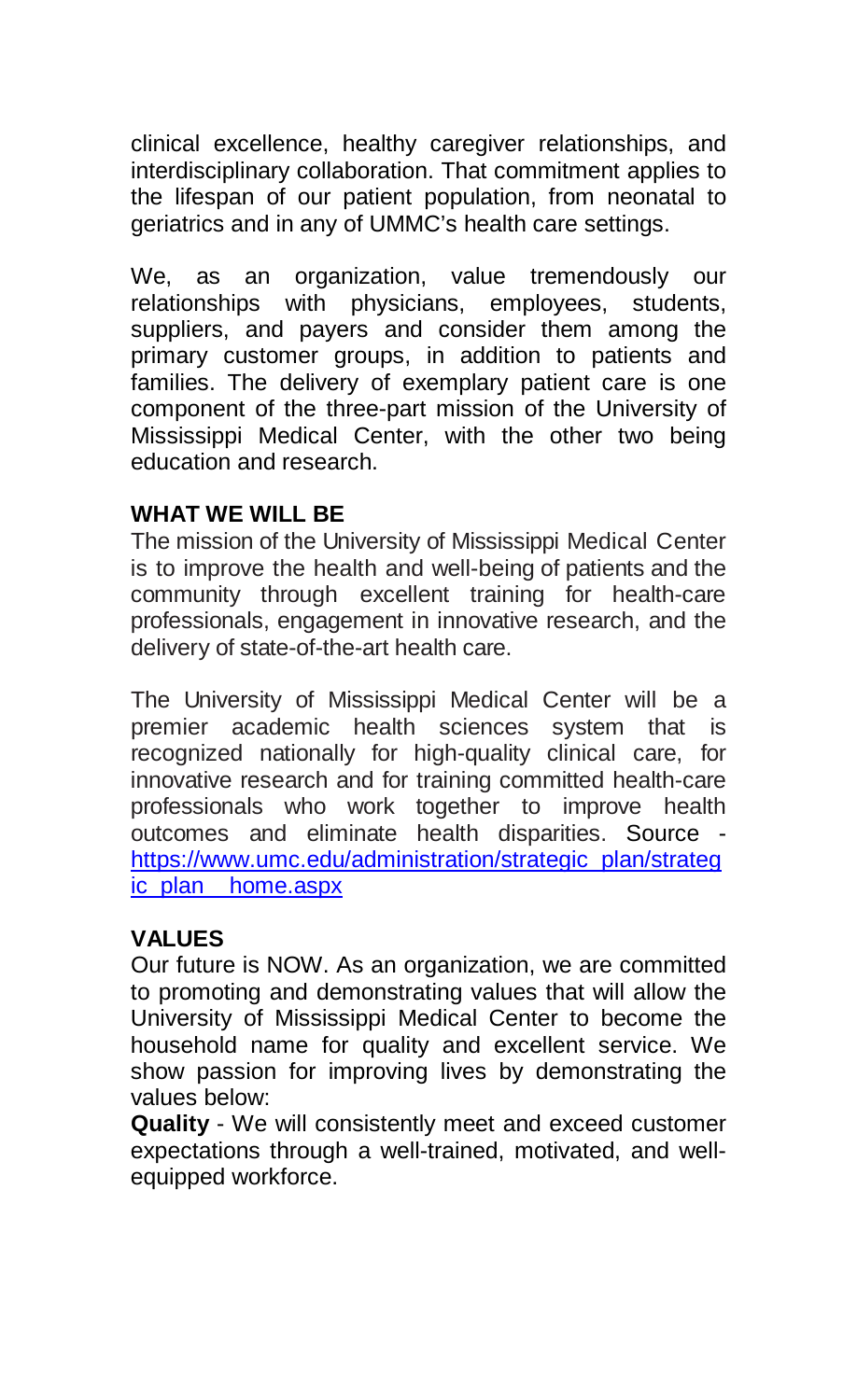**Integrity** - We will treat all in an open, fair, honest, and ethical manner.

**Innovation** - We will improve the healthcare system by recognizing, rewarding, and encouraging employee creativity.

**Diversity** - We will foster intellectual, racial, social, and cultural diversity.

**Teamwork** - We will support each other and promote collaboration to achieve results.

#### **IMPROVEMENT ACTIVITIES**

In order for University Hospitals and Health System to achieve its mission, vision, and strategic goals all members of the organization participate in performance improvement. Each nursing unit and hospital department is involved in performance improvement activities that address strategic plans. These improvement initiatives may involve the establishment of multidisciplinary teams. Everyone has the opportunity and responsibility to identify opportunities for improvement in patient care or service delivery within their work environment.

#### **EXPECTATIONS**

University of Mississippi Medical Center employees touches the lives of thousands on a daily basis. We are passionate about providing the highest level of care to our patients, educating future physicians for Mississippi and supporting UMMC's research program. Our work is important. How we approach our work is just as important!

Our "Standards Guide" offers reminders of our mission, vision, values, standards of performance and our emphasis on professionalism. With your help in promoting and living these values and professional standards, our name, University of Mississippi Medical Center, will become the household name for quality and excellent care and service.

Our "Standards Guide" contains the organizational expectations for all of us. You are encouraged to review our standards guide. You may locate a copy by going to